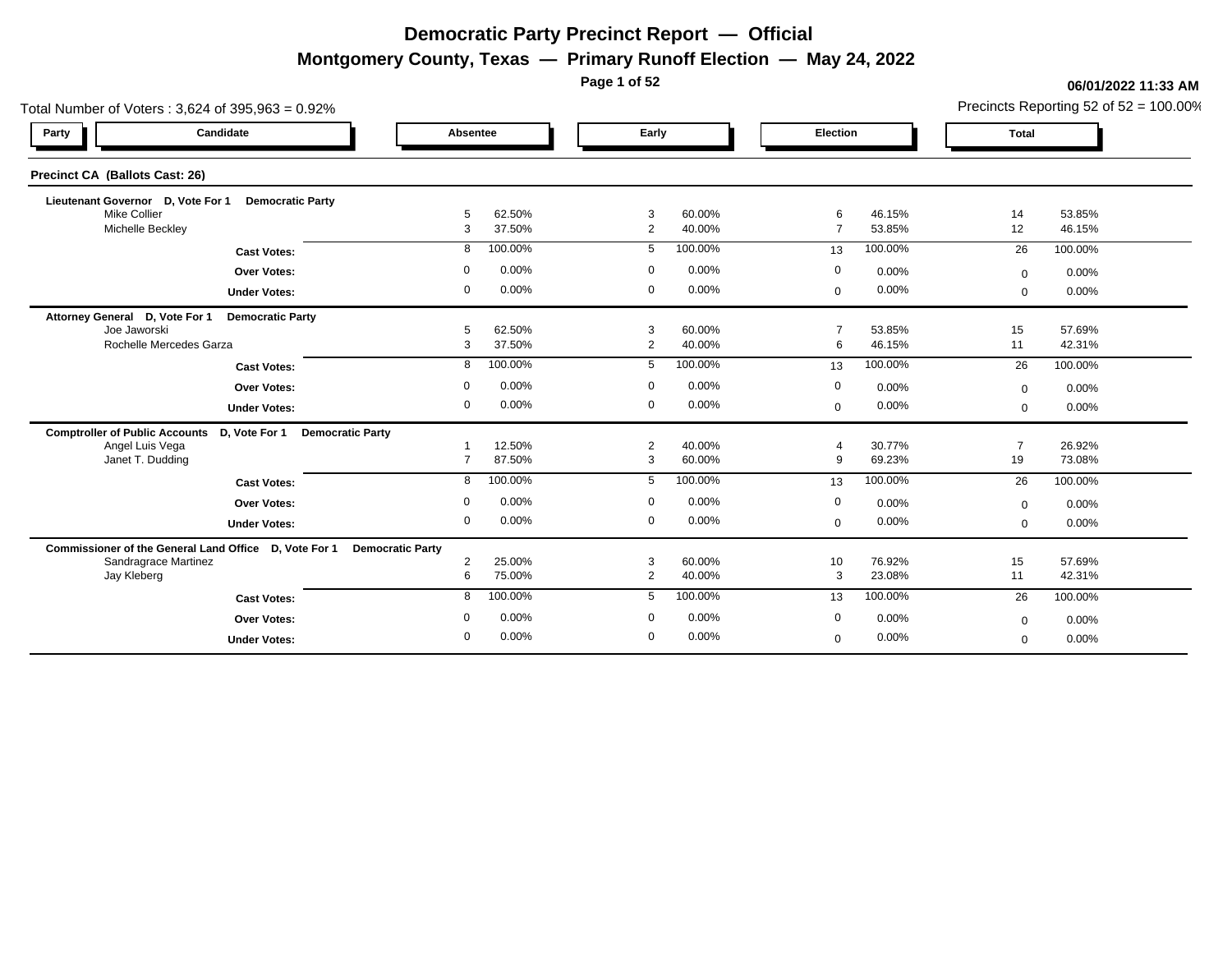**Montgomery County, Texas — Primary Runoff Election — May 24, 2022**

**Page 2 of 52**

|                                                                        | Total Number of Voters: 3,624 of 395,963 = 0.92% |             |                  |  |                |                  |                |                  |                |                  |  |  |  |
|------------------------------------------------------------------------|--------------------------------------------------|-------------|------------------|--|----------------|------------------|----------------|------------------|----------------|------------------|--|--|--|
| Candidate<br>Party                                                     |                                                  | Absentee    |                  |  | Early          |                  | Election       |                  | <b>Total</b>   |                  |  |  |  |
| Precinct CB (Ballots Cast: 181)                                        |                                                  |             |                  |  |                |                  |                |                  |                |                  |  |  |  |
| Lieutenant Governor D, Vote For 1                                      | <b>Democratic Party</b>                          |             |                  |  |                |                  |                |                  |                |                  |  |  |  |
| <b>Mike Collier</b><br>Michelle Beckley                                |                                                  | 56<br>16    | 77.78%<br>22.22% |  | 36<br>14       | 72.00%<br>28.00% | 32<br>25       | 56.14%<br>43.86% | 124<br>55      | 69.27%<br>30.73% |  |  |  |
|                                                                        | <b>Cast Votes:</b>                               | 72          | 97.30%           |  | 50             | 100.00%          | 57             | 100.00%          | 179            | 98.90%           |  |  |  |
|                                                                        | <b>Over Votes:</b>                               | $\mathbf 0$ | 0.00%            |  | $\mathbf 0$    | 0.00%            | 0              | 0.00%            | $\mathbf{0}$   | 0.00%            |  |  |  |
|                                                                        | <b>Under Votes:</b>                              | 2           | 2.70%            |  | $\mathbf 0$    | 0.00%            | $\mathbf 0$    | 0.00%            | $\overline{2}$ | 1.10%            |  |  |  |
| Attorney General D, Vote For 1                                         | <b>Democratic Party</b>                          |             |                  |  |                |                  |                |                  |                |                  |  |  |  |
| Joe Jaworski                                                           |                                                  | 47          | 63.51%           |  | 35             | 70.00%           | 30             | 54.55%           | 112            | 62.57%           |  |  |  |
| Rochelle Mercedes Garza                                                |                                                  | 27          | 36.49%           |  | 15             | 30.00%           | 25             | 45.45%           | 67             | 37.43%           |  |  |  |
|                                                                        | <b>Cast Votes:</b>                               | 74          | 100.00%          |  | 50             | 100.00%          | 55             | 96.49%           | 179            | 98.90%           |  |  |  |
|                                                                        | <b>Over Votes:</b>                               | $\mathbf 0$ | 0.00%            |  | $\overline{0}$ | 0.00%            | $\mathbf{0}$   | 0.00%            | $\mathbf{0}$   | 0.00%            |  |  |  |
|                                                                        | <b>Under Votes:</b>                              | $\mathbf 0$ | 0.00%            |  | $\mathbf 0$    | 0.00%            | $\overline{2}$ | 3.51%            | $\overline{2}$ | 1.10%            |  |  |  |
| Comptroller of Public Accounts D, Vote For 1 Democratic Party          |                                                  |             |                  |  |                |                  |                |                  |                |                  |  |  |  |
| Angel Luis Vega                                                        |                                                  | 19          | 25.68%           |  | 11             | 22.00%           | 16             | 29.63%           | 46             | 25.84%           |  |  |  |
| Janet T. Dudding                                                       |                                                  | 55          | 74.32%           |  | 39             | 78.00%           | 38             | 70.37%           | 132            | 74.16%           |  |  |  |
|                                                                        | <b>Cast Votes:</b>                               | 74          | 100.00%          |  | 50             | 100.00%          | 54             | 94.74%           | 178            | 98.34%           |  |  |  |
|                                                                        | <b>Over Votes:</b>                               | $\mathbf 0$ | 0.00%            |  | $\overline{0}$ | 0.00%            | $\mathbf 0$    | 0.00%            | $\mathbf{0}$   | 0.00%            |  |  |  |
|                                                                        | <b>Under Votes:</b>                              | $\Omega$    | 0.00%            |  | $\mathbf 0$    | 0.00%            | 3              | 5.26%            | 3              | 1.66%            |  |  |  |
| Commissioner of the General Land Office D, Vote For 1 Democratic Party |                                                  |             |                  |  |                |                  |                |                  |                |                  |  |  |  |
| Sandragrace Martinez                                                   |                                                  | 25          | 33.78%           |  | 12             | 24.49%           | 30             | 55.56%           | 67             | 37.85%           |  |  |  |
| Jay Kleberg                                                            |                                                  | 49          | 66.22%           |  | 37             | 75.51%           | 24             | 44.44%           | 110            | 62.15%           |  |  |  |
|                                                                        | <b>Cast Votes:</b>                               | 74          | 100.00%          |  | 49             | 98.00%           | 54             | 94.74%           | 177            | 97.79%           |  |  |  |
|                                                                        | <b>Over Votes:</b>                               | $\mathbf 0$ | 0.00%            |  | $\mathbf 0$    | 0.00%            | 0              | 0.00%            | $\mathbf 0$    | 0.00%            |  |  |  |
|                                                                        | <b>Under Votes:</b>                              | $\mathbf 0$ | 0.00%            |  |                | 2.00%            | 3              | 5.26%            |                | 2.21%            |  |  |  |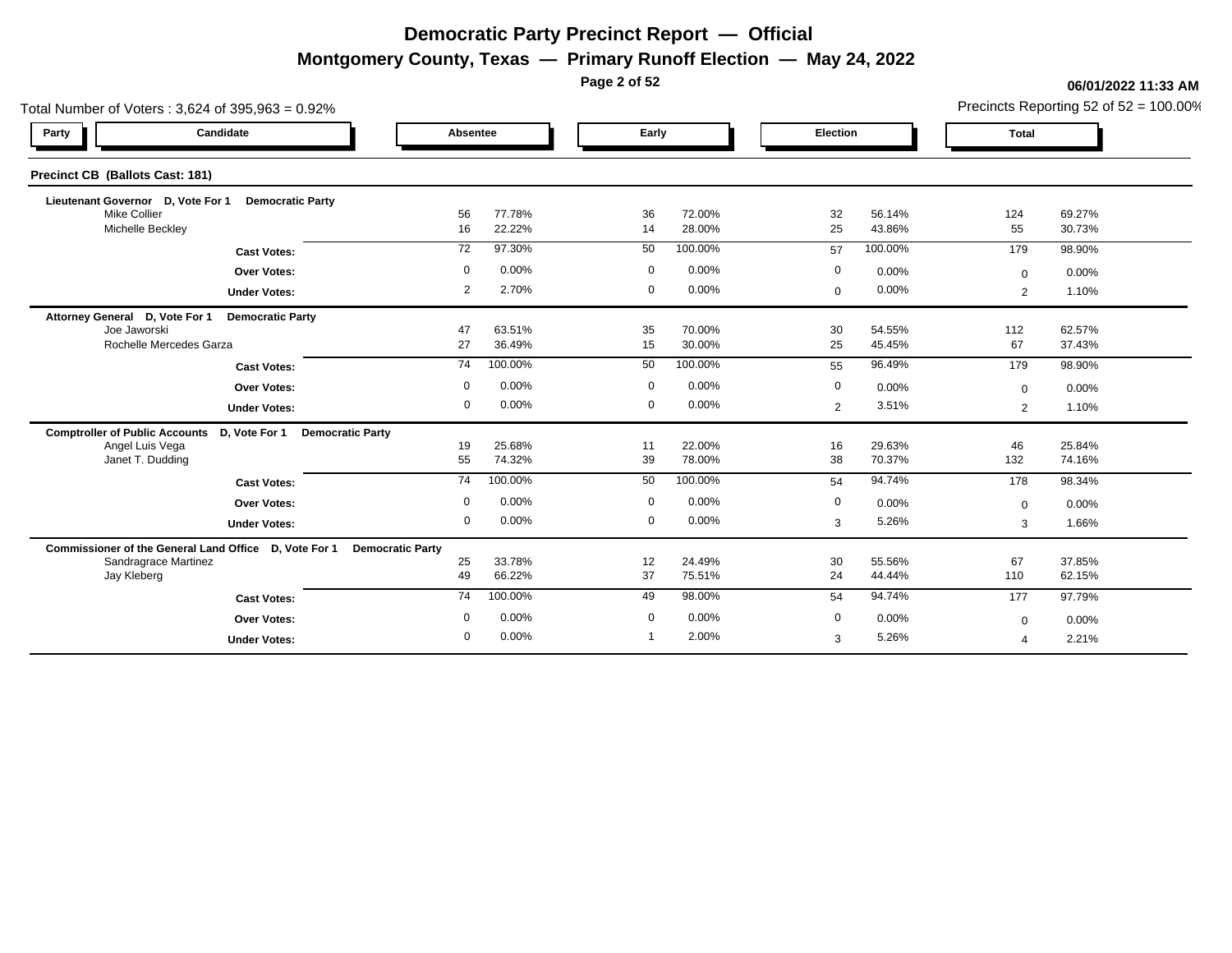**Montgomery County, Texas — Primary Runoff Election — May 24, 2022**

**Page 3 of 52**

| Total Number of Voters: 3,624 of 395,963 = 0.92%                                  |                |                  |                              |                  |                |                  |              |                  |  |  |  |  |  |
|-----------------------------------------------------------------------------------|----------------|------------------|------------------------------|------------------|----------------|------------------|--------------|------------------|--|--|--|--|--|
| Candidate<br>Party                                                                | Absentee       |                  | Early                        |                  | Election       |                  | <b>Total</b> |                  |  |  |  |  |  |
| Precinct CC (Ballots Cast: 58)                                                    |                |                  |                              |                  |                |                  |              |                  |  |  |  |  |  |
| Lieutenant Governor D, Vote For 1<br><b>Democratic Party</b>                      |                |                  |                              |                  |                |                  |              |                  |  |  |  |  |  |
| <b>Mike Collier</b><br>Michelle Beckley                                           | 19<br>6        | 76.00%<br>24.00% | 9<br>3                       | 75.00%<br>25.00% | 12<br>8        | 60.00%<br>40.00% | 40<br>17     | 70.18%<br>29.82% |  |  |  |  |  |
| <b>Cast Votes:</b>                                                                | 25             | 100.00%          | 12                           | 100.00%          | 20             | 95.24%           | 57           | 98.28%           |  |  |  |  |  |
| <b>Over Votes:</b>                                                                | $\mathbf 0$    | 0.00%            | $\mathbf 0$                  | 0.00%            | 0              | 0.00%            | $\Omega$     | 0.00%            |  |  |  |  |  |
| <b>Under Votes:</b>                                                               | 0              | 0.00%            | $\mathbf 0$                  | 0.00%            |                | 4.76%            |              | 1.72%            |  |  |  |  |  |
| Attorney General D, Vote For 1<br><b>Democratic Party</b>                         |                |                  |                              |                  |                |                  |              |                  |  |  |  |  |  |
| Joe Jaworski<br>Rochelle Mercedes Garza                                           | 14<br>11       | 56.00%<br>44.00% | $\overline{7}$<br>$\sqrt{5}$ | 58.33%<br>41.67% | 12<br>8        | 60.00%<br>40.00% | 33<br>24     | 57.89%<br>42.11% |  |  |  |  |  |
| <b>Cast Votes:</b>                                                                | 25             | 100.00%          | 12                           | 100.00%          | 20             | 95.24%           | 57           | 98.28%           |  |  |  |  |  |
| <b>Over Votes:</b>                                                                | $\mathbf 0$    | 0.00%            | $\mathbf 0$                  | 0.00%            | 0              | 0.00%            | $\mathbf 0$  | 0.00%            |  |  |  |  |  |
| <b>Under Votes:</b>                                                               | $\mathbf 0$    | 0.00%            | $\mathbf 0$                  | 0.00%            |                | 4.76%            |              | 1.72%            |  |  |  |  |  |
| <b>Comptroller of Public Accounts</b><br>D, Vote For 1<br><b>Democratic Party</b> |                |                  |                              |                  |                |                  |              |                  |  |  |  |  |  |
| Angel Luis Vega                                                                   | 3              | 12.00%           | $\overline{4}$               | 33.33%           | $\overline{a}$ | 22.22%           | 11           | 20.00%           |  |  |  |  |  |
| Janet T. Dudding                                                                  | 22             | 88.00%           | 8                            | 66.67%           | 14             | 77.78%           | 44           | 80.00%           |  |  |  |  |  |
| <b>Cast Votes:</b>                                                                | 25             | 100.00%          | 12                           | 100.00%          | 18             | 85.71%           | 55           | 94.83%           |  |  |  |  |  |
| <b>Over Votes:</b>                                                                | $\mathbf 0$    | 0.00%            | $\mathbf 0$                  | 0.00%            | 0              | 0.00%            | $\mathbf 0$  | 0.00%            |  |  |  |  |  |
| <b>Under Votes:</b>                                                               | $\overline{0}$ | 0.00%            | $\mathbf 0$                  | 0.00%            | 3              | 14.29%           | 3            | 5.17%            |  |  |  |  |  |
| Commissioner of the General Land Office D, Vote For 1 Democratic Party            |                |                  |                              |                  |                |                  |              |                  |  |  |  |  |  |
| Sandragrace Martinez                                                              | $\overline{7}$ | 28.00%           |                              | 33.33%           | 11             | 57.89%<br>42.11% | 22           | 39.29%           |  |  |  |  |  |
| Jay Kleberg                                                                       | 18             | 72.00%           | 8                            | 66.67%           | 8              |                  | 34           | 60.71%           |  |  |  |  |  |
| <b>Cast Votes:</b>                                                                | 25             | 100.00%          | 12                           | 100.00%          | 19             | 90.48%           | 56           | 96.55%           |  |  |  |  |  |
| <b>Over Votes:</b>                                                                | $\mathbf 0$    | 0.00%            | $\mathbf 0$                  | 0.00%            | 0              | 0.00%            | $\Omega$     | 0.00%            |  |  |  |  |  |
| <b>Under Votes:</b>                                                               | 0              | 0.00%            | $\mathbf 0$                  | 0.00%            | $\overline{2}$ | 9.52%            | 2            | 3.45%            |  |  |  |  |  |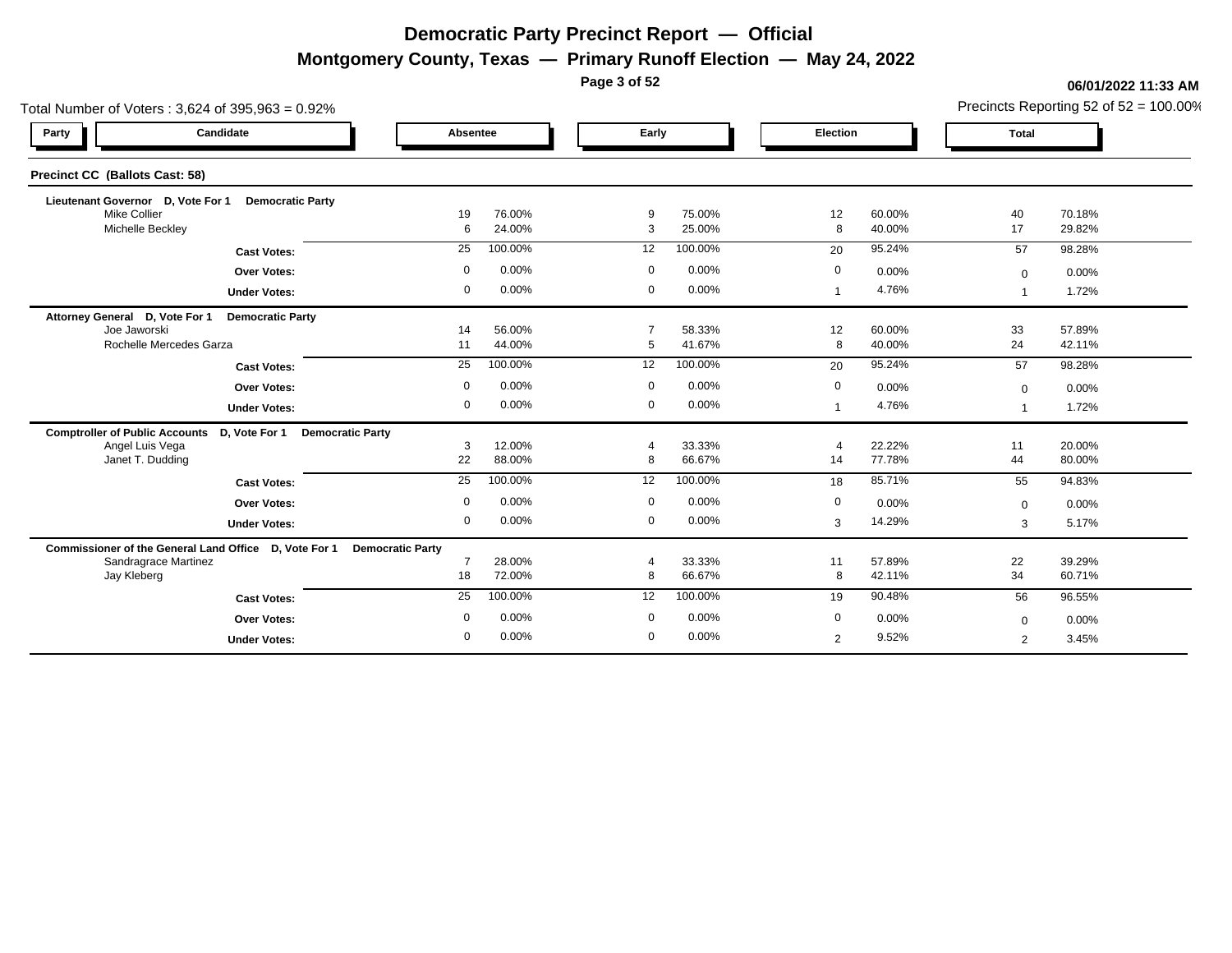**Montgomery County, Texas — Primary Runoff Election — May 24, 2022**

**Page 4 of 52**

| Total Number of Voters: 3,624 of 395,963 = 0.92%                                  |                 |                  |                     |                  |                      |                  |              |                  |  |  |  |  |  |
|-----------------------------------------------------------------------------------|-----------------|------------------|---------------------|------------------|----------------------|------------------|--------------|------------------|--|--|--|--|--|
| Candidate<br>Party                                                                | Absentee        |                  | Early               |                  | Election             |                  | <b>Total</b> |                  |  |  |  |  |  |
| Precinct CD (Ballots Cast: 59)                                                    |                 |                  |                     |                  |                      |                  |              |                  |  |  |  |  |  |
| Lieutenant Governor D, Vote For 1<br><b>Democratic Party</b>                      |                 |                  |                     |                  |                      |                  |              |                  |  |  |  |  |  |
| <b>Mike Collier</b><br>Michelle Beckley                                           | 13<br>12        | 52.00%<br>48.00% | 14                  | 93.33%<br>6.67%  | 13<br>6              | 68.42%<br>31.58% | 40<br>19     | 67.80%<br>32.20% |  |  |  |  |  |
| <b>Cast Votes:</b>                                                                | 25              | 100.00%          | 15                  | 100.00%          | 19                   | 100.00%          | 59           | 100.00%          |  |  |  |  |  |
| <b>Over Votes:</b>                                                                | $\mathbf 0$     | 0.00%            | $\mathbf 0$         | 0.00%            | 0                    | 0.00%            | $\Omega$     | 0.00%            |  |  |  |  |  |
| <b>Under Votes:</b>                                                               | 0               | 0.00%            | $\mathbf 0$         | 0.00%            | $\mathbf 0$          | 0.00%            | $\mathbf 0$  | 0.00%            |  |  |  |  |  |
| Attorney General D, Vote For 1<br><b>Democratic Party</b>                         |                 |                  |                     |                  |                      |                  |              |                  |  |  |  |  |  |
| Joe Jaworski<br>Rochelle Mercedes Garza                                           | 15<br>9         | 62.50%<br>37.50% | $\overline{7}$<br>8 | 46.67%<br>53.33% | $\overline{7}$<br>12 | 36.84%<br>63.16% | 29<br>29     | 50.00%<br>50.00% |  |  |  |  |  |
| <b>Cast Votes:</b>                                                                | $\overline{24}$ | 96.00%           | 15                  | 100.00%          | 19                   | 100.00%          | 58           | 98.31%           |  |  |  |  |  |
| <b>Over Votes:</b>                                                                | $\mathbf 0$     | 0.00%            | $\mathbf 0$         | 0.00%            | 0                    | 0.00%            | $\mathbf 0$  | 0.00%            |  |  |  |  |  |
| <b>Under Votes:</b>                                                               |                 | 4.00%            | $\mathbf 0$         | 0.00%            | $\mathbf{0}$         | 0.00%            |              | 1.69%            |  |  |  |  |  |
| <b>Comptroller of Public Accounts</b><br>D, Vote For 1<br><b>Democratic Party</b> |                 |                  |                     |                  |                      |                  |              |                  |  |  |  |  |  |
| Angel Luis Vega                                                                   | 11              | 44.00%           | 5                   | 33.33%           | 8                    | 44.44%           | 24           | 41.38%           |  |  |  |  |  |
| Janet T. Dudding                                                                  | 14              | 56.00%           | 10                  | 66.67%           | 10                   | 55.56%           | 34           | 58.62%           |  |  |  |  |  |
| <b>Cast Votes:</b>                                                                | 25              | 100.00%          | 15                  | 100.00%          | 18                   | 94.74%           | 58           | 98.31%           |  |  |  |  |  |
| <b>Over Votes:</b>                                                                | $\mathbf 0$     | 0.00%            | $\mathbf 0$         | 0.00%            | 0                    | 0.00%            | $\Omega$     | 0.00%            |  |  |  |  |  |
| <b>Under Votes:</b>                                                               | $\overline{0}$  | 0.00%            | $\mathbf 0$         | 0.00%            |                      | 5.26%            |              | 1.69%            |  |  |  |  |  |
| Commissioner of the General Land Office D, Vote For 1 Democratic Party            |                 |                  |                     |                  |                      |                  |              |                  |  |  |  |  |  |
| Sandragrace Martinez<br>Jay Kleberg                                               | 14              | 56.00%<br>44.00% | 7<br>8              | 46.67%<br>53.33% | 8<br>11              | 42.11%<br>57.89% | 29<br>30     | 49.15%<br>50.85% |  |  |  |  |  |
|                                                                                   | 11              |                  |                     |                  |                      |                  |              |                  |  |  |  |  |  |
| <b>Cast Votes:</b>                                                                | 25              | 100.00%          | 15                  | 100.00%          | 19                   | 100.00%          | 59           | 100.00%          |  |  |  |  |  |
| <b>Over Votes:</b>                                                                | $\mathbf 0$     | 0.00%            | $\mathbf 0$         | 0.00%            | 0                    | 0.00%            | $\mathbf{0}$ | 0.00%            |  |  |  |  |  |
| <b>Under Votes:</b>                                                               | 0               | 0.00%            | $\mathbf 0$         | 0.00%            | $\Omega$             | 0.00%            | $\Omega$     | 0.00%            |  |  |  |  |  |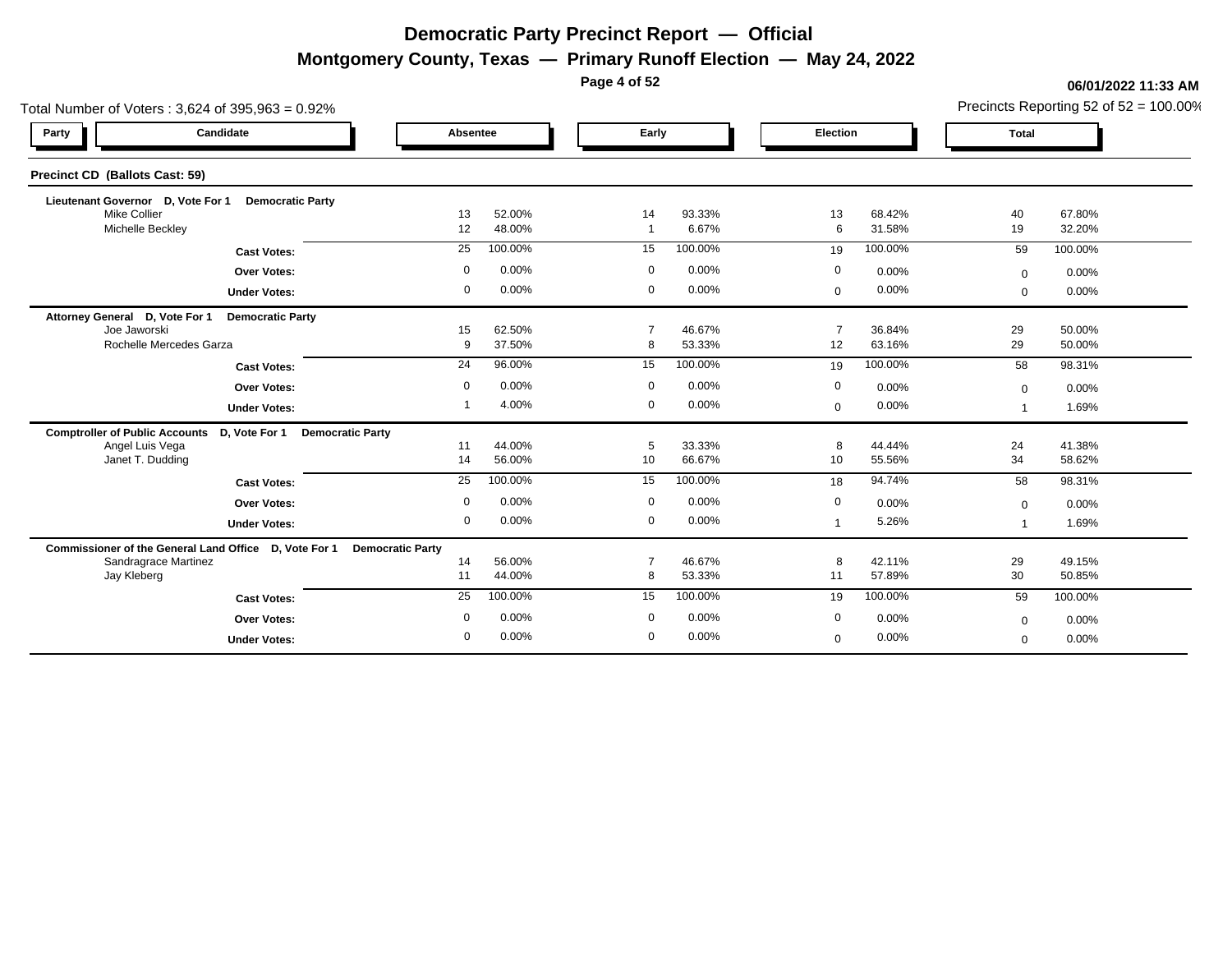**Montgomery County, Texas — Primary Runoff Election — May 24, 2022**

**Page 5 of 52**

|                                                                        | Total Number of Voters: 3,624 of 395,963 = 0.92% |             |                  |  |                |                  |                      |  |                  |              |                  |  |  |
|------------------------------------------------------------------------|--------------------------------------------------|-------------|------------------|--|----------------|------------------|----------------------|--|------------------|--------------|------------------|--|--|
| Party                                                                  | Candidate                                        | Absentee    |                  |  | Early          |                  | Election             |  |                  | <b>Total</b> |                  |  |  |
| Precinct CE (Ballots Cast: 66)                                         |                                                  |             |                  |  |                |                  |                      |  |                  |              |                  |  |  |
| Lieutenant Governor D, Vote For 1                                      | <b>Democratic Party</b>                          |             |                  |  |                |                  |                      |  |                  |              |                  |  |  |
| <b>Mike Collier</b><br>Michelle Beckley                                |                                                  | 23<br>18    | 56.10%<br>43.90% |  |                | 80.00%<br>20.00% | 13<br>$\overline{7}$ |  | 65.00%<br>35.00% | 40<br>26     | 60.61%<br>39.39% |  |  |
|                                                                        |                                                  |             |                  |  |                |                  |                      |  |                  |              |                  |  |  |
|                                                                        | <b>Cast Votes:</b>                               | 41          | 100.00%          |  | 5              | 100.00%          | 20                   |  | 100.00%          | 66           | 100.00%          |  |  |
|                                                                        | <b>Over Votes:</b>                               | $\mathbf 0$ | 0.00%            |  | $\mathbf 0$    | 0.00%            | 0                    |  | 0.00%            | $\Omega$     | 0.00%            |  |  |
|                                                                        | <b>Under Votes:</b>                              | $\mathbf 0$ | 0.00%            |  | $\mathbf{0}$   | 0.00%            | 0                    |  | 0.00%            | $\mathbf{0}$ | 0.00%            |  |  |
| Attorney General D, Vote For 1                                         | <b>Democratic Party</b>                          |             |                  |  |                |                  |                      |  |                  |              |                  |  |  |
| Joe Jaworski                                                           |                                                  | 19          | 46.34%           |  | $\overline{2}$ | 40.00%           | 11                   |  | 55.00%           | 32           | 48.48%           |  |  |
| Rochelle Mercedes Garza                                                |                                                  | 22          | 53.66%           |  | 3              | 60.00%           | 9                    |  | 45.00%           | 34           | 51.52%           |  |  |
|                                                                        | <b>Cast Votes:</b>                               | 41          | 100.00%          |  | 5              | 100.00%          | 20                   |  | 100.00%          | 66           | 100.00%          |  |  |
|                                                                        | <b>Over Votes:</b>                               | $\mathbf 0$ | 0.00%            |  | $\mathbf 0$    | 0.00%            | $\mathbf 0$          |  | 0.00%            | $\Omega$     | 0.00%            |  |  |
|                                                                        | <b>Under Votes:</b>                              | $\Omega$    | 0.00%            |  | $\mathbf 0$    | 0.00%            | $\mathbf 0$          |  | 0.00%            | $\mathbf{0}$ | 0.00%            |  |  |
| Comptroller of Public Accounts D, Vote For 1 Democratic Party          |                                                  |             |                  |  |                |                  |                      |  |                  |              |                  |  |  |
| Angel Luis Vega                                                        |                                                  | 9           | 21.95%           |  | $\mathbf 0$    | 0.00%            | 9                    |  | 45.00%           | 18           | 27.27%           |  |  |
| Janet T. Dudding                                                       |                                                  | 32          | 78.05%           |  | 5              | 100.00%          | 11                   |  | 55.00%           | 48           | 72.73%           |  |  |
|                                                                        | <b>Cast Votes:</b>                               | 41          | 100.00%          |  | 5              | 100.00%          | 20                   |  | 100.00%          | 66           | 100.00%          |  |  |
|                                                                        | <b>Over Votes:</b>                               | $\Omega$    | 0.00%            |  | $\mathbf 0$    | 0.00%            | $\mathbf 0$          |  | 0.00%            | $\mathbf{0}$ | 0.00%            |  |  |
|                                                                        | <b>Under Votes:</b>                              | $\mathbf 0$ | 0.00%            |  | $\mathbf 0$    | 0.00%            | $\mathbf{0}$         |  | 0.00%            | $\Omega$     | 0.00%            |  |  |
| Commissioner of the General Land Office D, Vote For 1 Democratic Party |                                                  |             |                  |  |                |                  |                      |  |                  |              |                  |  |  |
| Sandragrace Martinez                                                   |                                                  | 19          | 46.34%           |  | $\overline{2}$ | 40.00%           | 13                   |  | 65.00%           | 34           | 51.52%           |  |  |
| Jay Kleberg                                                            |                                                  | 22          | 53.66%           |  | 3              | 60.00%           | $\overline{7}$       |  | 35.00%           | 32           | 48.48%           |  |  |
|                                                                        | <b>Cast Votes:</b>                               | 41          | 100.00%          |  | 5              | 100.00%          | 20                   |  | 100.00%          | 66           | 100.00%          |  |  |
|                                                                        | <b>Over Votes:</b>                               | 0           | 0.00%            |  | $\mathbf 0$    | 0.00%            | $\mathbf 0$          |  | 0.00%            | $\Omega$     | 0.00%            |  |  |
|                                                                        | <b>Under Votes:</b>                              | $\mathbf 0$ | 0.00%            |  | $\mathbf 0$    | 0.00%            | $\mathbf 0$          |  | 0.00%            | $\mathbf{0}$ | 0.00%            |  |  |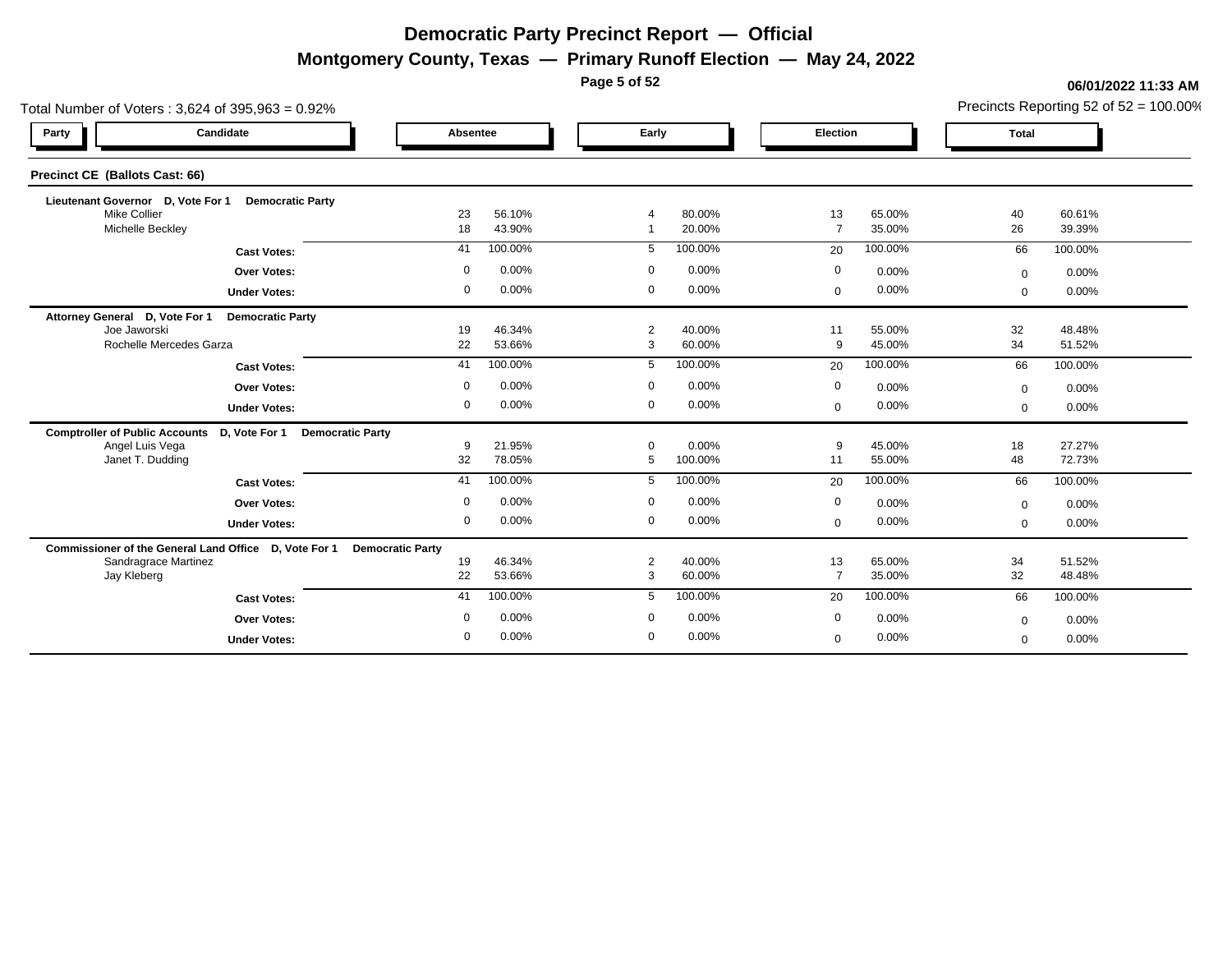**Montgomery County, Texas — Primary Runoff Election — May 24, 2022**

**Page 6 of 52**

| Total Number of Voters: 3,624 of 395,963 = 0.92%                       |                 |                  |  |             |                  |             |                  |              |                  |  |  |  |  |
|------------------------------------------------------------------------|-----------------|------------------|--|-------------|------------------|-------------|------------------|--------------|------------------|--|--|--|--|
| Candidate<br>Party                                                     | Absentee        |                  |  | Early       |                  | Election    |                  | <b>Total</b> |                  |  |  |  |  |
| Precinct CF (Ballots Cast: 159)                                        |                 |                  |  |             |                  |             |                  |              |                  |  |  |  |  |
| Lieutenant Governor D, Vote For 1<br><b>Democratic Party</b>           |                 |                  |  |             |                  |             |                  |              |                  |  |  |  |  |
| <b>Mike Collier</b><br>Michelle Beckley                                | 48<br>22        | 68.57%<br>31.43% |  | 31<br>16    | 65.96%<br>34.04% | 24<br>18    | 57.14%<br>42.86% | 103<br>56    | 64.78%<br>35.22% |  |  |  |  |
| <b>Cast Votes:</b>                                                     | 70              | 100.00%          |  | 47          | 100.00%          | 42          | 100.00%          | 159          | 100.00%          |  |  |  |  |
| <b>Over Votes:</b>                                                     | $\mathbf 0$     | 0.00%            |  | $\mathbf 0$ | 0.00%            | 0           | 0.00%            | $\Omega$     | 0.00%            |  |  |  |  |
| <b>Under Votes:</b>                                                    | $\mathbf 0$     | 0.00%            |  | $\mathbf 0$ | 0.00%            | 0           | 0.00%            | $\mathbf{0}$ | 0.00%            |  |  |  |  |
| Attorney General D, Vote For 1<br><b>Democratic Party</b>              |                 |                  |  |             |                  |             |                  |              |                  |  |  |  |  |
| Joe Jaworski<br>Rochelle Mercedes Garza                                | 53<br>17        | 75.71%<br>24.29% |  | 23<br>24    | 48.94%<br>51.06% | 18<br>24    | 42.86%<br>57.14% | 94<br>65     | 59.12%<br>40.88% |  |  |  |  |
| <b>Cast Votes:</b>                                                     | 70              | 100.00%          |  | 47          | 100.00%          | 42          | 100.00%          | 159          | 100.00%          |  |  |  |  |
| <b>Over Votes:</b>                                                     | $\mathbf 0$     | 0.00%            |  | $\mathbf 0$ | 0.00%            | $\mathbf 0$ | 0.00%            | $\Omega$     | 0.00%            |  |  |  |  |
| <b>Under Votes:</b>                                                    | $\mathbf 0$     | 0.00%            |  | $\mathbf 0$ | 0.00%            | $\mathbf 0$ | 0.00%            | $\mathbf{0}$ | 0.00%            |  |  |  |  |
| Comptroller of Public Accounts D, Vote For 1 Democratic Party          |                 |                  |  |             |                  |             |                  |              |                  |  |  |  |  |
| Angel Luis Vega                                                        | 20              | 28.57%           |  | 11          | 23.40%           | 12          | 29.27%           | 43           | 27.22%           |  |  |  |  |
| Janet T. Dudding                                                       | 50              | 71.43%           |  | 36          | 76.60%           | 29          | 70.73%           | 115          | 72.78%           |  |  |  |  |
| <b>Cast Votes:</b>                                                     | $\overline{70}$ | 100.00%          |  | 47          | 100.00%          | 41          | 97.62%           | 158          | 99.37%           |  |  |  |  |
| <b>Over Votes:</b>                                                     | $\Omega$        | 0.00%            |  | $\mathbf 0$ | 0.00%            | $\mathbf 0$ | 0.00%            | $\Omega$     | 0.00%            |  |  |  |  |
| <b>Under Votes:</b>                                                    | $\mathbf 0$     | 0.00%            |  | $\mathbf 0$ | 0.00%            |             | 2.38%            |              | 0.63%            |  |  |  |  |
| Commissioner of the General Land Office D, Vote For 1 Democratic Party |                 |                  |  |             |                  |             |                  |              |                  |  |  |  |  |
| Sandragrace Martinez<br>Jay Kleberg                                    | 27<br>43        | 38.57%<br>61.43% |  | 20<br>27    | 42.55%<br>57.45% | 20<br>22    | 47.62%<br>52.38% | 67<br>92     | 42.14%<br>57.86% |  |  |  |  |
|                                                                        |                 |                  |  |             |                  |             |                  |              |                  |  |  |  |  |
| <b>Cast Votes:</b>                                                     | 70              | 100.00%          |  | 47          | 100.00%          | 42          | 100.00%          | 159          | 100.00%          |  |  |  |  |
| <b>Over Votes:</b>                                                     | 0               | 0.00%            |  | $\mathbf 0$ | 0.00%            | 0           | 0.00%            | $\Omega$     | 0.00%            |  |  |  |  |
| <b>Under Votes:</b>                                                    | $\mathbf 0$     | 0.00%            |  | $\mathbf 0$ | 0.00%            | $\mathbf 0$ | 0.00%            | $\mathbf{0}$ | 0.00%            |  |  |  |  |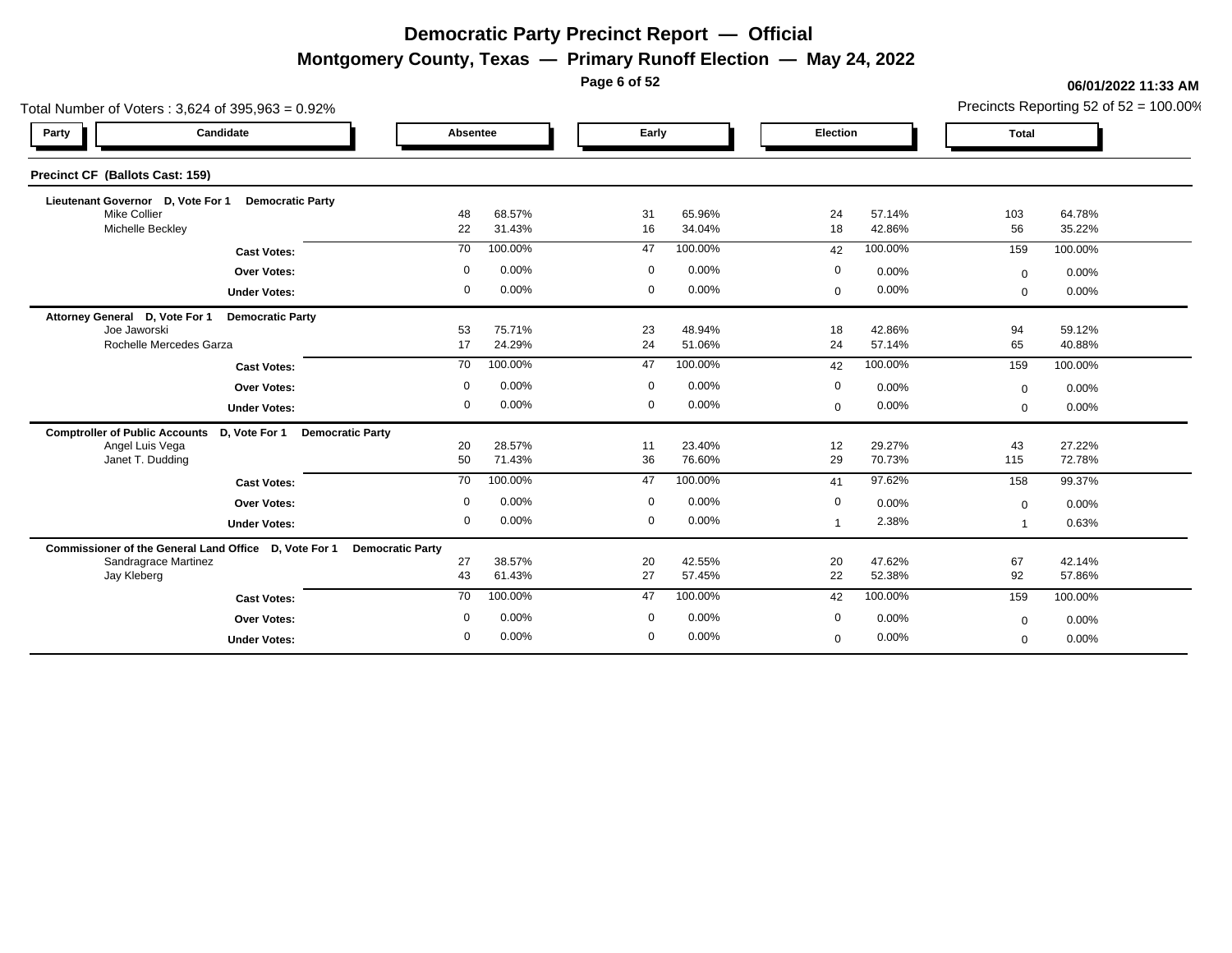**Montgomery County, Texas — Primary Runoff Election — May 24, 2022**

**Page 7 of 52**

| Total Number of Voters: 3,624 of 395,963 = 0.92%                                  |                      |                  |                     |                  |              |                  |              |                  |  |  |  |  |  |
|-----------------------------------------------------------------------------------|----------------------|------------------|---------------------|------------------|--------------|------------------|--------------|------------------|--|--|--|--|--|
| Candidate<br>Party                                                                | Absentee             |                  | Early               |                  | Election     |                  | <b>Total</b> |                  |  |  |  |  |  |
| Precinct CG (Ballots Cast: 46)                                                    |                      |                  |                     |                  |              |                  |              |                  |  |  |  |  |  |
| Lieutenant Governor D, Vote For 1<br><b>Democratic Party</b>                      |                      |                  |                     |                  |              |                  |              |                  |  |  |  |  |  |
| <b>Mike Collier</b><br>Michelle Beckley                                           | 16<br>2              | 88.89%<br>11.11% | 5<br>$\overline{2}$ | 71.43%<br>28.57% | 16<br>5      | 76.19%<br>23.81% | 37<br>9      | 80.43%<br>19.57% |  |  |  |  |  |
| <b>Cast Votes:</b>                                                                | 18                   | 100.00%          | $\overline{7}$      | 100.00%          | 21           | 100.00%          | 46           | 100.00%          |  |  |  |  |  |
| <b>Over Votes:</b>                                                                | $\mathbf 0$          | 0.00%            | $\mathbf 0$         | 0.00%            | 0            | 0.00%            | $\Omega$     | 0.00%            |  |  |  |  |  |
| <b>Under Votes:</b>                                                               | 0                    | 0.00%            | $\mathbf 0$         | 0.00%            | $\mathbf 0$  | 0.00%            | $\mathbf 0$  | 0.00%            |  |  |  |  |  |
| Attorney General D, Vote For 1<br><b>Democratic Party</b>                         |                      |                  |                     |                  |              |                  |              |                  |  |  |  |  |  |
| Joe Jaworski<br>Rochelle Mercedes Garza                                           | 14                   | 77.78%<br>22.22% | $\mathbf{3}$        | 57.14%<br>42.86% | 15<br>6      | 71.43%<br>28.57% | 33<br>13     | 71.74%<br>28.26% |  |  |  |  |  |
| <b>Cast Votes:</b>                                                                | 18                   | 100.00%          | $\overline{7}$      | 100.00%          | 21           | 100.00%          | 46           | 100.00%          |  |  |  |  |  |
| <b>Over Votes:</b>                                                                | $\mathbf 0$          | 0.00%            | $\mathbf 0$         | 0.00%            | 0            | 0.00%            | $\mathbf 0$  | 0.00%            |  |  |  |  |  |
| <b>Under Votes:</b>                                                               | $\mathbf 0$          | 0.00%            | $\mathbf 0$         | 0.00%            | $\mathbf{0}$ | 0.00%            | $\Omega$     | 0.00%            |  |  |  |  |  |
| <b>Comptroller of Public Accounts</b><br>D, Vote For 1<br><b>Democratic Party</b> |                      |                  |                     |                  |              |                  |              |                  |  |  |  |  |  |
| Angel Luis Vega<br>Janet T. Dudding                                               | $\overline{2}$<br>16 | 11.11%<br>88.89% | 3                   | 42.86%<br>57.14% | 3<br>17      | 15.00%<br>85.00% | 8<br>37      | 17.78%<br>82.22% |  |  |  |  |  |
| <b>Cast Votes:</b>                                                                | 18                   | 100.00%          | $\overline{7}$      | 100.00%          | 20           | 95.24%           | 45           | 97.83%           |  |  |  |  |  |
| <b>Over Votes:</b>                                                                | $\mathbf 0$          | 0.00%            | $\overline{0}$      | 0.00%            | 0            | 0.00%            | $\mathbf{0}$ | 0.00%            |  |  |  |  |  |
| <b>Under Votes:</b>                                                               | $\overline{0}$       | 0.00%            | $\mathbf 0$         | 0.00%            |              | 4.76%            |              | 2.17%            |  |  |  |  |  |
| Commissioner of the General Land Office D, Vote For 1 Democratic Party            |                      |                  |                     |                  |              |                  |              |                  |  |  |  |  |  |
| Sandragrace Martinez                                                              | $\overline{4}$       | 22.22%           | $\overline{2}$      | 28.57%           |              | 19.05%           | 10           | 21.74%           |  |  |  |  |  |
| Jay Kleberg                                                                       | 14                   | 77.78%           | 5                   | 71.43%           | 17           | 80.95%           | 36           | 78.26%           |  |  |  |  |  |
| <b>Cast Votes:</b>                                                                | 18                   | 100.00%          | $\overline{7}$      | 100.00%          | 21           | 100.00%          | 46           | 100.00%          |  |  |  |  |  |
| <b>Over Votes:</b>                                                                | $\mathbf 0$          | 0.00%            | $\mathbf 0$         | 0.00%            | 0            | 0.00%            | $\Omega$     | 0.00%            |  |  |  |  |  |
| <b>Under Votes:</b>                                                               | $\mathbf{0}$         | 0.00%            | $\mathbf 0$         | 0.00%            | $\Omega$     | 0.00%            | $\Omega$     | 0.00%            |  |  |  |  |  |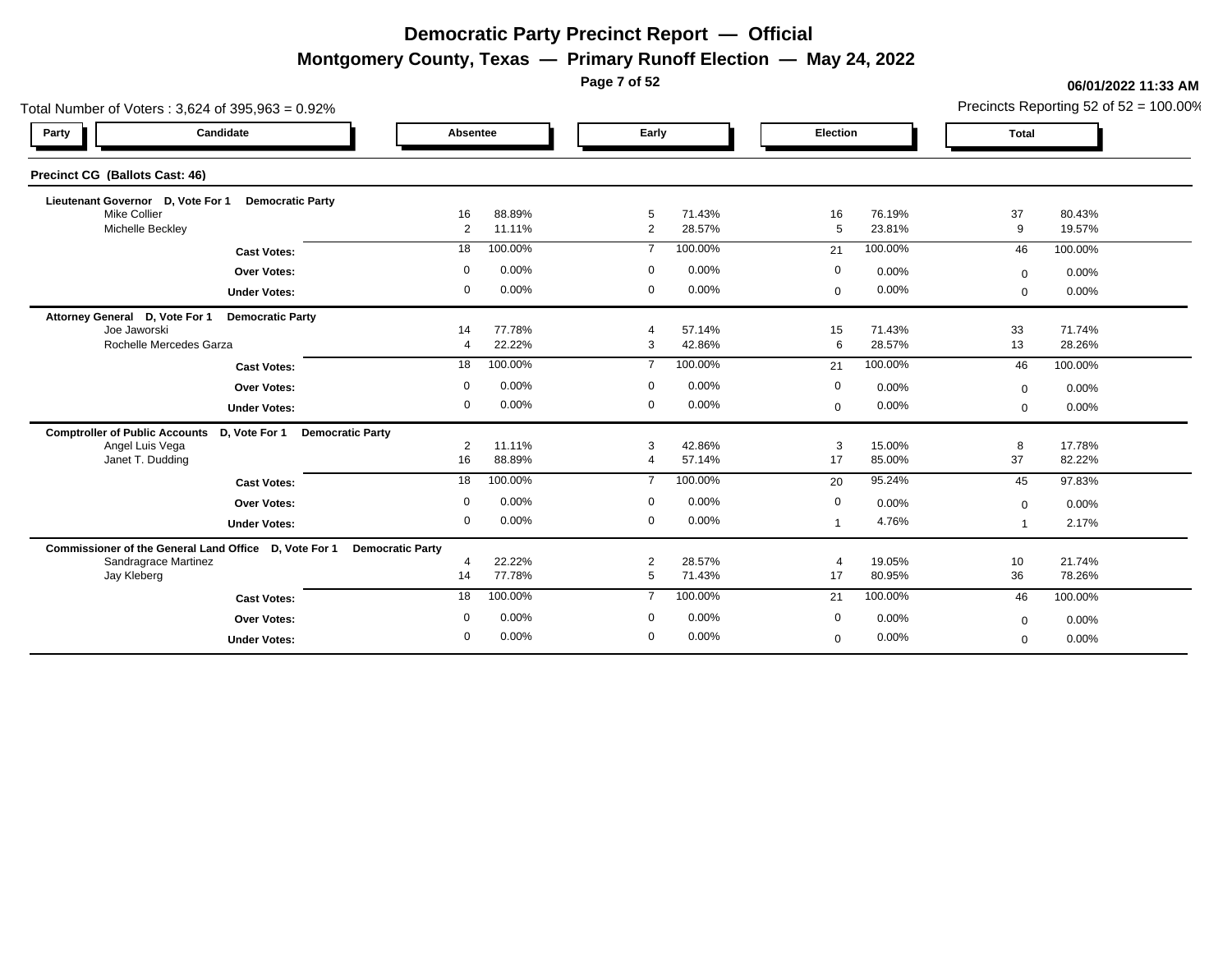**Montgomery County, Texas — Primary Runoff Election — May 24, 2022**

**Page 8 of 52**

| Total Number of Voters: 3,624 of 395,963 = 0.92%                                  |                         |                  |                                  |                  |                     |                  |              | Precincts Reporting 52 of 52 = 100.00% |
|-----------------------------------------------------------------------------------|-------------------------|------------------|----------------------------------|------------------|---------------------|------------------|--------------|----------------------------------------|
| Candidate<br>Party                                                                | Absentee                |                  | Early                            |                  | Election            |                  | <b>Total</b> |                                        |
| Precinct CH (Ballots Cast: 34)                                                    |                         |                  |                                  |                  |                     |                  |              |                                        |
| Lieutenant Governor D, Vote For 1<br><b>Democratic Party</b>                      |                         |                  | 9                                |                  | 6                   | 66.67%           |              | 75.76%                                 |
| <b>Mike Collier</b><br>Michelle Beckley                                           | 10<br>3                 | 76.92%<br>23.08% | $\overline{2}$                   | 81.82%<br>18.18% | 3                   | 33.33%           | 25<br>8      | 24.24%                                 |
| <b>Cast Votes:</b>                                                                | 13                      | 100.00%          | 11                               | 100.00%          | 9                   | 90.00%           | 33           | 97.06%                                 |
| <b>Over Votes:</b>                                                                | $\mathbf 0$             | 0.00%            | $\mathbf 0$                      | 0.00%            | 0                   | 0.00%            | $\Omega$     | 0.00%                                  |
| <b>Under Votes:</b>                                                               | $\mathbf 0$             | 0.00%            | $\mathbf 0$                      | 0.00%            |                     | 10.00%           |              | 2.94%                                  |
| Attorney General D, Vote For 1<br><b>Democratic Party</b>                         |                         |                  |                                  |                  |                     |                  |              |                                        |
| Joe Jaworski<br>Rochelle Mercedes Garza                                           | 5<br>8                  | 38.46%<br>61.54% | $\overline{4}$<br>$\overline{7}$ | 36.36%<br>63.64% | 3<br>$\overline{7}$ | 30.00%<br>70.00% | 12<br>22     | 35.29%<br>64.71%                       |
|                                                                                   |                         | 100.00%          |                                  |                  |                     |                  |              |                                        |
| <b>Cast Votes:</b>                                                                | 13                      |                  | 11                               | 100.00%          | 10                  | 100.00%          | 34           | 100.00%                                |
| <b>Over Votes:</b>                                                                | $\mathbf 0$             | 0.00%            | $\overline{0}$                   | 0.00%            | $\mathbf 0$         | 0.00%            | $\mathbf 0$  | 0.00%                                  |
| <b>Under Votes:</b>                                                               | $\mathbf 0$             | 0.00%            | $\mathbf 0$                      | 0.00%            | $\mathbf{0}$        | 0.00%            | $\Omega$     | 0.00%                                  |
| <b>Comptroller of Public Accounts</b><br>D, Vote For 1<br><b>Democratic Party</b> |                         |                  |                                  |                  |                     |                  |              |                                        |
| Angel Luis Vega<br>Janet T. Dudding                                               | $\Omega$<br>13          | 0.00%<br>100.00% | 5<br>6                           | 45.45%<br>54.55% | 8                   | 11.11%<br>88.89% | 6<br>27      | 18.18%<br>81.82%                       |
| <b>Cast Votes:</b>                                                                | 13                      | 100.00%          | 11                               | 100.00%          | 9                   | 90.00%           | 33           | 97.06%                                 |
| <b>Over Votes:</b>                                                                | $\mathbf 0$             | 0.00%            | $\mathbf 0$                      | 0.00%            | $\mathbf 0$         | 0.00%            | $\Omega$     | 0.00%                                  |
| <b>Under Votes:</b>                                                               | $\mathbf 0$             | 0.00%            | $\mathbf 0$                      | 0.00%            | $\mathbf 1$         | 10.00%           |              | 2.94%                                  |
| Commissioner of the General Land Office D, Vote For 1                             | <b>Democratic Party</b> |                  |                                  |                  |                     |                  |              |                                        |
| Sandragrace Martinez                                                              |                         | 7.69%            |                                  | 36.36%           | 3                   | 33.33%           | 8            | 24.24%                                 |
| Jay Kleberg                                                                       | 12                      | 92.31%           | $\overline{7}$                   | 63.64%           | 6                   | 66.67%           | 25           | 75.76%                                 |
| <b>Cast Votes:</b>                                                                | 13                      | 100.00%          | 11                               | 100.00%          | 9                   | 90.00%           | 33           | 97.06%                                 |
| <b>Over Votes:</b>                                                                | 0                       | 0.00%            | $\mathbf 0$                      | 0.00%            | $\Omega$            | 0.00%            | $\Omega$     | 0.00%                                  |
| <b>Under Votes:</b>                                                               | $\mathbf 0$             | 0.00%            | $\mathbf 0$                      | 0.00%            |                     | 10.00%           |              | 2.94%                                  |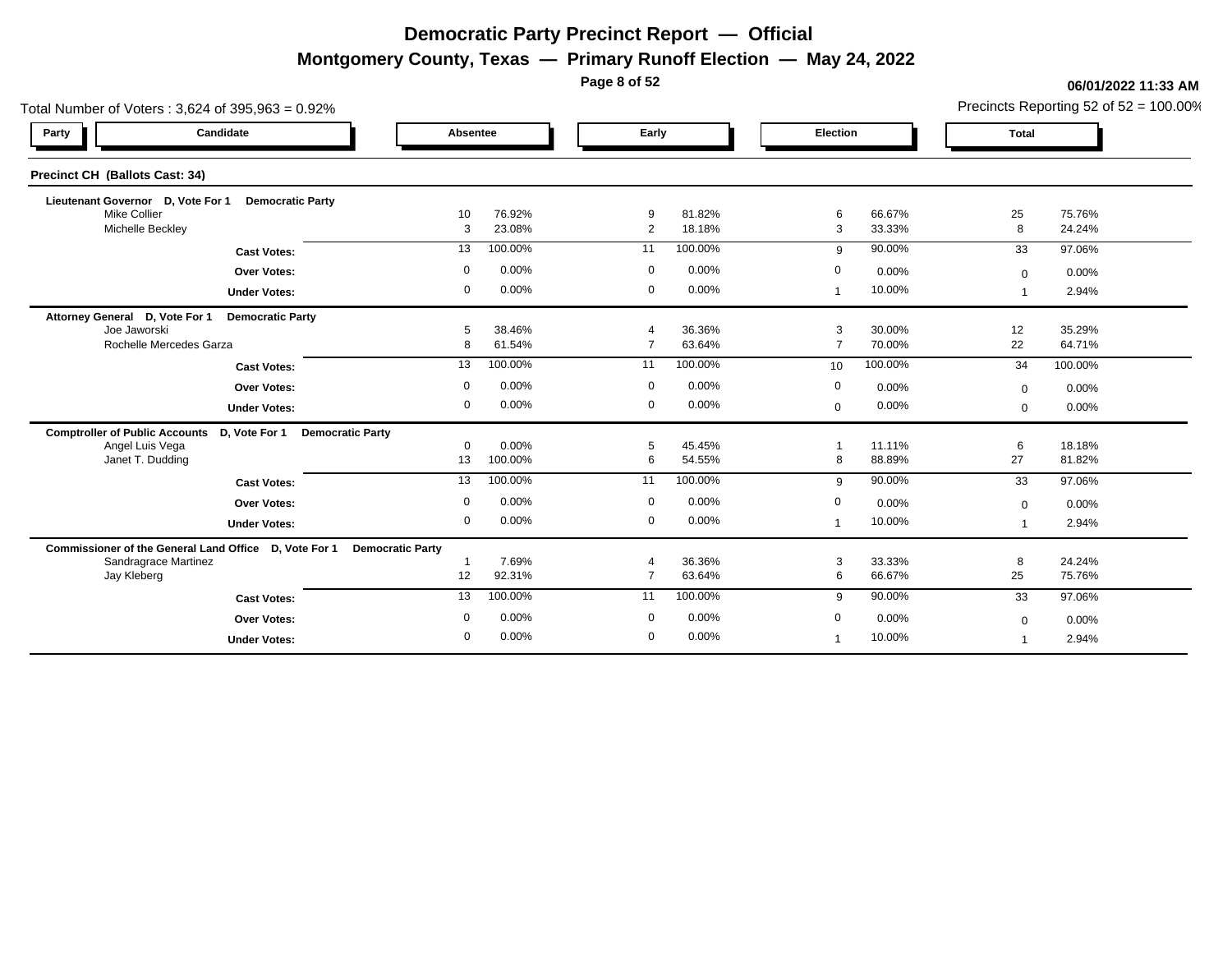**Montgomery County, Texas — Primary Runoff Election — May 24, 2022**

**Page 9 of 52**

| Total Number of Voters: 3,624 of 395,963 = 0.92%                       |             |                  |  |                      |                  |              |                  |  |                |                  |  |  |  |
|------------------------------------------------------------------------|-------------|------------------|--|----------------------|------------------|--------------|------------------|--|----------------|------------------|--|--|--|
| Candidate<br>Party                                                     | Absentee    |                  |  | Early                |                  | Election     |                  |  | <b>Total</b>   |                  |  |  |  |
| Precinct CI (Ballots Cast: 90)                                         |             |                  |  |                      |                  |              |                  |  |                |                  |  |  |  |
| Lieutenant Governor D, Vote For 1<br><b>Democratic Party</b>           |             |                  |  |                      |                  |              |                  |  |                |                  |  |  |  |
| <b>Mike Collier</b><br>Michelle Beckley                                | 26<br>11    | 70.27%<br>29.73% |  | 8<br>8               | 50.00%<br>50.00% | 25<br>10     | 71.43%<br>28.57% |  | 59<br>29       | 67.05%<br>32.95% |  |  |  |
| <b>Cast Votes:</b>                                                     | 37          | 100.00%          |  | 16                   | 88.89%           | 35           | 100.00%          |  | 88             | 97.78%           |  |  |  |
| <b>Over Votes:</b>                                                     | 0           | 0.00%            |  | $\mathbf 0$          | 0.00%            | 0            | 0.00%            |  | $\Omega$       | 0.00%            |  |  |  |
| <b>Under Votes:</b>                                                    | $\mathbf 0$ | 0.00%            |  | 2                    | 11.11%           | $\mathbf 0$  | 0.00%            |  | $\overline{2}$ | 2.22%            |  |  |  |
| Attorney General D, Vote For 1<br><b>Democratic Party</b>              |             |                  |  |                      |                  |              |                  |  |                |                  |  |  |  |
| Joe Jaworski<br>Rochelle Mercedes Garza                                | 16<br>21    | 43.24%<br>56.76% |  | 11<br>$\overline{7}$ | 61.11%<br>38.89% | 22<br>13     | 62.86%<br>37.14% |  | 49<br>41       | 54.44%<br>45.56% |  |  |  |
| <b>Cast Votes:</b>                                                     | 37          | 100.00%          |  | 18                   | 100.00%          | 35           | 100.00%          |  | 90             | 100.00%          |  |  |  |
| <b>Over Votes:</b>                                                     | $\Omega$    | 0.00%            |  | $\mathbf 0$          | 0.00%            | 0            | 0.00%            |  | $\Omega$       | 0.00%            |  |  |  |
| <b>Under Votes:</b>                                                    | $\mathbf 0$ | 0.00%            |  | $\mathbf 0$          | 0.00%            | $\mathbf 0$  | 0.00%            |  | $\mathbf{0}$   | 0.00%            |  |  |  |
| Comptroller of Public Accounts D, Vote For 1 Democratic Party          |             |                  |  |                      |                  |              |                  |  |                |                  |  |  |  |
| Angel Luis Vega                                                        | 10          | 27.03%           |  | $\overline{7}$       | 43.75%           | 15           | 42.86%           |  | 32             | 36.36%           |  |  |  |
| Janet T. Dudding                                                       | 27          | 72.97%           |  | 9                    | 56.25%           | 20           | 57.14%           |  | 56             | 63.64%           |  |  |  |
| <b>Cast Votes:</b>                                                     | 37          | 100.00%          |  | 16                   | 88.89%           | 35           | 100.00%          |  | 88             | 97.78%           |  |  |  |
| <b>Over Votes:</b>                                                     | $\mathbf 0$ | 0.00%            |  | $\mathbf 0$          | 0.00%            | 0            | 0.00%            |  | $\mathbf 0$    | 0.00%            |  |  |  |
| <b>Under Votes:</b>                                                    | $\mathbf 0$ | 0.00%            |  | $\overline{2}$       | 11.11%           | $\mathbf{0}$ | 0.00%            |  | 2              | 2.22%            |  |  |  |
| Commissioner of the General Land Office D, Vote For 1 Democratic Party |             |                  |  |                      |                  |              |                  |  |                |                  |  |  |  |
| Sandragrace Martinez<br>Jay Kleberg                                    | 18<br>19    | 48.65%<br>51.35% |  | 6<br>12              | 33.33%<br>66.67% | 15<br>20     | 42.86%<br>57.14% |  | 39<br>51       | 43.33%<br>56.67% |  |  |  |
|                                                                        | 37          | 100.00%          |  | 18                   | 100.00%          |              | 100.00%          |  | 90             | 100.00%          |  |  |  |
| <b>Cast Votes:</b>                                                     |             |                  |  |                      |                  | 35           |                  |  |                |                  |  |  |  |
| <b>Over Votes:</b>                                                     | 0           | 0.00%            |  | 0                    | 0.00%            | $\mathbf 0$  | 0.00%            |  | $\mathbf{0}$   | 0.00%            |  |  |  |
| <b>Under Votes:</b>                                                    | $\mathbf 0$ | 0.00%            |  | $\mathbf 0$          | 0.00%            | $\mathbf 0$  | 0.00%            |  | $\Omega$       | 0.00%            |  |  |  |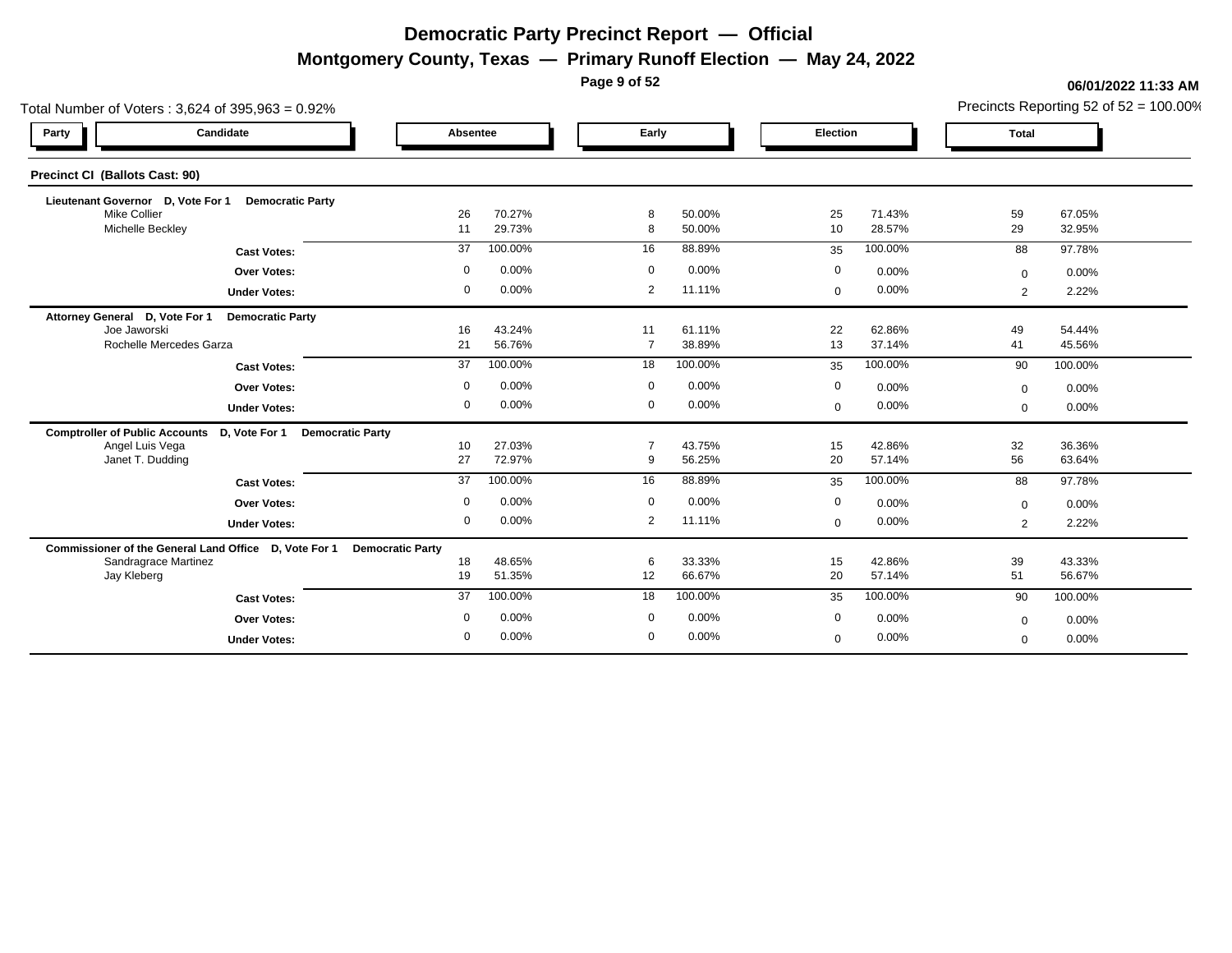**Montgomery County, Texas — Primary Runoff Election — May 24, 2022**

**Page 10 of 52**

|                                                                        | Total Number of Voters: 3,624 of 395,963 = 0.92% |             |                  |  |                      |                  |  |                     |                  |              |                  |  |  |
|------------------------------------------------------------------------|--------------------------------------------------|-------------|------------------|--|----------------------|------------------|--|---------------------|------------------|--------------|------------------|--|--|
| Candidate<br>Party                                                     |                                                  | Absentee    |                  |  | Early                |                  |  | Election            |                  | <b>Total</b> |                  |  |  |
| Precinct CJ (Ballots Cast: 60)                                         |                                                  |             |                  |  |                      |                  |  |                     |                  |              |                  |  |  |
| Lieutenant Governor D, Vote For 1                                      | <b>Democratic Party</b>                          |             |                  |  |                      |                  |  |                     |                  |              |                  |  |  |
| <b>Mike Collier</b><br>Michelle Beckley                                |                                                  | 16<br>11    | 59.26%<br>40.74% |  | 14<br>3              | 82.35%<br>17.65% |  | 9<br>$\overline{7}$ | 56.25%<br>43.75% | 39<br>21     | 65.00%<br>35.00% |  |  |
|                                                                        | <b>Cast Votes:</b>                               | 27          | 100.00%          |  | 17                   | 100.00%          |  | 16                  | 100.00%          | 60           | 100.00%          |  |  |
|                                                                        | <b>Over Votes:</b>                               | $\mathbf 0$ | 0.00%            |  | $\mathbf 0$          | 0.00%            |  | 0                   | 0.00%            | $\Omega$     | 0.00%            |  |  |
| <b>Under Votes:</b>                                                    |                                                  | $\mathbf 0$ | 0.00%            |  | $\mathbf 0$          | 0.00%            |  | $\mathbf 0$         | 0.00%            | $\mathbf{0}$ | 0.00%            |  |  |
| Attorney General D, Vote For 1                                         | <b>Democratic Party</b>                          |             |                  |  |                      |                  |  |                     |                  |              |                  |  |  |
| Joe Jaworski<br>Rochelle Mercedes Garza                                |                                                  | 17<br>10    | 62.96%<br>37.04% |  | 15<br>$\overline{2}$ | 88.24%<br>11.76% |  | $\overline{7}$<br>9 | 43.75%<br>56.25% | 39<br>21     | 65.00%<br>35.00% |  |  |
|                                                                        |                                                  |             |                  |  |                      |                  |  |                     |                  |              |                  |  |  |
|                                                                        | <b>Cast Votes:</b>                               | 27          | 100.00%          |  | 17                   | 100.00%          |  | 16                  | 100.00%          | 60           | 100.00%          |  |  |
|                                                                        | <b>Over Votes:</b>                               | $\mathbf 0$ | 0.00%            |  | $\mathbf 0$          | 0.00%            |  | 0                   | 0.00%            | $\mathbf{0}$ | 0.00%            |  |  |
|                                                                        | <b>Under Votes:</b>                              | $\Omega$    | 0.00%            |  | $\Omega$             | 0.00%            |  | $\mathbf 0$         | 0.00%            | $\mathbf{0}$ | 0.00%            |  |  |
| Comptroller of Public Accounts D, Vote For 1 Democratic Party          |                                                  | 7           |                  |  |                      |                  |  |                     |                  |              |                  |  |  |
| Angel Luis Vega<br>Janet T. Dudding                                    |                                                  | 19          | 26.92%<br>73.08% |  | 5<br>11              | 31.25%<br>68.75% |  | 2<br>14             | 12.50%<br>87.50% | 14<br>44     | 24.14%<br>75.86% |  |  |
|                                                                        | <b>Cast Votes:</b>                               | 26          | 96.30%           |  | 16                   | 94.12%           |  | 16                  | 100.00%          | 58           | 96.67%           |  |  |
|                                                                        | <b>Over Votes:</b>                               | $\mathbf 0$ | 0.00%            |  | $\mathbf 0$          | 0.00%            |  | 0                   | 0.00%            | $\mathbf{0}$ | 0.00%            |  |  |
|                                                                        | <b>Under Votes:</b>                              |             | 3.70%            |  |                      | 5.88%            |  | $\mathbf{0}$        | 0.00%            | 2            | 3.33%            |  |  |
| Commissioner of the General Land Office D, Vote For 1 Democratic Party |                                                  |             |                  |  |                      |                  |  |                     |                  |              |                  |  |  |
| Sandragrace Martinez                                                   |                                                  | 12          | 44.44%           |  | 5                    | 29.41%           |  | 6                   | 37.50%           | 23           | 38.33%           |  |  |
| Jay Kleberg                                                            |                                                  | 15          | 55.56%           |  | 12                   | 70.59%           |  | 10                  | 62.50%           | 37           | 61.67%           |  |  |
|                                                                        | <b>Cast Votes:</b>                               | 27          | 100.00%          |  | 17                   | 100.00%          |  | 16                  | 100.00%          | 60           | 100.00%          |  |  |
|                                                                        | <b>Over Votes:</b>                               | $\mathbf 0$ | 0.00%            |  | $\mathbf 0$          | 0.00%            |  | 0                   | 0.00%            | $\mathbf{0}$ | 0.00%            |  |  |
|                                                                        | <b>Under Votes:</b>                              | 0           | 0.00%            |  | $\mathbf 0$          | 0.00%            |  | $\mathbf{0}$        | 0.00%            | $\mathbf{0}$ | 0.00%            |  |  |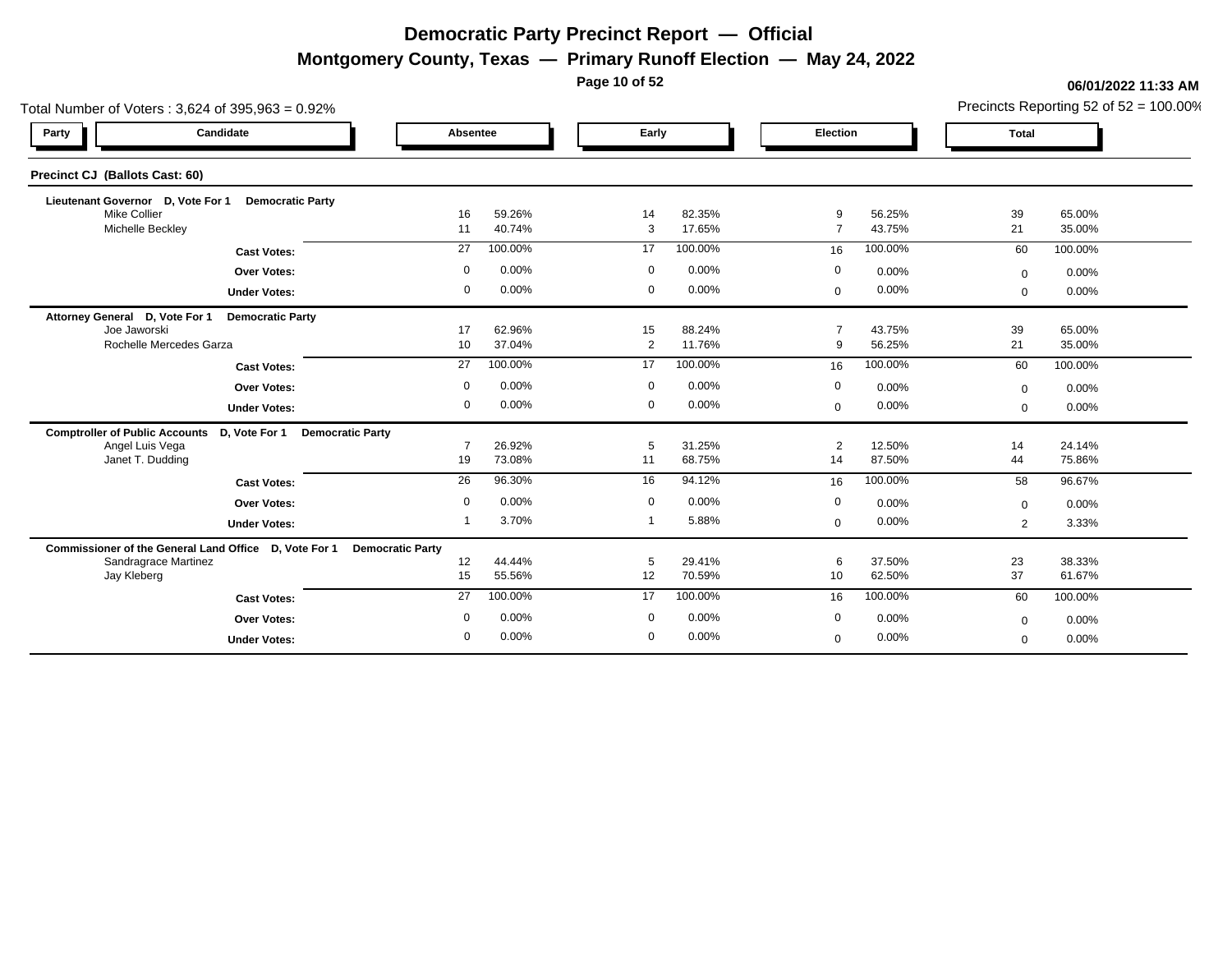**Montgomery County, Texas — Primary Runoff Election — May 24, 2022**

**Page 11 of 52**

| Total Number of Voters: 3,624 of 395,963 = 0.92%                       |                |                  |                               |                  |                         |                |                               |                  |  |  |  |  |  |  |
|------------------------------------------------------------------------|----------------|------------------|-------------------------------|------------------|-------------------------|----------------|-------------------------------|------------------|--|--|--|--|--|--|
| Candidate<br>Party                                                     | Absentee       |                  | Early                         |                  | Election                |                | <b>Total</b>                  |                  |  |  |  |  |  |  |
| <b>Precinct CK (Ballots Cast: 2)</b>                                   |                |                  |                               |                  |                         |                |                               |                  |  |  |  |  |  |  |
| Lieutenant Governor D, Vote For 1 Democratic Party                     |                |                  |                               |                  |                         |                |                               |                  |  |  |  |  |  |  |
| <b>Mike Collier</b><br>Michelle Beckley                                | $\Omega$       | 0.00%<br>100.00% | $\mathbf 0$<br>$\overline{1}$ | 0.00%<br>100.00% | $\mathbf 0$<br>$\Omega$ | 0.00%<br>0.00% | $\mathbf 0$<br>$\overline{2}$ | 0.00%<br>100.00% |  |  |  |  |  |  |
|                                                                        |                |                  |                               |                  |                         | 0.00%          |                               |                  |  |  |  |  |  |  |
| <b>Cast Votes:</b>                                                     |                | 100.00%          |                               | 100.00%          | $\Omega$                |                | 2                             | 100.00%          |  |  |  |  |  |  |
| Over Votes:                                                            | $\Omega$       | 0.00%            | $\mathbf 0$                   | 0.00%            | 0                       | 0.00%          | $\Omega$                      | 0.00%            |  |  |  |  |  |  |
| <b>Under Votes:</b>                                                    | $\mathbf 0$    | 0.00%            | $\mathbf 0$                   | 0.00%            | $\mathbf 0$             | 0.00%          | $\mathbf{0}$                  | 0.00%            |  |  |  |  |  |  |
| Attorney General D, Vote For 1<br><b>Democratic Party</b>              |                |                  |                               |                  |                         |                |                               |                  |  |  |  |  |  |  |
| Joe Jaworski                                                           |                | 100.00%          | $\overline{1}$                | 100.00%          | $\mathbf 0$             | 0.00%          | $\overline{2}$                | 100.00%          |  |  |  |  |  |  |
| Rochelle Mercedes Garza                                                | $\Omega$       | 0.00%            | $\overline{0}$                | 0.00%            | $\mathbf 0$             | 0.00%          | $\mathbf 0$                   | 0.00%            |  |  |  |  |  |  |
| <b>Cast Votes:</b>                                                     | $\mathbf{1}$   | 100.00%          | $\mathbf{1}$                  | 100.00%          | $\Omega$                | 0.00%          | 2                             | 100.00%          |  |  |  |  |  |  |
| <b>Over Votes:</b>                                                     | $\Omega$       | 0.00%            | $\mathbf 0$                   | 0.00%            | $\mathbf{0}$            | 0.00%          | $\mathbf{0}$                  | 0.00%            |  |  |  |  |  |  |
| <b>Under Votes:</b>                                                    | $\mathbf 0$    | 0.00%            | $\mathbf 0$                   | 0.00%            | $\mathbf{0}$            | 0.00%          | $\mathbf 0$                   | 0.00%            |  |  |  |  |  |  |
| Comptroller of Public Accounts D, Vote For 1 Democratic Party          |                |                  |                               |                  |                         |                |                               |                  |  |  |  |  |  |  |
| Angel Luis Vega                                                        |                | 100.00%          | $\Omega$                      | 0.00%            | $\Omega$                | 0.00%          |                               | 50.00%           |  |  |  |  |  |  |
| Janet T. Dudding                                                       | $\Omega$       | 0.00%            |                               | 100.00%          | $\Omega$                | 0.00%          |                               | 50.00%           |  |  |  |  |  |  |
| <b>Cast Votes:</b>                                                     |                | 100.00%          |                               | 100.00%          | $\Omega$                | 0.00%          | 2                             | 100.00%          |  |  |  |  |  |  |
| <b>Over Votes:</b>                                                     | $\mathbf 0$    | 0.00%            | $\Omega$                      | 0.00%            | $\Omega$                | 0.00%          | $\mathbf{0}$                  | 0.00%            |  |  |  |  |  |  |
| <b>Under Votes:</b>                                                    | $\overline{0}$ | 0.00%            | $\mathbf 0$                   | 0.00%            | $\mathbf 0$             | 0.00%          | $\mathbf{0}$                  | 0.00%            |  |  |  |  |  |  |
| Commissioner of the General Land Office D, Vote For 1 Democratic Party |                |                  |                               |                  |                         |                |                               |                  |  |  |  |  |  |  |
| Sandragrace Martinez                                                   | $\mathbf 0$    | 0.00%            |                               | 100.00%          | $\Omega$                | 0.00%          |                               | 50.00%           |  |  |  |  |  |  |
| Jay Kleberg                                                            |                | 100.00%          | $\overline{0}$                | 0.00%            | $\mathbf 0$             | 0.00%          |                               | 50.00%           |  |  |  |  |  |  |
| <b>Cast Votes:</b>                                                     |                | 100.00%          | $\overline{1}$                | 100.00%          | $\Omega$                | 0.00%          | 2                             | 100.00%          |  |  |  |  |  |  |
| Over Votes:                                                            | $\mathbf 0$    | 0.00%            | $\mathbf 0$                   | 0.00%            | 0                       | 0.00%          | $\mathbf{0}$                  | 0.00%            |  |  |  |  |  |  |
| <b>Under Votes:</b>                                                    | $\mathbf 0$    | 0.00%            | $\mathbf 0$                   | 0.00%            | $\Omega$                | 0.00%          | $\overline{0}$                | 0.00%            |  |  |  |  |  |  |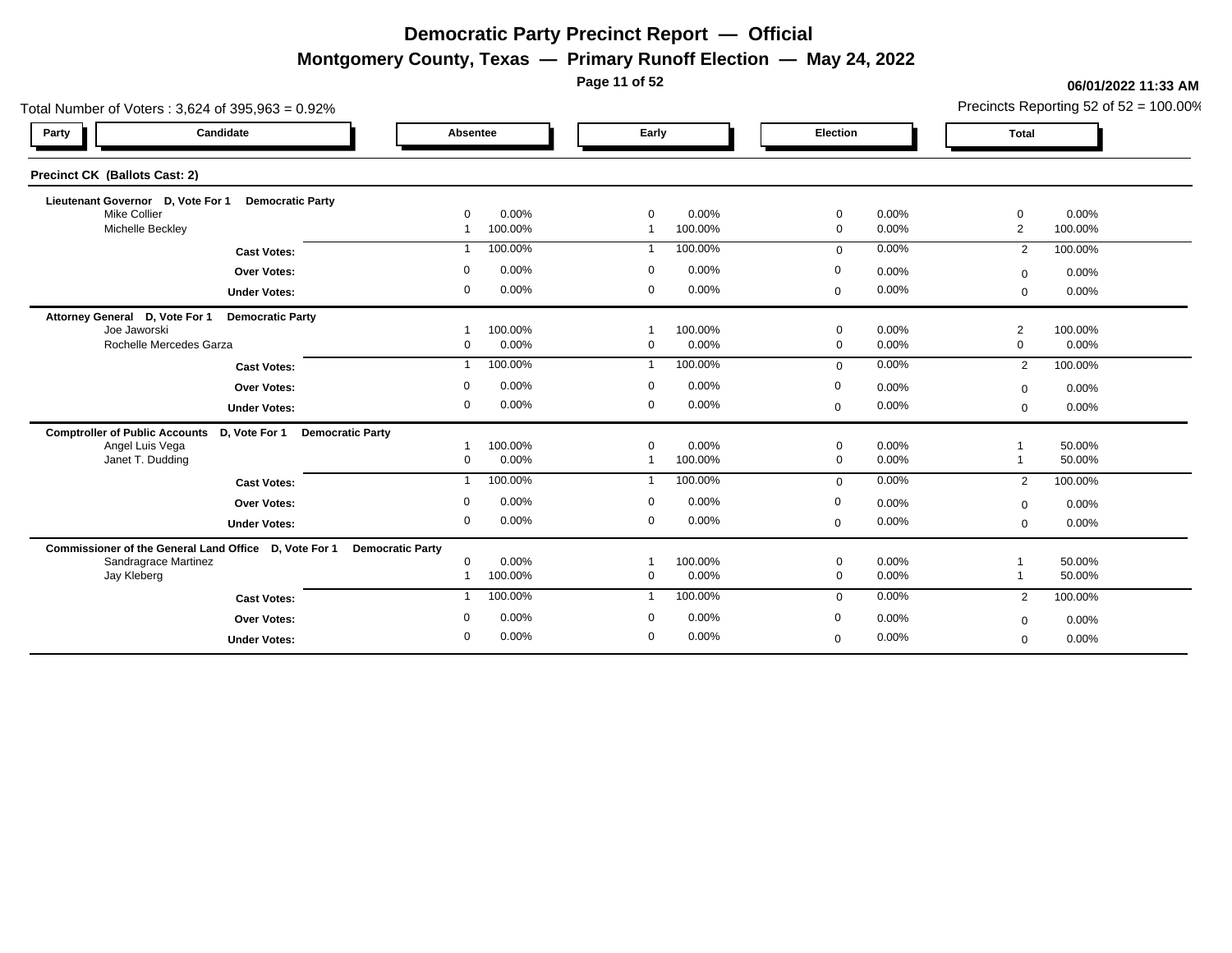**Montgomery County, Texas — Primary Runoff Election — May 24, 2022**

**Page 12 of 52**

|                                         | Total Number of Voters: $3,624$ of $395,963 = 0.92\%$                  | Precincts Reporting 52 of $52 = 100.00\%$ |                  |                  |                  |                        |                  |                |                  |
|-----------------------------------------|------------------------------------------------------------------------|-------------------------------------------|------------------|------------------|------------------|------------------------|------------------|----------------|------------------|
| Party                                   | Candidate                                                              | Absentee                                  |                  | Early            |                  | Election               |                  | <b>Total</b>   |                  |
| <b>Precinct CL (Ballots Cast: 13)</b>   |                                                                        |                                           |                  |                  |                  |                        |                  |                |                  |
| Lieutenant Governor D, Vote For 1       | <b>Democratic Party</b>                                                |                                           |                  |                  |                  |                        |                  |                |                  |
| <b>Mike Collier</b><br>Michelle Beckley |                                                                        | $\overline{2}$                            | 66.67%<br>33.33% | 3<br>$\mathbf 0$ | 100.00%<br>0.00% | 3                      | 75.00%<br>25.00% | 10<br>3        | 76.92%<br>23.08% |
|                                         |                                                                        | 6                                         | 100.00%          | 3                | 100.00%          | $\boldsymbol{\Delta}$  | 100.00%          |                | 100.00%          |
|                                         | <b>Cast Votes:</b>                                                     |                                           |                  |                  |                  |                        |                  | 13             |                  |
|                                         | <b>Over Votes:</b>                                                     | $\mathbf 0$                               | 0.00%            | $\mathbf 0$      | 0.00%            | 0                      | 0.00%            | $\Omega$       | 0.00%            |
|                                         | <b>Under Votes:</b>                                                    | $\Omega$                                  | 0.00%            | $\mathbf 0$      | 0.00%            | $\mathbf 0$            | 0.00%            | $\mathbf{0}$   | 0.00%            |
| Attorney General D, Vote For 1          | <b>Democratic Party</b>                                                |                                           |                  |                  |                  |                        |                  |                |                  |
| Joe Jaworski                            |                                                                        | 2                                         | 33.33%           |                  | 33.33%           | 3                      | 75.00%           | 6              | 46.15%           |
|                                         | Rochelle Mercedes Garza                                                |                                           | 66.67%           | 2                | 66.67%           |                        | 25.00%           | $\overline{7}$ | 53.85%           |
|                                         | <b>Cast Votes:</b>                                                     | 6                                         | 100.00%          | 3                | 100.00%          |                        | 100.00%          | 13             | 100.00%          |
|                                         | <b>Over Votes:</b>                                                     | $\Omega$                                  | 0.00%            | $\mathbf 0$      | 0.00%            | $\mathbf 0$            | 0.00%            | $\mathbf 0$    | 0.00%            |
|                                         | <b>Under Votes:</b>                                                    | $\mathbf 0$                               | 0.00%            | $\mathbf 0$      | 0.00%            | $\mathbf{0}$           | 0.00%            | $\Omega$       | 0.00%            |
|                                         | Comptroller of Public Accounts D, Vote For 1 Democratic Party          |                                           |                  |                  |                  |                        |                  |                |                  |
| Angel Luis Vega                         |                                                                        |                                           | 16.67%           |                  | 33.33%           | 3                      | 75.00%           | 5              | 38.46%           |
| Janet T. Dudding                        |                                                                        | 5                                         | 83.33%           | $\overline{2}$   | 66.67%           |                        | 25.00%           | 8              | 61.54%           |
|                                         | <b>Cast Votes:</b>                                                     | 6                                         | 100.00%          | 3                | 100.00%          |                        | 100.00%          | 13             | 100.00%          |
|                                         | <b>Over Votes:</b>                                                     | 0                                         | 0.00%            | $\mathbf 0$      | 0.00%            | $\mathbf 0$            | 0.00%            | $\Omega$       | 0.00%            |
|                                         | <b>Under Votes:</b>                                                    | $\mathbf 0$                               | 0.00%            | $\mathbf 0$      | 0.00%            | $\mathbf 0$            | 0.00%            | $\Omega$       | 0.00%            |
|                                         | Commissioner of the General Land Office D, Vote For 1 Democratic Party |                                           |                  |                  |                  |                        |                  |                |                  |
|                                         | <b>Sandragrace Martinez</b>                                            | 3                                         | 50.00%           | 3                | 100.00%          | 2                      | 50.00%           | 8              | 61.54%           |
| Jay Kleberg                             |                                                                        | 3                                         | 50.00%           | $\mathbf 0$      | 0.00%            | 2                      | 50.00%           | 5              | 38.46%           |
|                                         | <b>Cast Votes:</b>                                                     | 6                                         | 100.00%          | $\mathbf{3}$     | 100.00%          | $\boldsymbol{\Lambda}$ | 100.00%          | 13             | 100.00%          |
|                                         | <b>Over Votes:</b>                                                     | $\Omega$                                  | 0.00%            | $\mathbf 0$      | 0.00%            | $\mathbf 0$            | 0.00%            | $\mathbf 0$    | 0.00%            |
|                                         | <b>Under Votes:</b>                                                    | $\mathbf 0$                               | 0.00%            | $\mathbf 0$      | 0.00%            | $\mathbf{0}$           | 0.00%            | $\Omega$       | 0.00%            |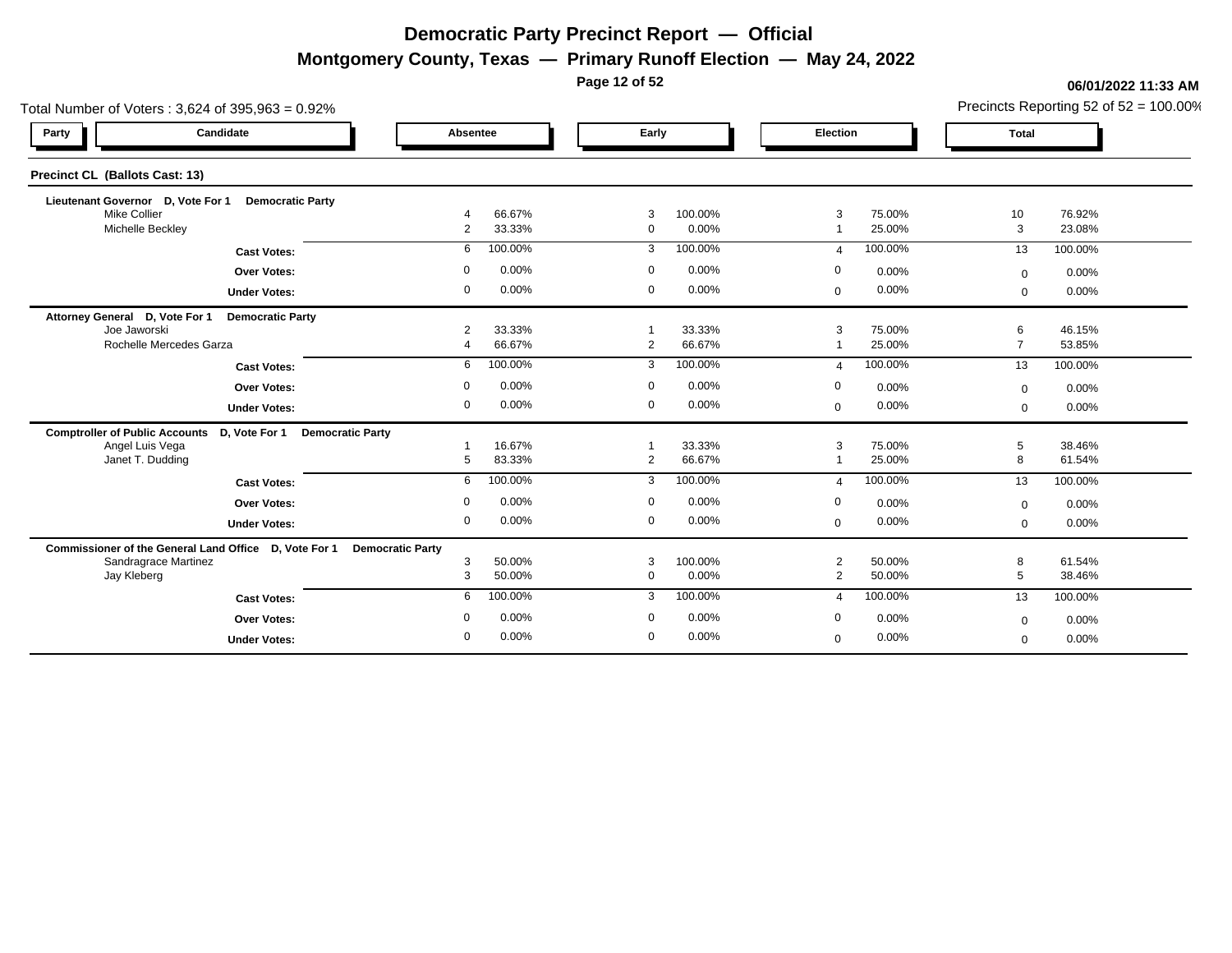**Montgomery County, Texas — Primary Runoff Election — May 24, 2022**

**Page 13 of 52**

|                                       | Total Number of Voters: 3,624 of 395,963 = 0.92%<br>Candidate<br>Absentee<br>Election<br>Early |                |         |                |         |                |         |              |         |  |  |  |  |
|---------------------------------------|------------------------------------------------------------------------------------------------|----------------|---------|----------------|---------|----------------|---------|--------------|---------|--|--|--|--|
| Party                                 |                                                                                                |                |         |                |         |                |         | <b>Total</b> |         |  |  |  |  |
| <b>Precinct CM (Ballots Cast: 13)</b> |                                                                                                |                |         |                |         |                |         |              |         |  |  |  |  |
| Lieutenant Governor D, Vote For 1     | <b>Democratic Party</b>                                                                        |                |         |                |         |                |         |              |         |  |  |  |  |
| <b>Mike Collier</b>                   |                                                                                                |                | 33.33%  | 6              | 85.71%  | 2              | 66.67%  | 9            | 69.23%  |  |  |  |  |
| Michelle Beckley                      |                                                                                                | 2              | 66.67%  |                | 14.29%  |                | 33.33%  |              | 30.77%  |  |  |  |  |
|                                       | <b>Cast Votes:</b>                                                                             | 3              | 100.00% |                | 100.00% | 3              | 100.00% | 13           | 100.00% |  |  |  |  |
|                                       | <b>Over Votes:</b>                                                                             | $\Omega$       | 0.00%   | $\mathbf 0$    | 0.00%   | 0              | 0.00%   | $\Omega$     | 0.00%   |  |  |  |  |
|                                       | <b>Under Votes:</b>                                                                            | $\mathbf 0$    | 0.00%   | $\mathbf 0$    | 0.00%   | 0              | 0.00%   | $\mathbf{0}$ | 0.00%   |  |  |  |  |
| Attorney General D, Vote For 1        | <b>Democratic Party</b>                                                                        |                |         |                |         |                |         |              |         |  |  |  |  |
| Joe Jaworski                          |                                                                                                |                | 33.33%  | 2              | 28.57%  | 2              | 66.67%  | 5            | 38.46%  |  |  |  |  |
| Rochelle Mercedes Garza               |                                                                                                | 2              | 66.67%  | 5              | 71.43%  |                | 33.33%  | 8            | 61.54%  |  |  |  |  |
|                                       | <b>Cast Votes:</b>                                                                             | 3              | 100.00% | $\overline{7}$ | 100.00% | 3              | 100.00% | 13           | 100.00% |  |  |  |  |
|                                       | <b>Over Votes:</b>                                                                             | $\mathbf 0$    | 0.00%   | $\overline{0}$ | 0.00%   | 0              | 0.00%   | $\mathbf{0}$ | 0.00%   |  |  |  |  |
|                                       | <b>Under Votes:</b>                                                                            | $\Omega$       | 0.00%   | $\mathbf 0$    | 0.00%   | $\mathbf{0}$   | 0.00%   | $\Omega$     | 0.00%   |  |  |  |  |
|                                       | Comptroller of Public Accounts D, Vote For 1 Democratic Party                                  |                |         |                |         |                |         |              |         |  |  |  |  |
| Angel Luis Vega                       |                                                                                                |                | 0.00%   |                | 14.29%  | $\overline{2}$ | 66.67%  | 3            | 23.08%  |  |  |  |  |
| Janet T. Dudding                      |                                                                                                | 3              | 100.00% | 6              | 85.71%  |                | 33.33%  | 10           | 76.92%  |  |  |  |  |
|                                       | <b>Cast Votes:</b>                                                                             | 3              | 100.00% |                | 100.00% | 3              | 100.00% | 13           | 100.00% |  |  |  |  |
|                                       | <b>Over Votes:</b>                                                                             | $\mathbf 0$    | 0.00%   | $\mathbf 0$    | 0.00%   | $\mathbf{0}$   | 0.00%   | $\mathbf{0}$ | 0.00%   |  |  |  |  |
|                                       | <b>Under Votes:</b>                                                                            | $\overline{0}$ | 0.00%   | $\mathbf 0$    | 0.00%   | $\mathbf 0$    | 0.00%   | $\mathbf{0}$ | 0.00%   |  |  |  |  |
|                                       | Commissioner of the General Land Office D, Vote For 1 Democratic Party                         |                |         |                |         |                |         |              |         |  |  |  |  |
| <b>Sandragrace Martinez</b>           |                                                                                                | $\overline{2}$ | 66.67%  |                | 57.14%  |                | 33.33%  | -7           | 53.85%  |  |  |  |  |
| Jay Kleberg                           |                                                                                                |                | 33.33%  | 3              | 42.86%  | 2              | 66.67%  | 6            | 46.15%  |  |  |  |  |
|                                       | <b>Cast Votes:</b>                                                                             | 3              | 100.00% | $\overline{7}$ | 100.00% | 3              | 100.00% | 13           | 100.00% |  |  |  |  |
|                                       | <b>Over Votes:</b>                                                                             | $\Omega$       | 0.00%   | $\overline{0}$ | 0.00%   | $\mathbf 0$    | 0.00%   | $\mathbf{0}$ | 0.00%   |  |  |  |  |
|                                       | <b>Under Votes:</b>                                                                            | $\mathbf{0}$   | 0.00%   | $\mathbf 0$    | 0.00%   | $\Omega$       | 0.00%   | $\Omega$     | 0.00%   |  |  |  |  |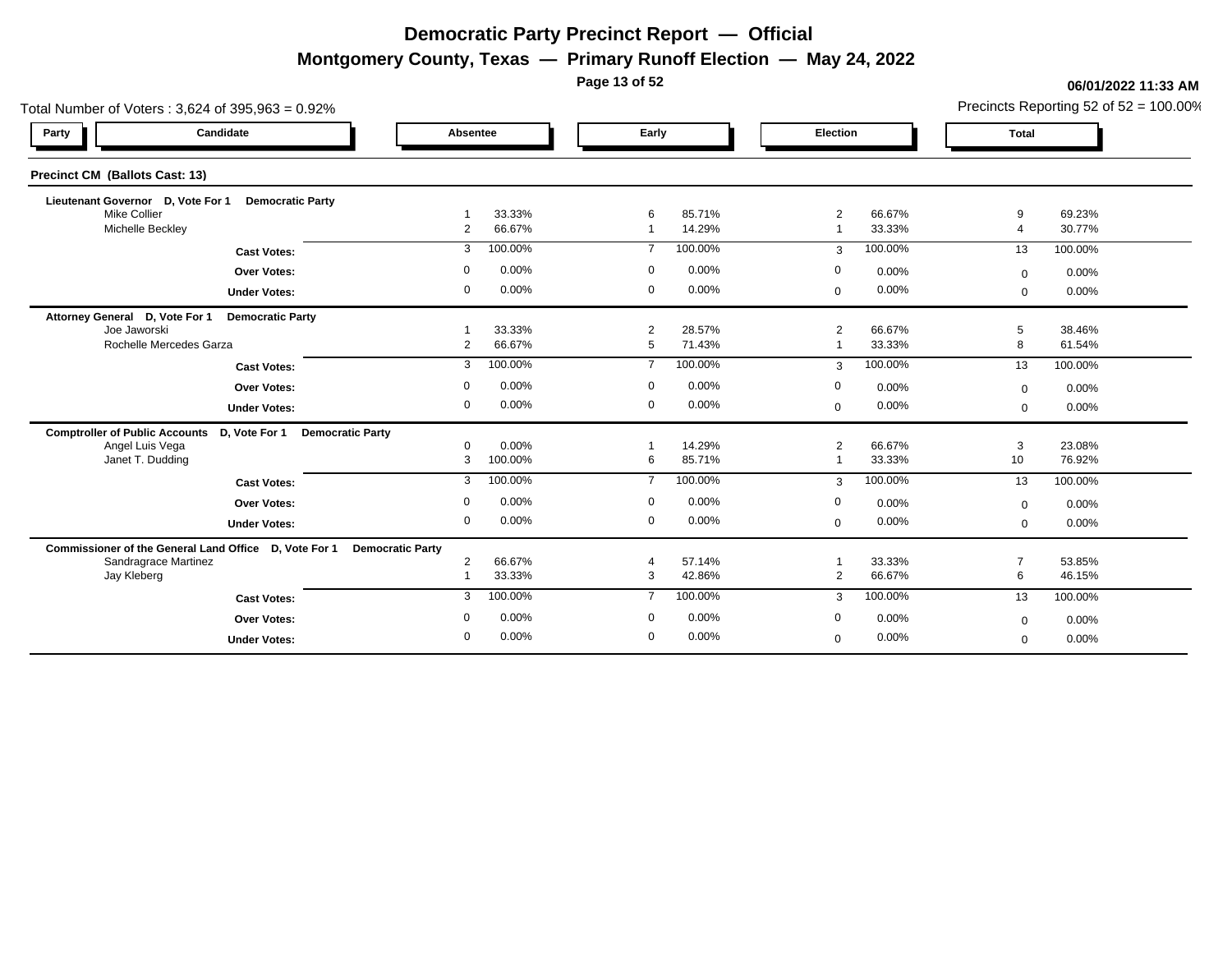**Montgomery County, Texas — Primary Runoff Election — May 24, 2022**

**Page 14 of 52**

| Total Number of Voters: 3,624 of 395,963 = 0.92%                                                         |             |                  |                            |                  |                |                  |                | Precincts Reporting 52 of $52 = 100.00\%$ |
|----------------------------------------------------------------------------------------------------------|-------------|------------------|----------------------------|------------------|----------------|------------------|----------------|-------------------------------------------|
| Candidate<br>Party                                                                                       | Absentee    |                  |                            | Early            |                | Election         |                |                                           |
| Precinct CN (Ballots Cast: 71)                                                                           |             |                  |                            |                  |                |                  |                |                                           |
| Lieutenant Governor D, Vote For 1<br><b>Democratic Party</b><br><b>Mike Collier</b>                      | 22          | 70.97%           | 13                         | 61.90%           | 11             | 61.11%           | 46             | 65.71%                                    |
| Michelle Beckley                                                                                         | 9           | 29.03%           | 8                          | 38.10%           | $\overline{7}$ | 38.89%           | 24             | 34.29%                                    |
| <b>Cast Votes:</b>                                                                                       | 31          | 100.00%          | 21                         | 95.45%           | 18             | 100.00%          | 70             | 98.59%                                    |
| <b>Over Votes:</b>                                                                                       | $\Omega$    | 0.00%            | $\mathbf 0$                | 0.00%            | $\mathbf 0$    | 0.00%            | $\mathbf 0$    | 0.00%                                     |
| <b>Under Votes:</b>                                                                                      | $\mathbf 0$ | 0.00%            | -1                         | 4.55%            | $\mathbf 0$    | 0.00%            |                | 1.41%                                     |
| Attorney General D, Vote For 1<br><b>Democratic Party</b>                                                |             |                  |                            |                  |                |                  |                |                                           |
| Joe Jaworski                                                                                             | 15          | 48.39%           | $\overline{7}$             | 31.82%           | 13             | 72.22%           | 35             | 49.30%                                    |
| Rochelle Mercedes Garza                                                                                  | 16          | 51.61%           | 15                         | 68.18%           | 5              | 27.78%           | 36             | 50.70%                                    |
| <b>Cast Votes:</b>                                                                                       | 31          | 100.00%          | 22                         | 100.00%          | 18             | 100.00%          | 71             | 100.00%                                   |
| <b>Over Votes:</b>                                                                                       | $\Omega$    | 0.00%            | $\mathbf 0$                | 0.00%            | $\mathbf 0$    | 0.00%            | $\mathbf 0$    | 0.00%                                     |
| <b>Under Votes:</b>                                                                                      | $\mathbf 0$ | 0.00%            | $\mathbf 0$                | 0.00%            | $\mathbf 0$    | 0.00%            | $\overline{0}$ | 0.00%                                     |
| <b>Comptroller of Public Accounts</b><br>D, Vote For 1<br><b>Democratic Party</b>                        |             |                  |                            |                  |                |                  |                |                                           |
| Angel Luis Vega<br>Janet T. Dudding                                                                      | 6<br>25     | 19.35%<br>80.65% | 5<br>17                    | 22.73%<br>77.27% | 8<br>10        | 44.44%<br>55.56% | 19<br>52       | 26.76%<br>73.24%                          |
|                                                                                                          | 31          | 100.00%          | 22                         | 100.00%          | 18             | 100.00%          | 71             | 100.00%                                   |
| <b>Cast Votes:</b>                                                                                       | $\Omega$    | 0.00%            |                            | 0.00%            |                |                  |                |                                           |
| <b>Over Votes:</b>                                                                                       | $\mathbf 0$ | 0.00%            | $\mathbf 0$<br>$\mathbf 0$ | 0.00%            | $\mathbf 0$    | 0.00%            | $\mathbf 0$    | 0.00%                                     |
| <b>Under Votes:</b>                                                                                      |             |                  |                            |                  | $\mathbf{0}$   | 0.00%            | $\mathbf 0$    | 0.00%                                     |
| Commissioner of the General Land Office D, Vote For 1<br><b>Democratic Party</b><br>Sandragrace Martinez | 12          | 38.71%           | 12                         | 54.55%           | 8              | 44.44%           | 32             | 45.07%                                    |
| Jay Kleberg                                                                                              | 19          | 61.29%           | 10                         | 45.45%           | 10             | 55.56%           | 39             | 54.93%                                    |
| <b>Cast Votes:</b>                                                                                       | 31          | 100.00%          | 22                         | 100.00%          | 18             | 100.00%          | 71             | 100.00%                                   |
| <b>Over Votes:</b>                                                                                       | 0           | 0.00%            | $\mathbf 0$                | 0.00%            | $\mathbf 0$    | 0.00%            | $\mathbf 0$    | 0.00%                                     |
| <b>Under Votes:</b>                                                                                      | $\Omega$    | 0.00%            | $\mathbf{0}$               | 0.00%            | $\overline{0}$ | 0.00%            | $\mathbf{0}$   | 0.00%                                     |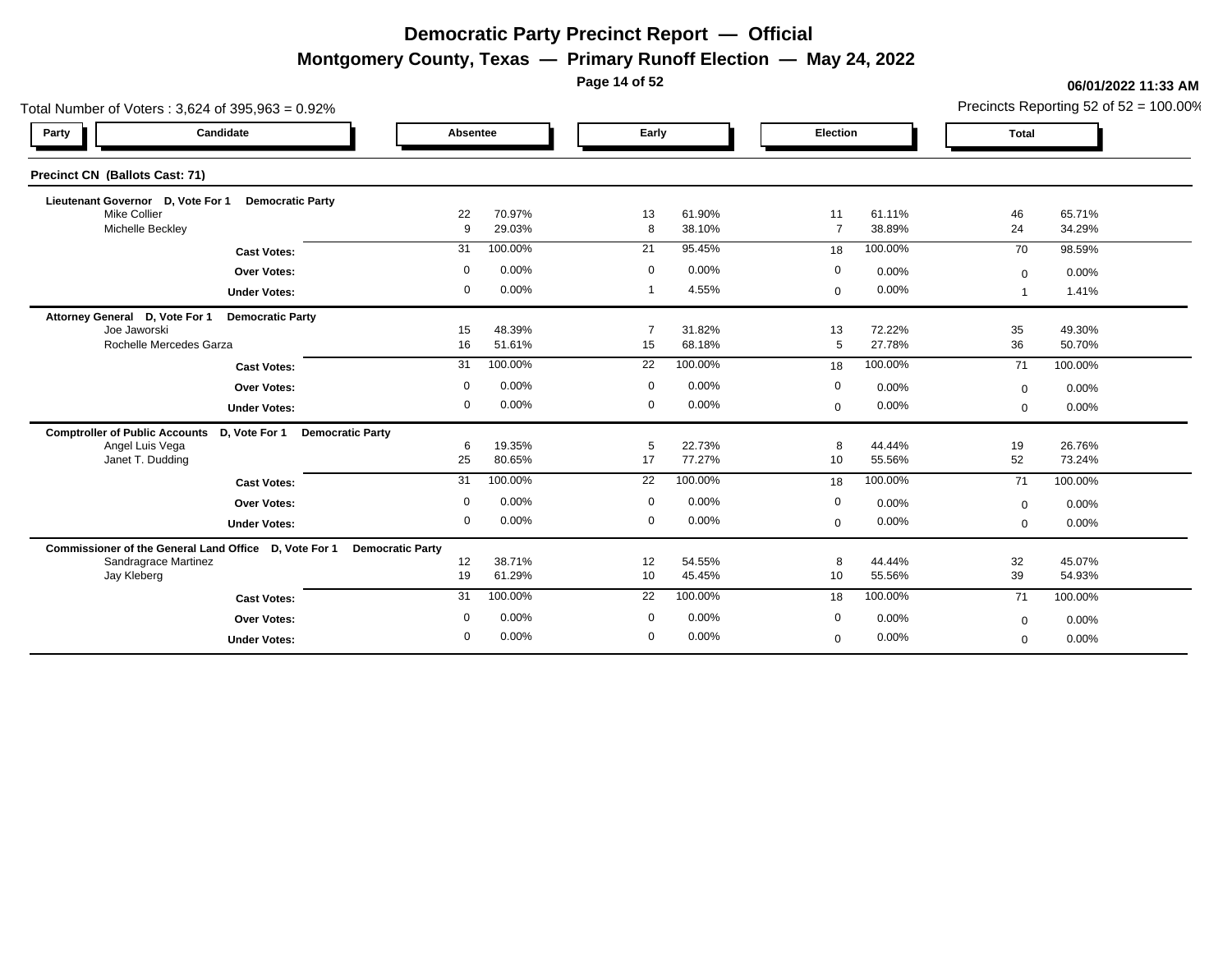**Montgomery County, Texas — Primary Runoff Election — May 24, 2022**

**Page 15 of 52**

|                                         | Precincts Reporting 52 of $52 = 100.00\%$<br>Total Number of Voters: 3,624 of 395,963 = 0.92%<br>Candidate<br>Absentee |                |                  |                      |                   |              |                  |             |                  |  |  |  |  |
|-----------------------------------------|------------------------------------------------------------------------------------------------------------------------|----------------|------------------|----------------------|-------------------|--------------|------------------|-------------|------------------|--|--|--|--|
| Party                                   |                                                                                                                        |                |                  |                      | Election<br>Early |              |                  |             |                  |  |  |  |  |
| Precinct CO (Ballots Cast: 106)         |                                                                                                                        |                |                  |                      |                   |              |                  |             |                  |  |  |  |  |
| Lieutenant Governor D, Vote For 1       | <b>Democratic Party</b>                                                                                                |                |                  |                      |                   |              |                  |             |                  |  |  |  |  |
| <b>Mike Collier</b><br>Michelle Beckley |                                                                                                                        | 29<br>13       | 69.05%<br>30.95% | 21<br>$\overline{2}$ | 91.30%<br>8.70%   | 26<br>13     | 66.67%<br>33.33% | 76<br>28    | 73.08%<br>26.92% |  |  |  |  |
|                                         |                                                                                                                        |                |                  |                      |                   |              |                  |             |                  |  |  |  |  |
|                                         | <b>Cast Votes:</b>                                                                                                     | 42             | 100.00%          | 23                   | 100.00%           | 39           | 95.12%           | 104         | 98.11%           |  |  |  |  |
|                                         | <b>Over Votes:</b>                                                                                                     | $\mathbf 0$    | 0.00%            | $\mathbf 0$          | 0.00%             | 0            | 0.00%            | $\Omega$    | 0.00%            |  |  |  |  |
|                                         | <b>Under Votes:</b>                                                                                                    | $\mathbf 0$    | 0.00%            | $\mathbf 0$          | 0.00%             | 2            | 4.88%            | 2           | 1.89%            |  |  |  |  |
| Attorney General D, Vote For 1          | <b>Democratic Party</b>                                                                                                |                |                  |                      |                   |              |                  |             |                  |  |  |  |  |
| Joe Jaworski                            |                                                                                                                        | 29             | 69.05%           | 15                   | 65.22%            | 22           | 57.89%           | 66          | 64.08%           |  |  |  |  |
| Rochelle Mercedes Garza                 |                                                                                                                        | 13             | 30.95%           | 8                    | 34.78%            | 16           | 42.11%           | 37          | 35.92%           |  |  |  |  |
|                                         | <b>Cast Votes:</b>                                                                                                     | 42             | 100.00%          | 23                   | 100.00%           | 38           | 92.68%           | 103         | 97.17%           |  |  |  |  |
|                                         | <b>Over Votes:</b>                                                                                                     | $\mathbf 0$    | 0.00%            | $\mathbf 0$          | 0.00%             | $\mathbf{0}$ | 0.00%            | $\mathbf 0$ | 0.00%            |  |  |  |  |
|                                         | <b>Under Votes:</b>                                                                                                    | $\mathbf 0$    | 0.00%            | $\mathbf 0$          | 0.00%             | 3            | 7.32%            | 3           | 2.83%            |  |  |  |  |
|                                         | Comptroller of Public Accounts D, Vote For 1 Democratic Party                                                          |                |                  |                      |                   |              |                  |             |                  |  |  |  |  |
| Angel Luis Vega                         |                                                                                                                        | $\overline{7}$ | 16.67%           | 8                    | 34.78%            | 6            | 17.14%           | 21          | 21.00%           |  |  |  |  |
| Janet T. Dudding                        |                                                                                                                        | 35             | 83.33%           | 15                   | 65.22%            | 29           | 82.86%           | 79          | 79.00%           |  |  |  |  |
|                                         | <b>Cast Votes:</b>                                                                                                     | 42             | 100.00%          | 23                   | 100.00%           | 35           | 85.37%           | 100         | 94.34%           |  |  |  |  |
|                                         | <b>Over Votes:</b>                                                                                                     | $\mathbf 0$    | 0.00%            | $\mathbf 0$          | 0.00%             | $\mathbf 0$  | 0.00%            | $\Omega$    | 0.00%            |  |  |  |  |
|                                         | <b>Under Votes:</b>                                                                                                    | $\mathbf{0}$   | 0.00%            | $\mathbf 0$          | 0.00%             | 6            | 14.63%           | 6           | 5.66%            |  |  |  |  |
|                                         | Commissioner of the General Land Office D, Vote For 1 Democratic Party                                                 |                |                  |                      |                   |              |                  |             |                  |  |  |  |  |
| Sandragrace Martinez                    |                                                                                                                        | 10             | 23.81%           | 9                    | 39.13%            | 10           | 27.03%           | 29          | 28.43%           |  |  |  |  |
| Jay Kleberg                             |                                                                                                                        | 32             | 76.19%           | 14                   | 60.87%            | 27           | 72.97%           | 73          | 71.57%           |  |  |  |  |
|                                         | <b>Cast Votes:</b>                                                                                                     | 42             | 100.00%          | 23                   | 100.00%           | 37           | 90.24%           | 102         | 96.23%           |  |  |  |  |
|                                         | <b>Over Votes:</b>                                                                                                     | $\mathbf 0$    | 0.00%            | $\overline{0}$       | 0.00%             | 0            | 0.00%            | $\mathbf 0$ | 0.00%            |  |  |  |  |
|                                         | <b>Under Votes:</b>                                                                                                    | $\mathbf{0}$   | 0.00%            | $\mathbf 0$          | 0.00%             | 4            | 9.76%            | 4           | 3.77%            |  |  |  |  |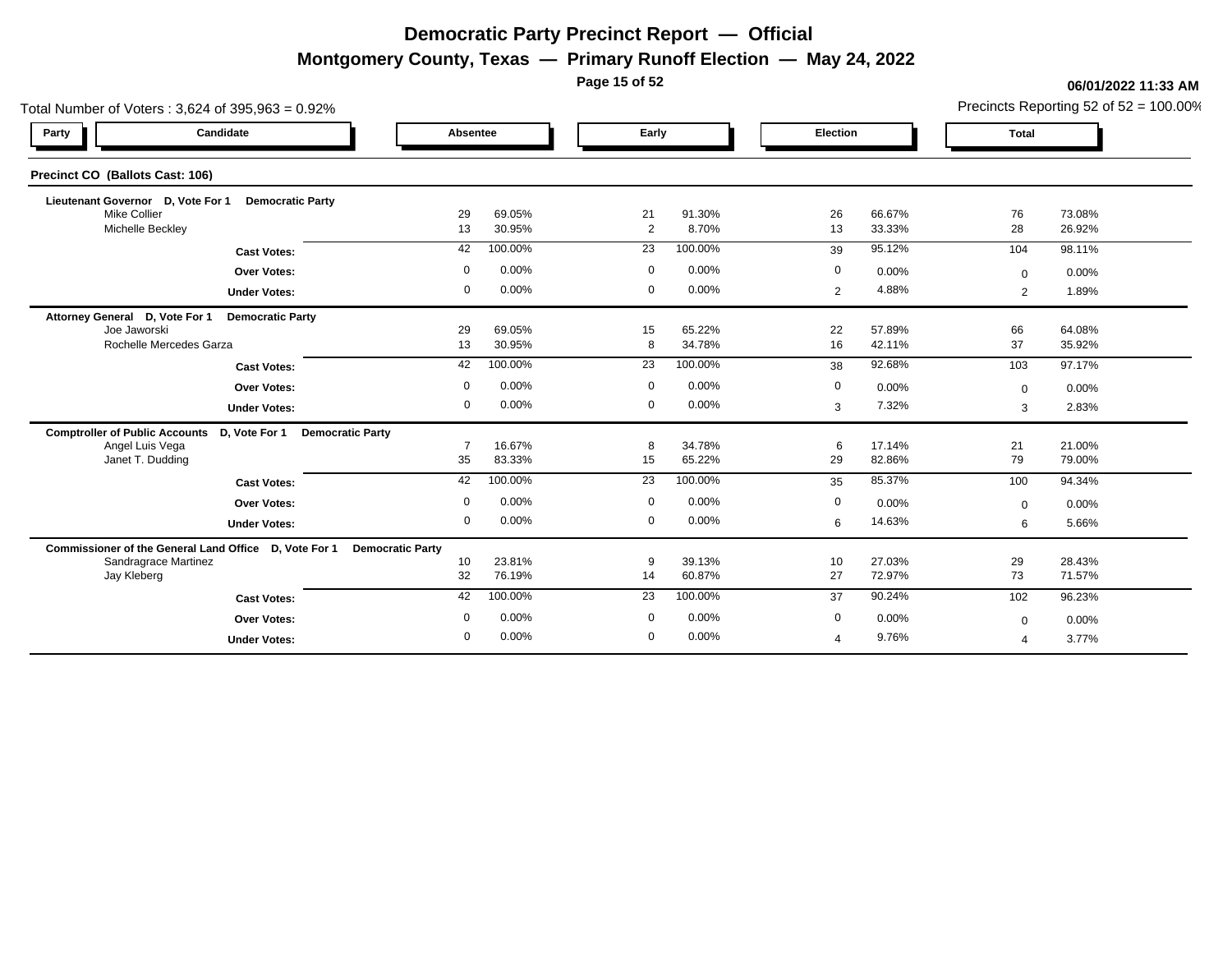**Montgomery County, Texas — Primary Runoff Election — May 24, 2022**

**Page 16 of 52**

|                                         | Total Number of Voters: 3,624 of 395,963 = 0.92%                       |                | Precincts Reporting 52 of $52 = 100.00\%$ |                             |  |                      |                  |              |                  |  |  |
|-----------------------------------------|------------------------------------------------------------------------|----------------|-------------------------------------------|-----------------------------|--|----------------------|------------------|--------------|------------------|--|--|
| Party                                   | Candidate                                                              | Absentee       |                                           | Early                       |  | Election             |                  | <b>Total</b> |                  |  |  |
| Precinct CP (Ballots Cast: 56)          |                                                                        |                |                                           |                             |  |                      |                  |              |                  |  |  |
| Lieutenant Governor D, Vote For 1       | <b>Democratic Party</b>                                                |                |                                           |                             |  |                      |                  |              |                  |  |  |
| <b>Mike Collier</b><br>Michelle Beckley |                                                                        | 6              | 53.85%<br>46.15%                          | 72.73%<br>16<br>27.27%<br>6 |  | $\overline{7}$<br>14 | 33.33%<br>66.67% | 30<br>26     | 53.57%<br>46.43% |  |  |
|                                         |                                                                        | 13             | 100.00%                                   | 22<br>100.00%               |  | 21                   | 100.00%          | 56           | 100.00%          |  |  |
|                                         | <b>Cast Votes:</b>                                                     |                |                                           |                             |  |                      |                  |              |                  |  |  |
|                                         | <b>Over Votes:</b>                                                     | $\mathbf 0$    | 0.00%                                     | $\mathbf 0$<br>0.00%        |  | 0                    | 0.00%            | $\Omega$     | 0.00%            |  |  |
|                                         | <b>Under Votes:</b>                                                    | $\Omega$       | 0.00%                                     | 0.00%<br>$\mathbf 0$        |  | $\mathbf 0$          | 0.00%            | $\mathbf{0}$ | 0.00%            |  |  |
| Attorney General D, Vote For 1          | <b>Democratic Party</b>                                                |                |                                           |                             |  |                      |                  |              |                  |  |  |
| Joe Jaworski                            | Rochelle Mercedes Garza                                                | 8<br>5         | 61.54%<br>38.46%                          | 13<br>59.09%<br>9<br>40.91% |  | $\overline{7}$<br>14 | 33.33%<br>66.67% | 28<br>28     | 50.00%<br>50.00% |  |  |
|                                         |                                                                        |                |                                           |                             |  |                      |                  |              |                  |  |  |
|                                         | <b>Cast Votes:</b>                                                     | 13             | 100.00%                                   | $\overline{22}$<br>100.00%  |  | 21                   | 100.00%          | 56           | 100.00%          |  |  |
|                                         | <b>Over Votes:</b>                                                     | $\mathbf 0$    | 0.00%                                     | 0.00%<br>$\overline{0}$     |  | $\mathbf 0$          | 0.00%            | $\mathbf{0}$ | 0.00%            |  |  |
|                                         | <b>Under Votes:</b>                                                    | $\Omega$       | 0.00%                                     | $\mathbf 0$<br>0.00%        |  | $\Omega$             | 0.00%            | $\mathbf{0}$ | 0.00%            |  |  |
|                                         | Comptroller of Public Accounts D, Vote For 1 Democratic Party          |                |                                           |                             |  |                      |                  |              |                  |  |  |
| Angel Luis Vega                         |                                                                        | 2              | 15.38%                                    | 27.27%<br>6                 |  |                      | 33.33%           | 15           | 26.79%           |  |  |
| Janet T. Dudding                        |                                                                        | 11             | 84.62%                                    | 72.73%<br>16                |  | 14                   | 66.67%           | 41           | 73.21%           |  |  |
|                                         | <b>Cast Votes:</b>                                                     | 13             | 100.00%                                   | 22<br>100.00%               |  | 21                   | 100.00%          | 56           | 100.00%          |  |  |
|                                         | <b>Over Votes:</b>                                                     | $\mathbf 0$    | 0.00%                                     | 0.00%<br>$\mathbf 0$        |  | $\mathbf 0$          | 0.00%            | $\mathbf{0}$ | 0.00%            |  |  |
|                                         | <b>Under Votes:</b>                                                    | $\mathbf 0$    | 0.00%                                     | $\mathbf 0$<br>0.00%        |  | $\mathbf 0$          | 0.00%            | $\Omega$     | 0.00%            |  |  |
|                                         | Commissioner of the General Land Office D, Vote For 1 Democratic Party |                |                                           |                             |  |                      |                  |              |                  |  |  |
| Sandragrace Martinez                    |                                                                        | $\overline{4}$ | 30.77%                                    | 6<br>27.27%                 |  | 10                   | 47.62%           | 20           | 35.71%           |  |  |
| Jay Kleberg                             |                                                                        | 9              | 69.23%                                    | 72.73%<br>16                |  | 11                   | 52.38%           | 36           | 64.29%           |  |  |
|                                         | <b>Cast Votes:</b>                                                     | 13             | 100.00%                                   | 22<br>100.00%               |  | 21                   | 100.00%          | 56           | 100.00%          |  |  |
|                                         | <b>Over Votes:</b>                                                     | $\mathbf 0$    | 0.00%                                     | $\mathbf 0$<br>0.00%        |  | 0                    | 0.00%            | $\mathbf{0}$ | 0.00%            |  |  |
|                                         | <b>Under Votes:</b>                                                    | $\mathbf{0}$   | 0.00%                                     | 0.00%<br>$\mathbf 0$        |  | $\Omega$             | 0.00%            | $\mathbf{0}$ | 0.00%            |  |  |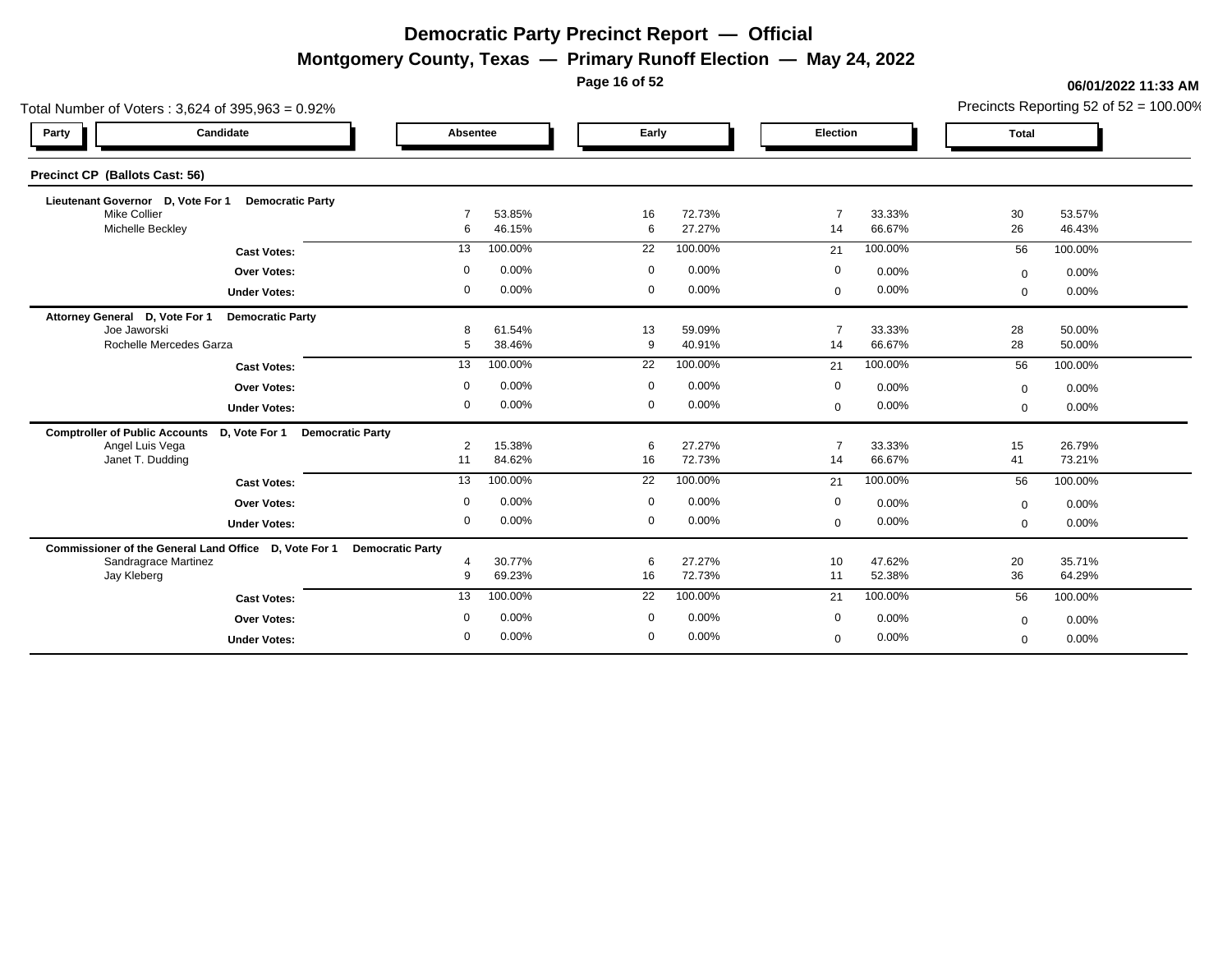**Montgomery County, Texas — Primary Runoff Election — May 24, 2022**

**Page 17 of 52**

| Total Number of Voters: $3,624$ of $395,963 = 0.92\%$                               | Absentee<br>Election |                  |                                  |                  |                        |                 |              |                  |  |  |  |  |  |
|-------------------------------------------------------------------------------------|----------------------|------------------|----------------------------------|------------------|------------------------|-----------------|--------------|------------------|--|--|--|--|--|
| Candidate<br>Party                                                                  |                      |                  |                                  | Early            |                        |                 | <b>Total</b> |                  |  |  |  |  |  |
| Precinct CQ (Ballots Cast: 36)                                                      |                      |                  |                                  |                  |                        |                 |              |                  |  |  |  |  |  |
| Lieutenant Governor D, Vote For 1<br><b>Democratic Party</b><br><b>Mike Collier</b> | 11                   | 91.67%           | 8                                | 88.89%           | 10                     | 71.43%          | 29           | 82.86%           |  |  |  |  |  |
| Michelle Beckley                                                                    |                      | 8.33%            | $\overline{1}$                   | 11.11%           | $\boldsymbol{\Lambda}$ | 28.57%          | 6            | 17.14%           |  |  |  |  |  |
| <b>Cast Votes:</b>                                                                  | 12                   | 100.00%          | 9                                | 100.00%          | 14                     | 93.33%          | 35           | 97.22%           |  |  |  |  |  |
| <b>Over Votes:</b>                                                                  | $\mathbf 0$          | 0.00%            | $\mathbf 0$                      | 0.00%            | 0                      | 0.00%           | $\Omega$     | 0.00%            |  |  |  |  |  |
| <b>Under Votes:</b>                                                                 | $\mathbf 0$          | 0.00%            | $\mathbf 0$                      | 0.00%            |                        | 6.67%           |              | 2.78%            |  |  |  |  |  |
| Attorney General D, Vote For 1<br><b>Democratic Party</b>                           |                      |                  |                                  |                  |                        |                 |              |                  |  |  |  |  |  |
| Joe Jaworski                                                                        | 10                   | 83.33%           | 6                                | 66.67%           | 10                     | 66.67%          | 26           | 72.22%           |  |  |  |  |  |
| Rochelle Mercedes Garza                                                             | 2                    | 16.67%           | 3                                | 33.33%           | 5                      | 33.33%          | 10           | 27.78%           |  |  |  |  |  |
| <b>Cast Votes:</b>                                                                  | 12                   | 100.00%          | 9                                | 100.00%          | 15                     | 100.00%         | 36           | 100.00%          |  |  |  |  |  |
| <b>Over Votes:</b>                                                                  | $\mathbf 0$          | 0.00%            | $\mathbf 0$                      | 0.00%            | 0                      | 0.00%           | $\mathbf 0$  | 0.00%            |  |  |  |  |  |
| <b>Under Votes:</b>                                                                 | $\mathbf 0$          | 0.00%            | $\mathbf 0$                      | 0.00%            | $\Omega$               | 0.00%           | $\Omega$     | 0.00%            |  |  |  |  |  |
| <b>Comptroller of Public Accounts</b><br>D, Vote For 1<br><b>Democratic Party</b>   |                      |                  |                                  |                  |                        |                 |              |                  |  |  |  |  |  |
| Angel Luis Vega<br>Janet T. Dudding                                                 | 3<br>9               | 25.00%<br>75.00% | $\overline{7}$                   | 12.50%<br>87.50% | 12                     | 7.69%<br>92.31% | 5<br>28      | 15.15%<br>84.85% |  |  |  |  |  |
|                                                                                     | 12                   | 100.00%          | 8                                | 88.89%           |                        | 86.67%          |              | 91.67%           |  |  |  |  |  |
| <b>Cast Votes:</b>                                                                  |                      |                  |                                  |                  | 13                     |                 | 33           |                  |  |  |  |  |  |
| <b>Over Votes:</b>                                                                  | $\mathbf 0$          | 0.00%            | $\mathbf 0$                      | 0.00%            | 0                      | 0.00%           | $\mathbf{0}$ | 0.00%            |  |  |  |  |  |
| <b>Under Votes:</b>                                                                 | $\mathbf 0$          | 0.00%            | $\mathbf 1$                      | 11.11%           | $\overline{2}$         | 13.33%          | 3            | 8.33%            |  |  |  |  |  |
| Commissioner of the General Land Office D, Vote For 1 Democratic Party              |                      |                  |                                  |                  |                        |                 |              |                  |  |  |  |  |  |
| <b>Sandragrace Martinez</b>                                                         | 2                    | 16.67%           | $\overline{2}$<br>$\overline{7}$ | 22.22%           | $\overline{7}$         | 50.00%          | 11           | 31.43%           |  |  |  |  |  |
| Jay Kleberg                                                                         | 10                   | 83.33%           |                                  | 77.78%           |                        | 50.00%          | 24           | 68.57%           |  |  |  |  |  |
| <b>Cast Votes:</b>                                                                  | 12 <sup>2</sup>      | 100.00%          | 9                                | 100.00%          | 14                     | 93.33%          | 35           | 97.22%           |  |  |  |  |  |
| <b>Over Votes:</b>                                                                  | $\mathbf 0$          | 0.00%            | $\overline{0}$                   | 0.00%            | 0                      | 0.00%           | $\mathbf{0}$ | 0.00%            |  |  |  |  |  |
| <b>Under Votes:</b>                                                                 | $\mathbf 0$          | 0.00%            | $\mathbf 0$                      | 0.00%            |                        | 6.67%           |              | 2.78%            |  |  |  |  |  |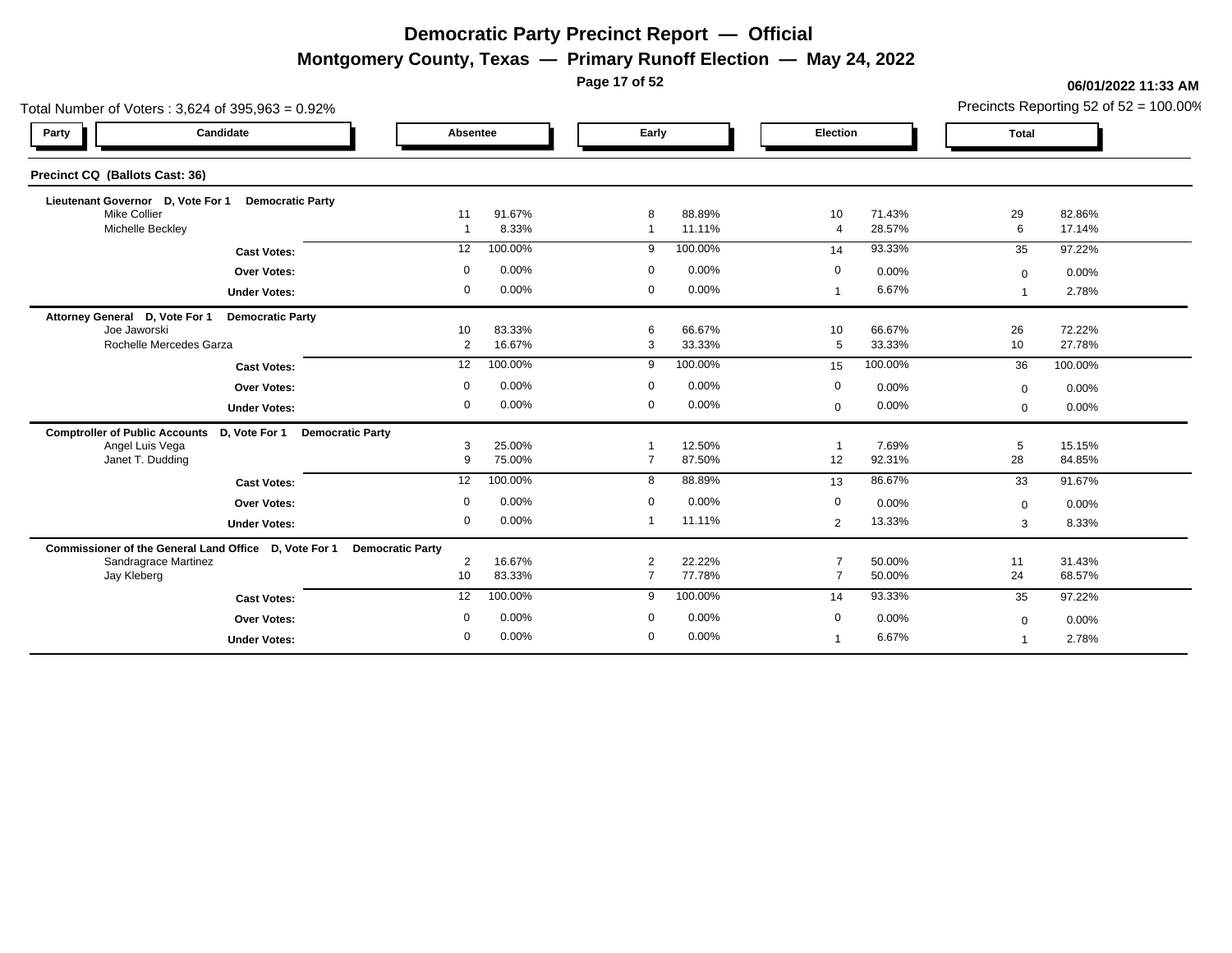**Montgomery County, Texas — Primary Runoff Election — May 24, 2022**

**Page 18 of 52**

|                                         | Total Number of Voters: $3,624$ of $395,963 = 0.92\%$<br>Candidate<br>Absentee<br>Early<br>Election |                |                  |  |                                         |       |                     |                  |                              |                  |  |  |  |
|-----------------------------------------|-----------------------------------------------------------------------------------------------------|----------------|------------------|--|-----------------------------------------|-------|---------------------|------------------|------------------------------|------------------|--|--|--|
| Party                                   |                                                                                                     |                |                  |  |                                         |       |                     |                  | <b>Total</b>                 |                  |  |  |  |
| <b>Precinct CR (Ballots Cast: 24)</b>   |                                                                                                     |                |                  |  |                                         |       |                     |                  |                              |                  |  |  |  |
| Lieutenant Governor D, Vote For 1       | <b>Democratic Party</b>                                                                             |                |                  |  |                                         |       |                     |                  |                              |                  |  |  |  |
| <b>Mike Collier</b><br>Michelle Beckley |                                                                                                     | 8              | 88.89%<br>11.11% |  | 8<br>80.00%<br>$\overline{2}$<br>20.00% |       | 2<br>3              | 40.00%<br>60.00% | 18<br>6                      | 75.00%<br>25.00% |  |  |  |
|                                         | <b>Cast Votes:</b>                                                                                  | -9             | 100.00%          |  | 100.00%<br>10                           |       | $5\overline{5}$     | 100.00%          | 24                           | 100.00%          |  |  |  |
|                                         | <b>Over Votes:</b>                                                                                  | $\Omega$       | 0.00%            |  | $\mathbf 0$                             | 0.00% | 0                   | 0.00%            | $\Omega$                     | 0.00%            |  |  |  |
|                                         | <b>Under Votes:</b>                                                                                 | $\mathbf 0$    | 0.00%            |  | $\mathbf 0$                             | 0.00% | $\mathbf 0$         | 0.00%            | $\mathbf 0$                  | 0.00%            |  |  |  |
| Attorney General D, Vote For 1          | <b>Democratic Party</b>                                                                             |                |                  |  |                                         |       |                     |                  |                              |                  |  |  |  |
| Joe Jaworski<br>Rochelle Mercedes Garza |                                                                                                     | 6              | 66.67%           |  | 3<br>30.00%<br>$\overline{7}$<br>70.00% |       | $\overline{2}$<br>3 | 40.00%           | 11                           | 45.83%           |  |  |  |
|                                         |                                                                                                     | 3              | 33.33%           |  |                                         |       |                     | 60.00%           | 13                           | 54.17%           |  |  |  |
|                                         | <b>Cast Votes:</b>                                                                                  | 9              | 100.00%          |  | 100.00%<br>10 <sup>°</sup>              |       | $5\overline{5}$     | 100.00%          | 24                           | 100.00%          |  |  |  |
|                                         | <b>Over Votes:</b>                                                                                  | $\Omega$       | 0.00%            |  | $\mathbf 0$                             | 0.00% | 0                   | 0.00%            | $\mathbf 0$                  | 0.00%            |  |  |  |
|                                         | <b>Under Votes:</b>                                                                                 | $\mathbf 0$    | 0.00%            |  | $\mathbf 0$                             | 0.00% | $\Omega$            | 0.00%            | $\mathbf{0}$                 | 0.00%            |  |  |  |
| <b>Comptroller of Public Accounts</b>   | D. Vote For 1 Democratic Party                                                                      |                |                  |  |                                         |       |                     |                  |                              |                  |  |  |  |
| Angel Luis Vega<br>Janet T. Dudding     |                                                                                                     | 8              | 11.11%<br>88.89% |  | 60.00%<br>6<br>40.00%                   |       | 2<br>3              | 40.00%<br>60.00% | 9<br>15                      | 37.50%<br>62.50% |  |  |  |
|                                         | <b>Cast Votes:</b>                                                                                  | 9              | 100.00%          |  | 100.00%<br>10                           |       | 5                   | 100.00%          | 24                           | 100.00%          |  |  |  |
|                                         | <b>Over Votes:</b>                                                                                  | $\mathbf 0$    | 0.00%            |  | $\mathbf 0$                             | 0.00% | 0                   | 0.00%            |                              | 0.00%            |  |  |  |
|                                         | <b>Under Votes:</b>                                                                                 | $\mathbf 0$    | 0.00%            |  | $\mathbf 0$                             | 0.00% | $\mathbf 0$         | 0.00%            | $\mathbf{0}$<br>$\mathbf{0}$ | 0.00%            |  |  |  |
|                                         |                                                                                                     |                |                  |  |                                         |       |                     |                  |                              |                  |  |  |  |
| <b>Sandragrace Martinez</b>             | Commissioner of the General Land Office D, Vote For 1 Democratic Party                              | $\overline{4}$ | 50.00%           |  | 50.00%<br>5                             |       |                     | 80.00%           | 13                           | 56.52%           |  |  |  |
| Jay Kleberg                             |                                                                                                     | $\overline{4}$ | 50.00%           |  | $5\phantom{.0}$<br>50.00%               |       |                     | 20.00%           | 10                           | 43.48%           |  |  |  |
|                                         | <b>Cast Votes:</b>                                                                                  | 8              | 88.89%           |  | 10<br>100.00%                           |       | 5                   | 100.00%          | 23                           | 95.83%           |  |  |  |
|                                         | <b>Over Votes:</b>                                                                                  | $\mathbf 0$    | 0.00%            |  | $\mathbf 0$                             | 0.00% | $\mathbf 0$         | 0.00%            | $\mathbf{0}$                 | 0.00%            |  |  |  |
|                                         | <b>Under Votes:</b>                                                                                 |                | 11.11%           |  | $\mathbf 0$                             | 0.00% | $\Omega$            | 0.00%            |                              | 4.17%            |  |  |  |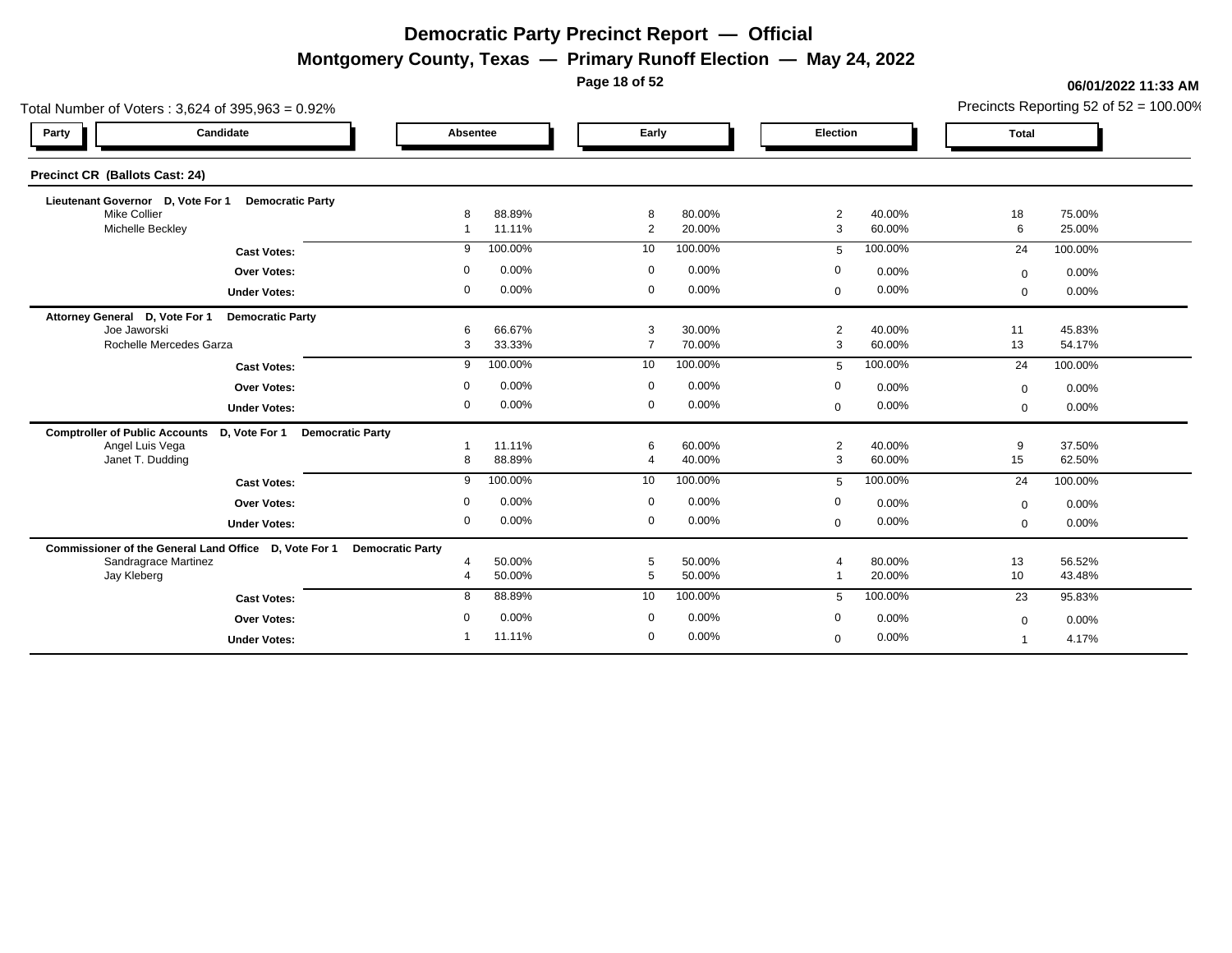**Montgomery County, Texas — Primary Runoff Election — May 24, 2022**

**Page 19 of 52**

#### **06/01/2022 11:33 AM**

Precincts Reporting 52 of 52 = 100.00%

| Total Number of Voters: 3,624 of 395,963 = 0.92%                                  |                                                |                                       |                                         | Precincts Reporting 52 of $52 = 100.00\%$ |
|-----------------------------------------------------------------------------------|------------------------------------------------|---------------------------------------|-----------------------------------------|-------------------------------------------|
| Candidate<br>Party                                                                | Absentee                                       | Early                                 | Election                                | <b>Total</b>                              |
| Precinct CS (Ballots Cast: 29)                                                    |                                                |                                       |                                         |                                           |
| Lieutenant Governor D, Vote For 1<br><b>Democratic Party</b>                      |                                                |                                       |                                         |                                           |
| <b>Mike Collier</b><br>Michelle Beckley                                           | 100.00%<br>$\overline{7}$<br>0.00%<br>$\Omega$ | 8<br>100.00%<br>0.00%<br>$\mathbf{0}$ | 69.23%<br>9<br>30.77%<br>$\overline{4}$ | 24<br>85.71%<br>$\overline{4}$<br>14.29%  |
| <b>Cast Votes:</b>                                                                | 100.00%<br>$\overline{7}$                      | 100.00%<br>8                          | 92.86%<br>13                            | 96.55%<br>28                              |
| Over Votes:                                                                       | 0.00%<br>$\mathbf 0$                           | $\mathbf 0$<br>0.00%                  | $\mathbf 0$<br>0.00%                    | 0.00%                                     |
| <b>Under Votes:</b>                                                               | 0.00%<br>$\mathbf 0$                           | 0.00%<br>$\mathbf 0$                  | 7.14%<br>$\overline{1}$                 | $\mathbf 0$<br>3.45%                      |
|                                                                                   |                                                |                                       |                                         |                                           |
| Attorney General D, Vote For 1<br><b>Democratic Party</b><br>Joe Jaworski         | 85.71%<br>6                                    | 8<br>100.00%                          | $\overline{7}$<br>53.85%                | 21<br>75.00%                              |
| Rochelle Mercedes Garza                                                           | 14.29%                                         | $\mathbf 0$<br>0.00%                  | 6<br>46.15%                             | $\overline{7}$<br>25.00%                  |
| <b>Cast Votes:</b>                                                                | 100.00%<br>$\overline{7}$                      | 100.00%<br>8                          | 92.86%<br>13                            | 96.55%<br>28                              |
| Over Votes:                                                                       | 0.00%<br>$\mathbf 0$                           | 0.00%<br>$\mathbf 0$                  | $\mathbf 0$<br>0.00%                    | 0.00%<br>$\mathbf 0$                      |
| <b>Under Votes:</b>                                                               | 0.00%<br>$\mathbf 0$                           | $\mathbf 0$<br>$0.00\%$               | 7.14%<br>-1                             | 3.45%                                     |
| <b>Comptroller of Public Accounts</b><br>D, Vote For 1<br><b>Democratic Party</b> |                                                |                                       |                                         |                                           |
| Angel Luis Vega                                                                   | 28.57%<br>$\overline{2}$                       | 0.00%<br>$\mathbf 0$                  | 30.77%<br>4                             | 6<br>21.43%                               |
| Janet T. Dudding                                                                  | 5<br>71.43%                                    | 8<br>100.00%                          | 69.23%<br>9                             | 22<br>78.57%                              |
| <b>Cast Votes:</b>                                                                | 100.00%<br>$\overline{7}$                      | 100.00%<br>8                          | 92.86%<br>13                            | 96.55%<br>28                              |
| <b>Over Votes:</b>                                                                | 0.00%<br>0                                     | $\mathbf 0$<br>0.00%                  | $\mathbf 0$<br>0.00%                    | 0.00%<br>$\mathbf{0}$                     |
| <b>Under Votes:</b>                                                               | 0.00%<br>0                                     | $\mathbf 0$<br>$0.00\%$               | 7.14%<br>$\overline{1}$                 | 3.45%                                     |
| Commissioner of the General Land Office D, Vote For 1                             | <b>Democratic Party</b>                        |                                       |                                         |                                           |
| Sandragrace Martinez                                                              | 71.43%<br>5                                    | $\mathbf 0$<br>0.00%                  | 69.23%<br>9                             | 50.00%<br>14                              |
| Jay Kleberg                                                                       | 28.57%<br>2                                    | 8<br>100.00%                          | 30.77%<br>$\overline{4}$                | 14<br>50.00%                              |
| <b>Cast Votes:</b>                                                                | 100.00%<br>$\overline{7}$                      | 100.00%<br>8                          | 92.86%<br>13                            | 28<br>96.55%                              |
| <b>Over Votes:</b>                                                                | 0.00%<br>$\mathbf 0$                           | 0.00%<br>$\mathbf{0}$                 | $\mathbf 0$<br>0.00%                    | 0.00%<br>$\mathbf 0$                      |
| <b>Under Votes:</b>                                                               | 0<br>0.00%                                     | $\mathbf 0$<br>$0.00\%$               | 7.14%                                   | 3.45%                                     |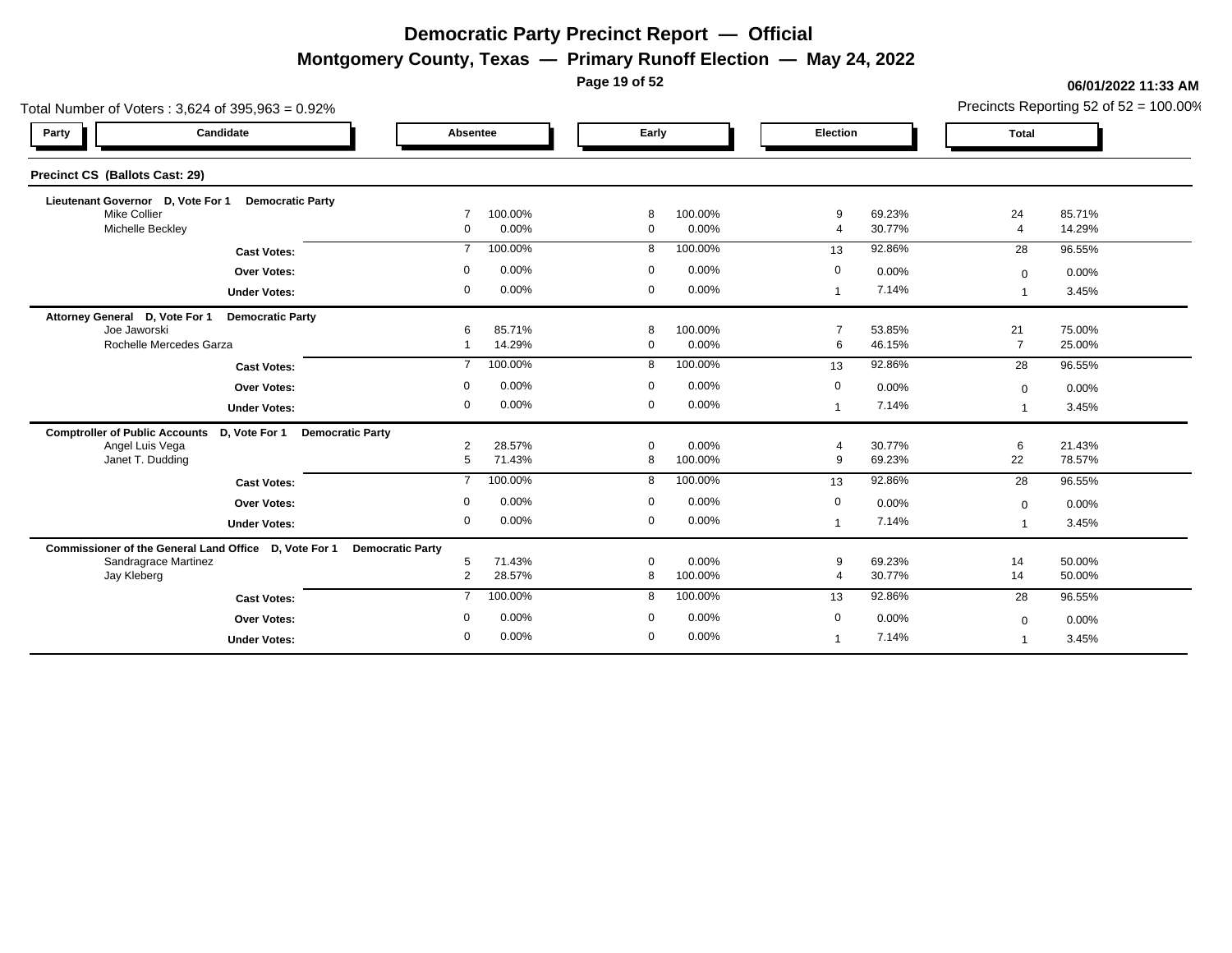**Montgomery County, Texas — Primary Runoff Election — May 24, 2022**

**Page 20 of 52**

| Total Number of Voters: 3,624 of 395,963 = 0.92%                                  |                               |                                         |                                              | Precincts Reporting 52 of $52 = 100.00\%$ |  |  |
|-----------------------------------------------------------------------------------|-------------------------------|-----------------------------------------|----------------------------------------------|-------------------------------------------|--|--|
| Candidate<br>Party                                                                | Absentee                      | Early                                   | Election                                     | <b>Total</b>                              |  |  |
| Precinct CT (Ballots Cast: 39)                                                    |                               |                                         |                                              |                                           |  |  |
| Lieutenant Governor D, Vote For 1 Democratic Party                                |                               |                                         |                                              |                                           |  |  |
| <b>Mike Collier</b><br>Michelle Beckley                                           | 37.50%<br>6<br>10<br>62.50%   | $\overline{2}$<br>50.00%<br>2<br>50.00% | 52.63%<br>10<br>47.37%<br>9                  | 18<br>46.15%<br>53.85%<br>21              |  |  |
|                                                                                   | 100.00%                       | 100.00%                                 | 100.00%                                      |                                           |  |  |
| <b>Cast Votes:</b>                                                                | 16                            | $\overline{4}$                          | 19                                           | 100.00%<br>39                             |  |  |
| <b>Over Votes:</b>                                                                | 0.00%<br>$\Omega$             | 0.00%<br>$\Omega$                       | $\mathbf 0$<br>0.00%                         | 0.00%<br>$\mathbf 0$                      |  |  |
| <b>Under Votes:</b>                                                               | 0.00%<br>$\mathbf 0$          | $\mathbf 0$<br>0.00%                    | 0.00%<br>$\mathbf{0}$                        | 0.00%<br>$\mathbf{0}$                     |  |  |
| Attorney General D, Vote For 1<br><b>Democratic Party</b>                         |                               |                                         |                                              |                                           |  |  |
| Joe Jaworski                                                                      | 56.25%<br>9<br>$\overline{7}$ | $\overline{2}$<br>50.00%                | 10 <sup>10</sup><br>58.82%<br>$\overline{7}$ | 21<br>56.76%                              |  |  |
| Rochelle Mercedes Garza                                                           | 43.75%                        | 2<br>50.00%                             | 41.18%                                       | 16<br>43.24%                              |  |  |
| <b>Cast Votes:</b>                                                                | 100.00%<br>16                 | 100.00%<br>$\overline{4}$               | 89.47%<br>17                                 | 37<br>94.87%                              |  |  |
| <b>Over Votes:</b>                                                                | 0.00%<br>$\Omega$             | 0.00%<br>$\Omega$                       | 0<br>0.00%                                   | 0.00%<br>$\mathbf 0$                      |  |  |
| <b>Under Votes:</b>                                                               | 0.00%<br>$\mathbf 0$          | 0.00%<br>$\mathbf 0$                    | 10.53%<br>2                                  | 5.13%<br>$\overline{2}$                   |  |  |
| <b>Comptroller of Public Accounts</b><br>D, Vote For 1<br><b>Democratic Party</b> |                               |                                         |                                              |                                           |  |  |
| Angel Luis Vega                                                                   | 40.00%<br>6                   | $\overline{2}$<br>50.00%                | 33.33%<br>6                                  | 14<br>37.84%                              |  |  |
| Janet T. Dudding                                                                  | 9<br>60.00%                   | $\overline{2}$<br>50.00%                | 12<br>66.67%                                 | 62.16%<br>23                              |  |  |
| <b>Cast Votes:</b>                                                                | 93.75%<br>15                  | 100.00%<br>$\overline{4}$               | 94.74%<br>18                                 | 94.87%<br>37                              |  |  |
| Over Votes:                                                                       | 0.00%<br>$\Omega$             | $\Omega$<br>0.00%                       | $\mathbf 0$<br>0.00%                         | 0.00%<br>$\mathbf 0$                      |  |  |
| <b>Under Votes:</b>                                                               | 6.25%                         | 0.00%<br>$\mathbf 0$                    | 5.26%<br>$\overline{1}$                      | 5.13%<br>2                                |  |  |
| Commissioner of the General Land Office D, Vote For 1                             | <b>Democratic Party</b>       |                                         |                                              |                                           |  |  |
| Sandragrace Martinez                                                              | 37.50%<br>6                   | 75.00%<br>3                             | 55.56%<br>10                                 | 19<br>50.00%                              |  |  |
| Jay Kleberg                                                                       | 10<br>62.50%                  | 25.00%                                  | 44.44%<br>8                                  | 19<br>50.00%                              |  |  |
| <b>Cast Votes:</b>                                                                | 100.00%<br>16                 | 100.00%<br>$\boldsymbol{\Delta}$        | 94.74%<br>18                                 | 38<br>97.44%                              |  |  |
| <b>Over Votes:</b>                                                                | 0.00%<br>0                    | 0.00%<br>$\mathbf 0$                    | $\mathbf 0$<br>0.00%                         | 0.00%<br>$\mathbf 0$                      |  |  |
| <b>Under Votes:</b>                                                               | 0.00%<br>$\Omega$             | $\overline{0}$<br>0.00%                 | 5.26%<br>$\overline{\mathbf{1}}$             | 2.56%                                     |  |  |
|                                                                                   |                               |                                         |                                              |                                           |  |  |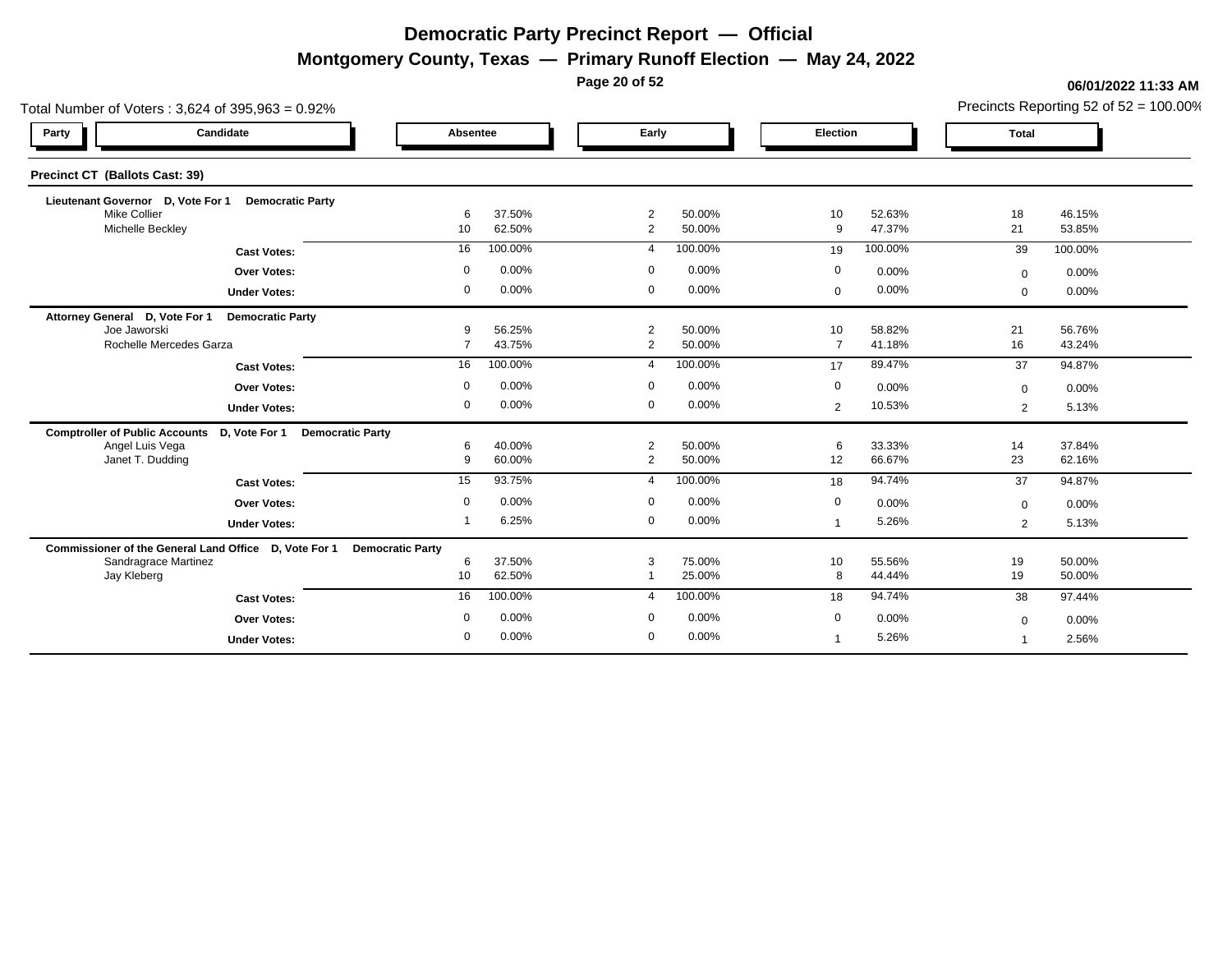**Montgomery County, Texas — Primary Runoff Election — May 24, 2022**

**Page 21 of 52**

| Total Number of Voters: 3,624 of 395,963 = 0.92%                       |                                          |                      |                  |                |                  |              |                  |              | Precincts Reporting 52 of 52 = 100.00% |  |
|------------------------------------------------------------------------|------------------------------------------|----------------------|------------------|----------------|------------------|--------------|------------------|--------------|----------------------------------------|--|
| Party                                                                  | Candidate                                | Absentee             |                  |                | Early            |              | Election         |              | <b>Total</b>                           |  |
| <b>Precinct CU (Ballots Cast: 73)</b>                                  |                                          |                      |                  |                |                  |              |                  |              |                                        |  |
| Lieutenant Governor D, Vote For 1                                      | <b>Democratic Party</b>                  |                      |                  |                |                  |              |                  |              |                                        |  |
| <b>Mike Collier</b><br>Michelle Beckley                                |                                          | 18<br>6              | 75.00%<br>25.00% | 23<br>5        | 82.14%<br>17.86% | 16<br>5      | 76.19%<br>23.81% | 57<br>16     | 78.08%<br>21.92%                       |  |
|                                                                        | <b>Cast Votes:</b>                       | 24                   | 100.00%          | 28             | 100.00%          | 21           | 100.00%          | 73           | 100.00%                                |  |
|                                                                        | <b>Over Votes:</b>                       | $\Omega$             | 0.00%            | $\mathbf 0$    | 0.00%            | 0            | 0.00%            | $\Omega$     | 0.00%                                  |  |
|                                                                        | <b>Under Votes:</b>                      | $\mathbf 0$          | 0.00%            | $\overline{0}$ | 0.00%            | $\mathbf 0$  | 0.00%            | $\mathbf{0}$ | 0.00%                                  |  |
| Attorney General D, Vote For 1                                         | <b>Democratic Party</b>                  |                      |                  |                |                  |              |                  |              |                                        |  |
| Joe Jaworski<br>Rochelle Mercedes Garza                                |                                          | 13<br>11             | 54.17%<br>45.83% | 15<br>12       | 55.56%<br>44.44% | 10<br>11     | 47.62%<br>52.38% | 38<br>34     | 52.78%<br>47.22%                       |  |
|                                                                        | <b>Cast Votes:</b>                       | 24                   | 100.00%          | 27             | 96.43%           | 21           | 100.00%          | 72           | 98.63%                                 |  |
|                                                                        | <b>Over Votes:</b>                       | $\mathbf 0$          | 0.00%            | $\overline{0}$ | 0.00%            | 0            | 0.00%            | $\Omega$     | 0.00%                                  |  |
|                                                                        | <b>Under Votes:</b>                      | 0                    | 0.00%            |                | 3.57%            | $\mathbf 0$  | 0.00%            |              | 1.37%                                  |  |
| <b>Comptroller of Public Accounts</b>                                  | D, Vote For 1<br><b>Democratic Party</b> |                      |                  |                |                  |              |                  |              |                                        |  |
| Angel Luis Vega<br>Janet T. Dudding                                    |                                          | $\overline{7}$<br>17 | 29.17%<br>70.83% | 11<br>17       | 39.29%<br>60.71% | 8<br>13      | 38.10%<br>61.90% | 26<br>47     | 35.62%<br>64.38%                       |  |
|                                                                        | <b>Cast Votes:</b>                       | 24                   | 100.00%          | 28             | 100.00%          | 21           | 100.00%          | 73           | 100.00%                                |  |
|                                                                        | <b>Over Votes:</b>                       | $\mathbf 0$          | 0.00%            | $\mathbf 0$    | 0.00%            | $\mathbf{0}$ | 0.00%            | $\Omega$     | 0.00%                                  |  |
|                                                                        | <b>Under Votes:</b>                      | $\mathbf 0$          | 0.00%            | $\mathbf 0$    | 0.00%            | $\mathbf 0$  | 0.00%            | $\mathbf{0}$ | 0.00%                                  |  |
| Commissioner of the General Land Office D, Vote For 1 Democratic Party |                                          |                      |                  |                |                  |              |                  |              |                                        |  |
| Sandragrace Martinez<br>Jay Kleberg                                    |                                          | 10<br>14             | 41.67%<br>58.33% | 5<br>23        | 17.86%<br>82.14% | 8<br>13      | 38.10%<br>61.90% | 23<br>50     | 31.51%<br>68.49%                       |  |
|                                                                        | <b>Cast Votes:</b>                       | 24                   | 100.00%          | 28             | 100.00%          | 21           | 100.00%          | 73           | 100.00%                                |  |
|                                                                        | <b>Over Votes:</b>                       | $\mathbf 0$          | 0.00%            | $\mathbf 0$    | 0.00%            | $\mathbf 0$  | 0.00%            | $\Omega$     | 0.00%                                  |  |
|                                                                        | <b>Under Votes:</b>                      | $\Omega$             | 0.00%            | $\overline{0}$ | 0.00%            | $\mathbf 0$  | 0.00%            | $\Omega$     | 0.00%                                  |  |
|                                                                        |                                          |                      |                  |                |                  |              |                  |              |                                        |  |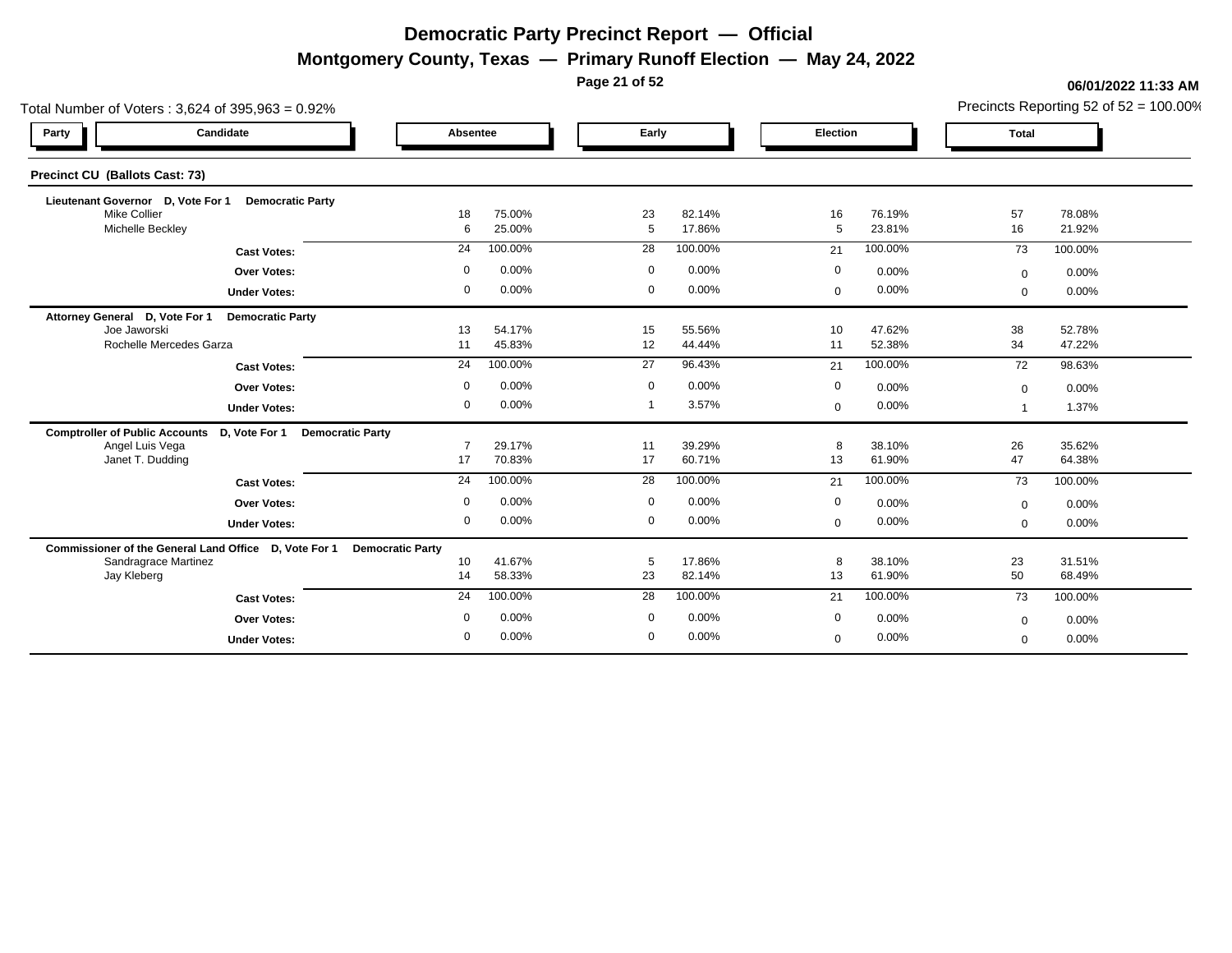**Montgomery County, Texas — Primary Runoff Election — May 24, 2022**

**Page 22 of 52**

|                                         | Total Number of Voters: $3,624$ of $395,963 = 0.92\%$<br>Absentee      |                |                  |                     |                          |  |                      |                  |              |                  |  |  |  |
|-----------------------------------------|------------------------------------------------------------------------|----------------|------------------|---------------------|--------------------------|--|----------------------|------------------|--------------|------------------|--|--|--|
| Party                                   | Candidate                                                              |                |                  |                     | Early                    |  | Election             |                  | <b>Total</b> |                  |  |  |  |
| Precinct CV (Ballots Cast: 40)          |                                                                        |                |                  |                     |                          |  |                      |                  |              |                  |  |  |  |
| Lieutenant Governor D, Vote For 1       | <b>Democratic Party</b>                                                |                |                  |                     |                          |  |                      |                  |              |                  |  |  |  |
| <b>Mike Collier</b><br>Michelle Beckley |                                                                        | 10             | 28.57%<br>71.43% | 6<br>$\overline{2}$ | 75.00%<br>25.00%         |  | 11<br>$\overline{7}$ | 61.11%<br>38.89% | 21<br>19     | 52.50%<br>47.50% |  |  |  |
|                                         | <b>Cast Votes:</b>                                                     | 14             | 100.00%          |                     | 8<br>100.00%             |  | 18                   | 100.00%          | 40           | 100.00%          |  |  |  |
|                                         | <b>Over Votes:</b>                                                     | $\mathbf 0$    | 0.00%            | $\mathbf 0$         | 0.00%                    |  | 0                    | 0.00%            | $\Omega$     | 0.00%            |  |  |  |
|                                         | <b>Under Votes:</b>                                                    | $\mathbf 0$    | 0.00%            |                     | $\mathbf 0$<br>0.00%     |  | $\mathbf 0$          | 0.00%            | $\mathbf 0$  | 0.00%            |  |  |  |
| Attorney General D, Vote For 1          | <b>Democratic Party</b>                                                |                |                  |                     |                          |  |                      |                  |              |                  |  |  |  |
| Joe Jaworski                            |                                                                        |                | 28.57%           | 6                   | 75.00%                   |  | 8                    | 44.44%           | 18           | 45.00%           |  |  |  |
| Rochelle Mercedes Garza                 |                                                                        | 10             | 71.43%           |                     | $\overline{2}$<br>25.00% |  | 10                   | 55.56%           | 22           | 55.00%           |  |  |  |
|                                         | <b>Cast Votes:</b>                                                     | 14             | 100.00%          |                     | 100.00%<br>8             |  | 18                   | 100.00%          | 40           | 100.00%          |  |  |  |
|                                         | <b>Over Votes:</b>                                                     | $\mathbf 0$    | 0.00%            | $\mathbf 0$         | 0.00%                    |  | 0                    | 0.00%            | $\mathbf 0$  | 0.00%            |  |  |  |
|                                         | <b>Under Votes:</b>                                                    | $\mathbf 0$    | 0.00%            | $\mathbf 0$         | 0.00%                    |  | $\Omega$             | 0.00%            | $\Omega$     | 0.00%            |  |  |  |
| <b>Comptroller of Public Accounts</b>   | D, Vote For 1<br><b>Democratic Party</b>                               |                |                  |                     |                          |  |                      |                  |              |                  |  |  |  |
| Angel Luis Vega                         |                                                                        | 3              | 21.43%           | 3                   | 37.50%                   |  | $\mathbf 4$          | 22.22%           | 10           | 25.00%           |  |  |  |
| Janet T. Dudding                        |                                                                        | 11             | 78.57%           |                     | 5<br>62.50%              |  | 14                   | 77.78%           | 30           | 75.00%           |  |  |  |
|                                         | <b>Cast Votes:</b>                                                     | 14             | 100.00%          |                     | 100.00%<br>8             |  | 18                   | 100.00%          | 40           | 100.00%          |  |  |  |
|                                         | <b>Over Votes:</b>                                                     | $\mathbf 0$    | 0.00%            | $\mathbf 0$         | 0.00%                    |  | 0                    | 0.00%            | $\mathbf{0}$ | 0.00%            |  |  |  |
|                                         | <b>Under Votes:</b>                                                    | $\mathbf 0$    | 0.00%            |                     | 0.00%<br>$\mathbf 0$     |  | $\mathbf 0$          | 0.00%            | $\Omega$     | 0.00%            |  |  |  |
|                                         | Commissioner of the General Land Office D, Vote For 1 Democratic Party |                |                  |                     |                          |  |                      |                  |              |                  |  |  |  |
| <b>Sandragrace Martinez</b>             |                                                                        | 10             | 71.43%           |                     | 12.50%                   |  | 6                    | 33.33%           | 17           | 42.50%           |  |  |  |
| Jay Kleberg                             |                                                                        | $\overline{4}$ | 28.57%           | $\overline{7}$      | 87.50%                   |  | 12                   | 66.67%           | 23           | 57.50%           |  |  |  |
|                                         | <b>Cast Votes:</b>                                                     | 14             | 100.00%          |                     | 100.00%<br>8             |  | 18                   | 100.00%          | 40           | 100.00%          |  |  |  |
|                                         | <b>Over Votes:</b>                                                     | $\mathbf 0$    | 0.00%            | $\mathbf 0$         | 0.00%                    |  | 0                    | 0.00%            | $\Omega$     | 0.00%            |  |  |  |
|                                         | <b>Under Votes:</b>                                                    | $\mathbf 0$    | 0.00%            | $\mathbf 0$         | 0.00%                    |  | $\Omega$             | 0.00%            | $\Omega$     | 0.00%            |  |  |  |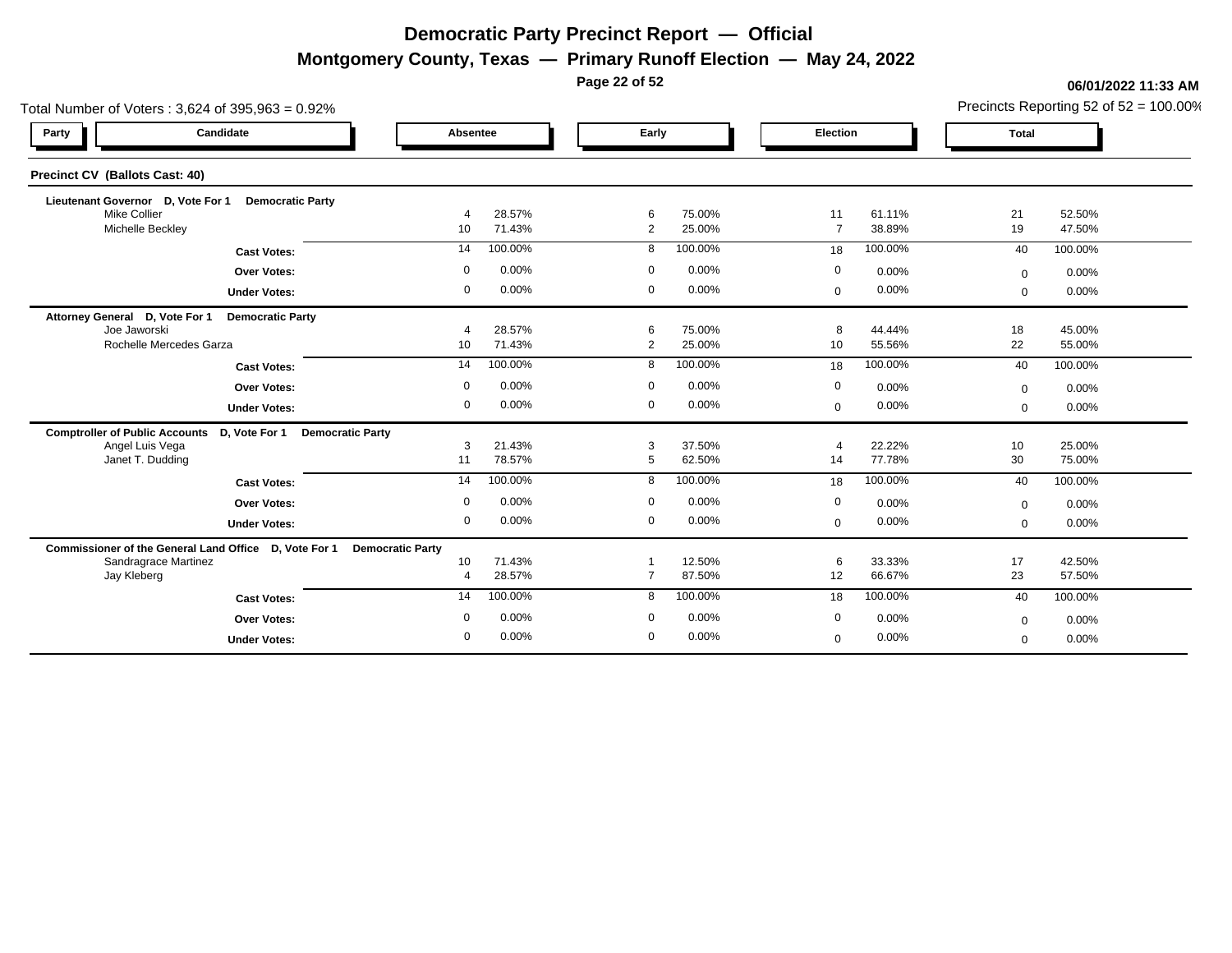**Montgomery County, Texas — Primary Runoff Election — May 24, 2022**

**Page 23 of 52**

| Total Number of Voters: 3,624 of 395,963 = 0.92%         |                                                                        |                            |                   |                            |                  |              |                  |              | Precincts Reporting 52 of 52 = 100.00% |
|----------------------------------------------------------|------------------------------------------------------------------------|----------------------------|-------------------|----------------------------|------------------|--------------|------------------|--------------|----------------------------------------|
| Party                                                    | Candidate                                                              | Absentee<br>Early          |                   |                            | Election         |              | <b>Total</b>     |              |                                        |
| Precinct CW (Ballots Cast: 27)                           |                                                                        |                            |                   |                            |                  |              |                  |              |                                        |
| Lieutenant Governor D, Vote For 1<br><b>Mike Collier</b> | <b>Democratic Party</b>                                                |                            |                   | 5                          |                  | 5            |                  |              |                                        |
| Michelle Beckley                                         |                                                                        | $\overline{4}$             | 63.64%<br>36.36%  | $\overline{4}$             | 55.56%<br>44.44% |              | 83.33%<br>16.67% | 17<br>9      | 65.38%<br>34.62%                       |
|                                                          | <b>Cast Votes:</b>                                                     | 11                         | 91.67%            | 9                          | 100.00%          | 6            | 100.00%          | 26           | 96.30%                                 |
|                                                          | <b>Over Votes:</b>                                                     | $\mathbf 0$                | 0.00%             | $\mathbf 0$                | 0.00%            | 0            | 0.00%            | $\mathbf{0}$ | 0.00%                                  |
|                                                          | <b>Under Votes:</b>                                                    |                            | 8.33%             | $\mathbf 0$                | 0.00%            | $\mathbf 0$  | 0.00%            |              | 3.70%                                  |
| Attorney General D, Vote For 1                           | <b>Democratic Party</b>                                                |                            |                   |                            |                  |              |                  |              |                                        |
| Joe Jaworski<br>Rochelle Mercedes Garza                  |                                                                        | 9<br>3                     | 75.00%<br>25.00%  | 6<br>$\mathbf{3}$          | 66.67%<br>33.33% | 5            | 16.67%<br>83.33% | 16<br>11     | 59.26%<br>40.74%                       |
|                                                          | <b>Cast Votes:</b>                                                     | 12                         | 100.00%           | 9                          | 100.00%          | 6            | 100.00%          | 27           | 100.00%                                |
|                                                          | <b>Over Votes:</b>                                                     | $\mathbf 0$                | 0.00%             | $\Omega$                   | 0.00%            | $\Omega$     | 0.00%            | $\mathbf{0}$ | 0.00%                                  |
|                                                          | <b>Under Votes:</b>                                                    | $\mathbf 0$                | 0.00%             | $\mathbf 0$                | 0.00%            | 0            | 0.00%            | $\mathbf{0}$ | 0.00%                                  |
| <b>Comptroller of Public Accounts</b>                    | D, Vote For 1 Democratic Party                                         |                            |                   |                            |                  |              |                  |              |                                        |
| Angel Luis Vega<br>Janet T. Dudding                      |                                                                        | 11                         | 8.33%<br>91.67%   | 8                          | 11.11%<br>88.89% | 5            | 16.67%<br>83.33% | 3<br>24      | 11.11%<br>88.89%                       |
|                                                          | <b>Cast Votes:</b>                                                     | 12                         | 100.00%           | 9                          | 100.00%          | 6            | 100.00%          | 27           | 100.00%                                |
|                                                          | <b>Over Votes:</b>                                                     | $\mathbf 0$                | 0.00%             | $\mathbf 0$                | 0.00%            | 0            | 0.00%            | $\Omega$     | 0.00%                                  |
|                                                          | <b>Under Votes:</b>                                                    | $\mathbf 0$                | 0.00%             | $\mathbf 0$                | 0.00%            | $\mathbf 0$  | 0.00%            | $\mathbf{0}$ | 0.00%                                  |
|                                                          | Commissioner of the General Land Office D, Vote For 1 Democratic Party |                            |                   |                            |                  |              |                  |              |                                        |
| Sandragrace Martinez                                     |                                                                        | 3                          | 25.00%            | 3                          | 33.33%           | 3            | 50.00%           | 9            | 33.33%                                 |
| Jay Kleberg                                              |                                                                        | 9                          | 75.00%<br>100.00% | 6                          | 66.67%           | 3            | 50.00%           | 18           | 66.67%                                 |
|                                                          | <b>Cast Votes:</b>                                                     | 12                         |                   | 9                          | 100.00%          | 6            | 100.00%          | 27           | 100.00%                                |
|                                                          | <b>Over Votes:</b>                                                     | $\mathbf 0$<br>$\mathbf 0$ | 0.00%             | $\mathbf 0$<br>$\mathbf 0$ | 0.00%<br>0.00%   | $\mathbf{0}$ | 0.00%            | $\Omega$     | 0.00%                                  |
|                                                          | <b>Under Votes:</b>                                                    |                            | 0.00%             |                            |                  | $\mathbf{0}$ | 0.00%            | $\Omega$     | 0.00%                                  |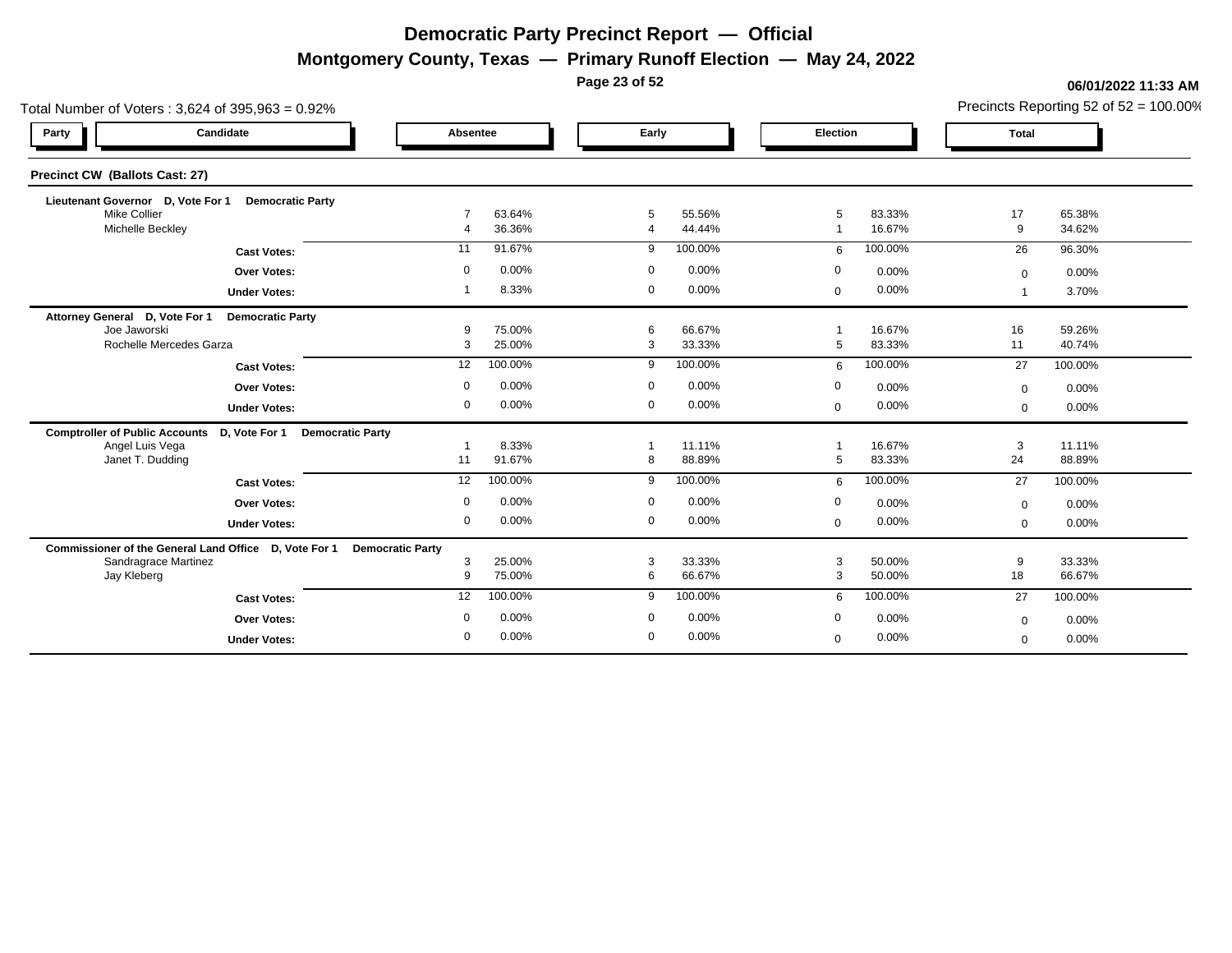**Montgomery County, Texas — Primary Runoff Election — May 24, 2022**

**Page 24 of 52**

| Total Number of Voters: 3,624 of 395,963 = 0.92% |                                                                        |             |                  |          |                         |  |              |                  |              | Precincts Reporting 52 of 52 = 100.00% |  |  |
|--------------------------------------------------|------------------------------------------------------------------------|-------------|------------------|----------|-------------------------|--|--------------|------------------|--------------|----------------------------------------|--|--|
| Party                                            | Candidate                                                              | Absentee    |                  |          | Early                   |  | Election     |                  | <b>Total</b> |                                        |  |  |
| Precinct CX (Ballots Cast: 201)                  |                                                                        |             |                  |          |                         |  |              |                  |              |                                        |  |  |
| Lieutenant Governor D, Vote For 1                | <b>Democratic Party</b>                                                |             |                  |          |                         |  |              |                  |              |                                        |  |  |
| <b>Mike Collier</b><br>Michelle Beckley          |                                                                        | 59<br>20    | 74.68%<br>25.32% | 41<br>14 | 74.55%<br>25.45%        |  | 45<br>21     | 68.18%<br>31.82% | 145<br>55    | 72.50%<br>27.50%                       |  |  |
|                                                  | <b>Cast Votes:</b>                                                     | 79          | 100.00%          |          | 55<br>100.00%           |  | 66           | 98.51%           | 200          | 99.50%                                 |  |  |
|                                                  | <b>Over Votes:</b>                                                     | $\mathbf 0$ | 0.00%            |          | 0.00%<br>$\mathbf 0$    |  | $\mathbf{0}$ | 0.00%            | $\Omega$     | 0.00%                                  |  |  |
|                                                  | <b>Under Votes:</b>                                                    | $\mathbf 0$ | 0.00%            |          | $\mathbf 0$<br>0.00%    |  | $\mathbf 1$  | 1.49%            |              | 0.50%                                  |  |  |
| Attorney General D, Vote For 1                   | <b>Democratic Party</b>                                                |             |                  |          |                         |  |              |                  |              |                                        |  |  |
| Joe Jaworski                                     |                                                                        | 43          | 54.43%           | 34       | 61.82%                  |  | 38           | 57.58%           | 115          | 57.50%                                 |  |  |
| Rochelle Mercedes Garza                          |                                                                        | 36          | 45.57%           | 21       | 38.18%                  |  | 28           | 42.42%           | 85           | 42.50%                                 |  |  |
|                                                  | <b>Cast Votes:</b>                                                     | 79          | 100.00%          | 55       | 100.00%                 |  | 66           | 98.51%           | 200          | 99.50%                                 |  |  |
|                                                  | <b>Over Votes:</b>                                                     | $\mathbf 0$ | 0.00%            |          | $\overline{0}$<br>0.00% |  | $\mathbf 0$  | 0.00%            | $\Omega$     | 0.00%                                  |  |  |
|                                                  | <b>Under Votes:</b>                                                    | $\mathbf 0$ | 0.00%            |          | $\mathbf 0$<br>0.00%    |  |              | 1.49%            |              | 0.50%                                  |  |  |
| <b>Comptroller of Public Accounts</b>            | D, Vote For 1<br><b>Democratic Party</b>                               |             |                  |          |                         |  |              |                  |              |                                        |  |  |
| Angel Luis Vega                                  |                                                                        | 18          | 22.78%           | 16       | 29.63%                  |  | 17           | 26.56%           | 51           | 25.89%                                 |  |  |
| Janet T. Dudding                                 |                                                                        | 61          | 77.22%           | 38       | 70.37%                  |  | 47           | 73.44%           | 146          | 74.11%                                 |  |  |
|                                                  | <b>Cast Votes:</b>                                                     | 79          | 100.00%          |          | 54<br>98.18%            |  | 64           | 95.52%           | 197          | 98.01%                                 |  |  |
|                                                  | <b>Over Votes:</b>                                                     | $\mathbf 0$ | 0.00%            |          | 0.00%<br>$\mathbf 0$    |  | 0            | 0.00%            | $\mathbf 0$  | 0.00%                                  |  |  |
|                                                  | <b>Under Votes:</b>                                                    | 0           | 0.00%            |          | 1.82%                   |  | 3            | 4.48%            | 4            | 1.99%                                  |  |  |
|                                                  | Commissioner of the General Land Office D, Vote For 1 Democratic Party |             |                  |          |                         |  |              |                  |              |                                        |  |  |
| <b>Sandragrace Martinez</b>                      |                                                                        | 23          | 29.11%           | 11       | 20.37%                  |  | 25           | 38.46%           | 59           | 29.80%                                 |  |  |
| Jay Kleberg                                      |                                                                        | 56          | 70.89%           | 43       | 79.63%                  |  | 40           | 61.54%           | 139          | 70.20%                                 |  |  |
|                                                  | <b>Cast Votes:</b>                                                     | 79          | 100.00%          | 54       | 98.18%                  |  | 65           | 97.01%           | 198          | 98.51%                                 |  |  |
|                                                  | <b>Over Votes:</b>                                                     | $\mathbf 0$ | 0.00%            |          | 0.00%<br>$\mathbf 0$    |  | $\Omega$     | 0.00%            | $\mathbf{0}$ | 0.00%                                  |  |  |
|                                                  | <b>Under Votes:</b>                                                    | $\mathbf 0$ | 0.00%            |          | 1.82%<br>$\mathbf 1$    |  | 2            | 2.99%            | 3            | 1.49%                                  |  |  |
|                                                  |                                                                        |             |                  |          |                         |  |              |                  |              |                                        |  |  |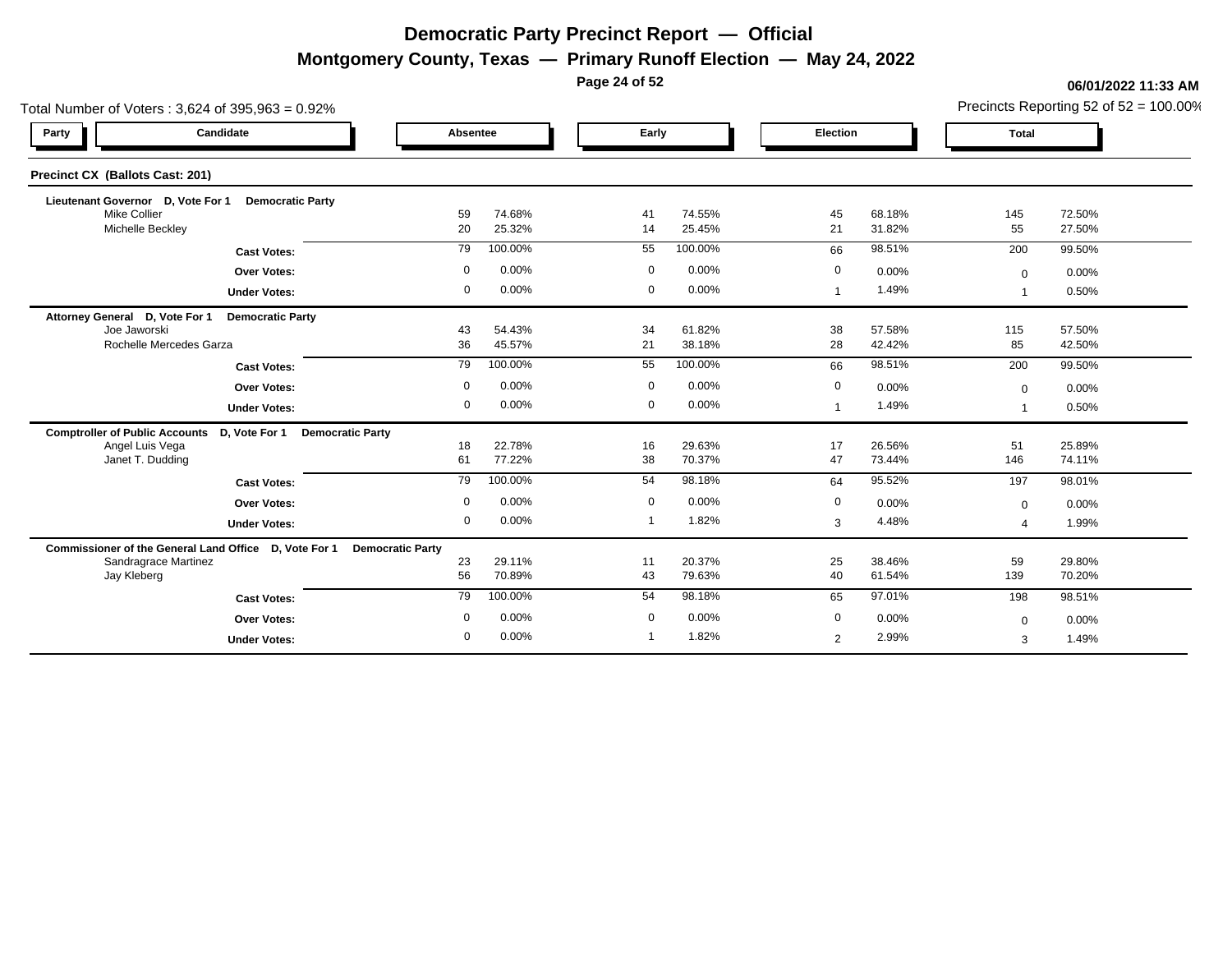**Montgomery County, Texas — Primary Runoff Election — May 24, 2022**

**Page 25 of 52**

| Total Number of Voters: 3,624 of 395,963 = 0.92%                                    |                      |                  |                   |                  |                      |                  |                | Precincts Reporting 52 of 52 = 100.00% |
|-------------------------------------------------------------------------------------|----------------------|------------------|-------------------|------------------|----------------------|------------------|----------------|----------------------------------------|
| Candidate<br>Party                                                                  | Absentee             |                  | Early<br>Election |                  |                      | <b>Total</b>     |                |                                        |
| Precinct CY (Ballots Cast: 76)                                                      |                      |                  |                   |                  |                      |                  |                |                                        |
| Lieutenant Governor D, Vote For 1<br><b>Democratic Party</b><br><b>Mike Collier</b> | 23                   | 79.31%           | 13                | 81.25%           | 16                   | 53.33%           | 52             | 69.33%                                 |
| Michelle Beckley                                                                    | 6                    | 20.69%           | 3                 | 18.75%           | 14                   | 46.67%           | 23             | 30.67%                                 |
| <b>Cast Votes:</b>                                                                  | 29                   | 100.00%          | 16                | 100.00%          | 30                   | 96.77%           | 75             | 98.68%                                 |
| Over Votes:                                                                         | $\Omega$             | 0.00%            | $\mathbf 0$       | 0.00%            | $\mathbf 0$          | 0.00%            | $\mathbf 0$    | 0.00%                                  |
| <b>Under Votes:</b>                                                                 | $\Omega$             | 0.00%            | $\mathbf 0$       | 0.00%            | $\overline{1}$       | 3.23%            | $\overline{ }$ | 1.32%                                  |
| Attorney General D, Vote For 1<br><b>Democratic Party</b>                           |                      |                  |                   |                  |                      |                  |                |                                        |
| Joe Jaworski                                                                        | 20                   | 68.97%           | 8                 | 50.00%           | 15                   | 48.39%           | 43             | 56.58%                                 |
| Rochelle Mercedes Garza                                                             | 9                    | 31.03%           | 8                 | 50.00%           | 16                   | 51.61%           | 33             | 43.42%                                 |
| <b>Cast Votes:</b>                                                                  | 29                   | 100.00%          | 16                | 100.00%          | 31                   | 100.00%          | 76             | 100.00%                                |
| Over Votes:                                                                         | $\Omega$             | 0.00%            | $\mathbf 0$       | 0.00%            | 0                    | 0.00%            | $\Omega$       | 0.00%                                  |
| <b>Under Votes:</b>                                                                 | $\mathbf 0$          | 0.00%            | $\mathbf 0$       | 0.00%            | $\mathbf 0$          | 0.00%            | $\mathbf 0$    | 0.00%                                  |
| <b>Comptroller of Public Accounts</b><br>D, Vote For 1<br><b>Democratic Party</b>   |                      |                  |                   |                  |                      |                  |                |                                        |
| Angel Luis Vega<br>Janet T. Dudding                                                 | $\overline{7}$<br>20 | 25.93%<br>74.07% | 5<br>11           | 31.25%<br>68.75% | $\overline{4}$<br>27 | 12.90%<br>87.10% | 16<br>58       | 21.62%<br>78.38%                       |
|                                                                                     | $\overline{27}$      | 93.10%           |                   | 100.00%          |                      | 100.00%          |                |                                        |
| <b>Cast Votes:</b>                                                                  |                      |                  | 16                |                  | 31                   |                  | 74             | 97.37%                                 |
| <b>Over Votes:</b>                                                                  | $\Omega$             | 0.00%            | $\mathbf 0$       | 0.00%            | $\mathbf 0$          | 0.00%            | $\mathbf 0$    | 0.00%                                  |
| <b>Under Votes:</b>                                                                 | 2                    | 6.90%            | $\mathbf 0$       | 0.00%            | $\mathbf{0}$         | 0.00%            | 2              | 2.63%                                  |
| Commissioner of the General Land Office D, Vote For 1<br><b>Democratic Party</b>    |                      |                  |                   |                  |                      |                  |                |                                        |
| Sandragrace Martinez<br>Jay Kleberg                                                 | 11<br>16             | 40.74%<br>59.26% | 12                | 25.00%<br>75.00% | 15<br>16             | 48.39%<br>51.61% | 30<br>44       | 40.54%<br>59.46%                       |
| <b>Cast Votes:</b>                                                                  | 27                   | 93.10%           | 16                | 100.00%          | 31                   | 100.00%          | 74             | 97.37%                                 |
|                                                                                     | $\Omega$             | 0.00%            | $\mathbf 0$       | 0.00%            | $\mathbf 0$          |                  |                |                                        |
| <b>Over Votes:</b>                                                                  | 2                    | 6.90%            | $\mathbf 0$       | 0.00%            |                      | 0.00%<br>0.00%   | $\mathbf 0$    | 0.00%                                  |
| <b>Under Votes:</b>                                                                 |                      |                  |                   |                  | $\overline{0}$       |                  | 2              | 2.63%                                  |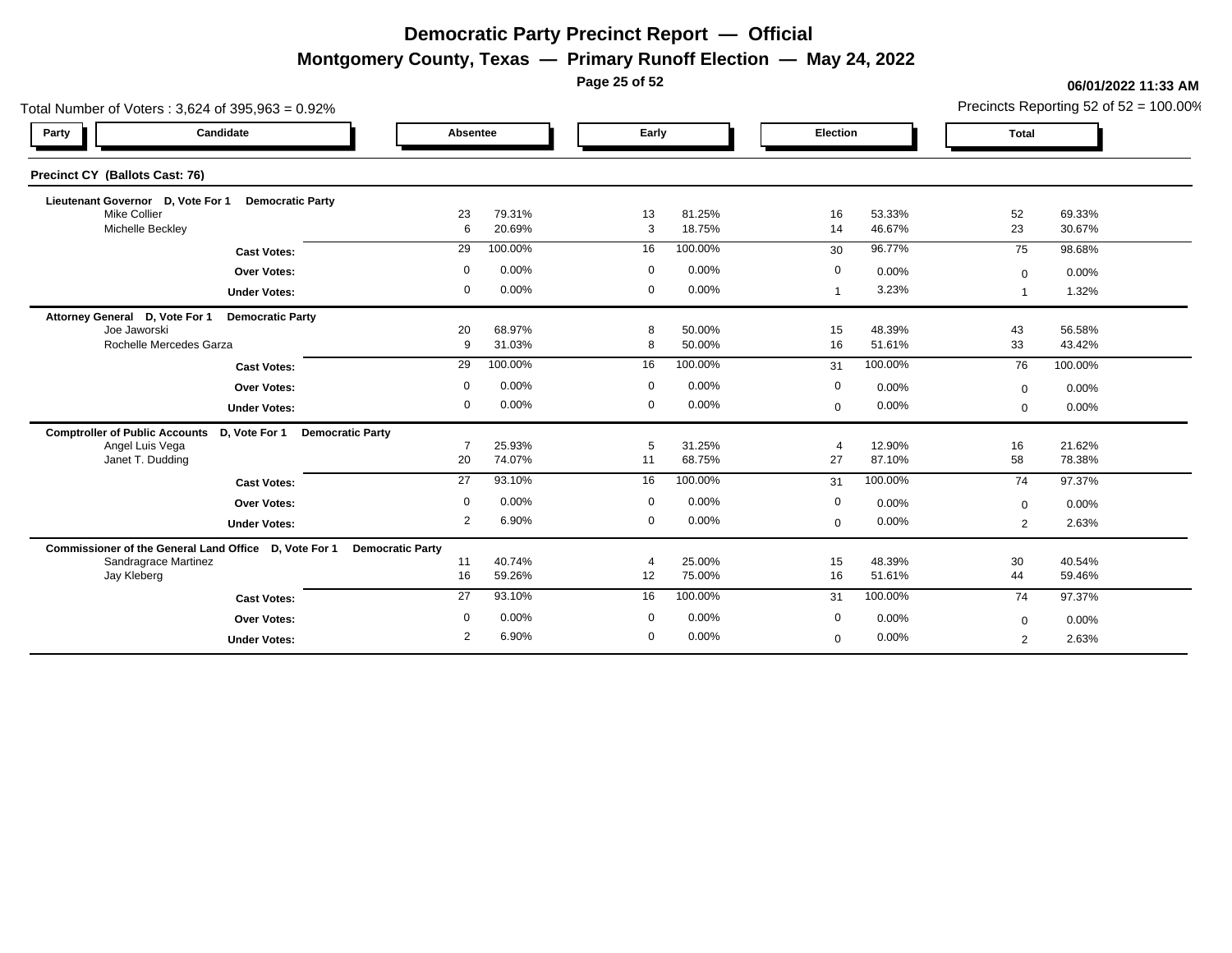**Montgomery County, Texas — Primary Runoff Election — May 24, 2022**

**Page 26 of 52**

| Total Number of Voters: 3,624 of 395,963 = 0.92%                                  |                      |                  |                      |                  |             |                  |                | Precincts Reporting 52 of $52 = 100.00\%$ |
|-----------------------------------------------------------------------------------|----------------------|------------------|----------------------|------------------|-------------|------------------|----------------|-------------------------------------------|
| Candidate<br>Party                                                                | Absentee             |                  | Early                |                  | Election    |                  | <b>Total</b>   |                                           |
| Precinct CZ (Ballots Cast: 76)                                                    |                      |                  |                      |                  |             |                  |                |                                           |
| Lieutenant Governor D, Vote For 1<br><b>Democratic Party</b><br>Mike Collier      | 25                   | 78.13%           | 12                   | 70.59%           | 18          | 66.67%           | 55             | 72.37%                                    |
| Michelle Beckley                                                                  | $\overline{7}$       | 21.88%           | 5                    | 29.41%           | 9           | 33.33%           | 21             | 27.63%                                    |
| <b>Cast Votes:</b>                                                                | 32                   | 100.00%          | 17                   | 100.00%          | 27          | 100.00%          | 76             | 100.00%                                   |
| <b>Over Votes:</b>                                                                | $\Omega$             | 0.00%            | $\Omega$             | 0.00%            | 0           | 0.00%            | $\mathbf 0$    | 0.00%                                     |
| <b>Under Votes:</b>                                                               | $\Omega$             | 0.00%            | $\mathbf 0$          | 0.00%            | $\mathbf 0$ | 0.00%            | $\mathbf 0$    | 0.00%                                     |
| Attorney General D, Vote For 1<br><b>Democratic Party</b>                         |                      |                  |                      |                  |             |                  |                |                                           |
| Joe Jaworski                                                                      | 23                   | 71.88%           | $\mathbf{Q}$         | 52.94%           | 14          | 51.85%           | 46             | 60.53%                                    |
| Rochelle Mercedes Garza                                                           | 9                    | 28.13%           | 8                    | 47.06%           | 13          | 48.15%           | 30             | 39.47%                                    |
| <b>Cast Votes:</b>                                                                | 32                   | 100.00%          | 17                   | 100.00%          | 27          | 100.00%          | 76             | 100.00%                                   |
| <b>Over Votes:</b>                                                                | $\Omega$             | 0.00%            | $\mathbf 0$          | 0.00%            | $\mathbf 0$ | 0.00%            | $\mathbf 0$    | 0.00%                                     |
| <b>Under Votes:</b>                                                               | $\Omega$             | 0.00%            | $\mathbf 0$          | 0.00%            | $\mathbf 0$ | 0.00%            | $\overline{0}$ | 0.00%                                     |
| <b>Comptroller of Public Accounts</b><br>D, Vote For 1<br><b>Democratic Party</b> |                      |                  |                      |                  |             |                  |                |                                           |
| Angel Luis Vega<br>Janet T. Dudding                                               | $\overline{4}$<br>28 | 12.50%<br>87.50% | $\overline{2}$<br>15 | 11.76%<br>88.24% | 7<br>20     | 25.93%<br>74.07% | 13<br>63       | 17.11%<br>82.89%                          |
| <b>Cast Votes:</b>                                                                | $\overline{32}$      | 100.00%          | 17                   | 100.00%          | 27          | 100.00%          | 76             | 100.00%                                   |
| <b>Over Votes:</b>                                                                | $\Omega$             | 0.00%            | $\mathbf 0$          | 0.00%            | $\mathbf 0$ | 0.00%            | $\mathbf 0$    | 0.00%                                     |
| <b>Under Votes:</b>                                                               | $\Omega$             | 0.00%            | $\mathbf 0$          | 0.00%            | $\mathbf 0$ | 0.00%            | $\mathbf 0$    | 0.00%                                     |
| Commissioner of the General Land Office D, Vote For 1<br><b>Democratic Party</b>  |                      |                  |                      |                  |             |                  |                |                                           |
| Sandragrace Martinez                                                              | 11                   | 34.38%           |                      | 23.53%           | 11          | 40.74%           | 26             | 34.21%                                    |
| Jay Kleberg                                                                       | 21                   | 65.63%           | 13                   | 76.47%           | 16          | 59.26%           | 50             | 65.79%                                    |
| <b>Cast Votes:</b>                                                                | 32                   | 100.00%          | 17                   | 100.00%          | 27          | 100.00%          | 76             | 100.00%                                   |
| <b>Over Votes:</b>                                                                | $\Omega$             | 0.00%            | $\mathbf 0$          | 0.00%            | 0           | 0.00%            | $\mathbf 0$    | 0.00%                                     |
| <b>Under Votes:</b>                                                               | $\Omega$             | 0.00%            | $\mathbf{0}$         | 0.00%            | $\mathbf 0$ | 0.00%            | $\Omega$       | 0.00%                                     |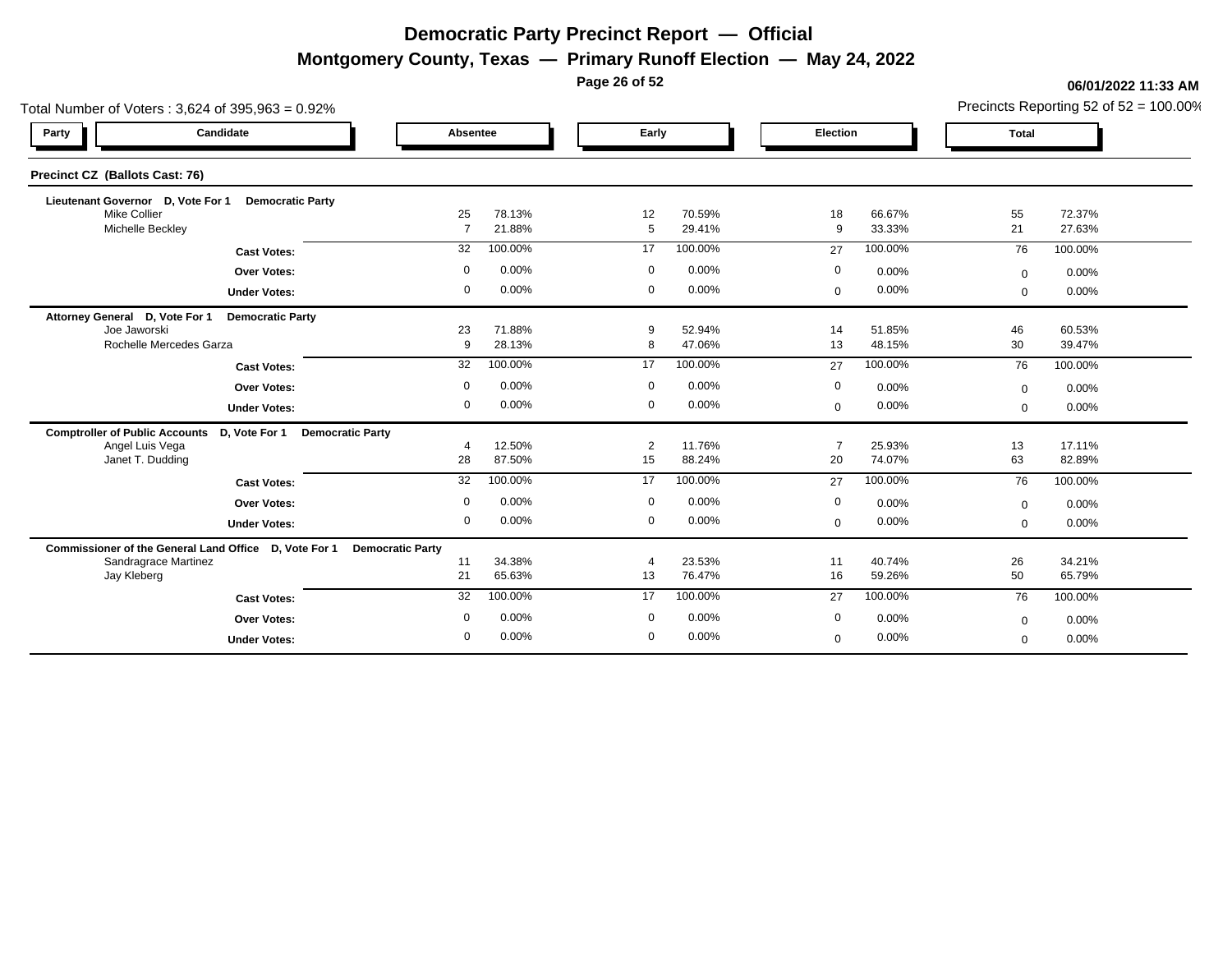**Montgomery County, Texas — Primary Runoff Election — May 24, 2022**

**Page 27 of 52**

|                                       | Total Number of Voters: 3,624 of 395,963 = 0.92%                       |                |                  |                     |                         |              |                  |              | Precincts Reporting 52 of $52 = 100.00\%$ |
|---------------------------------------|------------------------------------------------------------------------|----------------|------------------|---------------------|-------------------------|--------------|------------------|--------------|-------------------------------------------|
| Party                                 | Candidate                                                              | Absentee       |                  |                     | Early                   | Election     |                  | <b>Total</b> |                                           |
| <b>Precinct DA (Ballots Cast: 81)</b> |                                                                        |                |                  |                     |                         |              |                  |              |                                           |
|                                       | Lieutenant Governor D, Vote For 1<br><b>Democratic Party</b>           |                |                  |                     |                         |              |                  |              |                                           |
| <b>Mike Collier</b>                   | Michelle Beckley                                                       | 27<br>14       | 65.85%<br>34.15% | 7                   | 58.33%<br>41.67%<br>5   | 15<br>11     | 57.69%<br>42.31% | 49<br>30     | 62.03%<br>37.97%                          |
|                                       |                                                                        | 41             | 100.00%          | 12                  | 92.31%                  | 26           | 96.30%           | 79           | 97.53%                                    |
|                                       | <b>Cast Votes:</b>                                                     |                |                  |                     |                         |              |                  |              |                                           |
|                                       | <b>Over Votes:</b>                                                     | $\Omega$       | 0.00%            | $\overline{0}$      | 0.00%                   | 0            | 0.00%            | $\Omega$     | 0.00%                                     |
|                                       | <b>Under Votes:</b>                                                    | $\mathbf 0$    | 0.00%            |                     | 7.69%<br>$\overline{1}$ |              | 3.70%            | 2            | 2.47%                                     |
| Attorney General D, Vote For 1        | <b>Democratic Party</b>                                                |                |                  |                     |                         |              |                  |              |                                           |
| Joe Jaworski                          | Rochelle Mercedes Garza                                                | 22<br>17       | 56.41%<br>43.59% | $\overline{7}$<br>6 | 53.85%<br>46.15%        | 13<br>14     | 48.15%<br>51.85% | 42<br>37     | 53.16%<br>46.84%                          |
|                                       |                                                                        |                |                  |                     |                         |              |                  |              |                                           |
|                                       | <b>Cast Votes:</b>                                                     | 39             | 95.12%           | 13                  | 100.00%                 | 27           | 100.00%          | 79           | 97.53%                                    |
|                                       | <b>Over Votes:</b>                                                     | $\mathbf 0$    | 0.00%            | $\mathbf 0$         | 0.00%                   | 0            | 0.00%            | $\mathbf{0}$ | 0.00%                                     |
|                                       | <b>Under Votes:</b>                                                    | 2              | 4.88%            | $\mathbf 0$         | 0.00%                   | $\mathbf{0}$ | 0.00%            | 2            | 2.47%                                     |
|                                       | Comptroller of Public Accounts D, Vote For 1 Democratic Party          |                |                  |                     |                         |              |                  |              |                                           |
|                                       | Angel Luis Vega                                                        | 3              | 8.11%            | $\overline{2}$      | 15.38%                  |              | 26.92%           | 12           | 15.79%                                    |
|                                       | Janet T. Dudding                                                       | 34             | 91.89%           | 11                  | 84.62%                  | 19           | 73.08%           | 64           | 84.21%                                    |
|                                       | <b>Cast Votes:</b>                                                     | 37             | 90.24%           | 13                  | 100.00%                 | 26           | 96.30%           | 76           | 93.83%                                    |
|                                       | <b>Over Votes:</b>                                                     | $\mathbf 0$    | 0.00%            | $\mathbf 0$         | 0.00%                   | 0            | 0.00%            | $\mathbf{0}$ | 0.00%                                     |
|                                       | <b>Under Votes:</b>                                                    | $\overline{4}$ | 9.76%            |                     | 0.00%<br>$\mathbf 0$    |              | 3.70%            | 5            | 6.17%                                     |
|                                       | Commissioner of the General Land Office D, Vote For 1 Democratic Party |                |                  |                     |                         |              |                  |              |                                           |
|                                       | <b>Sandragrace Martinez</b>                                            | 19             | 48.72%           | 3                   | 23.08%                  | 9            | 34.62%           | 31           | 39.74%                                    |
| Jay Kleberg                           |                                                                        | 20             | 51.28%           | 10                  | 76.92%                  | 17           | 65.38%           | 47           | 60.26%                                    |
|                                       | <b>Cast Votes:</b>                                                     | 39             | 95.12%           | 13                  | 100.00%                 | 26           | 96.30%           | 78           | 96.30%                                    |
|                                       | <b>Over Votes:</b>                                                     | $\mathbf 0$    | 0.00%            | $\mathbf 0$         | 0.00%                   | 0            | 0.00%            | $\mathbf{0}$ | 0.00%                                     |
|                                       | <b>Under Votes:</b>                                                    | 2              | 4.88%            | $\mathbf 0$         | 0.00%                   |              | 3.70%            | 3            | 3.70%                                     |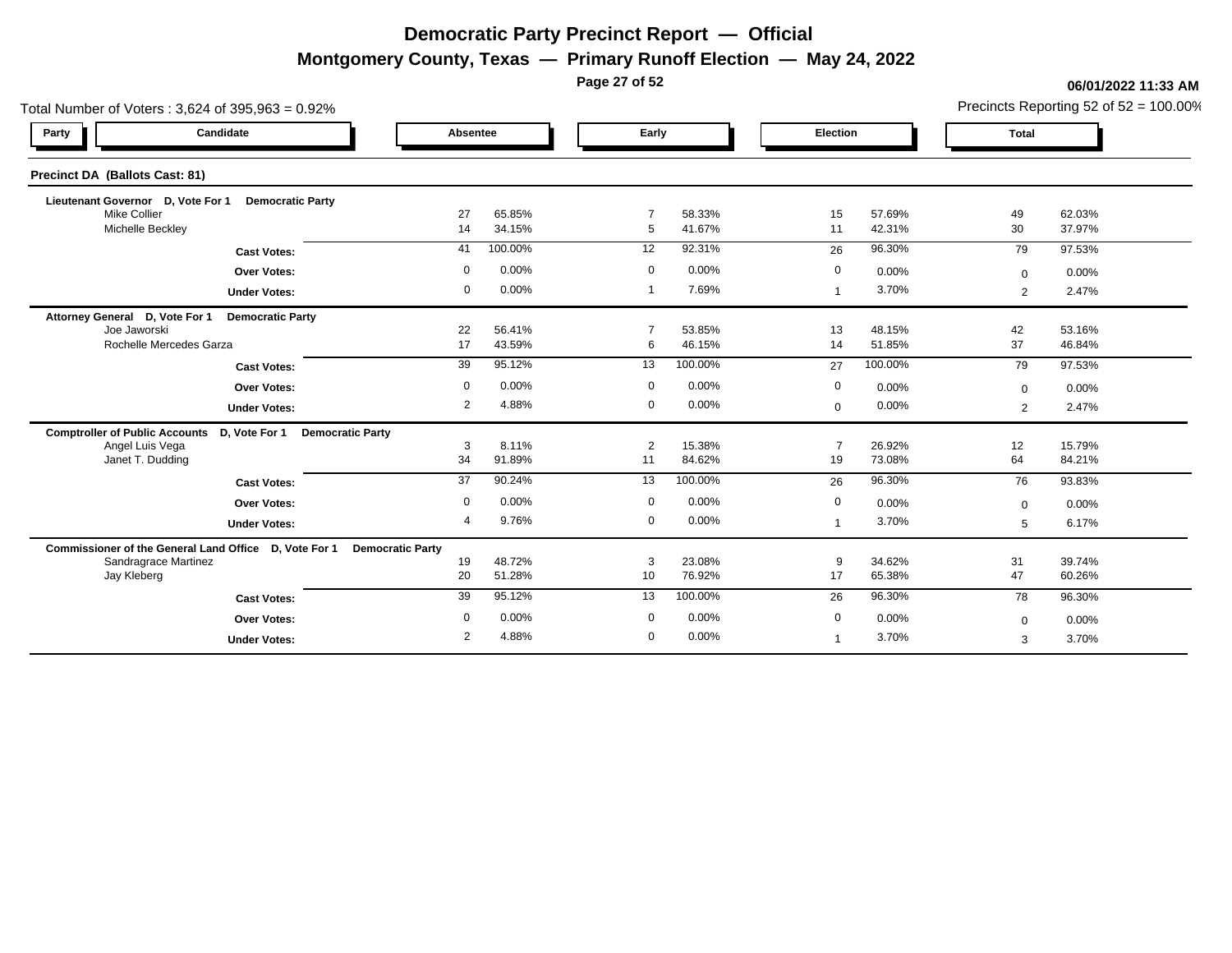**Montgomery County, Texas — Primary Runoff Election — May 24, 2022**

**Page 28 of 52**

| Total Number of Voters: 3,624 of 395,963 = 0.92%                                 |              |                  |                             |                  |             |                  |              | Precincts Reporting 52 of $52 = 100.00\%$ |
|----------------------------------------------------------------------------------|--------------|------------------|-----------------------------|------------------|-------------|------------------|--------------|-------------------------------------------|
| Candidate<br>Party                                                               | Absentee     |                  | Early                       |                  | Election    |                  | <b>Total</b> |                                           |
| Precinct DB (Ballots Cast: 68)                                                   |              |                  |                             |                  |             |                  |              |                                           |
| Lieutenant Governor D, Vote For 1<br><b>Democratic Party</b>                     |              |                  |                             |                  |             |                  |              |                                           |
| <b>Mike Collier</b><br>Michelle Beckley                                          | 18<br>9      | 66.67%<br>33.33% | 8<br>$\boldsymbol{\Lambda}$ | 66.67%<br>33.33% | 15<br>13    | 53.57%<br>46.43% | 41<br>26     | 61.19%<br>38.81%                          |
| <b>Cast Votes:</b>                                                               | 27           | 100.00%          | 12                          | 100.00%          | 28          | 96.55%           | 67           | 98.53%                                    |
| <b>Over Votes:</b>                                                               | $\mathbf 0$  | 0.00%            | $\mathbf 0$                 | 0.00%            | 0           | 0.00%            | $\Omega$     | 0.00%                                     |
| <b>Under Votes:</b>                                                              | $\mathbf 0$  | 0.00%            | $\mathbf 0$                 | 0.00%            |             | 3.45%            |              | 1.47%                                     |
| <b>Democratic Party</b><br>Attorney General D, Vote For 1                        |              |                  |                             |                  |             |                  |              |                                           |
| Joe Jaworski<br>Rochelle Mercedes Garza                                          | 16<br>11     | 59.26%<br>40.74% | $\overline{7}$<br>5         | 58.33%<br>41.67% | 16<br>12    | 57.14%<br>42.86% | 39<br>28     | 58.21%<br>41.79%                          |
|                                                                                  | 27           | 100.00%          | 12                          | 100.00%          | 28          | 96.55%           | 67           | 98.53%                                    |
| <b>Cast Votes:</b>                                                               | $\mathbf 0$  | 0.00%            | $\mathbf 0$                 |                  |             |                  |              |                                           |
| <b>Over Votes:</b>                                                               | $\mathbf 0$  | 0.00%            | $\mathbf 0$                 | 0.00%<br>0.00%   | $\mathbf 0$ | 0.00%<br>3.45%   | $\mathbf 0$  | 0.00%                                     |
| <b>Under Votes:</b>                                                              |              |                  |                             |                  |             |                  |              | 1.47%                                     |
| Comptroller of Public Accounts D, Vote For 1 Democratic Party<br>Angel Luis Vega | 8            | 29.63%           | $\overline{2}$              | 16.67%           | 8           | 29.63%           | 18           | 27.27%                                    |
| Janet T. Dudding                                                                 | 19           | 70.37%           | 10                          | 83.33%           | 19          | 70.37%           | 48           | 72.73%                                    |
| <b>Cast Votes:</b>                                                               | 27           | 100.00%          | 12                          | 100.00%          | 27          | 93.10%           | 66           | 97.06%                                    |
| <b>Over Votes:</b>                                                               | $\mathbf 0$  | 0.00%            | $\mathbf 0$                 | 0.00%            | $\mathbf 0$ | 0.00%            | $\mathbf 0$  | 0.00%                                     |
| <b>Under Votes:</b>                                                              | $\mathbf 0$  | 0.00%            | $\mathbf 0$                 | 0.00%            | 2           | 6.90%            | 2            | 2.94%                                     |
| Commissioner of the General Land Office D, Vote For 1 Democratic Party           |              |                  |                             |                  |             |                  |              |                                           |
| Sandragrace Martinez                                                             | 8            | 29.63%           | 3                           | 25.00%           | 11          | 40.74%           | 22           | 33.33%                                    |
| Jay Kleberg                                                                      | 19           | 70.37%           | 9                           | 75.00%           | 16          | 59.26%           | 44           | 66.67%                                    |
| <b>Cast Votes:</b>                                                               | 27           | 100.00%          | 12                          | 100.00%          | 27          | 93.10%           | 66           | 97.06%                                    |
| <b>Over Votes:</b>                                                               | $\mathbf 0$  | 0.00%            | $\mathbf 0$                 | 0.00%            | 0           | 0.00%            | $\mathbf{0}$ | 0.00%                                     |
| <b>Under Votes:</b>                                                              | $\mathbf{0}$ | 0.00%            | $\mathbf 0$                 | 0.00%            | 2           | 6.90%            | 2            | 2.94%                                     |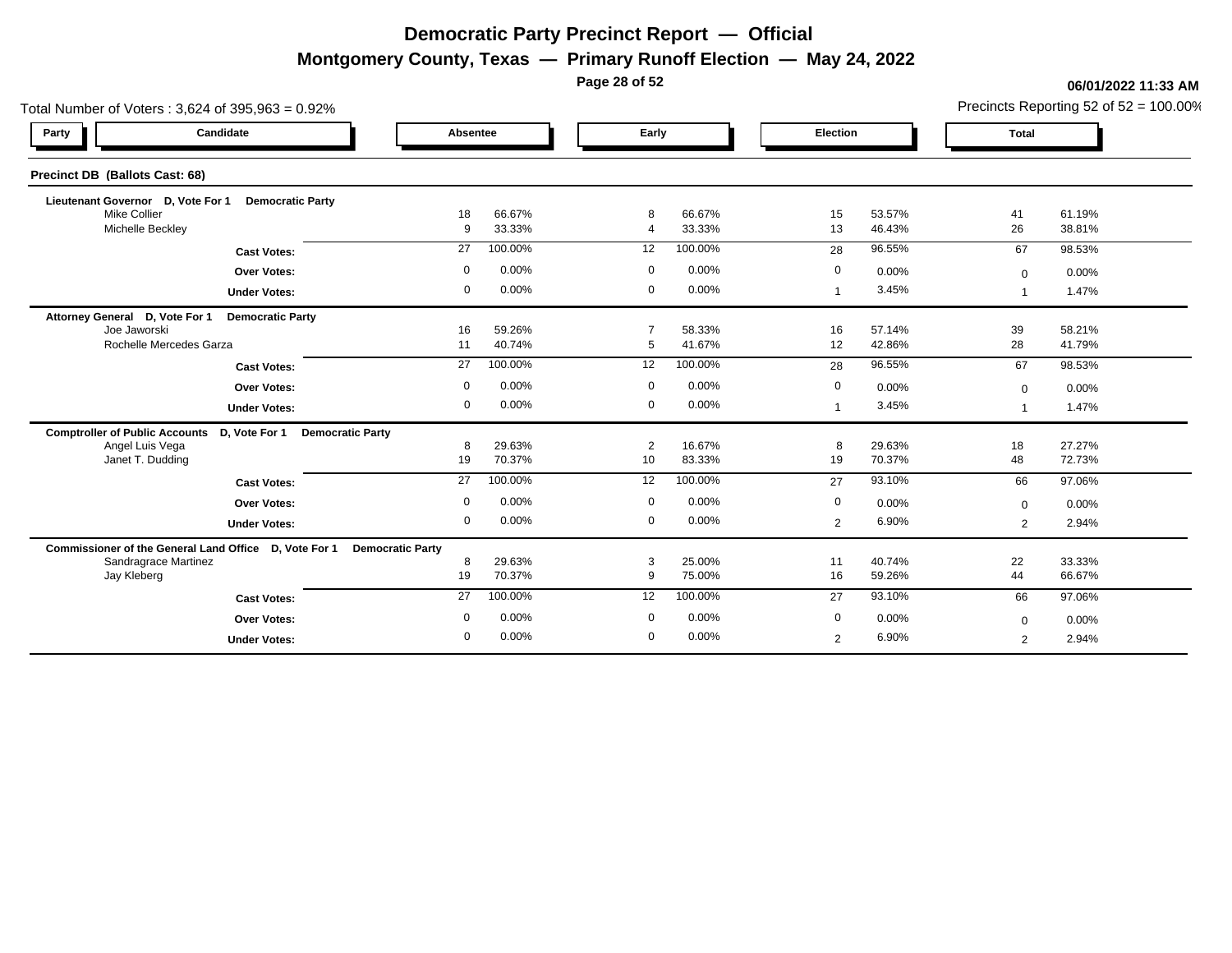**Montgomery County, Texas — Primary Runoff Election — May 24, 2022**

**Page 29 of 52**

| Total Number of Voters: 3,624 of 395,963 = 0.92%                                    |                |         |                |         |                |          |                | Precincts Reporting 52 of $52 = 100.00\%$ |
|-------------------------------------------------------------------------------------|----------------|---------|----------------|---------|----------------|----------|----------------|-------------------------------------------|
| Candidate<br>Party                                                                  | Absentee       |         | Early          |         |                | Election |                |                                           |
| Precinct DC (Ballots Cast: 162)                                                     |                |         |                |         |                |          |                |                                           |
| Lieutenant Governor D, Vote For 1<br><b>Democratic Party</b><br><b>Mike Collier</b> | 41             | 74.55%  | 31             | 83.78%  | 48             | 69.57%   | 120            | 74.53%                                    |
| Michelle Beckley                                                                    | 14             | 25.45%  | 6              | 16.22%  | 21             | 30.43%   | 41             | 25.47%                                    |
| <b>Cast Votes:</b>                                                                  | 55             | 100.00% | 37             | 100.00% | 69             | 98.57%   | 161            | 99.38%                                    |
| <b>Over Votes:</b>                                                                  | $\Omega$       | 0.00%   | $\mathbf 0$    | 0.00%   | $\mathbf 0$    | 0.00%    | $\mathbf 0$    | 0.00%                                     |
| <b>Under Votes:</b>                                                                 | $\mathbf 0$    | 0.00%   | $\mathbf 0$    | 0.00%   | $\overline{1}$ | 1.43%    |                | 0.62%                                     |
| Attorney General D, Vote For 1<br><b>Democratic Party</b>                           |                |         |                |         |                |          |                |                                           |
| Joe Jaworski                                                                        | 32             | 58.18%  | 18             | 48.65%  | 28             | 40.00%   | 78             | 48.15%                                    |
| Rochelle Mercedes Garza                                                             | 23             | 41.82%  | 19             | 51.35%  | 42             | 60.00%   | 84             | 51.85%                                    |
| <b>Cast Votes:</b>                                                                  | 55             | 100.00% | 37             | 100.00% | 70             | 100.00%  | 162            | 100.00%                                   |
| Over Votes:                                                                         | $\Omega$       | 0.00%   | $\mathbf 0$    | 0.00%   | 0              | 0.00%    | $\Omega$       | 0.00%                                     |
| <b>Under Votes:</b>                                                                 | $\mathbf 0$    | 0.00%   | $\mathbf 0$    | 0.00%   | $\overline{0}$ | 0.00%    | $\mathbf 0$    | 0.00%                                     |
| <b>Comptroller of Public Accounts</b><br>D, Vote For 1<br><b>Democratic Party</b>   |                |         |                |         |                |          |                |                                           |
| Angel Luis Vega                                                                     | 8              | 15.09%  | 8              | 22.22%  | 20             | 29.85%   | 36             | 23.08%                                    |
| Janet T. Dudding                                                                    | 45             | 84.91%  | 28             | 77.78%  | 47             | 70.15%   | 120            | 76.92%                                    |
| <b>Cast Votes:</b>                                                                  | 53             | 96.36%  | 36             | 97.30%  | 67             | 95.71%   | 156            | 96.30%                                    |
| <b>Over Votes:</b>                                                                  | $\Omega$       | 0.00%   | $\mathbf 0$    | 0.00%   | $\mathbf 0$    | 0.00%    | $\mathbf 0$    | 0.00%                                     |
| <b>Under Votes:</b>                                                                 | $\overline{2}$ | 3.64%   |                | 2.70%   | 3              | 4.29%    | 6              | 3.70%                                     |
| Commissioner of the General Land Office D, Vote For 1<br><b>Democratic Party</b>    |                |         |                |         |                |          |                |                                           |
| Sandragrace Martinez                                                                | 20             | 36.36%  | 8              | 22.22%  | 28             | 41.79%   | 56             | 35.44%                                    |
| Jay Kleberg                                                                         | 35             | 63.64%  | 28             | 77.78%  | 39             | 58.21%   | 102            | 64.56%                                    |
| <b>Cast Votes:</b>                                                                  | 55             | 100.00% | 36             | 97.30%  | 67             | 95.71%   | 158            | 97.53%                                    |
| Over Votes:                                                                         | $\Omega$       | 0.00%   | $\mathbf 0$    | 0.00%   | 0              | 0.00%    | $\mathbf 0$    | 0.00%                                     |
| <b>Under Votes:</b>                                                                 | $\Omega$       | 0.00%   | $\overline{1}$ | 2.70%   | 3              | 4.29%    | $\overline{4}$ | 2.47%                                     |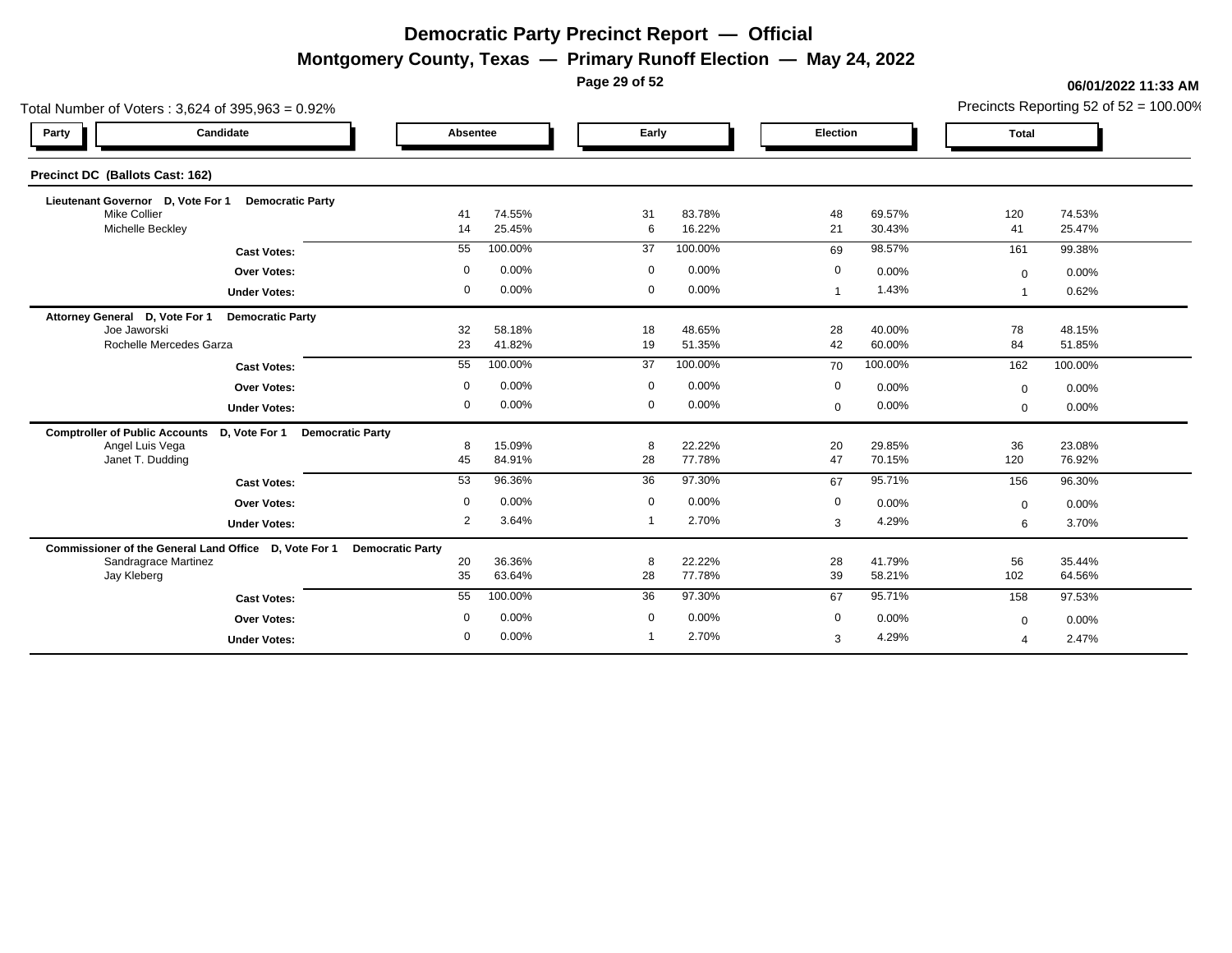**Montgomery County, Texas — Primary Runoff Election — May 24, 2022**

**Page 30 of 52**

| Total Number of Voters: 3,624 of 395,963 = 0.92%                                 |                |                  |                      |                  |              |                  |                            | Precincts Reporting 52 of $52 = 100.00\%$ |
|----------------------------------------------------------------------------------|----------------|------------------|----------------------|------------------|--------------|------------------|----------------------------|-------------------------------------------|
| Candidate<br>Party                                                               | Absentee       |                  | Early                |                  | Election     |                  | <b>Total</b>               |                                           |
| Precinct DD (Ballots Cast: 73)                                                   |                |                  |                      |                  |              |                  |                            |                                           |
| Lieutenant Governor D, Vote For 1<br><b>Democratic Party</b>                     |                |                  |                      |                  |              |                  |                            |                                           |
| <b>Mike Collier</b><br>Michelle Beckley                                          | 11<br>3        | 78.57%<br>21.43% | 21<br>$\mathbf{3}$   | 87.50%<br>12.50% | 24<br>9      | 72.73%<br>27.27% | 56<br>15                   | 78.87%<br>21.13%                          |
| <b>Cast Votes:</b>                                                               | 14             | 87.50%           | 24                   | 100.00%          | 33           | 100.00%          | 71                         | 97.26%                                    |
| <b>Over Votes:</b>                                                               | $\mathbf 0$    | 0.00%            | $\mathbf 0$          | 0.00%            | 0            | 0.00%            | $\Omega$                   | 0.00%                                     |
| <b>Under Votes:</b>                                                              | $\overline{2}$ | 12.50%           | $\mathbf 0$          | 0.00%            | $\mathbf 0$  | 0.00%            | $\overline{2}$             | 2.74%                                     |
| Attorney General D, Vote For 1<br><b>Democratic Party</b>                        |                |                  |                      |                  |              |                  |                            |                                           |
| Joe Jaworski<br>Rochelle Mercedes Garza                                          | 13<br>3        | 81.25%<br>18.75% | 17<br>$\overline{7}$ | 70.83%<br>29.17% | 20<br>13     | 60.61%<br>39.39% | 50<br>23                   | 68.49%<br>31.51%                          |
|                                                                                  | 16             | 100.00%          | 24                   | 100.00%          | 33           | 100.00%          | 73                         | 100.00%                                   |
| <b>Cast Votes:</b>                                                               | $\mathbf 0$    | 0.00%            | $\mathbf 0$          | 0.00%            | $\mathbf{0}$ | 0.00%            |                            |                                           |
| <b>Over Votes:</b><br><b>Under Votes:</b>                                        | $\mathbf 0$    | 0.00%            | $\mathbf 0$          | 0.00%            | $\mathbf{0}$ | 0.00%            | $\mathbf 0$<br>$\mathbf 0$ | 0.00%<br>0.00%                            |
|                                                                                  |                |                  |                      |                  |              |                  |                            |                                           |
| Comptroller of Public Accounts D, Vote For 1 Democratic Party<br>Angel Luis Vega | 3              | 21.43%           | $\overline{4}$       | 16.67%           | 6            | 18.18%           | 13                         | 18.31%                                    |
| Janet T. Dudding                                                                 | 11             | 78.57%           | 20                   | 83.33%           | 27           | 81.82%           | 58                         | 81.69%                                    |
| <b>Cast Votes:</b>                                                               | 14             | 87.50%           | 24                   | 100.00%          | 33           | 100.00%          | 71                         | 97.26%                                    |
| <b>Over Votes:</b>                                                               | $\mathbf 0$    | 0.00%            | $\mathbf 0$          | 0.00%            | $\mathbf 0$  | 0.00%            | $\mathbf{0}$               | 0.00%                                     |
| <b>Under Votes:</b>                                                              | 2              | 12.50%           | $\mathbf 0$          | 0.00%            | $\mathbf 0$  | 0.00%            | 2                          | 2.74%                                     |
| Commissioner of the General Land Office D, Vote For 1 Democratic Party           |                |                  |                      |                  |              |                  |                            |                                           |
| Sandragrace Martinez                                                             | $\overline{4}$ | 26.67%           | $\overline{4}$       | 16.67%           | -9           | 27.27%           | 17                         | 23.61%                                    |
| Jay Kleberg                                                                      | 11             | 73.33%           | 20                   | 83.33%           | 24           | 72.73%           | 55                         | 76.39%                                    |
| <b>Cast Votes:</b>                                                               | 15             | 93.75%           | 24                   | 100.00%          | 33           | 100.00%          | 72                         | 98.63%                                    |
| <b>Over Votes:</b>                                                               | $\mathbf 0$    | 0.00%            | $\mathbf 0$          | 0.00%            | 0            | 0.00%            | $\mathbf 0$                | 0.00%                                     |
| <b>Under Votes:</b>                                                              |                | 6.25%            | $\mathbf 0$          | 0.00%            | $\Omega$     | 0.00%            |                            | 1.37%                                     |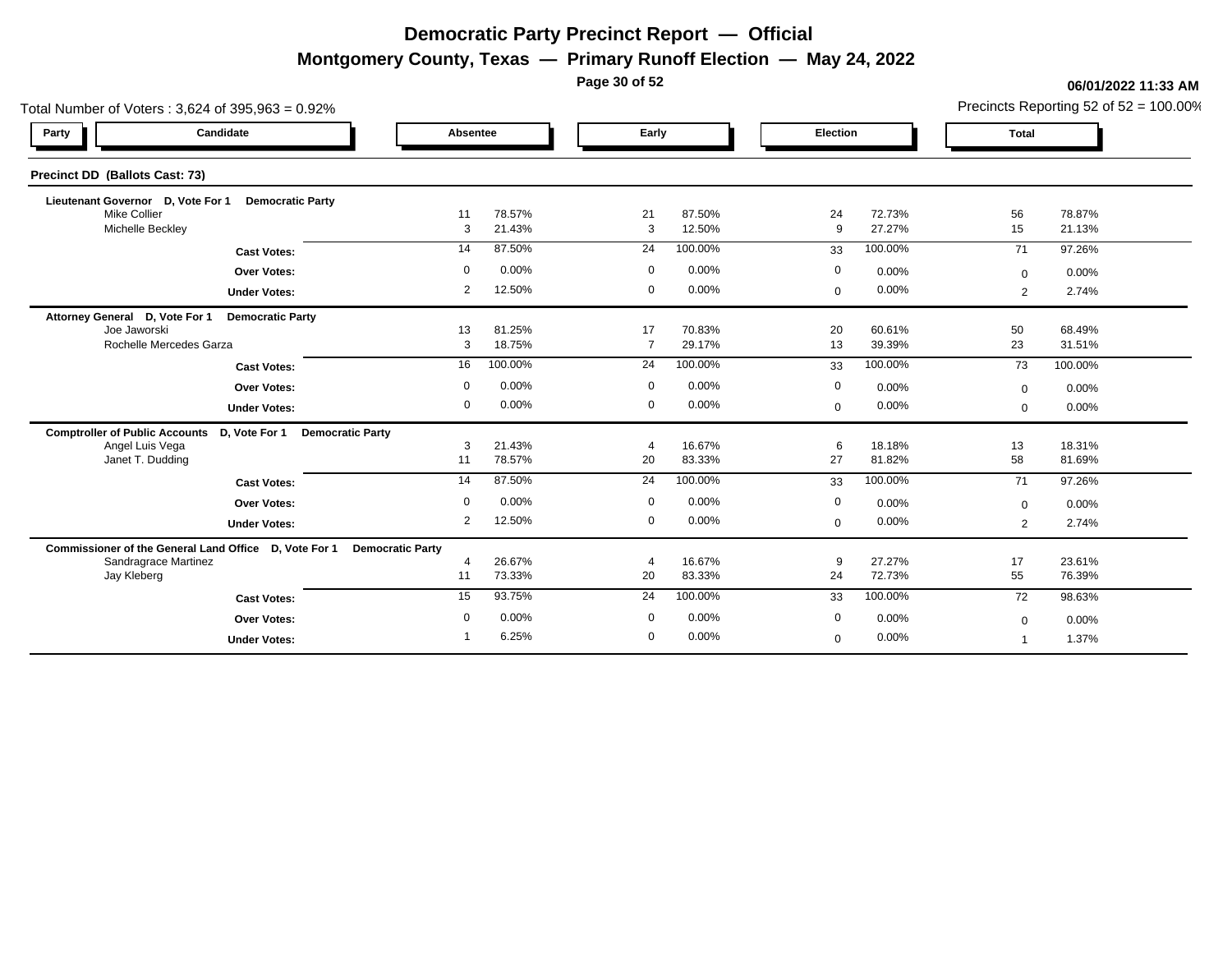**Montgomery County, Texas — Primary Runoff Election — May 24, 2022**

**Page 31 of 52**

| Total Number of Voters: 3,624 of 395,963 = 0.92%                        |                         |                  |                |                  |              |                  |              | Precincts Reporting 52 of 52 = 100.00% |
|-------------------------------------------------------------------------|-------------------------|------------------|----------------|------------------|--------------|------------------|--------------|----------------------------------------|
| Candidate<br>Party                                                      | Absentee                |                  | Early          |                  | Election     |                  | <b>Total</b> |                                        |
| Precinct DE (Ballots Cast: 108)                                         |                         |                  |                |                  |              |                  |              |                                        |
| Lieutenant Governor D, Vote For 1<br><b>Democratic Party</b>            |                         |                  |                |                  |              |                  |              |                                        |
| <b>Mike Collier</b><br>Michelle Beckley                                 | 29<br>2                 | 93.55%<br>6.45%  | 49<br>6        | 89.09%<br>10.91% | 16<br>6      | 72.73%<br>27.27% | 94<br>14     | 87.04%<br>12.96%                       |
| <b>Cast Votes:</b>                                                      | 31                      | 100.00%          | 55             | 100.00%          | 22           | 100.00%          | 108          | 100.00%                                |
|                                                                         | $\mathbf 0$             | 0.00%            | $\mathbf 0$    | 0.00%            | $\mathbf{0}$ |                  |              |                                        |
| <b>Over Votes:</b>                                                      |                         |                  |                |                  |              | 0.00%            | $\Omega$     | 0.00%                                  |
| <b>Under Votes:</b>                                                     | 0                       | 0.00%            | $\mathbf 0$    | 0.00%            | $\mathbf{0}$ | 0.00%            | $\mathbf{0}$ | 0.00%                                  |
| Attorney General D, Vote For 1<br><b>Democratic Party</b>               |                         |                  |                |                  |              |                  |              |                                        |
| Joe Jaworski<br>Rochelle Mercedes Garza                                 | 23<br>8                 | 74.19%<br>25.81% | 42<br>13       | 76.36%<br>23.64% | 12<br>10     | 54.55%<br>45.45% | 77<br>31     | 71.30%<br>28.70%                       |
|                                                                         |                         |                  |                |                  |              |                  |              |                                        |
| <b>Cast Votes:</b>                                                      | 31                      | 100.00%          | 55             | 100.00%          | 22           | 100.00%          | 108          | 100.00%                                |
| <b>Over Votes:</b>                                                      | $\Omega$                | 0.00%            | $\overline{0}$ | 0.00%            | $\mathbf 0$  | 0.00%            | $\Omega$     | 0.00%                                  |
| <b>Under Votes:</b>                                                     | $\mathbf 0$             | 0.00%            | $\mathsf 0$    | 0.00%            | $\mathbf 0$  | 0.00%            | $\mathbf{0}$ | 0.00%                                  |
| <b>Comptroller of Public Accounts</b><br>D, Vote For 1 Democratic Party |                         |                  |                |                  |              |                  |              |                                        |
| Angel Luis Vega                                                         | $\boldsymbol{\Delta}$   | 13.79%           | $\overline{7}$ | 13.46%           | 5            | 25.00%           | 16           | 15.84%                                 |
| Janet T. Dudding                                                        | 25                      | 86.21%           | 45             | 86.54%           | 15           | 75.00%           | 85           | 84.16%                                 |
| <b>Cast Votes:</b>                                                      | 29                      | 93.55%           | 52             | 94.55%           | 20           | 90.91%           | 101          | 93.52%                                 |
| <b>Over Votes:</b>                                                      | $\mathbf 0$             | 0.00%            | $\mathbf 0$    | 0.00%            | $\mathbf{0}$ | 0.00%            | $\Omega$     | 0.00%                                  |
| <b>Under Votes:</b>                                                     | 2                       | 6.45%            | $\mathbf{3}$   | 5.45%            | 2            | 9.09%            |              | 6.48%                                  |
| Commissioner of the General Land Office D, Vote For 1                   | <b>Democratic Party</b> |                  |                |                  |              |                  |              |                                        |
| Sandragrace Martinez                                                    | 8                       | 25.81%           | $\overline{4}$ | 7.55%            | -5           | 23.81%           | 17           | 16.19%                                 |
| Jay Kleberg                                                             | 23                      | 74.19%           | 49             | 92.45%           | 16           | 76.19%           | 88           | 83.81%                                 |
| <b>Cast Votes:</b>                                                      | 31                      | 100.00%          | 53             | 96.36%           | 21           | 95.45%           | 105          | 97.22%                                 |
| <b>Over Votes:</b>                                                      | $\mathbf 0$             | 0.00%            | $\mathbf 0$    | 0.00%            | 0            | 0.00%            | $\Omega$     | 0.00%                                  |
| <b>Under Votes:</b>                                                     | $\mathbf 0$             | 0.00%            | $\overline{2}$ | 3.64%            |              | 4.55%            | 3            | 2.78%                                  |
|                                                                         |                         |                  |                |                  |              |                  |              |                                        |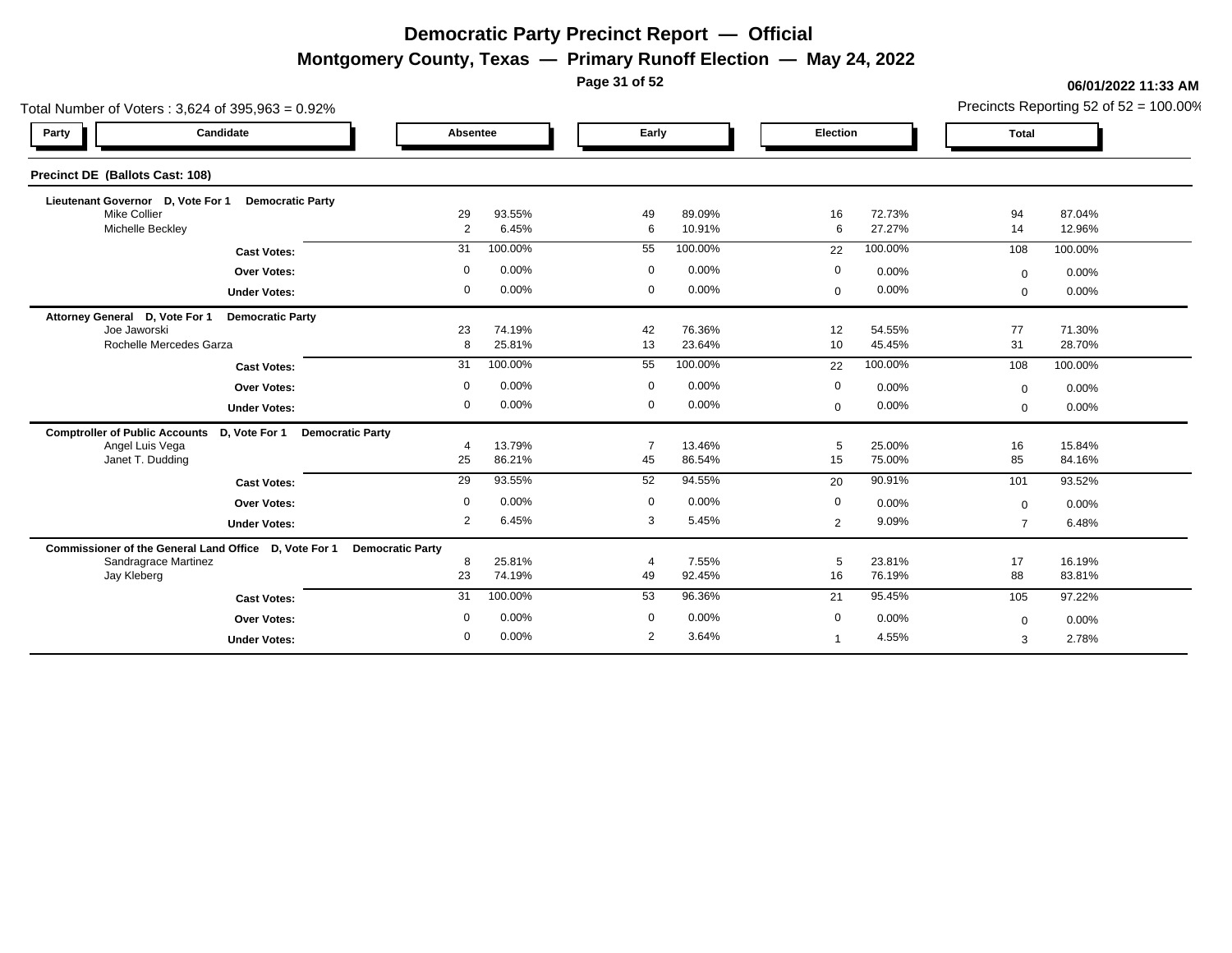**Montgomery County, Texas — Primary Runoff Election — May 24, 2022**

**Page 32 of 52**

| Total Number of Voters: 3,624 of 395,963 = 0.92%         |                                                                        |                      |                  |                 |                  |              |                  |                | Precincts Reporting 52 of 52 = 100.00% |
|----------------------------------------------------------|------------------------------------------------------------------------|----------------------|------------------|-----------------|------------------|--------------|------------------|----------------|----------------------------------------|
| Party                                                    | Candidate                                                              | Absentee             |                  |                 | Early            | Election     |                  | <b>Total</b>   |                                        |
| Precinct DF (Ballots Cast: 83)                           |                                                                        |                      |                  |                 |                  |              |                  |                |                                        |
| Lieutenant Governor D, Vote For 1<br><b>Mike Collier</b> | <b>Democratic Party</b>                                                |                      | 74.07%           |                 | 82.76%           |              | 76.00%           |                | 77.78%                                 |
| Michelle Beckley                                         |                                                                        | 20<br>$\overline{7}$ | 25.93%           | 24<br>5         | 17.24%           | 19<br>6      | 24.00%           | 63<br>18       | 22.22%                                 |
|                                                          | <b>Cast Votes:</b>                                                     | 27                   | 100.00%          | 29              | 93.55%           | 25           | 100.00%          | 81             | 97.59%                                 |
|                                                          | <b>Over Votes:</b>                                                     | $\mathbf 0$          | 0.00%            | $\mathbf 0$     | 0.00%            | $\Omega$     | 0.00%            | $\mathbf{0}$   | 0.00%                                  |
|                                                          | <b>Under Votes:</b>                                                    | $\mathbf 0$          | 0.00%            | $\overline{2}$  | 6.45%            | $\mathbf 0$  | 0.00%            | $\overline{2}$ | 2.41%                                  |
| Attorney General D, Vote For 1                           | <b>Democratic Party</b>                                                |                      |                  |                 |                  |              |                  |                |                                        |
| Joe Jaworski<br>Rochelle Mercedes Garza                  |                                                                        | 15<br>12             | 55.56%<br>44.44% | 15<br>16        | 48.39%<br>51.61% | 14<br>11     | 56.00%<br>44.00% | 44             | 53.01%<br>46.99%                       |
|                                                          |                                                                        |                      |                  |                 |                  |              |                  | 39             |                                        |
|                                                          | <b>Cast Votes:</b>                                                     | 27                   | 100.00%          | 31              | 100.00%          | 25           | 100.00%          | 83             | 100.00%                                |
|                                                          | <b>Over Votes:</b>                                                     | $\Omega$             | 0.00%            | $\mathbf 0$     | 0.00%            | $\mathbf 0$  | 0.00%            | $\Omega$       | 0.00%                                  |
|                                                          | <b>Under Votes:</b>                                                    | $\mathbf 0$          | 0.00%            | $\mathbf 0$     | 0.00%            | $\mathbf 0$  | 0.00%            | $\mathbf{0}$   | 0.00%                                  |
| <b>Comptroller of Public Accounts</b>                    | D, Vote For 1<br><b>Democratic Party</b>                               |                      |                  |                 |                  |              |                  |                |                                        |
| Angel Luis Vega<br>Janet T. Dudding                      |                                                                        | 8<br>19              | 29.63%<br>70.37% | 3<br>24         | 11.11%<br>88.89% | 9<br>16      | 36.00%<br>64.00% | 20<br>59       | 25.32%<br>74.68%                       |
|                                                          | <b>Cast Votes:</b>                                                     | $\overline{27}$      | 100.00%          | $\overline{27}$ | 87.10%           | 25           | 100.00%          | 79             | 95.18%                                 |
|                                                          | <b>Over Votes:</b>                                                     | $\mathbf 0$          | 0.00%            | $\mathbf 0$     | 0.00%            | $\mathbf{0}$ | 0.00%            | $\mathbf{0}$   | 0.00%                                  |
|                                                          | <b>Under Votes:</b>                                                    | 0                    | 0.00%            | $\overline{4}$  | 12.90%           | $\mathbf 0$  | 0.00%            |                | 4.82%                                  |
|                                                          | Commissioner of the General Land Office D, Vote For 1 Democratic Party |                      |                  |                 |                  |              |                  |                |                                        |
| <b>Sandragrace Martinez</b>                              |                                                                        | 9                    | 33.33%           | 3               | 10.34%           | 11           | 44.00%           | 23             | 28.40%                                 |
| Jay Kleberg                                              |                                                                        | 18                   | 66.67%           | 26              | 89.66%           | 14           | 56.00%           | 58             | 71.60%                                 |
|                                                          | <b>Cast Votes:</b>                                                     | 27                   | 100.00%          | 29              | 93.55%           | 25           | 100.00%          | 81             | 97.59%                                 |
|                                                          | <b>Over Votes:</b>                                                     | $\mathbf 0$          | 0.00%            | $\mathbf 0$     | 0.00%            | 0            | 0.00%            | $\mathbf{0}$   | 0.00%                                  |
|                                                          | <b>Under Votes:</b>                                                    | $\mathbf 0$          | 0.00%            | $\overline{2}$  | 6.45%            | 0            | 0.00%            | 2              | 2.41%                                  |
|                                                          |                                                                        |                      |                  |                 |                  |              |                  |                |                                        |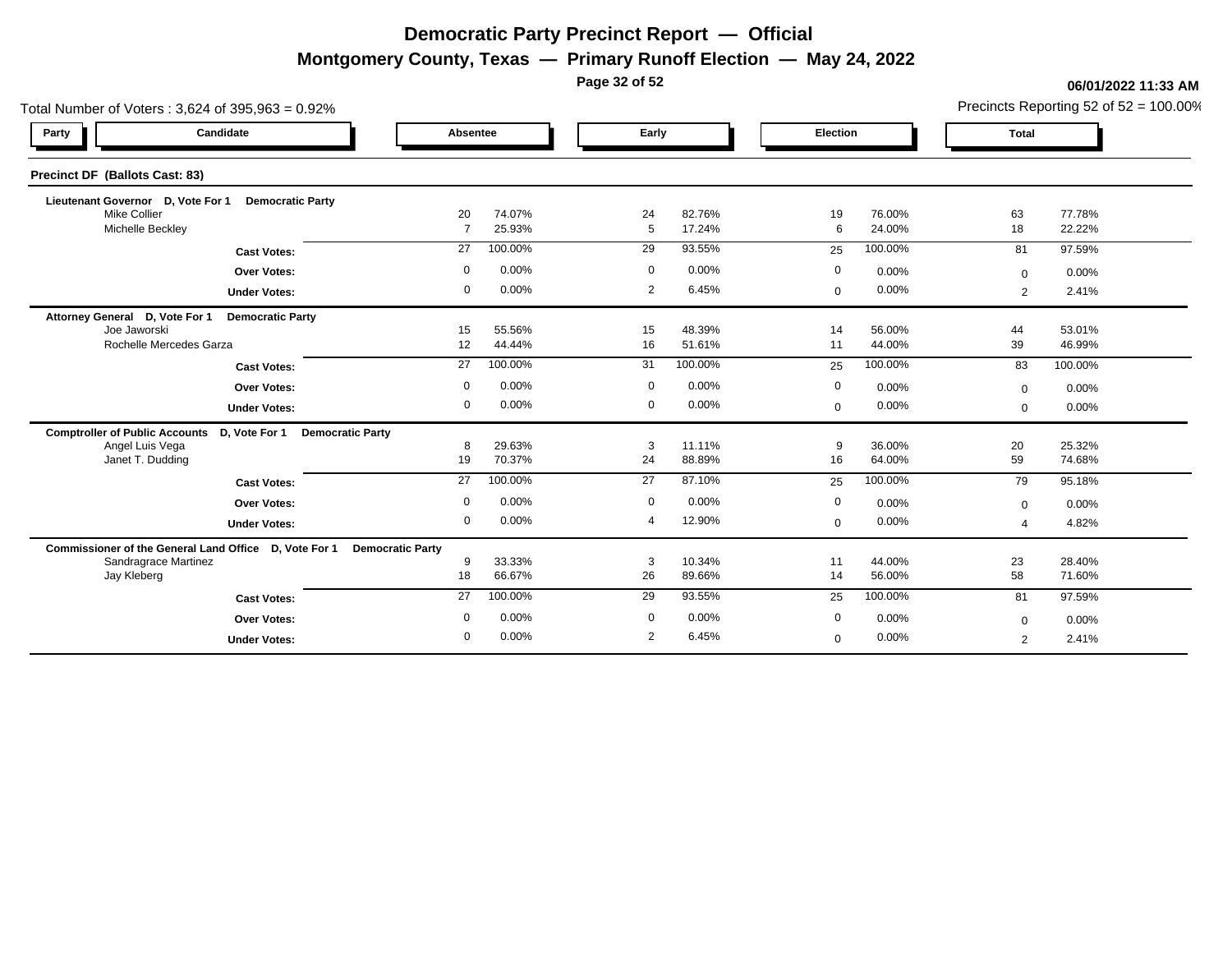**Montgomery County, Texas — Primary Runoff Election — May 24, 2022**

**Page 33 of 52**

| Total Number of Voters: 3,624 of 395,963 = 0.92%                                  |                         |                  |                |                  |              |                  |              | Precincts Reporting 52 of 52 = 100.00% |
|-----------------------------------------------------------------------------------|-------------------------|------------------|----------------|------------------|--------------|------------------|--------------|----------------------------------------|
| Candidate<br>Party                                                                | Absentee                |                  | Early          |                  | Election     |                  | <b>Total</b> |                                        |
| Precinct DG (Ballots Cast: 151)                                                   |                         |                  |                |                  |              |                  |              |                                        |
| Lieutenant Governor D, Vote For 1<br><b>Democratic Party</b>                      |                         |                  |                |                  |              |                  |              | 77.03%                                 |
| <b>Mike Collier</b><br>Michelle Beckley                                           | 30<br>17                | 63.83%<br>36.17% | 38<br>8        | 82.61%<br>17.39% | 46<br>9      | 83.64%<br>16.36% | 114<br>34    | 22.97%                                 |
| <b>Cast Votes:</b>                                                                | 47                      | 95.92%           | 46             | 97.87%           | 55           | 100.00%          | 148          | 98.01%                                 |
| <b>Over Votes:</b>                                                                | $\mathbf 0$             | 0.00%            | $\overline{0}$ | 0.00%            | 0            | 0.00%            | $\Omega$     | 0.00%                                  |
| <b>Under Votes:</b>                                                               | $\overline{2}$          | 4.08%            | $\mathbf 1$    | 2.13%            | $\mathbf 0$  | 0.00%            | 3            | 1.99%                                  |
| Attorney General D, Vote For 1<br><b>Democratic Party</b>                         |                         |                  |                |                  |              |                  |              |                                        |
| Joe Jaworski<br>Rochelle Mercedes Garza                                           | 23<br>25                | 47.92%<br>52.08% | 35<br>12       | 74.47%<br>25.53% | 29<br>26     | 52.73%<br>47.27% | 87<br>63     | 58.00%<br>42.00%                       |
| <b>Cast Votes:</b>                                                                | 48                      | 97.96%           | 47             | 100.00%          | 55           | 100.00%          | 150          | 99.34%                                 |
| <b>Over Votes:</b>                                                                | $\mathbf 0$             | 0.00%            | $\mathbf 0$    | 0.00%            | 0            | 0.00%            | $\mathbf 0$  | 0.00%                                  |
| <b>Under Votes:</b>                                                               |                         | 2.04%            | $\mathbf 0$    | 0.00%            | $\Omega$     | 0.00%            |              | 0.66%                                  |
| <b>Comptroller of Public Accounts</b><br>D. Vote For 1<br><b>Democratic Party</b> |                         |                  |                |                  |              |                  |              |                                        |
| Angel Luis Vega                                                                   | 13                      | 27.66%           | 6              | 13.04%           | 12           | 21.82%           | 31           | 20.95%                                 |
| Janet T. Dudding                                                                  | 34                      | 72.34%           | 40             | 86.96%           | 43           | 78.18%           | 117          | 79.05%                                 |
| <b>Cast Votes:</b>                                                                | 47                      | 95.92%           | 46             | 97.87%           | 55           | 100.00%          | 148          | 98.01%                                 |
| <b>Over Votes:</b>                                                                | $\mathbf 0$             | 0.00%            | $\mathbf 0$    | 0.00%            | 0            | 0.00%            | $\Omega$     | 0.00%                                  |
| <b>Under Votes:</b>                                                               | $\overline{2}$          | 4.08%            | $\mathbf 1$    | 2.13%            | $\mathbf{0}$ | 0.00%            | 3            | 1.99%                                  |
| Commissioner of the General Land Office D, Vote For 1                             | <b>Democratic Party</b> |                  |                |                  |              |                  |              |                                        |
| Sandragrace Martinez<br>Jay Kleberg                                               | 18<br>30                | 37.50%<br>62.50% | 6<br>40        | 13.04%<br>86.96% | 17<br>38     | 30.91%<br>69.09% | 41<br>108    | 27.52%<br>72.48%                       |
| <b>Cast Votes:</b>                                                                | 48                      | 97.96%           | 46             | 97.87%           | 55           | 100.00%          | 149          | 98.68%                                 |
| <b>Over Votes:</b>                                                                | $\mathbf 0$             | 0.00%            | $\mathbf 0$    | 0.00%            | $\mathbf 0$  | 0.00%            | $\mathbf 0$  | 0.00%                                  |
| <b>Under Votes:</b>                                                               |                         | 2.04%            |                | 2.13%            | $\Omega$     | 0.00%            | 2            | 1.32%                                  |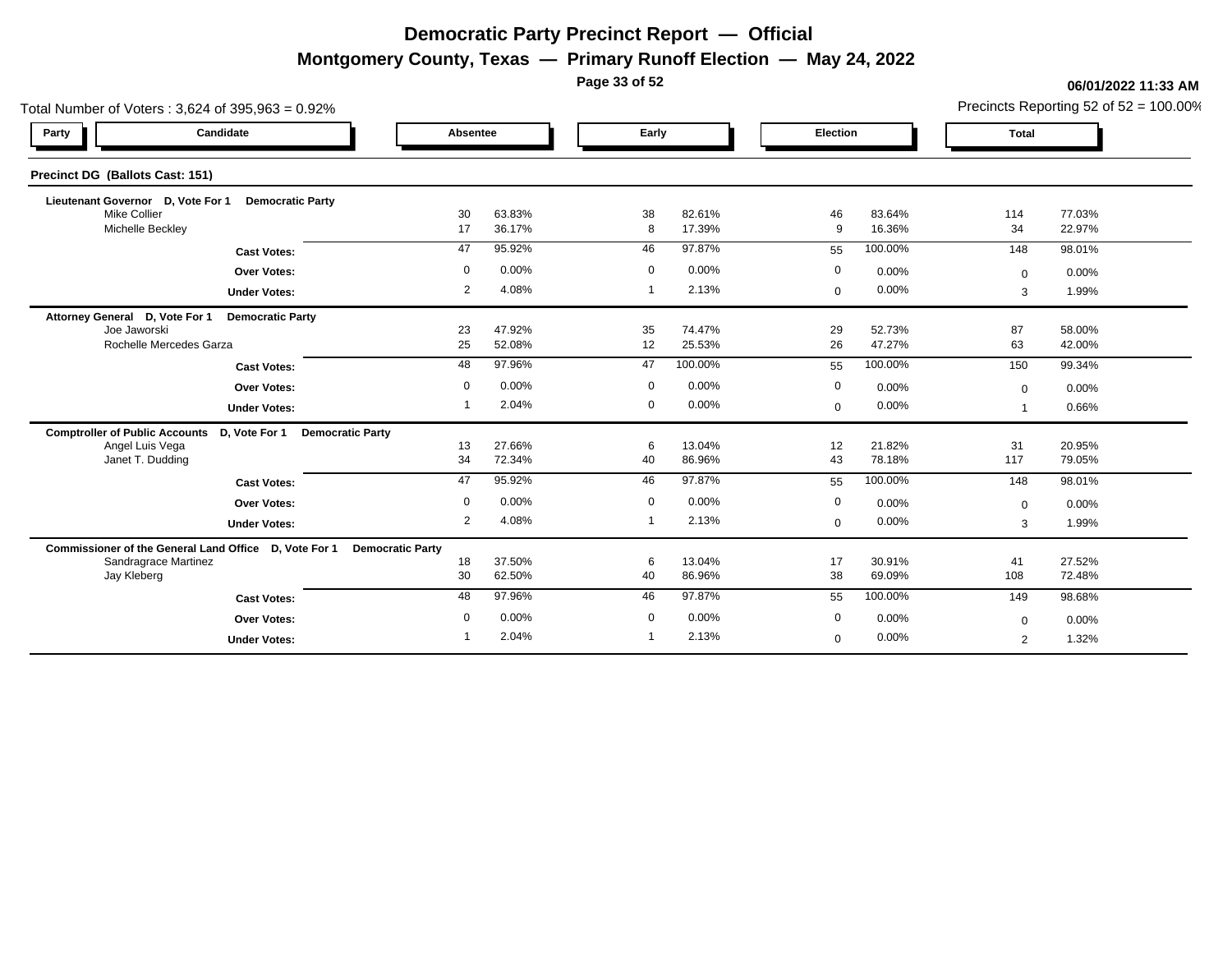**Montgomery County, Texas — Primary Runoff Election — May 24, 2022**

**Under Votes:**

**Page 34 of 52**

**06/01/2022 11:33 AM**

11.11% 8.06% 5

| Total Number of Voters: $3,624$ of $395,963 = 0.92\%$                                                |                               |                  |                |                  |                |                  |              | <b><i><u>UWUHEULL IIIVU MIII</u></i></b><br>Precincts Reporting 52 of $52 = 100.00\%$ |
|------------------------------------------------------------------------------------------------------|-------------------------------|------------------|----------------|------------------|----------------|------------------|--------------|---------------------------------------------------------------------------------------|
| Candidate<br>Party                                                                                   | Absentee                      |                  | Early          |                  | Election       |                  | <b>Total</b> |                                                                                       |
| Precinct DH (Ballots Cast: 169)                                                                      |                               |                  |                |                  |                |                  |              |                                                                                       |
| Lieutenant Governor D, Vote For 1<br><b>Democratic Party</b>                                         |                               |                  |                |                  |                |                  |              |                                                                                       |
| <b>Mike Collier</b><br>Michelle Beckley                                                              | 21<br>11                      | 65.63%<br>34.38% | 63<br>12       | 84.00%<br>16.00% | 39<br>18       | 68.42%<br>31.58% | 123<br>41    | 75.00%<br>25.00%                                                                      |
|                                                                                                      | 32                            | 100.00%          | 75             | 100.00%          | 57             | 91.94%           | 164          | 97.04%                                                                                |
| <b>Cast Votes:</b>                                                                                   | $\Omega$                      | 0.00%            | $\mathbf 0$    | 0.00%            | $\mathbf 0$    |                  |              |                                                                                       |
| <b>Over Votes:</b>                                                                                   | $\overline{0}$                | 0.00%            | $\mathbf 0$    | 0.00%            |                | 0.00%<br>8.06%   | $\mathbf 0$  | 0.00%                                                                                 |
| <b>Under Votes:</b>                                                                                  |                               |                  |                |                  | 5              |                  | 5            | 2.96%                                                                                 |
| Attorney General D, Vote For 1<br><b>Democratic Party</b><br>Joe Jaworski                            |                               | 46.88%           | 55             | 73.33%           | 32             | 52.46%           | 102          | 60.71%                                                                                |
| Rochelle Mercedes Garza                                                                              | 15<br>17                      | 53.13%           | 20             | 26.67%           | 29             | 47.54%           | 66           | 39.29%                                                                                |
| <b>Cast Votes:</b>                                                                                   | 32                            | 100.00%          | 75             | 100.00%          | 61             | 98.39%           | 168          | 99.41%                                                                                |
| <b>Over Votes:</b>                                                                                   | $\Omega$                      | 0.00%            | $\mathbf{0}$   | 0.00%            | $\mathbf 0$    | 0.00%            | $\mathbf 0$  | 0.00%                                                                                 |
| <b>Under Votes:</b>                                                                                  | $\mathbf 0$                   | 0.00%            | $\mathbf 0$    | 0.00%            | $\overline{1}$ | 1.61%            | 1            | 0.59%                                                                                 |
|                                                                                                      |                               |                  |                |                  |                |                  |              |                                                                                       |
| <b>Comptroller of Public Accounts</b><br>D, Vote For 1<br><b>Democratic Party</b><br>Angel Luis Vega | 6                             | 20.00%           | 19             | 26.39%           | 13             | 22.81%           | 38           | 23.90%                                                                                |
| Janet T. Dudding                                                                                     | 24                            | 80.00%           | 53             | 73.61%           | 44             | 77.19%           | 121          | 76.10%                                                                                |
| <b>Cast Votes:</b>                                                                                   | 30                            | 93.75%           | 72             | 96.00%           | 57             | 91.94%           | 159          | 94.08%                                                                                |
| Over Votes:                                                                                          | $\Omega$                      | 0.00%            | $\mathbf 0$    | 0.00%            | $\mathbf 0$    | 0.00%            | $\mathbf 0$  | 0.00%                                                                                 |
| <b>Under Votes:</b>                                                                                  | $\overline{2}$                | 6.25%            | 3              | 4.00%            | 5              | 8.06%            | 10           | 5.92%                                                                                 |
| Commissioner of the General Land Office D, Vote For 1                                                |                               |                  |                |                  |                |                  |              |                                                                                       |
| Sandragrace Martinez                                                                                 | <b>Democratic Party</b><br>12 | 37.50%           | 19             | 25.68%           | 23             | 38.33%           | 54           | 32.53%                                                                                |
| Jay Kleberg                                                                                          | 20                            | 62.50%           | 55             | 74.32%           | 37             | 61.67%           | 112          | 67.47%                                                                                |
| <b>Cast Votes:</b>                                                                                   | 32                            | 100.00%          | 74             | 98.67%           | 60             | 96.77%           | 166          | 98.22%                                                                                |
| <b>Over Votes:</b>                                                                                   | $\mathbf{0}$                  | 0.00%            | $\mathbf 0$    | 0.00%            | $\mathbf 0$    | 0.00%            | $\mathbf 0$  | 0.00%                                                                                 |
| <b>Under Votes:</b>                                                                                  | $\mathbf 0$                   | 0.00%            | $\overline{1}$ | 1.33%            | 2              | 3.23%            | 3            | 1.78%                                                                                 |
| Precinct Chair, Precinct No. 67<br>D, Vote For 1<br><b>Democratic Party</b>                          |                               |                  |                |                  |                |                  |              |                                                                                       |
| Andrea Yang                                                                                          | 10                            | 66.67%           | 17             | 65.38%           | $\overline{7}$ | 43.75%           | 34           | 59.65%                                                                                |
| Mary Scaggs                                                                                          | 5                             | 33.33%           | 9              | 34.62%           | 9              | 56.25%           | 23           | 40.35%                                                                                |
| <b>Cast Votes:</b>                                                                                   | 15                            | 88.24%           | 26             | 96.30%           | 16             | 88.89%           | 57           | 91.94%                                                                                |
| <b>Over Votes:</b>                                                                                   | $\mathbf 0$                   | 0.00%            | $\mathbf 0$    | 0.00%            | $\mathbf 0$    | 0.00%            | $\mathbf 0$  | 0.00%                                                                                 |

11.76% 2

1 3.70%

11.11%

2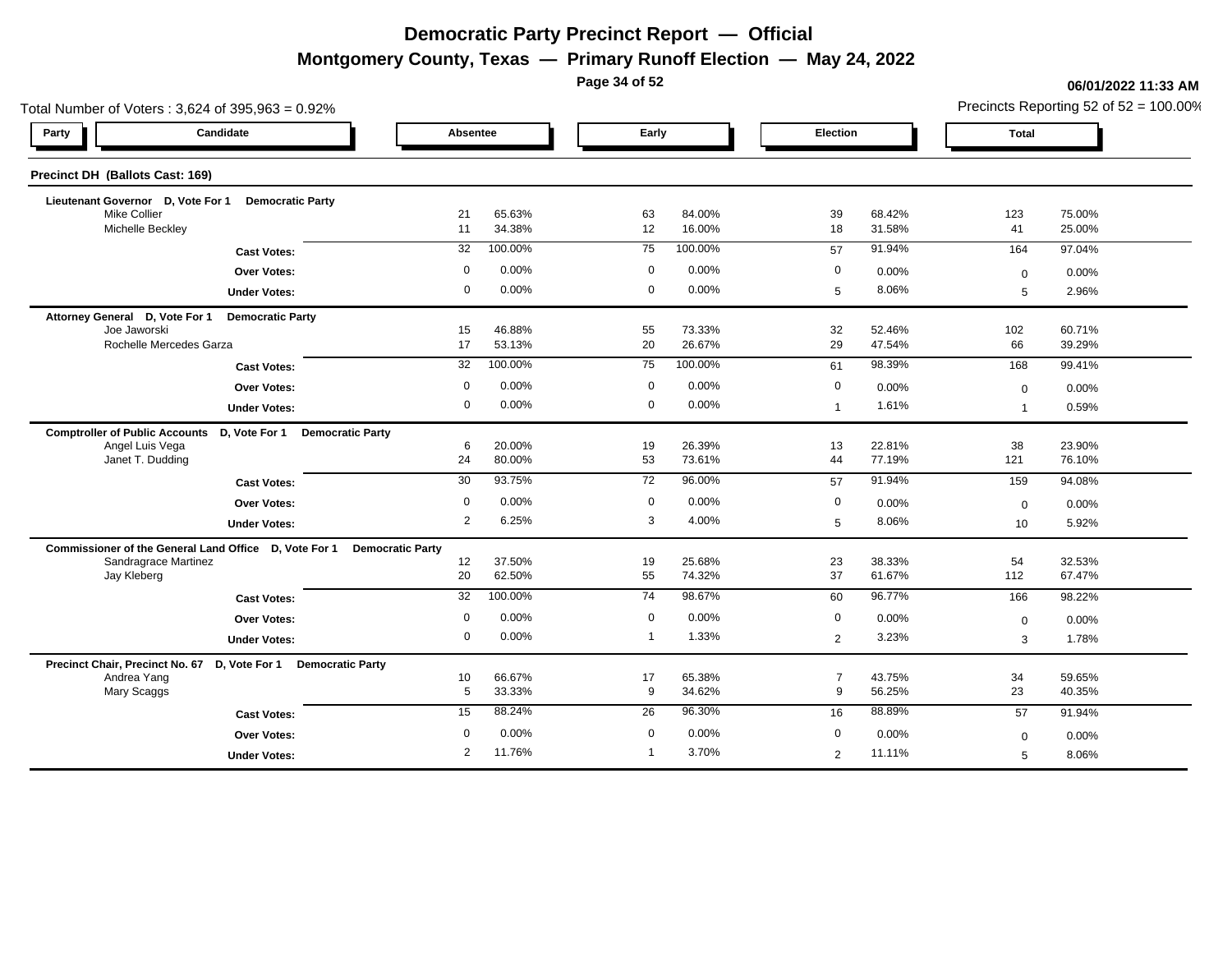**Montgomery County, Texas — Primary Runoff Election — May 24, 2022**

**Page 35 of 52**

| Total Number of Voters: 3,624 of 395,963 = 0.92%                       |              |                  |                      |                  |                      |                  |                   | Precincts Reporting 52 of $52 = 100.00\%$ |
|------------------------------------------------------------------------|--------------|------------------|----------------------|------------------|----------------------|------------------|-------------------|-------------------------------------------|
| Candidate<br>Party                                                     | Absentee     |                  | Early                |                  | Election             |                  | <b>Total</b>      |                                           |
| <b>Precinct DI (Ballots Cast: 98)</b>                                  |              |                  |                      |                  |                      |                  |                   |                                           |
| Lieutenant Governor D, Vote For 1<br><b>Democratic Party</b>           |              | 78.57%           |                      |                  |                      |                  |                   |                                           |
| <b>Mike Collier</b><br>Michelle Beckley                                | 22<br>6      | 21.43%           | 26<br>$\overline{2}$ | 92.86%<br>7.14%  | 34<br>$\overline{7}$ | 82.93%<br>17.07% | 82<br>15          | 84.54%<br>15.46%                          |
| <b>Cast Votes:</b>                                                     | 28           | 100.00%          | 28                   | 96.55%           | 41                   | 100.00%          | 97                | 98.98%                                    |
| <b>Over Votes:</b>                                                     | $\mathbf 0$  | 0.00%            | $\mathbf 0$          | 0.00%            | 0                    | 0.00%            | $\Omega$          | 0.00%                                     |
| <b>Under Votes:</b>                                                    | $\mathbf 0$  | 0.00%            | -1                   | 3.45%            | $\mathbf 0$          | 0.00%            |                   | 1.02%                                     |
| Attorney General D, Vote For 1<br><b>Democratic Party</b>              |              |                  |                      |                  |                      |                  |                   |                                           |
| Joe Jaworski<br>Rochelle Mercedes Garza                                | 22<br>6      | 78.57%<br>21.43% | 18<br>11             | 62.07%<br>37.93% | 23<br>18             | 56.10%<br>43.90% | 63<br>35          | 64.29%<br>35.71%                          |
| <b>Cast Votes:</b>                                                     | 28           | 100.00%          | 29                   | 100.00%          | 41                   | 100.00%          | 98                | 100.00%                                   |
| <b>Over Votes:</b>                                                     | $\mathbf 0$  | 0.00%            | $\mathbf 0$          | 0.00%            | 0                    | 0.00%            | $\mathbf{0}$      | 0.00%                                     |
| <b>Under Votes:</b>                                                    | $\Omega$     | 0.00%            | $\mathbf 0$          | 0.00%            | $\Omega$             | 0.00%            | $\mathbf{0}$      | 0.00%                                     |
| Comptroller of Public Accounts D, Vote For 1 Democratic Party          |              |                  |                      |                  |                      |                  |                   |                                           |
| Angel Luis Vega                                                        | 6            | 21.43%           | 8                    | 32.00%           | $\overline{7}$       | 17.07%           | 21                | 22.34%                                    |
| Janet T. Dudding                                                       | 22           | 78.57%           | 17                   | 68.00%           | 34                   | 82.93%           | 73                | 77.66%                                    |
| <b>Cast Votes:</b>                                                     | 28           | 100.00%          | 25                   | 86.21%           | 41                   | 100.00%          | 94                | 95.92%                                    |
| <b>Over Votes:</b>                                                     | $\mathbf 0$  | 0.00%            | $\mathbf 0$          | 0.00%            | $\mathbf 0$          | 0.00%            | $\Omega$          | 0.00%                                     |
| <b>Under Votes:</b>                                                    | $\mathbf 0$  | 0.00%            | $\overline{4}$       | 13.79%           | $\mathbf 0$          | 0.00%            |                   | 4.08%                                     |
| Commissioner of the General Land Office D, Vote For 1 Democratic Party |              |                  |                      |                  |                      |                  |                   |                                           |
| Sandragrace Martinez<br>Jay Kleberg                                    | 10<br>18     | 35.71%<br>64.29% | 8<br>18              | 30.77%<br>69.23% | 14<br>27             | 34.15%<br>65.85% | 32<br>63          | 33.68%<br>66.32%                          |
| <b>Cast Votes:</b>                                                     | 28           | 100.00%          | 26                   | 89.66%           | 41                   | 100.00%          | 95                | 96.94%                                    |
| <b>Over Votes:</b>                                                     | $\mathbf 0$  | 0.00%            | $\mathbf 0$          | 0.00%            | 0                    | 0.00%            |                   | 0.00%                                     |
| <b>Under Votes:</b>                                                    | $\mathbf{0}$ | 0.00%            | 3                    | 10.34%           | $\Omega$             | 0.00%            | $\mathbf{0}$<br>3 | 3.06%                                     |
|                                                                        |              |                  |                      |                  |                      |                  |                   |                                           |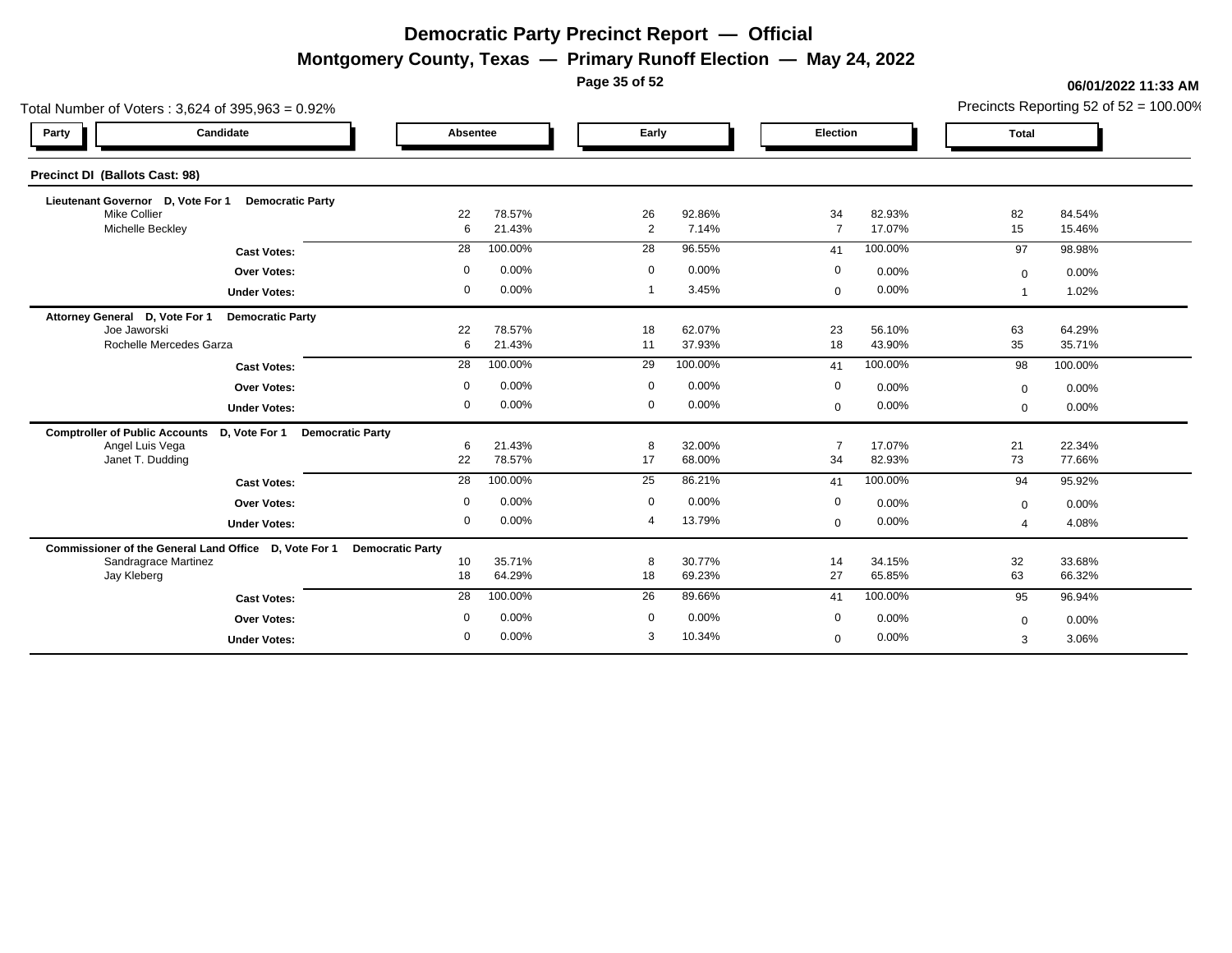**Montgomery County, Texas — Primary Runoff Election — May 24, 2022**

**Page 36 of 52**

| Total Number of Voters: 3,624 of 395,963 = 0.92%                       |                      |                  |                     |                        |       |              |                  |              | Precincts Reporting 52 of $52 = 100.00\%$ |
|------------------------------------------------------------------------|----------------------|------------------|---------------------|------------------------|-------|--------------|------------------|--------------|-------------------------------------------|
| Candidate<br>Party                                                     | Absentee             |                  |                     | Early                  |       | Election     |                  | <b>Total</b> |                                           |
| Precinct DJ (Ballots Cast: 50)                                         |                      |                  |                     |                        |       |              |                  |              |                                           |
| Lieutenant Governor D, Vote For 1<br><b>Democratic Party</b>           |                      |                  |                     |                        |       |              |                  |              |                                           |
| <b>Mike Collier</b><br>Michelle Beckley                                | 11<br>$\overline{7}$ | 61.11%<br>38.89% |                     | 80.00%<br>20.00%       |       | 14<br>13     | 51.85%<br>48.15% | 29<br>21     | 58.00%<br>42.00%                          |
| <b>Cast Votes:</b>                                                     | 18                   | 100.00%          |                     | 100.00%<br>5           |       | 27           | 100.00%          | 50           | 100.00%                                   |
| Over Votes:                                                            | $\mathbf 0$          | 0.00%            | $\mathbf 0$         |                        | 0.00% | 0            | 0.00%            | $\Omega$     | 0.00%                                     |
| <b>Under Votes:</b>                                                    | $\mathbf 0$          | 0.00%            | $\mathbf 0$         |                        | 0.00% | $\mathbf 0$  | 0.00%            | $\mathbf{0}$ | 0.00%                                     |
| Attorney General D, Vote For 1<br><b>Democratic Party</b>              |                      |                  |                     |                        |       |              |                  |              |                                           |
| Joe Jaworski                                                           | 9                    | 50.00%           | 3                   | 60.00%                 |       | 12           | 44.44%           | 24           | 48.00%                                    |
| Rochelle Mercedes Garza                                                | 9                    | 50.00%           | $\overline{2}$      | 40.00%                 |       | 15           | 55.56%           | 26           | 52.00%                                    |
| <b>Cast Votes:</b>                                                     | 18                   | 100.00%          |                     | 100.00%<br>5           |       | 27           | 100.00%          | 50           | 100.00%                                   |
| <b>Over Votes:</b>                                                     | $\Omega$             | 0.00%            | $\mathbf 0$         |                        | 0.00% | 0            | 0.00%            | $\mathbf 0$  | 0.00%                                     |
| <b>Under Votes:</b>                                                    | $\mathbf 0$          | 0.00%            | $\mathbf 0$         |                        | 0.00% | $\mathbf{0}$ | 0.00%            | $\mathbf 0$  | 0.00%                                     |
| Comptroller of Public Accounts D, Vote For 1 Democratic Party          |                      |                  |                     |                        |       |              |                  |              |                                           |
| Angel Luis Vega<br>Janet T. Dudding                                    | 8<br>10              | 44.44%<br>55.56% | $\overline{2}$<br>3 | 40.00%<br>60.00%       |       | 2<br>24      | 7.69%<br>92.31%  | 12<br>37     | 24.49%<br>75.51%                          |
|                                                                        | 18                   | 100.00%          |                     | 100.00%<br>5           |       | 26           | 96.30%           | 49           | 98.00%                                    |
| <b>Cast Votes:</b>                                                     |                      |                  |                     |                        |       |              |                  |              |                                           |
| <b>Over Votes:</b>                                                     | $\mathbf 0$          | 0.00%            | $\Omega$            |                        | 0.00% | 0            | 0.00%            | $\mathbf{0}$ | 0.00%                                     |
| <b>Under Votes:</b>                                                    | $\overline{0}$       | 0.00%            | $\mathbf 0$         |                        | 0.00% |              | 3.70%            |              | 2.00%                                     |
| Commissioner of the General Land Office D, Vote For 1 Democratic Party |                      |                  |                     |                        |       |              |                  |              |                                           |
| Sandragrace Martinez                                                   | 6                    | 33.33%           | 3<br>$\overline{2}$ | 60.00%                 |       | 10<br>16     | 38.46%<br>61.54% | 19           | 38.78%<br>61.22%                          |
| Jay Kleberg                                                            | 12                   | 66.67%           |                     | 40.00%                 |       |              |                  | 30           |                                           |
| <b>Cast Votes:</b>                                                     | 18                   | 100.00%          |                     | 100.00%<br>$5^{\circ}$ |       | 26           | 96.30%           | 49           | 98.00%                                    |
| <b>Over Votes:</b>                                                     | $\mathbf 0$          | 0.00%            | $\overline{0}$      |                        | 0.00% | 0            | 0.00%            | $\mathbf{0}$ | 0.00%                                     |
| <b>Under Votes:</b>                                                    | $\mathbf{0}$         | 0.00%            | $\mathbf 0$         |                        | 0.00% |              | 3.70%            |              | 2.00%                                     |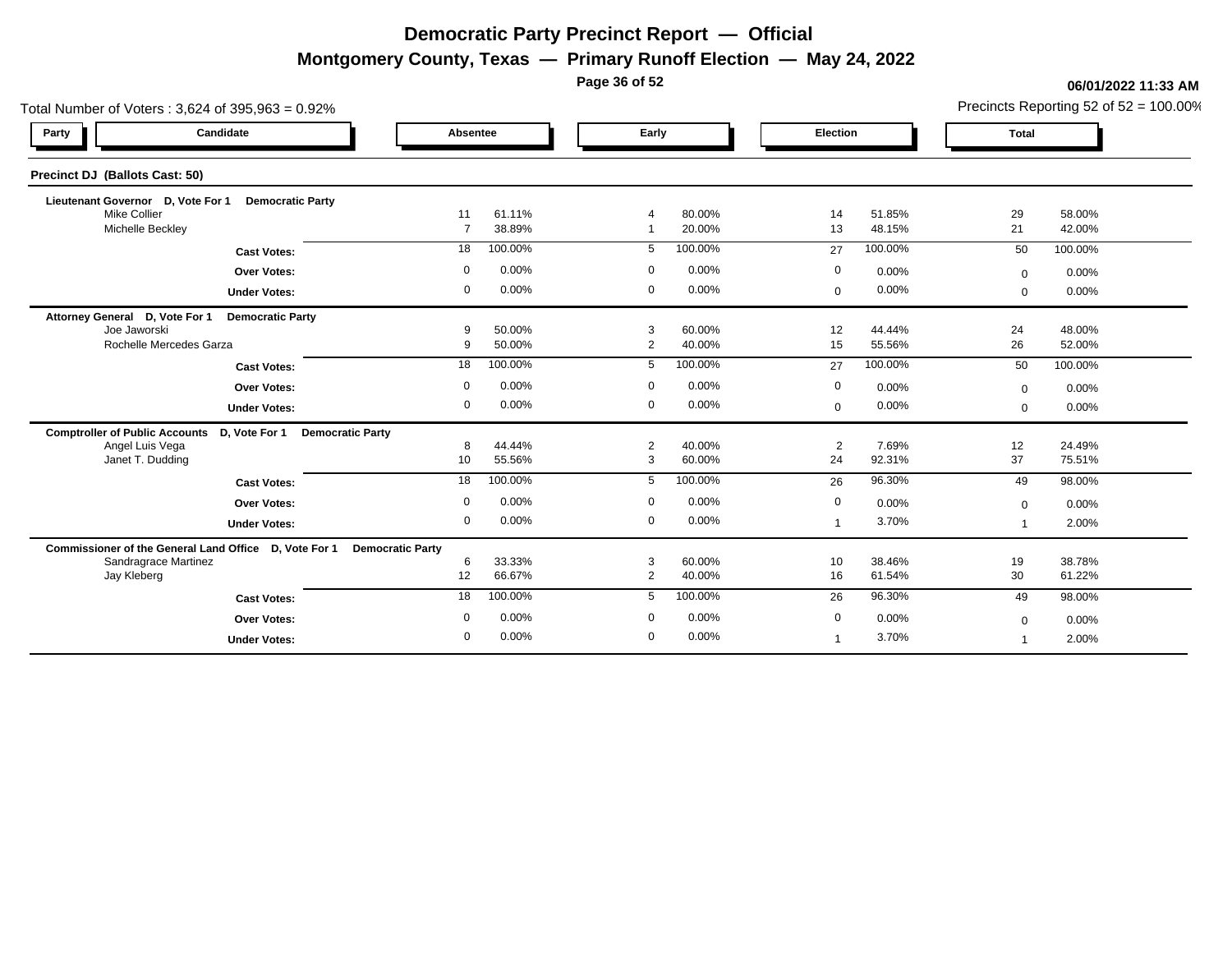**Montgomery County, Texas — Primary Runoff Election — May 24, 2022**

**Page 37 of 52**

| Total Number of Voters: 3,624 of 395,963 = 0.92%                       |                |                  |                |                  |             |                  |                |                  |  |  |  |  |  |
|------------------------------------------------------------------------|----------------|------------------|----------------|------------------|-------------|------------------|----------------|------------------|--|--|--|--|--|
| Candidate<br>Party                                                     | Absentee       |                  | Early          |                  | Election    |                  | <b>Total</b>   |                  |  |  |  |  |  |
| <b>Precinct DK (Ballots Cast: 49)</b>                                  |                |                  |                |                  |             |                  |                |                  |  |  |  |  |  |
| Lieutenant Governor D, Vote For 1<br><b>Democratic Party</b>           |                |                  |                |                  |             |                  |                |                  |  |  |  |  |  |
| <b>Mike Collier</b><br>Michelle Beckley                                | 10<br>2        | 83.33%<br>16.67% |                | 50.00%<br>50.00% | 19<br>9     | 67.86%<br>32.14% | 33<br>15       | 68.75%<br>31.25% |  |  |  |  |  |
| <b>Cast Votes:</b>                                                     | 12             | 100.00%          | 8              | 100.00%          | 28          | 96.55%           | 48             | 97.96%           |  |  |  |  |  |
| <b>Over Votes:</b>                                                     | $\mathbf 0$    | 0.00%            | $\mathbf 0$    | 0.00%            | 0           | 0.00%            | $\Omega$       | 0.00%            |  |  |  |  |  |
| <b>Under Votes:</b>                                                    | $\mathbf 0$    | 0.00%            | $\mathbf 0$    | 0.00%            |             | 3.45%            |                | 2.04%            |  |  |  |  |  |
| <b>Democratic Party</b><br>Attorney General D, Vote For 1              |                |                  |                |                  |             |                  |                |                  |  |  |  |  |  |
| Joe Jaworski                                                           | 5              | 41.67%           |                | 50.00%           | 11          | 39.29%           | 20             | 41.67%           |  |  |  |  |  |
| Rochelle Mercedes Garza                                                | $\overline{7}$ | 58.33%           | $\overline{4}$ | 50.00%           | 17          | 60.71%           | 28             | 58.33%           |  |  |  |  |  |
| <b>Cast Votes:</b>                                                     | 12             | 100.00%          | 8              | 100.00%          | 28          | 96.55%           | 48             | 97.96%           |  |  |  |  |  |
| <b>Over Votes:</b>                                                     | $\mathbf 0$    | 0.00%            | $\mathbf 0$    | 0.00%            | $\mathbf 0$ | 0.00%            | $\mathbf 0$    | 0.00%            |  |  |  |  |  |
| <b>Under Votes:</b>                                                    | $\mathbf 0$    | 0.00%            | $\mathbf 0$    | 0.00%            |             | 3.45%            |                | 2.04%            |  |  |  |  |  |
| Comptroller of Public Accounts D, Vote For 1 Democratic Party          |                |                  |                |                  |             |                  |                |                  |  |  |  |  |  |
| Angel Luis Vega                                                        | 3              | 25.00%           | 3              | 37.50%           | 11          | 37.93%           | 17             | 34.69%           |  |  |  |  |  |
| Janet T. Dudding                                                       | 9              | 75.00%           | 5              | 62.50%           | 18          | 62.07%           | 32             | 65.31%           |  |  |  |  |  |
| <b>Cast Votes:</b>                                                     | 12             | 100.00%          | 8              | 100.00%          | 29          | 100.00%          | 49             | 100.00%          |  |  |  |  |  |
| <b>Over Votes:</b>                                                     | $\mathbf 0$    | 0.00%            | $\mathbf 0$    | 0.00%            | $\mathbf 0$ | 0.00%            | $\mathbf{0}$   | 0.00%            |  |  |  |  |  |
| <b>Under Votes:</b>                                                    | $\mathbf 0$    | 0.00%            | $\mathbf 0$    | 0.00%            | $\mathbf 0$ | 0.00%            | $\Omega$       | 0.00%            |  |  |  |  |  |
| Commissioner of the General Land Office D, Vote For 1 Democratic Party |                |                  |                |                  |             |                  |                |                  |  |  |  |  |  |
| Sandragrace Martinez                                                   | 5              | 41.67%           |                | 50.00%           | 14          | 48.28%           | 23             | 46.94%           |  |  |  |  |  |
| Jay Kleberg                                                            | $\overline{7}$ | 58.33%           | $\overline{4}$ | 50.00%           | 15          | 51.72%           | 26             | 53.06%           |  |  |  |  |  |
| <b>Cast Votes:</b>                                                     | 12             | 100.00%          | 8              | 100.00%          | 29          | 100.00%          | 49             | 100.00%          |  |  |  |  |  |
| <b>Over Votes:</b>                                                     | $\mathbf 0$    | 0.00%            | $\mathbf 0$    | 0.00%            | 0           | 0.00%            | $\mathbf{0}$   | 0.00%            |  |  |  |  |  |
| <b>Under Votes:</b>                                                    | $\mathbf{0}$   | 0.00%            | $\mathbf 0$    | 0.00%            | $\Omega$    | 0.00%            | $\overline{0}$ | 0.00%            |  |  |  |  |  |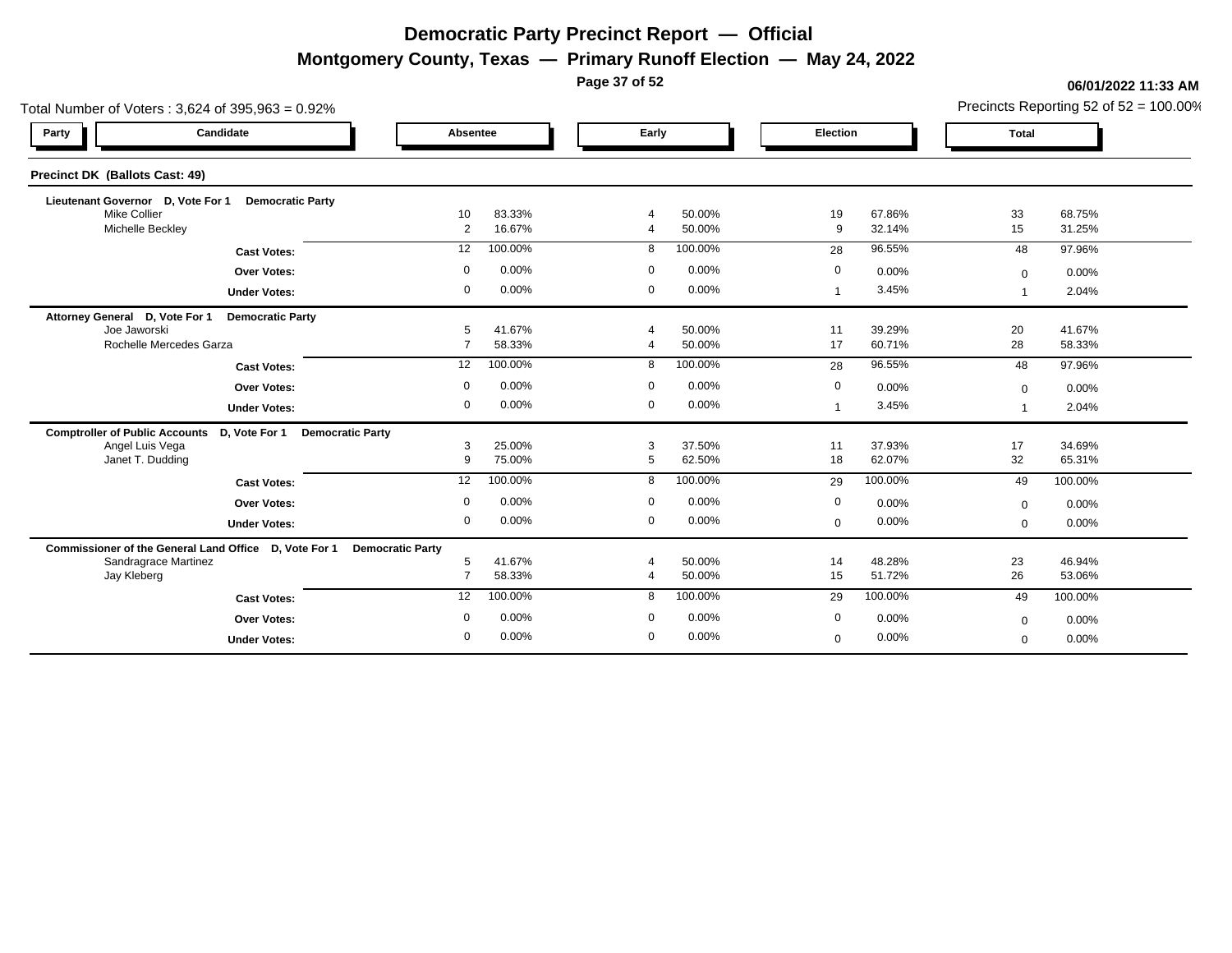**Montgomery County, Texas — Primary Runoff Election — May 24, 2022**

**Page 38 of 52**

|                                                                        | Total Number of Voters: 3,624 of 395,963 = 0.92% |                  |    |                       |  |              |                  |              |                  |  |  |  |  |
|------------------------------------------------------------------------|--------------------------------------------------|------------------|----|-----------------------|--|--------------|------------------|--------------|------------------|--|--|--|--|
| Candidate<br>Party                                                     | Absentee                                         |                  |    | Early                 |  | Election     |                  | <b>Total</b> |                  |  |  |  |  |
| Precinct DL (Ballots Cast: 85)                                         |                                                  |                  |    |                       |  |              |                  |              |                  |  |  |  |  |
| Lieutenant Governor D, Vote For 1<br><b>Democratic Party</b>           |                                                  |                  |    |                       |  |              |                  |              |                  |  |  |  |  |
| <b>Mike Collier</b><br>Michelle Beckley                                | 11<br>13                                         | 45.83%<br>54.17% | 11 | 57.89%<br>42.11%<br>8 |  | 24<br>18     | 57.14%<br>42.86% | 46<br>39     | 54.12%<br>45.88% |  |  |  |  |
| <b>Cast Votes:</b>                                                     | 24                                               | 100.00%          |    | 100.00%<br>19         |  | 42           | 100.00%          | 85           | 100.00%          |  |  |  |  |
| <b>Over Votes:</b>                                                     | $\mathbf 0$                                      | 0.00%            |    | 0.00%<br>$\mathbf 0$  |  | 0            | 0.00%            | $\Omega$     | 0.00%            |  |  |  |  |
| <b>Under Votes:</b>                                                    | $\mathbf 0$                                      | 0.00%            |    | 0.00%<br>$\mathbf 0$  |  | 0            | 0.00%            | $\mathbf{0}$ | 0.00%            |  |  |  |  |
| Attorney General D, Vote For 1<br><b>Democratic Party</b>              |                                                  |                  |    |                       |  |              |                  |              |                  |  |  |  |  |
| Joe Jaworski<br>Rochelle Mercedes Garza                                | 17                                               | 29.17%<br>70.83% | 11 | 8<br>42.11%<br>57.89% |  | 13<br>29     | 30.95%<br>69.05% | 28<br>57     | 32.94%<br>67.06% |  |  |  |  |
| <b>Cast Votes:</b>                                                     | 24                                               | 100.00%          |    | 100.00%<br>19         |  | 42           | 100.00%          | 85           | 100.00%          |  |  |  |  |
| <b>Over Votes:</b>                                                     | $\mathbf 0$                                      | 0.00%            |    | 0.00%<br>$\mathbf 0$  |  | $\mathbf 0$  | 0.00%            | $\mathbf{0}$ | 0.00%            |  |  |  |  |
| <b>Under Votes:</b>                                                    | $\Omega$                                         | 0.00%            |    | 0.00%<br>$\mathbf 0$  |  | $\mathbf 0$  | 0.00%            | $\mathbf{0}$ | 0.00%            |  |  |  |  |
| Comptroller of Public Accounts D, Vote For 1 Democratic Party          |                                                  |                  |    |                       |  |              |                  |              |                  |  |  |  |  |
| Angel Luis Vega                                                        | 10 <sup>1</sup>                                  | 41.67%           |    | 47.37%<br>9           |  | 14           | 33.33%           | 33           | 38.82%           |  |  |  |  |
| Janet T. Dudding                                                       | 14                                               | 58.33%           |    | 10<br>52.63%          |  | 28           | 66.67%           | 52           | 61.18%           |  |  |  |  |
| <b>Cast Votes:</b>                                                     | 24                                               | 100.00%          | 19 | 100.00%               |  | 42           | 100.00%          | 85           | 100.00%          |  |  |  |  |
| <b>Over Votes:</b>                                                     | $\Omega$                                         | 0.00%            |    | 0.00%<br>$\mathbf 0$  |  | $\mathbf 0$  | 0.00%            | $\mathbf{0}$ | 0.00%            |  |  |  |  |
| <b>Under Votes:</b>                                                    | $\mathbf 0$                                      | 0.00%            |    | $\mathbf 0$<br>0.00%  |  | $\mathbf{0}$ | 0.00%            | $\Omega$     | 0.00%            |  |  |  |  |
| Commissioner of the General Land Office D, Vote For 1 Democratic Party |                                                  |                  |    |                       |  |              |                  |              |                  |  |  |  |  |
| Sandragrace Martinez                                                   | 13                                               | 54.17%           |    | 6<br>31.58%           |  | 22           | 52.38%           | 41           | 48.24%           |  |  |  |  |
| Jay Kleberg                                                            | 11                                               | 45.83%           | 13 | 68.42%                |  | 20           | 47.62%           | 44           | 51.76%           |  |  |  |  |
| <b>Cast Votes:</b>                                                     | 24                                               | 100.00%          |    | 100.00%<br>19         |  | 42           | 100.00%          | 85           | 100.00%          |  |  |  |  |
| <b>Over Votes:</b>                                                     | $\mathbf 0$                                      | 0.00%            |    | $\mathbf 0$<br>0.00%  |  | 0            | 0.00%            | $\Omega$     | 0.00%            |  |  |  |  |
| <b>Under Votes:</b>                                                    | $\mathbf 0$                                      | 0.00%            |    | 0.00%<br>$\mathbf 0$  |  | $\mathbf 0$  | 0.00%            | $\mathbf{0}$ | 0.00%            |  |  |  |  |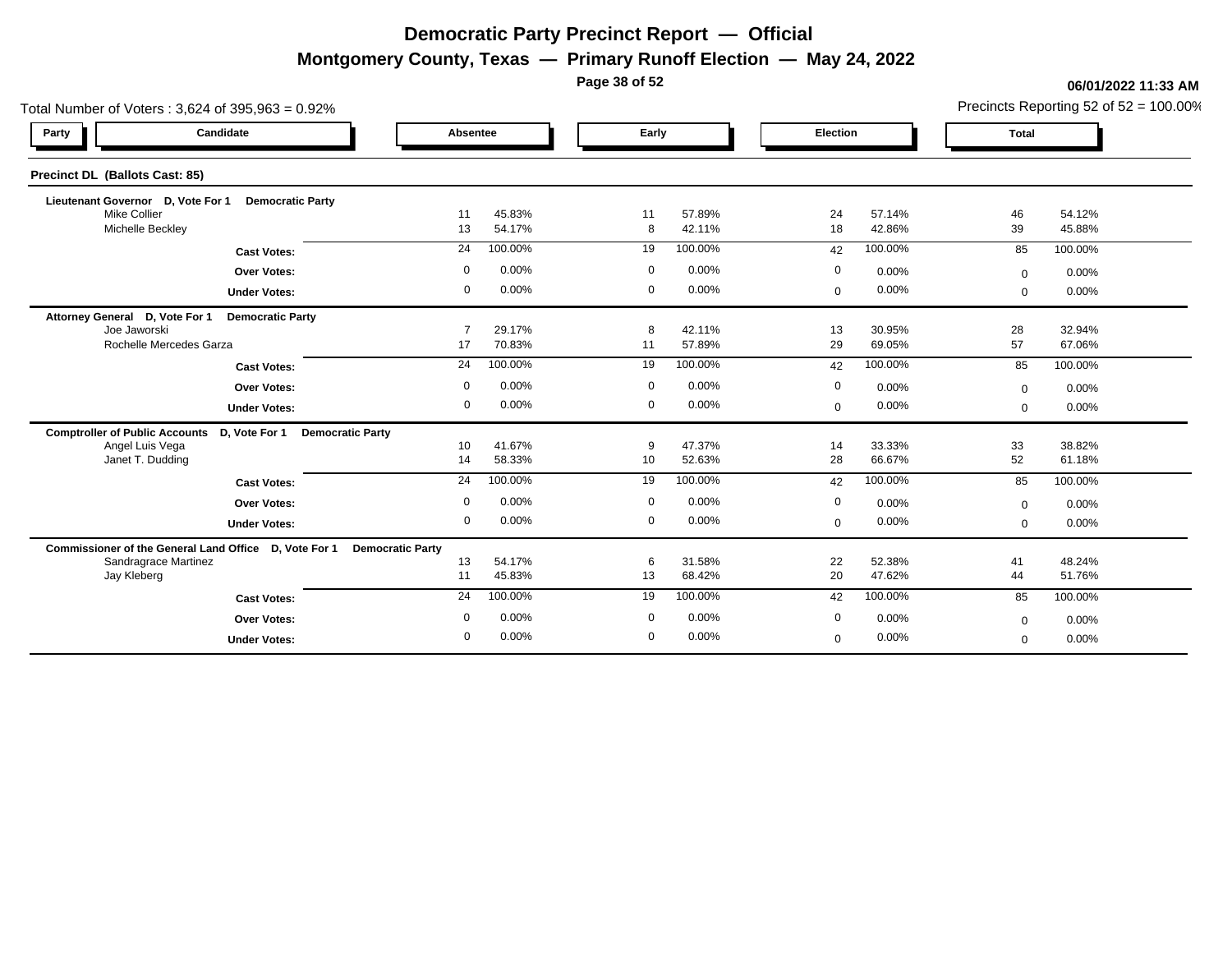**Montgomery County, Texas — Primary Runoff Election — May 24, 2022**

**Page 39 of 52**

| Total Number of Voters: 3,624 of 395,963 = 0.92%                                  |                 |                  |                |                  |              |                  |              | Precincts Reporting 52 of 52 = 100.00% |
|-----------------------------------------------------------------------------------|-----------------|------------------|----------------|------------------|--------------|------------------|--------------|----------------------------------------|
| Candidate<br>Party                                                                | Absentee        |                  | Early          |                  | Election     |                  | <b>Total</b> |                                        |
| Precinct DM (Ballots Cast: 128)                                                   |                 |                  |                |                  |              |                  |              |                                        |
| Lieutenant Governor D, Vote For 1<br><b>Democratic Party</b>                      |                 |                  |                |                  |              |                  |              |                                        |
| <b>Mike Collier</b><br>Michelle Beckley                                           | 15<br>13        | 53.57%<br>46.43% | 19<br>6        | 76.00%<br>24.00% | 52<br>23     | 69.33%<br>30.67% | 86<br>42     | 67.19%<br>32.81%                       |
| <b>Cast Votes:</b>                                                                | 28              | 100.00%          | 25             | 100.00%          | 75           | 100.00%          | 128          | 100.00%                                |
| <b>Over Votes:</b>                                                                | $\mathbf 0$     | 0.00%            | $\mathbf 0$    | 0.00%            | 0            | 0.00%            | $\Omega$     | 0.00%                                  |
| <b>Under Votes:</b>                                                               | $\mathbf 0$     | 0.00%            | $\mathbf 0$    | 0.00%            | $\mathbf 0$  | 0.00%            | $\mathbf 0$  | 0.00%                                  |
| Attorney General D, Vote For 1<br><b>Democratic Party</b>                         |                 |                  |                |                  |              |                  |              |                                        |
| Joe Jaworski<br>Rochelle Mercedes Garza                                           | 12<br>16        | 42.86%<br>57.14% | 8<br>17        | 32.00%<br>68.00% | 28<br>47     | 37.33%<br>62.67% | 48<br>80     | 37.50%<br>62.50%                       |
| <b>Cast Votes:</b>                                                                | 28              | 100.00%          | 25             | 100.00%          | 75           | 100.00%          | 128          | 100.00%                                |
| <b>Over Votes:</b>                                                                | $\mathbf 0$     | 0.00%            | $\mathbf 0$    | 0.00%            | 0            | 0.00%            | $\Omega$     | 0.00%                                  |
| <b>Under Votes:</b>                                                               | $\mathbf 0$     | 0.00%            | $\mathbf 0$    | 0.00%            | $\mathbf 0$  | 0.00%            | $\mathbf{0}$ | 0.00%                                  |
| <b>Comptroller of Public Accounts</b><br>D, Vote For 1<br><b>Democratic Party</b> |                 |                  |                |                  |              |                  |              |                                        |
| Angel Luis Vega<br>Janet T. Dudding                                               | 11<br>17        | 39.29%<br>60.71% | 3<br>22        | 12.00%<br>88.00% | 22<br>53     | 29.33%<br>70.67% | 36<br>92     | 28.13%<br>71.88%                       |
| <b>Cast Votes:</b>                                                                | 28              | 100.00%          | 25             | 100.00%          | 75           | 100.00%          | 128          | 100.00%                                |
| <b>Over Votes:</b>                                                                | $\mathbf 0$     | 0.00%            | $\mathbf 0$    | 0.00%            | $\mathbf{0}$ | 0.00%            | $\mathbf{0}$ | 0.00%                                  |
| <b>Under Votes:</b>                                                               | $\mathbf 0$     | 0.00%            | $\mathbf 0$    | 0.00%            | 0            | 0.00%            | $\mathbf{0}$ | 0.00%                                  |
| Commissioner of the General Land Office D, Vote For 1 Democratic Party            |                 |                  |                |                  |              |                  |              |                                        |
| Sandragrace Martinez                                                              | 10 <sup>1</sup> | 35.71%           |                | 28.00%           | 35           | 46.67%           | 52           | 40.63%                                 |
| Jay Kleberg                                                                       | 18              | 64.29%           | 18             | 72.00%           | 40           | 53.33%           | 76           | 59.38%                                 |
| <b>Cast Votes:</b>                                                                | 28              | 100.00%          | 25             | 100.00%          | 75           | 100.00%          | 128          | 100.00%                                |
| <b>Over Votes:</b>                                                                | $\mathbf 0$     | 0.00%            | $\mathbf 0$    | 0.00%            | 0            | 0.00%            | $\Omega$     | 0.00%                                  |
| <b>Under Votes:</b>                                                               | $\Omega$        | 0.00%            | $\overline{0}$ | 0.00%            | $\mathbf{0}$ | 0.00%            | $\mathbf{0}$ | 0.00%                                  |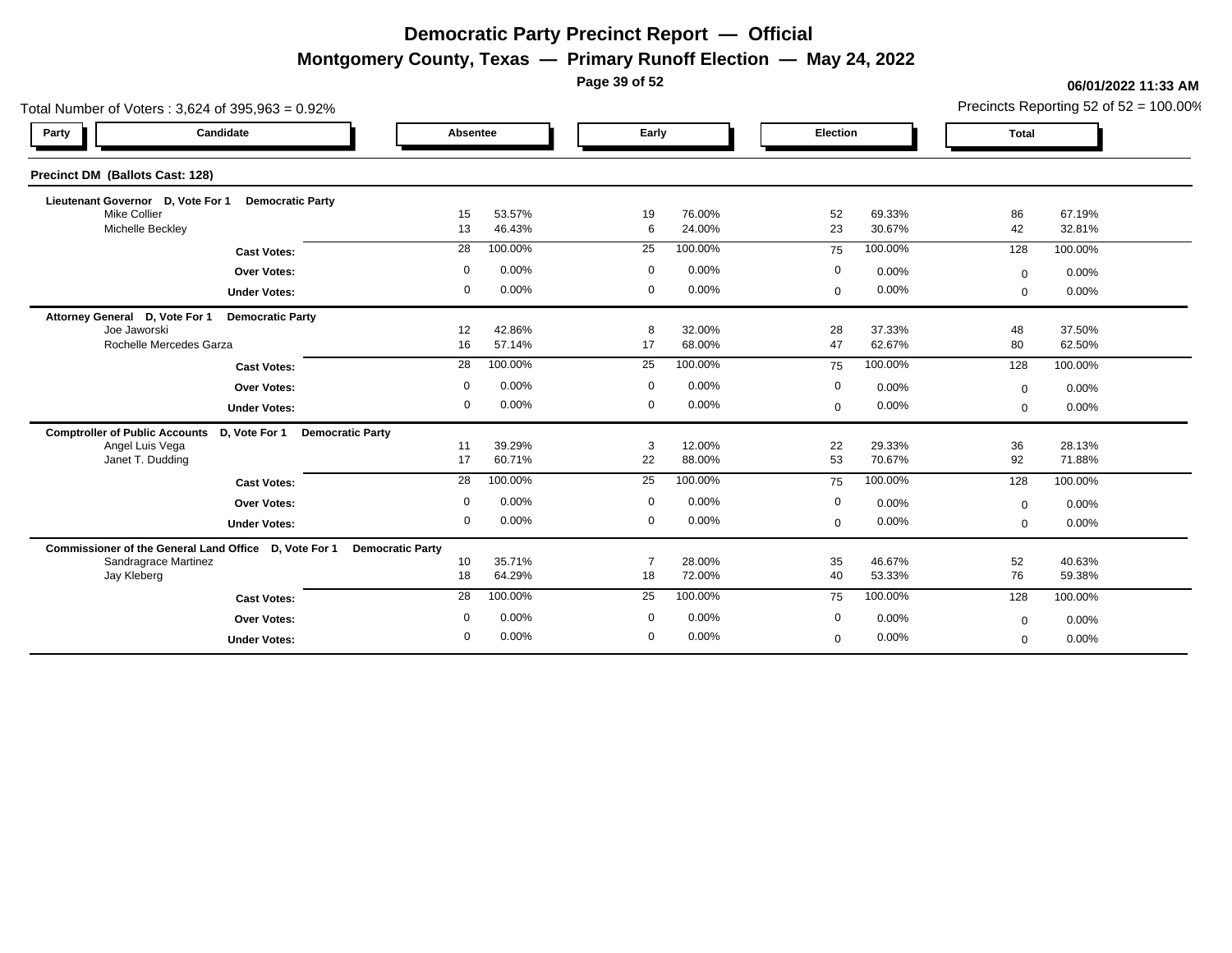**Montgomery County, Texas — Primary Runoff Election — May 24, 2022**

**Page 40 of 52**

|                                         | Total Number of Voters: $3,624$ of $395,963 = 0.92\%$                  |                |                  |                                  |                  |                    |                  |              |                  |  |  |  |  |
|-----------------------------------------|------------------------------------------------------------------------|----------------|------------------|----------------------------------|------------------|--------------------|------------------|--------------|------------------|--|--|--|--|
| Party                                   | Candidate                                                              | Absentee       |                  | Early                            |                  | Election           |                  | <b>Total</b> |                  |  |  |  |  |
| <b>Precinct DN (Ballots Cast: 34)</b>   |                                                                        |                |                  |                                  |                  |                    |                  |              |                  |  |  |  |  |
| Lieutenant Governor D, Vote For 1       | <b>Democratic Party</b>                                                |                |                  |                                  |                  |                    |                  |              |                  |  |  |  |  |
| <b>Mike Collier</b><br>Michelle Beckley |                                                                        | 5<br>3         | 62.50%<br>37.50% | $\overline{2}$<br>$\overline{2}$ | 50.00%<br>50.00% | 14<br>$\mathsf{R}$ | 63.64%<br>36.36% | 21<br>13     | 61.76%<br>38.24% |  |  |  |  |
|                                         |                                                                        | 8              | 100.00%          | $\overline{\mathbf{4}}$          | 100.00%          | 22                 | 100.00%          | 34           | 100.00%          |  |  |  |  |
|                                         | <b>Cast Votes:</b>                                                     |                |                  |                                  |                  |                    |                  |              |                  |  |  |  |  |
|                                         | <b>Over Votes:</b>                                                     | $\Omega$       | 0.00%            | $\mathbf 0$                      | 0.00%            | $\mathbf 0$        | 0.00%            | $\Omega$     | 0.00%            |  |  |  |  |
|                                         | <b>Under Votes:</b>                                                    | $\mathbf 0$    | 0.00%            | $\mathbf 0$                      | 0.00%            | $\mathbf 0$        | 0.00%            | $\mathbf 0$  | 0.00%            |  |  |  |  |
| Attorney General D, Vote For 1          | <b>Democratic Party</b>                                                |                |                  |                                  |                  |                    |                  |              |                  |  |  |  |  |
| Joe Jaworski                            |                                                                        |                | 50.00%           |                                  | 25.00%           | 9                  | 40.91%           | 14           | 41.18%           |  |  |  |  |
|                                         | Rochelle Mercedes Garza                                                |                | 50.00%           | 3                                | 75.00%           | 13                 | 59.09%           | 20           | 58.82%           |  |  |  |  |
|                                         | <b>Cast Votes:</b>                                                     | 8              | 100.00%          | $\overline{\mathbf{4}}$          | 100.00%          | 22                 | 100.00%          | 34           | 100.00%          |  |  |  |  |
|                                         | <b>Over Votes:</b>                                                     | $\Omega$       | 0.00%            | $\mathbf 0$                      | 0.00%            | 0                  | 0.00%            | $\mathbf 0$  | 0.00%            |  |  |  |  |
|                                         | <b>Under Votes:</b>                                                    | $\mathbf 0$    | 0.00%            | $\mathbf 0$                      | 0.00%            | $\Omega$           | 0.00%            | $\Omega$     | 0.00%            |  |  |  |  |
| <b>Comptroller of Public Accounts</b>   | D, Vote For 1<br><b>Democratic Party</b>                               |                |                  |                                  |                  |                    |                  |              |                  |  |  |  |  |
| Angel Luis Vega                         |                                                                        |                | 12.50%           |                                  | 25.00%           | $\overline{a}$     | 18.18%           | 6            | 17.65%           |  |  |  |  |
| Janet T. Dudding                        |                                                                        | $\overline{7}$ | 87.50%           | $\mathbf{3}$                     | 75.00%           | 18                 | 81.82%           | 28           | 82.35%           |  |  |  |  |
|                                         | <b>Cast Votes:</b>                                                     | 8              | 100.00%          | $\boldsymbol{\Delta}$            | 100.00%          | 22                 | 100.00%          | 34           | 100.00%          |  |  |  |  |
|                                         | <b>Over Votes:</b>                                                     | $\mathbf 0$    | 0.00%            | $\mathbf 0$                      | 0.00%            | 0                  | 0.00%            | $\mathbf{0}$ | 0.00%            |  |  |  |  |
|                                         | <b>Under Votes:</b>                                                    | $\mathbf 0$    | 0.00%            | $\mathbf 0$                      | 0.00%            | $\mathbf 0$        | 0.00%            | $\mathbf{0}$ | 0.00%            |  |  |  |  |
|                                         | Commissioner of the General Land Office D, Vote For 1 Democratic Party |                |                  |                                  |                  |                    |                  |              |                  |  |  |  |  |
| <b>Sandragrace Martinez</b>             |                                                                        | 2              | 25.00%           | $\overline{2}$                   | 50.00%           |                    | 31.82%           | 11           | 32.35%           |  |  |  |  |
| Jay Kleberg                             |                                                                        | 6              | 75.00%           | $\overline{2}$                   | 50.00%           | 15                 | 68.18%           | 23           | 67.65%           |  |  |  |  |
|                                         | <b>Cast Votes:</b>                                                     | 8              | 100.00%          | $\overline{4}$                   | 100.00%          | 22                 | 100.00%          | 34           | 100.00%          |  |  |  |  |
|                                         | <b>Over Votes:</b>                                                     | 0              | 0.00%            | $\mathbf 0$                      | 0.00%            | 0                  | 0.00%            | $\mathbf{0}$ | 0.00%            |  |  |  |  |
|                                         | <b>Under Votes:</b>                                                    | $\mathbf 0$    | 0.00%            | $\mathbf 0$                      | 0.00%            | $\Omega$           | 0.00%            | $\Omega$     | 0.00%            |  |  |  |  |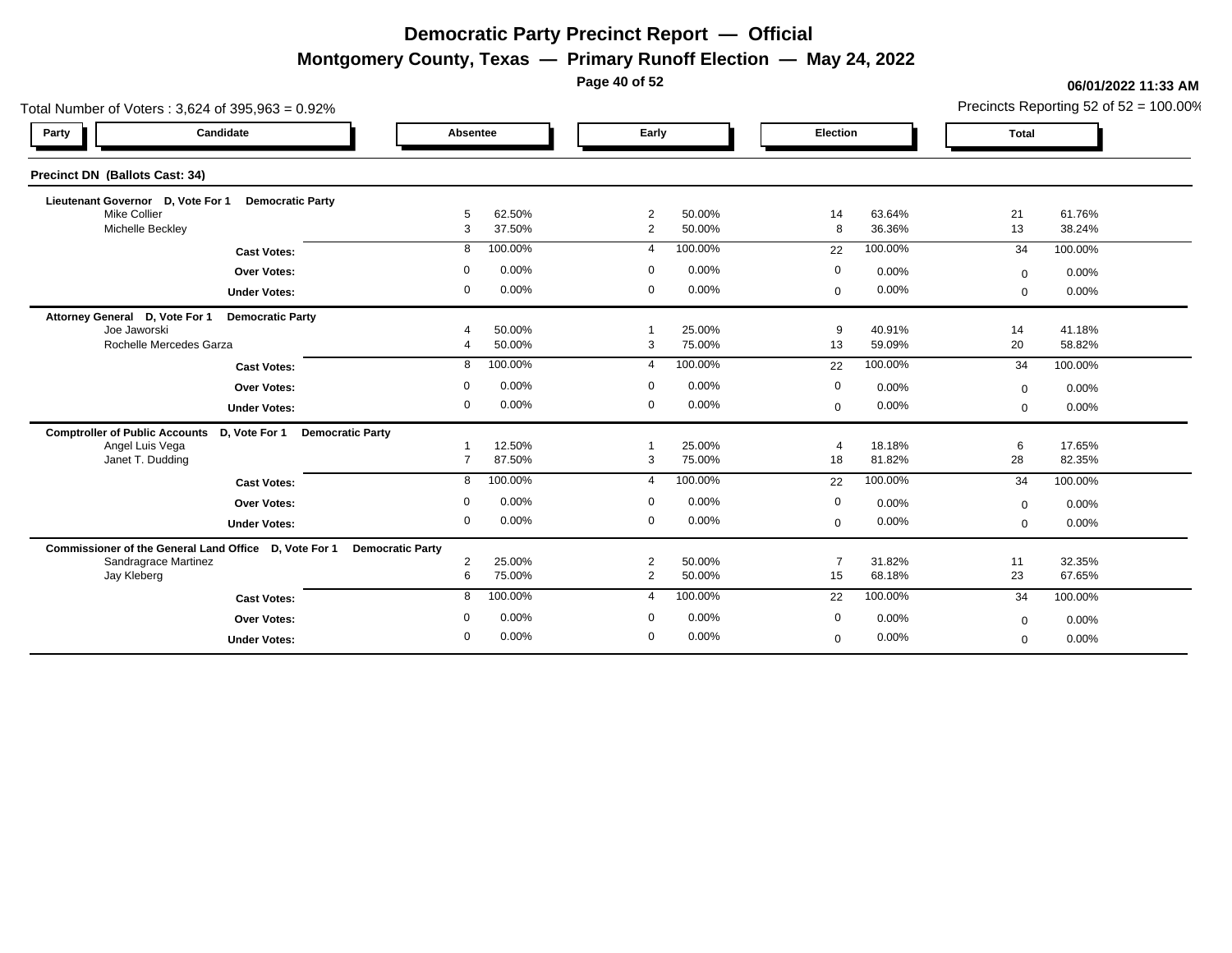**Montgomery County, Texas — Primary Runoff Election — May 24, 2022**

**Page 41 of 52**

| Total Number of Voters: 3,624 of 395,963 = 0.92%                       |             |                  |                      |                  |              |                  |              | Precincts Reporting 52 of 52 = 100.00% |
|------------------------------------------------------------------------|-------------|------------------|----------------------|------------------|--------------|------------------|--------------|----------------------------------------|
| Candidate<br>Party                                                     | Absentee    |                  | Early                |                  | Election     |                  | <b>Total</b> |                                        |
| Precinct DO (Ballots Cast: 79)                                         |             |                  |                      |                  |              |                  |              |                                        |
| Lieutenant Governor D, Vote For 1<br><b>Democratic Party</b>           |             |                  |                      |                  |              |                  |              |                                        |
| <b>Mike Collier</b><br>Michelle Beckley                                | 26<br>13    | 66.67%<br>33.33% | 13<br>5              | 72.22%<br>27.78% | 11<br>10     | 52.38%<br>47.62% | 50<br>28     | 64.10%<br>35.90%                       |
| <b>Cast Votes:</b>                                                     | 39          | 100.00%          | 18                   | 94.74%           | 21           | 100.00%          | 78           | 98.73%                                 |
| <b>Over Votes:</b>                                                     | $\mathbf 0$ | 0.00%            | $\mathbf 0$          | 0.00%            | 0            | 0.00%            | $\mathbf 0$  | 0.00%                                  |
| <b>Under Votes:</b>                                                    | 0           | 0.00%            | -1                   | 5.26%            | $\mathbf 0$  | 0.00%            |              | 1.27%                                  |
| Attorney General D, Vote For 1<br><b>Democratic Party</b>              |             |                  |                      |                  |              |                  |              |                                        |
| Joe Jaworski<br>Rochelle Mercedes Garza                                | 20<br>18    | 52.63%<br>47.37% | 11<br>8              | 57.89%<br>42.11% | 9<br>12      | 42.86%<br>57.14% | 40<br>38     | 51.28%<br>48.72%                       |
| <b>Cast Votes:</b>                                                     | 38          | 97.44%           | 19                   | 100.00%          | 21           | 100.00%          | 78           | 98.73%                                 |
| <b>Over Votes:</b>                                                     | $\mathbf 0$ | 0.00%            | $\mathbf 0$          | 0.00%            | 0            | 0.00%            | $\mathbf 0$  | 0.00%                                  |
| <b>Under Votes:</b>                                                    |             | 2.56%            | $\mathbf 0$          | 0.00%            | $\mathbf 0$  | 0.00%            |              | 1.27%                                  |
| Comptroller of Public Accounts D, Vote For 1 Democratic Party          |             |                  |                      |                  |              |                  |              |                                        |
| Angel Luis Vega<br>Janet T. Dudding                                    | 10<br>28    | 26.32%<br>73.68% | $\overline{2}$<br>17 | 10.53%<br>89.47% | 6<br>15      | 28.57%<br>71.43% | 18<br>60     | 23.08%<br>76.92%                       |
| <b>Cast Votes:</b>                                                     | 38          | 97.44%           | 19                   | 100.00%          | 21           | 100.00%          | 78           | 98.73%                                 |
| <b>Over Votes:</b>                                                     | $\mathbf 0$ | 0.00%            | $\mathbf 0$          | 0.00%            | $\mathbf 0$  | 0.00%            | $\mathbf{0}$ | 0.00%                                  |
| <b>Under Votes:</b>                                                    |             | 2.56%            | $\mathbf 0$          | 0.00%            | $\mathbf 0$  | 0.00%            |              | 1.27%                                  |
| Commissioner of the General Land Office D, Vote For 1 Democratic Party |             |                  |                      |                  |              |                  |              |                                        |
| Sandragrace Martinez                                                   | 16          | 42.11%           |                      | 21.05%           | 9            | 42.86%           | 29           | 37.18%                                 |
| Jay Kleberg                                                            | 22          | 57.89%           | 15                   | 78.95%           | 12           | 57.14%           | 49           | 62.82%                                 |
| <b>Cast Votes:</b>                                                     | 38          | 97.44%           | 19                   | 100.00%          | 21           | 100.00%          | 78           | 98.73%                                 |
| <b>Over Votes:</b>                                                     | $\mathbf 0$ | 0.00%            | $\mathbf 0$          | 0.00%            | $\mathbf{0}$ | 0.00%            | $\mathbf 0$  | 0.00%                                  |
| <b>Under Votes:</b>                                                    |             | 2.56%            | $\mathbf 0$          | 0.00%            | $\Omega$     | 0.00%            |              | 1.27%                                  |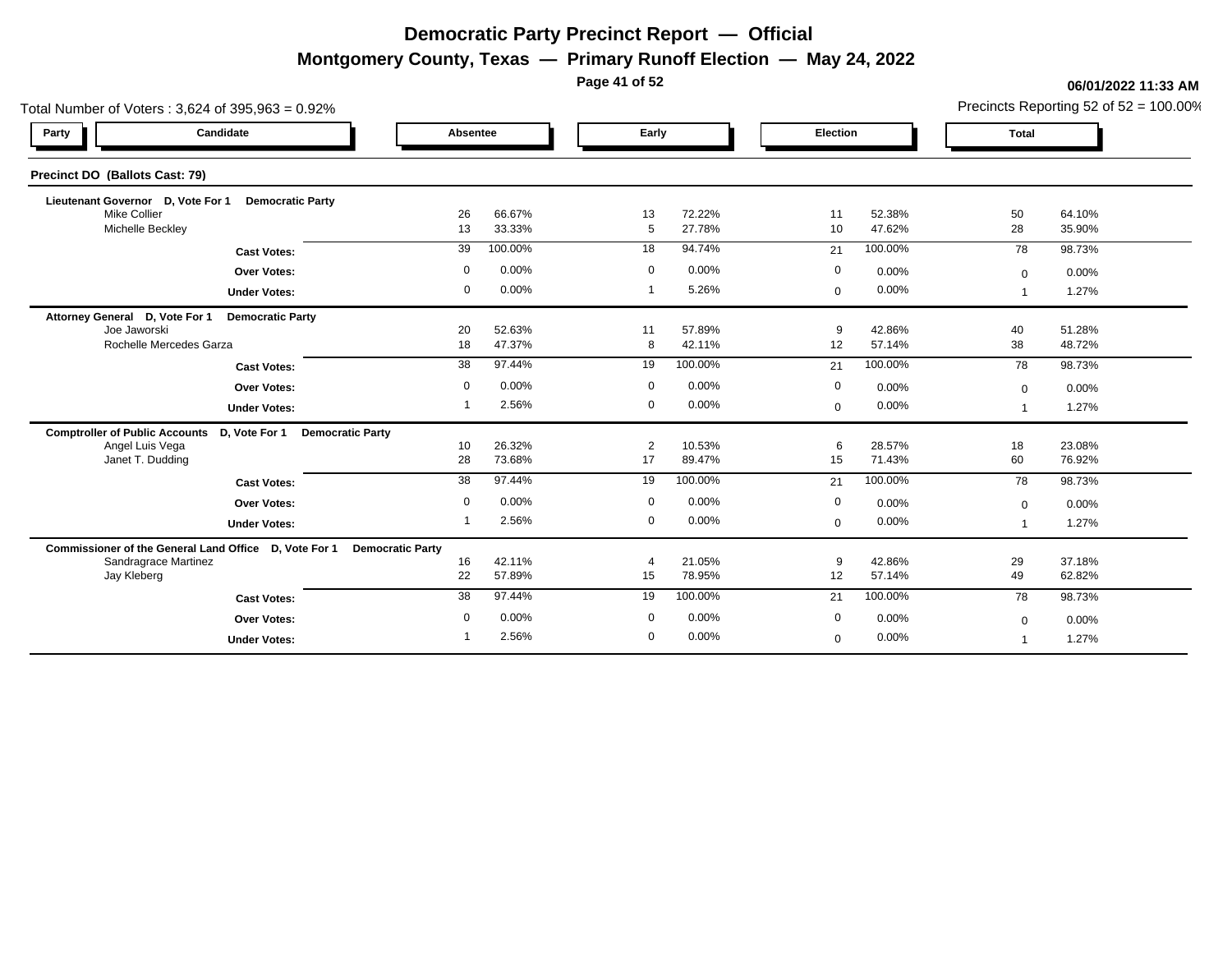**Montgomery County, Texas — Primary Runoff Election — May 24, 2022**

**Page 42 of 52**

| Total Number of Voters: $3,624$ of $395,963 = 0.92\%$                  |                      | Precincts Reporting 52 of $52 = 100.00\%$ |                                       |                  |                      |                  |                |                  |
|------------------------------------------------------------------------|----------------------|-------------------------------------------|---------------------------------------|------------------|----------------------|------------------|----------------|------------------|
| Candidate<br>Party                                                     | Absentee             |                                           | Early                                 |                  | Election             |                  | <b>Total</b>   |                  |
| <b>Precinct DP (Ballots Cast: 48)</b>                                  |                      |                                           |                                       |                  |                      |                  |                |                  |
| Lieutenant Governor D, Vote For 1<br><b>Democratic Party</b>           |                      |                                           |                                       |                  |                      |                  |                |                  |
| <b>Mike Collier</b><br>Michelle Beckley                                | 12<br>5              | 70.59%<br>29.41%                          | $\boldsymbol{\Delta}$<br>$\mathbf{3}$ | 57.14%<br>42.86% | 9<br>15              | 37.50%<br>62.50% | 25<br>23       | 52.08%<br>47.92% |
| <b>Cast Votes:</b>                                                     | 17                   | 100.00%                                   | $\overline{7}$                        | 100.00%          | 24                   | 100.00%          | 48             | 100.00%          |
|                                                                        |                      |                                           |                                       |                  |                      |                  |                |                  |
| <b>Over Votes:</b>                                                     | $\mathbf 0$          | 0.00%                                     | $\mathbf 0$                           | 0.00%            | 0                    | 0.00%            | $\Omega$       | 0.00%            |
| <b>Under Votes:</b>                                                    | $\mathbf 0$          | 0.00%                                     | $\mathbf 0$                           | 0.00%            | $\mathbf 0$          | 0.00%            | $\mathbf{0}$   | 0.00%            |
| <b>Democratic Party</b><br>Attorney General D, Vote For 1              |                      |                                           |                                       |                  |                      |                  |                |                  |
| Joe Jaworski<br>Rochelle Mercedes Garza                                | 5<br>11              | 31.25%<br>68.75%                          | $6\phantom{1}6$                       | 14.29%<br>85.71% | 11<br>13             | 45.83%<br>54.17% | 17<br>30       | 36.17%<br>63.83% |
|                                                                        | 16                   | 94.12%                                    | $\overline{7}$                        | 100.00%          | 24                   | 100.00%          | 47             | 97.92%           |
| <b>Cast Votes:</b>                                                     | $\mathbf 0$          | 0.00%                                     | $\mathbf 0$                           | 0.00%            | $\mathbf 0$          |                  |                |                  |
| <b>Over Votes:</b>                                                     |                      |                                           |                                       |                  |                      | 0.00%            | $\mathbf 0$    | 0.00%            |
| <b>Under Votes:</b>                                                    |                      | 5.88%                                     | $\mathbf 0$                           | 0.00%            | $\Omega$             | 0.00%            |                | 2.08%            |
| Comptroller of Public Accounts D, Vote For 1 Democratic Party          |                      |                                           |                                       |                  |                      |                  |                |                  |
| Angel Luis Vega<br>Janet T. Dudding                                    | $\overline{4}$<br>12 | 25.00%<br>75.00%                          | 3                                     | 57.14%<br>42.86% | 13<br>11             | 54.17%<br>45.83% | 21<br>26       | 44.68%<br>55.32% |
|                                                                        | 16                   | 94.12%                                    |                                       | 100.00%          | 24                   | 100.00%          | 47             | 97.92%           |
| <b>Cast Votes:</b>                                                     |                      |                                           |                                       |                  |                      |                  |                |                  |
| <b>Over Votes:</b>                                                     | $\mathbf 0$          | 0.00%                                     | $\mathbf 0$                           | 0.00%            | $\mathbf 0$          | 0.00%            | $\Omega$       | 0.00%            |
| <b>Under Votes:</b>                                                    |                      | 5.88%                                     | $\mathbf 0$                           | 0.00%            | $\mathbf 0$          | 0.00%            |                | 2.08%            |
| Commissioner of the General Land Office D, Vote For 1 Democratic Party |                      |                                           |                                       |                  |                      |                  |                |                  |
| Sandragrace Martinez<br>Jay Kleberg                                    | $\overline{7}$       | 41.18%<br>58.82%                          | 6<br>$\mathbf 1$                      | 85.71%<br>14.29% | 17<br>$\overline{7}$ | 70.83%<br>29.17% | 30<br>18       | 62.50%<br>37.50% |
|                                                                        | 10                   |                                           |                                       |                  |                      |                  |                |                  |
| <b>Cast Votes:</b>                                                     | 17                   | 100.00%                                   | $\overline{7}$                        | 100.00%          | 24                   | 100.00%          | 48             | 100.00%          |
| <b>Over Votes:</b>                                                     | $\mathbf 0$          | 0.00%                                     | $\mathbf 0$                           | 0.00%            | 0                    | 0.00%            | $\mathbf{0}$   | 0.00%            |
| <b>Under Votes:</b>                                                    | $\mathbf 0$          | 0.00%                                     | $\mathbf 0$                           | 0.00%            | $\Omega$             | 0.00%            | $\overline{0}$ | 0.00%            |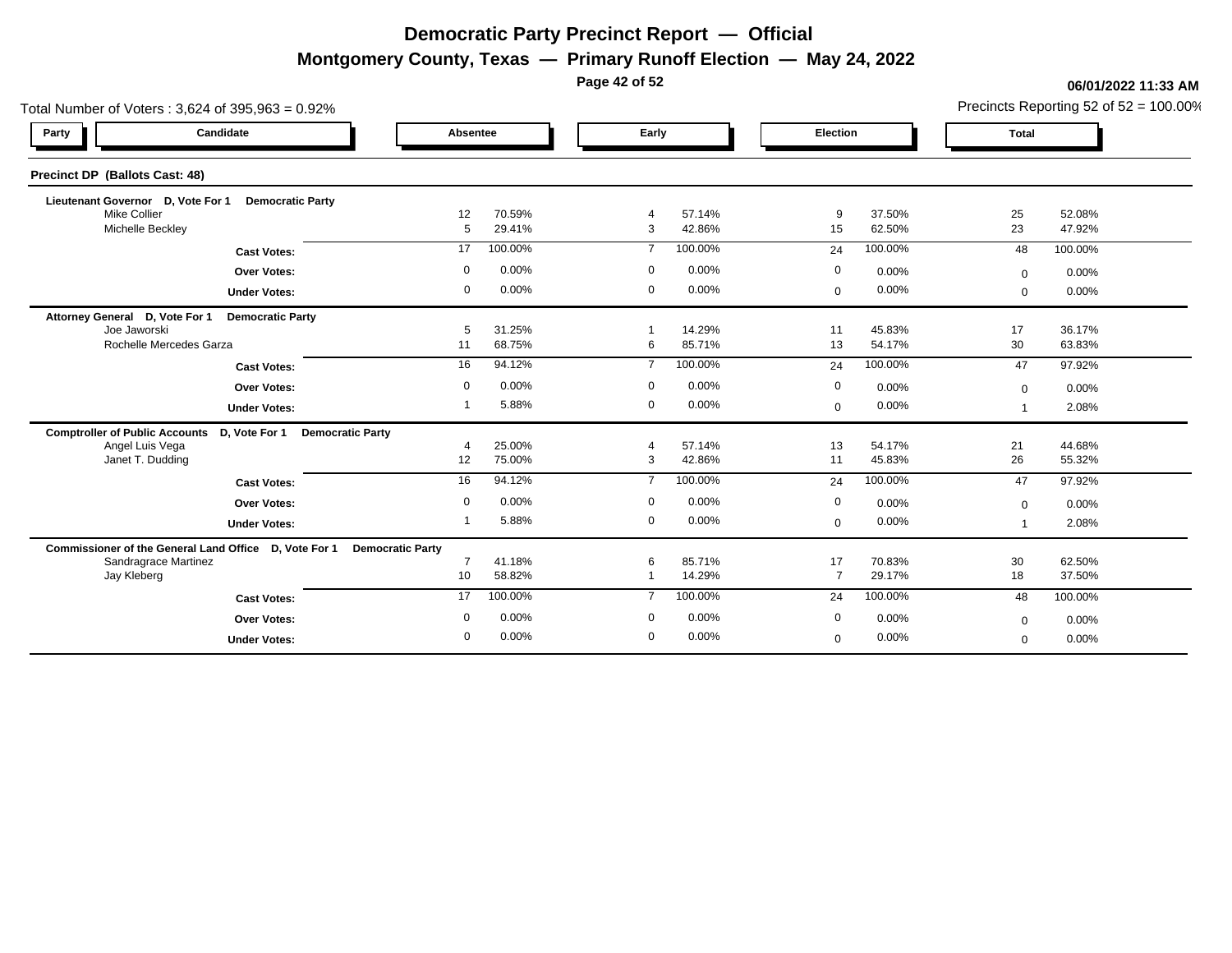**Montgomery County, Texas — Primary Runoff Election — May 24, 2022**

**Page 43 of 52**

|                                            | Total Number of Voters: 3,624 of 395,963 = 0.92%                       |                                  |                  |                     |                  |                       |                  |              | Precincts Reporting 52 of 52 = 100.00% |
|--------------------------------------------|------------------------------------------------------------------------|----------------------------------|------------------|---------------------|------------------|-----------------------|------------------|--------------|----------------------------------------|
| Party                                      | Candidate                                                              | Absentee                         |                  | Early               |                  | Election              |                  | <b>Total</b> |                                        |
| Precinct DQ (Ballots Cast: 44)             |                                                                        |                                  |                  |                     |                  |                       |                  |              |                                        |
| Lieutenant Governor D, Vote For 1          | <b>Democratic Party</b>                                                | $\overline{7}$                   |                  |                     |                  |                       |                  |              |                                        |
| <b>Mike Collier</b><br>Michelle Beckley    |                                                                        | 2                                | 77.78%<br>22.22% | 10<br>2             | 83.33%<br>16.67% | 17<br>$5\overline{5}$ | 77.27%<br>22.73% | 34<br>9      | 79.07%<br>20.93%                       |
|                                            | <b>Cast Votes:</b>                                                     | 9                                | 100.00%          | 12                  | 92.31%           | 22                    | 100.00%          | 43           | 97.73%                                 |
|                                            | <b>Over Votes:</b>                                                     | $\mathbf 0$                      | 0.00%            | $\overline{0}$      | 0.00%            | $\mathbf 0$           | 0.00%            | $\Omega$     | 0.00%                                  |
|                                            | <b>Under Votes:</b>                                                    | 0                                | 0.00%            | $\overline{1}$      | 7.69%            | $\mathbf 0$           | 0.00%            |              | 2.27%                                  |
| Attorney General D, Vote For 1             | <b>Democratic Party</b>                                                |                                  |                  |                     |                  |                       |                  |              |                                        |
| Joe Jaworski                               | Rochelle Mercedes Garza                                                | 8                                | 88.89%<br>11.11% | $\overline{4}$<br>9 | 30.77%<br>69.23% | 10<br>12              | 45.45%<br>54.55% | 22<br>22     | 50.00%<br>50.00%                       |
|                                            | <b>Cast Votes:</b>                                                     | 9                                | 100.00%          | 13                  | 100.00%          | 22                    | 100.00%          | 44           | 100.00%                                |
|                                            | <b>Over Votes:</b>                                                     | $\mathbf 0$                      | 0.00%            | $\mathbf 0$         | 0.00%            | 0                     | 0.00%            | $\mathbf{0}$ | 0.00%                                  |
|                                            | <b>Under Votes:</b>                                                    | $\mathbf 0$                      | 0.00%            | $\mathbf 0$         | 0.00%            | $\mathbf{0}$          | 0.00%            | $\Omega$     | 0.00%                                  |
|                                            | Comptroller of Public Accounts D, Vote For 1 Democratic Party          |                                  |                  |                     |                  |                       |                  |              |                                        |
| Angel Luis Vega<br>Janet T. Dudding        |                                                                        | $\overline{2}$<br>$\overline{7}$ | 22.22%<br>77.78% | 10<br>$\mathbf{3}$  | 76.92%<br>23.08% | $\overline{7}$<br>15  | 31.82%<br>68.18% | 19<br>25     | 43.18%<br>56.82%                       |
|                                            |                                                                        | 9                                | 100.00%          | 13                  | 100.00%          |                       | 100.00%          |              | 100.00%                                |
|                                            | <b>Cast Votes:</b>                                                     |                                  |                  |                     |                  | 22                    |                  | 44           |                                        |
|                                            | <b>Over Votes:</b>                                                     | $\mathbf 0$                      | 0.00%            | $\mathbf 0$         | 0.00%            | 0                     | 0.00%            | $\Omega$     | 0.00%                                  |
|                                            | <b>Under Votes:</b>                                                    | $\mathbf 0$                      | 0.00%            | $\mathbf 0$         | 0.00%            | $\mathbf 0$           | 0.00%            | $\mathbf{0}$ | 0.00%                                  |
|                                            | Commissioner of the General Land Office D, Vote For 1 Democratic Party |                                  |                  |                     |                  | 8                     |                  |              |                                        |
| <b>Sandragrace Martinez</b><br>Jay Kleberg |                                                                        | $\overline{2}$<br>$\overline{7}$ | 22.22%<br>77.78% | 5<br>8              | 38.46%<br>61.54% | 14                    | 36.36%<br>63.64% | 15<br>29     | 34.09%<br>65.91%                       |
|                                            | <b>Cast Votes:</b>                                                     | 9                                | 100.00%          | 13                  | 100.00%          | 22                    | 100.00%          | 44           | 100.00%                                |
|                                            | <b>Over Votes:</b>                                                     | 0                                | 0.00%            | $\mathbf 0$         | 0.00%            | 0                     | 0.00%            | $\mathbf{0}$ | 0.00%                                  |
|                                            | <b>Under Votes:</b>                                                    | 0                                | 0.00%            | $\mathbf 0$         | 0.00%            | $\Omega$              | 0.00%            | $\mathbf{0}$ | 0.00%                                  |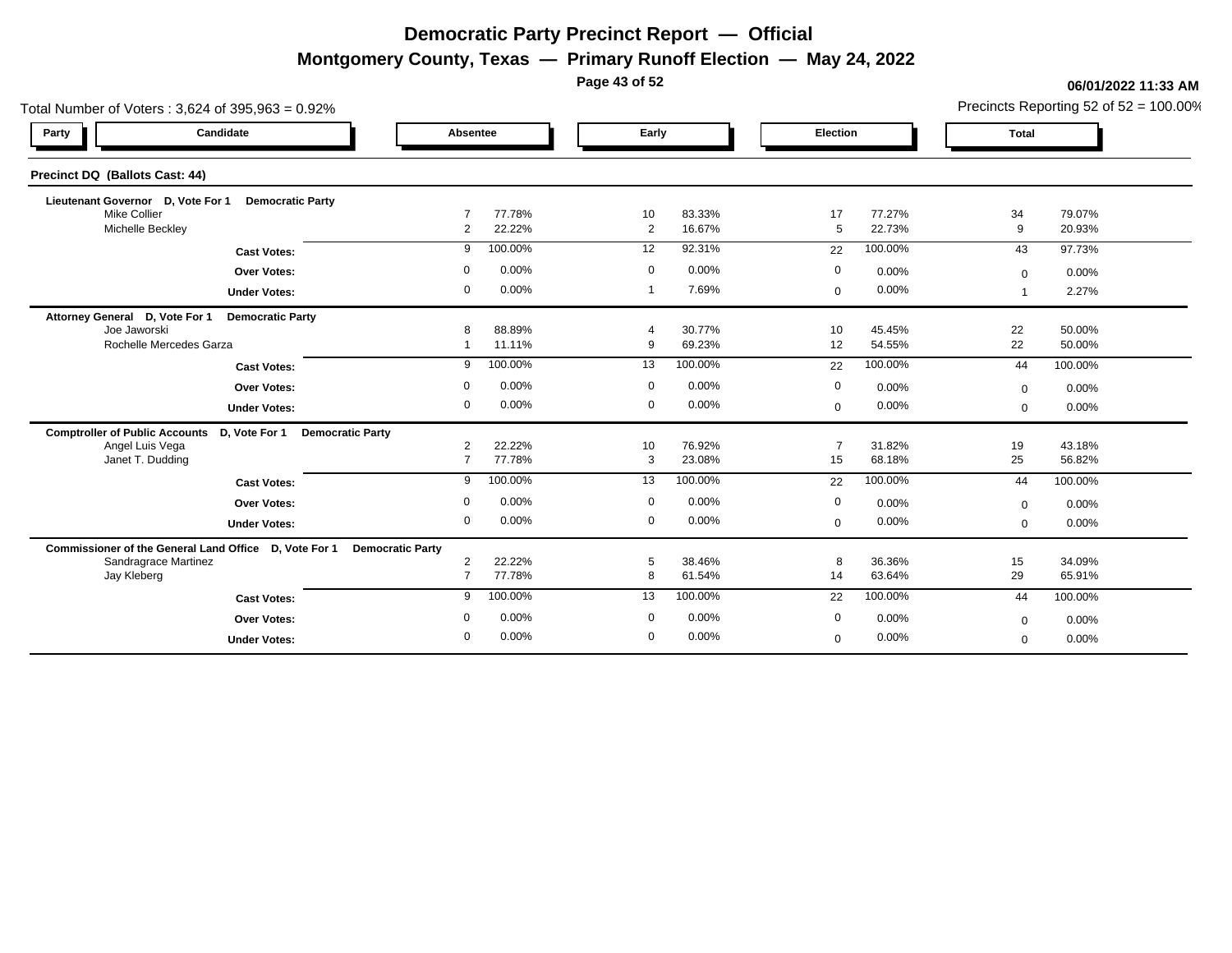**Montgomery County, Texas — Primary Runoff Election — May 24, 2022**

**Page 44 of 52**

| Total Number of Voters: 3,624 of 395,963 = 0.92%                       |                                          |               |                  |                                  |                  |                |                  |                     | Precincts Reporting 52 of 52 = 100.00% |
|------------------------------------------------------------------------|------------------------------------------|---------------|------------------|----------------------------------|------------------|----------------|------------------|---------------------|----------------------------------------|
| Party                                                                  | Candidate                                | Absentee      |                  | Early                            |                  | Election       |                  | <b>Total</b>        |                                        |
| <b>Precinct DR (Ballots Cast: 13)</b>                                  |                                          |               |                  |                                  |                  |                |                  |                     |                                        |
| Lieutenant Governor D, Vote For 1                                      | <b>Democratic Party</b>                  |               |                  |                                  |                  |                |                  |                     |                                        |
| <b>Mike Collier</b><br>Michelle Beckley                                |                                          | 2             | 33.33%<br>66.67% | $\overline{2}$<br>$\overline{0}$ | 100.00%<br>0.00% | 5<br>3         | 62.50%<br>37.50% | 8<br>5              | 61.54%<br>38.46%                       |
|                                                                        | <b>Cast Votes:</b>                       | 3             | 100.00%          | $\overline{2}$                   | 100.00%          | 8              | 100.00%          | 13                  | 100.00%                                |
|                                                                        | <b>Over Votes:</b>                       | $\Omega$      | 0.00%            | $\Omega$                         | 0.00%            | $\mathbf{0}$   | 0.00%            | $\mathbf{0}$        | 0.00%                                  |
|                                                                        | <b>Under Votes:</b>                      | 0             | 0.00%            | $\mathbf 0$                      | 0.00%            | $\mathbf 0$    | 0.00%            | $\mathbf{0}$        | 0.00%                                  |
| Attorney General D, Vote For 1                                         | <b>Democratic Party</b>                  |               |                  |                                  |                  |                |                  |                     |                                        |
| Joe Jaworski<br>Rochelle Mercedes Garza                                |                                          | $\Omega$<br>3 | 0.00%<br>100.00% | 2<br>$\mathbf 0$                 | 100.00%<br>0.00% | 2<br>6         | 25.00%<br>75.00% | $\overline{4}$<br>9 | 30.77%<br>69.23%                       |
|                                                                        | <b>Cast Votes:</b>                       | 3             | 100.00%          | $\overline{2}$                   | 100.00%          | 8              | 100.00%          | 13                  | 100.00%                                |
|                                                                        | <b>Over Votes:</b>                       | 0             | 0.00%            | $\overline{0}$                   | 0.00%            | $\mathbf{0}$   | 0.00%            | $\Omega$            | 0.00%                                  |
|                                                                        | <b>Under Votes:</b>                      | $\mathbf 0$   | 0.00%            | $\mathbf 0$                      | 0.00%            | $\mathbf 0$    | 0.00%            | $\mathbf{0}$        | 0.00%                                  |
| <b>Comptroller of Public Accounts</b>                                  | D, Vote For 1<br><b>Democratic Party</b> |               |                  |                                  |                  |                |                  |                     |                                        |
| Angel Luis Vega<br>Janet T. Dudding                                    |                                          | $\Omega$<br>3 | 0.00%<br>100.00% |                                  | 50.00%<br>50.00% | 8<br>$\Omega$  | 100.00%<br>0.00% | 9<br>$\overline{4}$ | 69.23%<br>30.77%                       |
|                                                                        | <b>Cast Votes:</b>                       | 3             | 100.00%          | 2                                | 100.00%          | 8              | 100.00%          | 13                  | 100.00%                                |
|                                                                        | <b>Over Votes:</b>                       | $\mathbf 0$   | 0.00%            | $\mathbf 0$                      | 0.00%            | $\mathbf{0}$   | 0.00%            | $\Omega$            | 0.00%                                  |
|                                                                        | <b>Under Votes:</b>                      | $\mathbf 0$   | 0.00%            | $\mathbf 0$                      | 0.00%            | $\mathbf{0}$   | 0.00%            | $\mathbf{0}$        | 0.00%                                  |
| Commissioner of the General Land Office D, Vote For 1 Democratic Party |                                          |               |                  |                                  |                  |                |                  |                     |                                        |
| Sandragrace Martinez<br>Jay Kleberg                                    |                                          | 2             | 33.33%<br>66.67% | $\overline{2}$<br>$\overline{0}$ | 100.00%<br>0.00% | $\overline{7}$ | 87.50%<br>12.50% | 10<br>3             | 76.92%<br>23.08%                       |
|                                                                        | <b>Cast Votes:</b>                       | 3             | 100.00%          | 2                                | 100.00%          | 8              | 100.00%          | 13                  | 100.00%                                |
|                                                                        | <b>Over Votes:</b>                       | $\mathbf 0$   | 0.00%            | $\mathbf 0$                      | 0.00%            | 0              | 0.00%            | $\mathbf{0}$        | 0.00%                                  |
|                                                                        | <b>Under Votes:</b>                      | $\Omega$      | 0.00%            | $\mathbf 0$                      | 0.00%            | $\mathbf 0$    | 0.00%            | $\Omega$            | 0.00%                                  |
|                                                                        |                                          |               |                  |                                  |                  |                |                  |                     |                                        |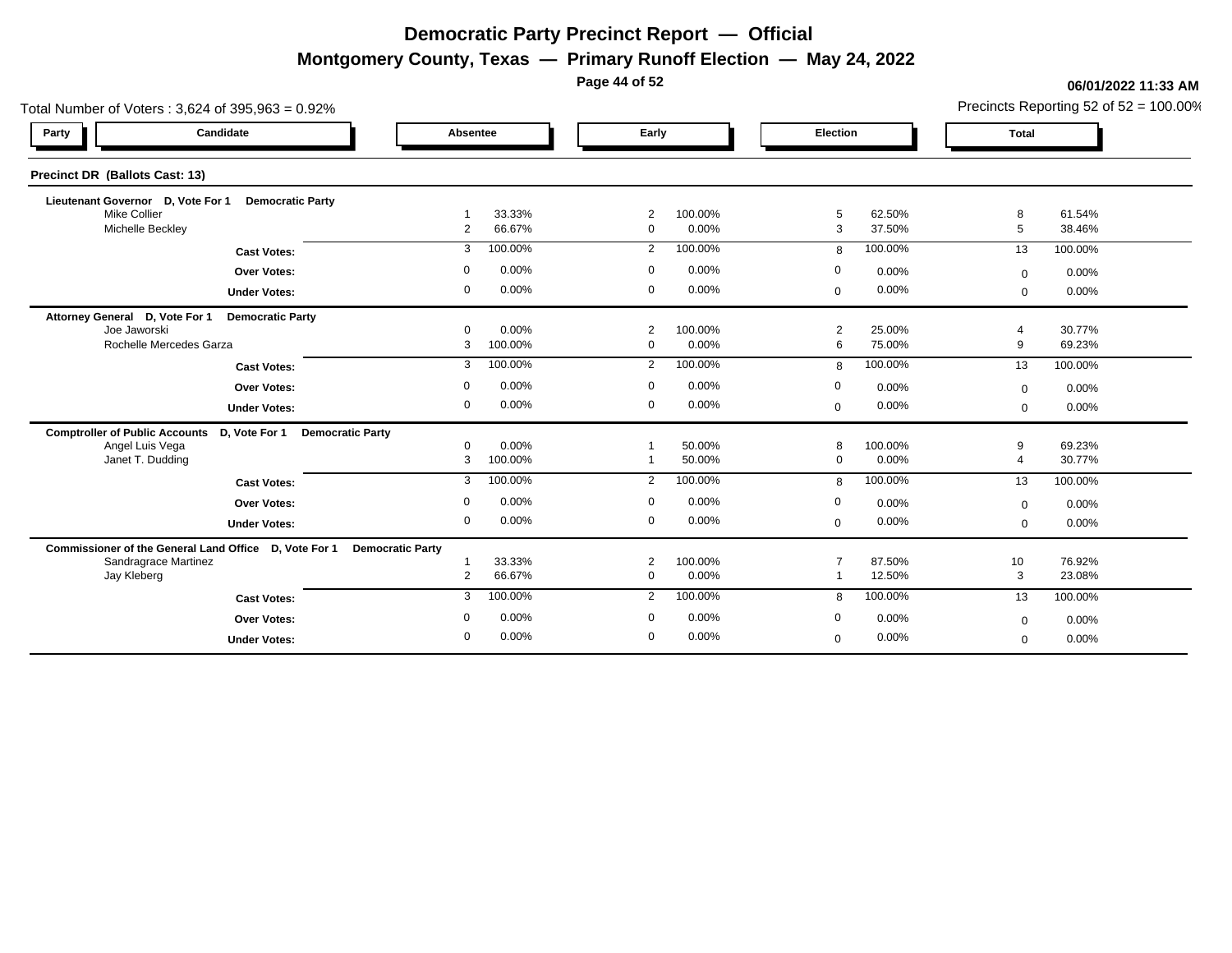**Montgomery County, Texas — Primary Runoff Election — May 24, 2022**

**Page 45 of 52**

| Total Number of Voters: 3,624 of 395,963 = 0.92%                                  |                     |                  |                     |                  |                       |                  |                      | Precincts Reporting 52 of $52 = 100.00\%$ |
|-----------------------------------------------------------------------------------|---------------------|------------------|---------------------|------------------|-----------------------|------------------|----------------------|-------------------------------------------|
| Candidate<br>Party                                                                | Absentee            |                  | Early               |                  | Election              |                  | <b>Total</b>         |                                           |
| Precinct DS (Ballots Cast: 17)                                                    |                     |                  |                     |                  |                       |                  |                      |                                           |
| Lieutenant Governor D, Vote For 1<br><b>Democratic Party</b>                      |                     |                  |                     |                  |                       |                  |                      |                                           |
| <b>Mike Collier</b><br>Michelle Beckley                                           | 4<br>4              | 50.00%<br>50.00% | 3<br>$\overline{2}$ | 60.00%<br>40.00% | -1<br>3               | 25.00%<br>75.00% | 8<br>9               | 47.06%<br>52.94%                          |
| <b>Cast Votes:</b>                                                                | 8                   | 100.00%          | 5                   | 100.00%          | $\overline{4}$        | 100.00%          | 17                   | 100.00%                                   |
| <b>Over Votes:</b>                                                                | $\Omega$            | 0.00%            | $\mathbf 0$         | 0.00%            | $\mathbf{0}$          | 0.00%            | $\mathbf 0$          | 0.00%                                     |
| <b>Under Votes:</b>                                                               | $\Omega$            | 0.00%            | $\mathbf 0$         | 0.00%            | $\mathbf 0$           | 0.00%            | $\mathbf{0}$         | 0.00%                                     |
| Attorney General D, Vote For 1<br><b>Democratic Party</b>                         |                     |                  |                     |                  |                       |                  |                      |                                           |
| Joe Jaworski<br>Rochelle Mercedes Garza                                           | 4<br>$\overline{4}$ | 50.00%<br>50.00% |                     | 80.00%<br>20.00% | 2<br>2                | 50.00%<br>50.00% | 10<br>$\overline{7}$ | 58.82%<br>41.18%                          |
| <b>Cast Votes:</b>                                                                | 8                   | 100.00%          | 5                   | 100.00%          | $\boldsymbol{\Delta}$ | 100.00%          | 17                   | 100.00%                                   |
| <b>Over Votes:</b>                                                                | $\Omega$            | 0.00%            | $\mathbf 0$         | 0.00%            | $\mathbf 0$           | 0.00%            | $\mathbf 0$          | 0.00%                                     |
| <b>Under Votes:</b>                                                               | $\Omega$            | 0.00%            | $\mathbf 0$         | 0.00%            | $\mathbf 0$           | 0.00%            | $\mathbf 0$          | 0.00%                                     |
| <b>Comptroller of Public Accounts</b><br>D, Vote For 1<br><b>Democratic Party</b> |                     |                  |                     |                  |                       |                  |                      |                                           |
| Angel Luis Vega                                                                   | $\mathbf 0$         | 0.00%            |                     | 20.00%           | $\mathbf 0$           | 0.00%            |                      | 6.25%                                     |
| Janet T. Dudding                                                                  | $\overline{7}$      | 100.00%          | 4                   | 80.00%           | $\overline{4}$        | 100.00%          | 15                   | 93.75%                                    |
| <b>Cast Votes:</b>                                                                | $\overline{7}$      | 87.50%           | 5                   | 100.00%          | $\mathbf{A}$          | 100.00%          | 16                   | 94.12%                                    |
| <b>Over Votes:</b>                                                                | $\Omega$            | 0.00%            | $\mathbf 0$         | 0.00%            | 0                     | 0.00%            | $\mathbf 0$          | 0.00%                                     |
| <b>Under Votes:</b>                                                               | -1                  | 12.50%           | $\mathbf 0$         | 0.00%            | $\mathbf 0$           | 0.00%            | -1                   | 5.88%                                     |
| Commissioner of the General Land Office D, Vote For 1<br><b>Democratic Party</b>  |                     |                  |                     |                  |                       |                  |                      |                                           |
| Sandragrace Martinez<br>Jay Kleberg                                               | $\overline{7}$      | 12.50%<br>87.50% | 4                   | 20.00%<br>80.00% | $\overline{2}$<br>2   | 50.00%<br>50.00% | $\overline{4}$<br>13 | 23.53%<br>76.47%                          |
| <b>Cast Votes:</b>                                                                | 8                   | 100.00%          | 5                   | 100.00%          | $\boldsymbol{\Delta}$ | 100.00%          | 17                   | 100.00%                                   |
|                                                                                   | $\mathbf 0$         | 0.00%            | $\overline{0}$      | 0.00%            | $\mathbf 0$           |                  |                      |                                           |
| <b>Over Votes:</b>                                                                | $\mathbf 0$         | 0.00%            | $\mathbf{0}$        | 0.00%            |                       | 0.00%<br>0.00%   | $\mathbf 0$          | 0.00%                                     |
| <b>Under Votes:</b>                                                               |                     |                  |                     |                  | $\mathbf{0}$          |                  | $\mathbf{0}$         | 0.00%                                     |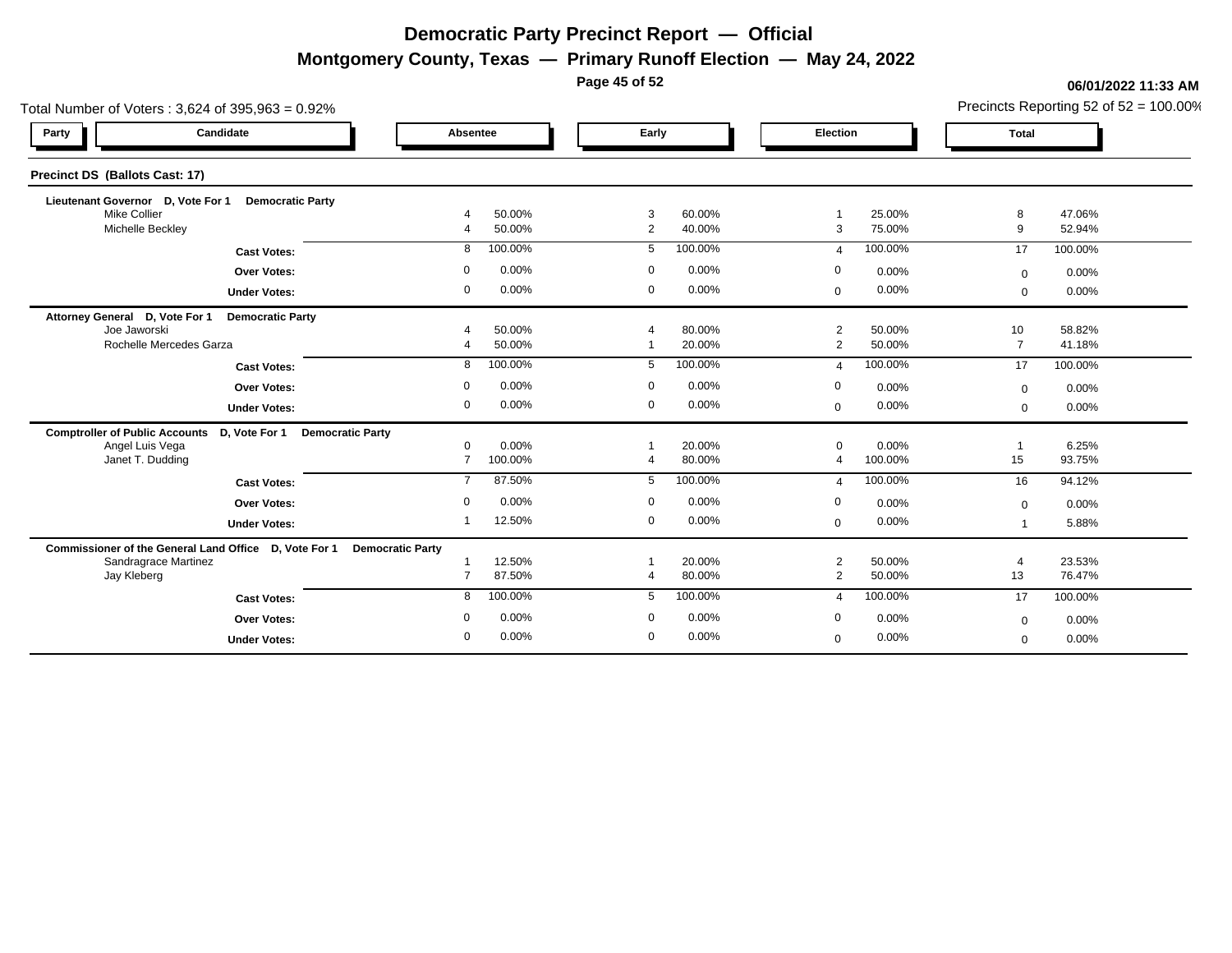**Montgomery County, Texas — Primary Runoff Election — May 24, 2022**

**Page 46 of 52**

| Total Number of Voters: 3,624 of 395,963 = 0.92%                                  |                         |         |                |         |                |         |                | Precincts Reporting 52 of $52 = 100.00\%$ |
|-----------------------------------------------------------------------------------|-------------------------|---------|----------------|---------|----------------|---------|----------------|-------------------------------------------|
| Candidate<br>Party                                                                | Absentee                |         | Early          |         | Election       |         | <b>Total</b>   |                                           |
| Precinct DT (Ballots Cast: 15)                                                    |                         |         |                |         |                |         |                |                                           |
| Lieutenant Governor D, Vote For 1<br><b>Democratic Party</b><br>Mike Collier      | 3                       | 60.00%  |                | 50.00%  | 5              | 62.50%  | 9              | 60.00%                                    |
| Michelle Beckley                                                                  | $\overline{2}$          | 40.00%  |                | 50.00%  | 3              | 37.50%  | 6              | 40.00%                                    |
| <b>Cast Votes:</b>                                                                | 5                       | 100.00% | 2              | 100.00% | 8              | 100.00% | 15             | 100.00%                                   |
| <b>Over Votes:</b>                                                                | $\Omega$                | 0.00%   | $\mathbf 0$    | 0.00%   | $\mathbf 0$    | 0.00%   | $\mathbf 0$    | 0.00%                                     |
| <b>Under Votes:</b>                                                               | $\mathbf 0$             | 0.00%   | $\mathbf 0$    | 0.00%   | $\mathbf 0$    | 0.00%   | $\mathbf{0}$   | 0.00%                                     |
| Attorney General D, Vote For 1<br><b>Democratic Party</b>                         |                         |         |                |         |                |         |                |                                           |
| Joe Jaworski                                                                      | 3                       | 60.00%  |                | 50.00%  | 2              | 25.00%  | 6              | 40.00%                                    |
| Rochelle Mercedes Garza                                                           | 2                       | 40.00%  |                | 50.00%  | 6              | 75.00%  | 9              | 60.00%                                    |
| <b>Cast Votes:</b>                                                                | 5                       | 100.00% | 2              | 100.00% | 8              | 100.00% | 15             | 100.00%                                   |
| <b>Over Votes:</b>                                                                | $\Omega$                | 0.00%   | $\mathbf 0$    | 0.00%   | $\mathbf 0$    | 0.00%   | $\mathbf 0$    | 0.00%                                     |
| <b>Under Votes:</b>                                                               | $\mathbf 0$             | 0.00%   | $\mathbf 0$    | 0.00%   | $\overline{0}$ | 0.00%   | $\mathbf 0$    | 0.00%                                     |
| <b>Comptroller of Public Accounts</b><br>D, Vote For 1<br><b>Democratic Party</b> |                         |         |                |         |                |         |                |                                           |
| Angel Luis Vega                                                                   |                         | 20.00%  | $\mathbf 0$    | 0.00%   | 3              | 37.50%  | $\overline{4}$ | 26.67%                                    |
| Janet T. Dudding                                                                  | $\overline{4}$          | 80.00%  | 2              | 100.00% | 5              | 62.50%  | 11             | 73.33%                                    |
| <b>Cast Votes:</b>                                                                | 5                       | 100.00% | 2              | 100.00% | 8              | 100.00% | 15             | 100.00%                                   |
| <b>Over Votes:</b>                                                                | $\Omega$                | 0.00%   | $\overline{0}$ | 0.00%   | $\mathbf 0$    | 0.00%   | $\mathbf 0$    | 0.00%                                     |
| <b>Under Votes:</b>                                                               | $\mathbf 0$             | 0.00%   | $\overline{0}$ | 0.00%   | $\mathbf{0}$   | 0.00%   | $\mathbf{0}$   | 0.00%                                     |
| Commissioner of the General Land Office D, Vote For 1                             | <b>Democratic Party</b> |         |                |         |                |         |                |                                           |
| Sandragrace Martinez                                                              | 2                       | 40.00%  | $\Omega$       | 0.00%   | 6              | 75.00%  | 8              | 53.33%                                    |
| Jay Kleberg                                                                       | 3                       | 60.00%  | 2              | 100.00% | 2              | 25.00%  | $\overline{7}$ | 46.67%                                    |
| <b>Cast Votes:</b>                                                                | 5                       | 100.00% | 2              | 100.00% | 8              | 100.00% | 15             | 100.00%                                   |
| <b>Over Votes:</b>                                                                | $\Omega$                | 0.00%   | $\mathbf 0$    | 0.00%   | $\mathbf 0$    | 0.00%   | $\mathbf 0$    | 0.00%                                     |
| <b>Under Votes:</b>                                                               | $\Omega$                | 0.00%   | $\mathbf 0$    | 0.00%   | $\mathbf{0}$   | 0.00%   | $\mathbf{0}$   | 0.00%                                     |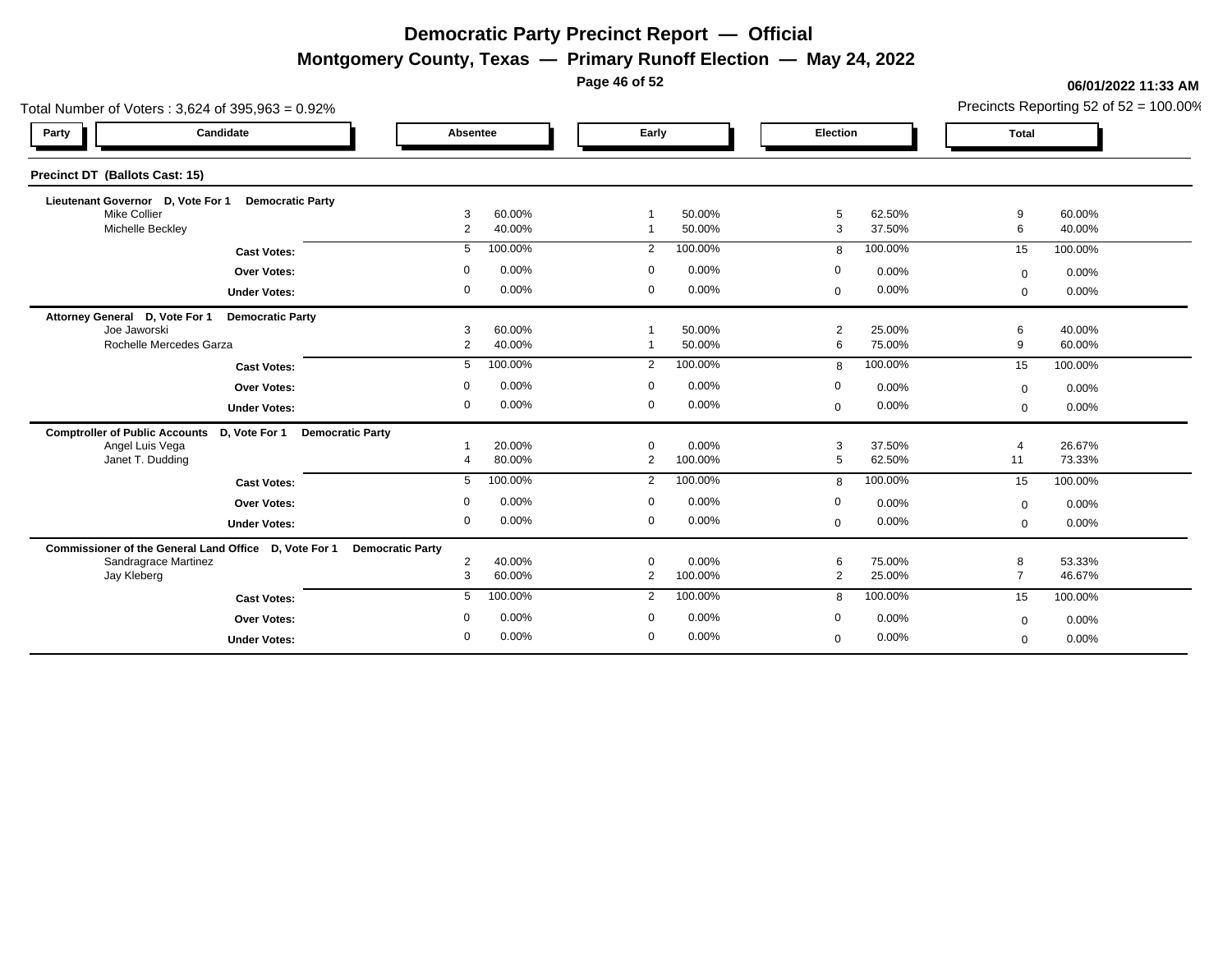**Montgomery County, Texas — Primary Runoff Election — May 24, 2022**

**Page 47 of 52**

| Total Number of Voters: 3,624 of 395,963 = 0.92%                                    |                         |         |                |         |                |         |                | Precincts Reporting 52 of $52 = 100.00\%$ |
|-------------------------------------------------------------------------------------|-------------------------|---------|----------------|---------|----------------|---------|----------------|-------------------------------------------|
| Candidate<br>Party                                                                  | Absentee                |         | Early          |         | Election       |         | <b>Total</b>   |                                           |
| Precinct DU (Ballots Cast: 40)                                                      |                         |         |                |         |                |         |                |                                           |
| Lieutenant Governor D, Vote For 1<br><b>Democratic Party</b><br><b>Mike Collier</b> | 6                       | 50.00%  | 8              | 57.14%  | $\overline{7}$ | 53.85%  | 21             | 53.85%                                    |
| Michelle Beckley                                                                    | 6                       | 50.00%  | 6              | 42.86%  | 6              | 46.15%  | 18             | 46.15%                                    |
| <b>Cast Votes:</b>                                                                  | 12                      | 100.00% | 14             | 93.33%  | 13             | 100.00% | 39             | 97.50%                                    |
| <b>Over Votes:</b>                                                                  | $\Omega$                | 0.00%   | $\mathbf 0$    | 0.00%   | $\mathbf 0$    | 0.00%   | $\mathbf 0$    | 0.00%                                     |
| <b>Under Votes:</b>                                                                 | $\mathbf 0$             | 0.00%   | -1             | 6.67%   | $\mathbf 0$    | 0.00%   |                | 2.50%                                     |
| Attorney General D, Vote For 1<br><b>Democratic Party</b>                           |                         |         |                |         |                |         |                |                                           |
| Joe Jaworski                                                                        | 6                       | 50.00%  | 6              | 40.00%  | 5              | 38.46%  | 17             | 42.50%                                    |
| Rochelle Mercedes Garza                                                             | 6                       | 50.00%  | 9              | 60.00%  | 8              | 61.54%  | 23             | 57.50%                                    |
| <b>Cast Votes:</b>                                                                  | 12                      | 100.00% | 15             | 100.00% | 13             | 100.00% | 40             | 100.00%                                   |
| <b>Over Votes:</b>                                                                  | $\Omega$                | 0.00%   | $\mathbf 0$    | 0.00%   | $\mathbf 0$    | 0.00%   | $\mathbf 0$    | 0.00%                                     |
| <b>Under Votes:</b>                                                                 | $\mathbf 0$             | 0.00%   | $\mathbf 0$    | 0.00%   | $\mathbf 0$    | 0.00%   | $\overline{0}$ | 0.00%                                     |
| <b>Comptroller of Public Accounts</b><br>D, Vote For 1                              | <b>Democratic Party</b> |         |                |         |                |         |                |                                           |
| Angel Luis Vega                                                                     | $\overline{2}$          | 16.67%  | $\overline{2}$ | 14.29%  | 6              | 46.15%  | 10             | 25.64%                                    |
| Janet T. Dudding                                                                    | 10                      | 83.33%  | 12             | 85.71%  | $\overline{7}$ | 53.85%  | 29             | 74.36%                                    |
| <b>Cast Votes:</b>                                                                  | 12                      | 100.00% | 14             | 93.33%  | 13             | 100.00% | 39             | 97.50%                                    |
| <b>Over Votes:</b>                                                                  | $\mathbf 0$             | 0.00%   | $\mathbf 0$    | 0.00%   | $\mathbf 0$    | 0.00%   | $\mathbf 0$    | 0.00%                                     |
| <b>Under Votes:</b>                                                                 | $\mathbf 0$             | 0.00%   |                | 6.67%   | $\mathbf{0}$   | 0.00%   |                | 2.50%                                     |
| Commissioner of the General Land Office D, Vote For 1                               | <b>Democratic Party</b> |         |                |         |                |         |                |                                           |
| Sandragrace Martinez                                                                | 2                       | 16.67%  |                | 26.67%  | 8              | 61.54%  | 14             | 35.00%                                    |
| Jay Kleberg                                                                         | 10                      | 83.33%  | 11             | 73.33%  | 5              | 38.46%  | 26             | 65.00%                                    |
| <b>Cast Votes:</b>                                                                  | 12                      | 100.00% | 15             | 100.00% | 13             | 100.00% | 40             | 100.00%                                   |
| <b>Over Votes:</b>                                                                  | $\mathbf 0$             | 0.00%   | $\mathbf 0$    | 0.00%   | $\mathbf 0$    | 0.00%   | $\mathbf 0$    | 0.00%                                     |
| <b>Under Votes:</b>                                                                 | $\Omega$                | 0.00%   | $\mathbf 0$    | 0.00%   | $\overline{0}$ | 0.00%   | $\mathbf{0}$   | 0.00%                                     |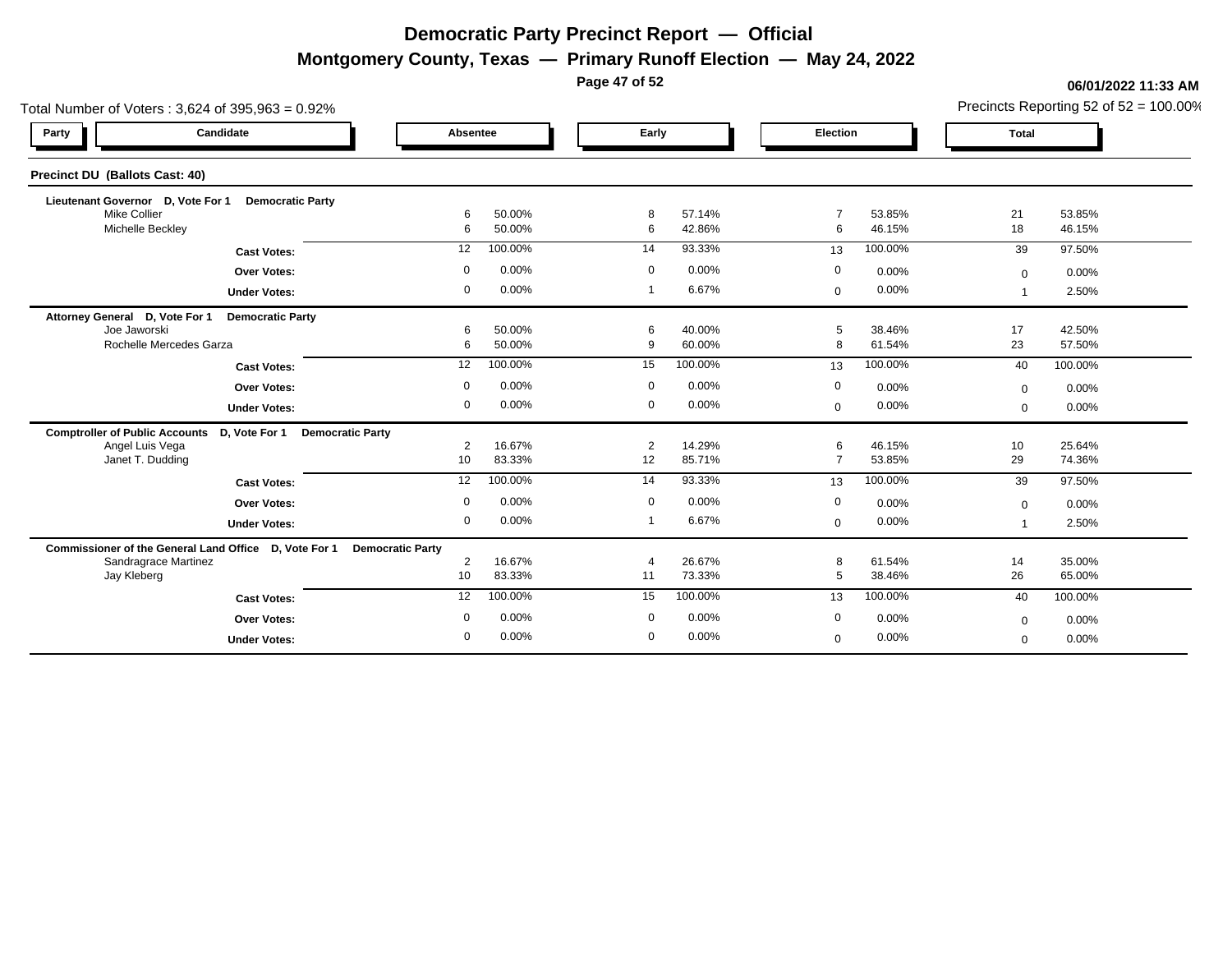**Montgomery County, Texas — Primary Runoff Election — May 24, 2022**

**Page 48 of 52**

|                                         | Total Number of Voters: 3,624 of 395,963 = 0.92%                       |                |                  |                      |                  |                |                  |              | Precincts Reporting 52 of $52 = 100.00\%$ |
|-----------------------------------------|------------------------------------------------------------------------|----------------|------------------|----------------------|------------------|----------------|------------------|--------------|-------------------------------------------|
| Party                                   | Candidate                                                              | Absentee       |                  | Early                |                  | Election       |                  | <b>Total</b> |                                           |
| <b>Precinct DV (Ballots Cast: 47)</b>   |                                                                        |                |                  |                      |                  |                |                  |              |                                           |
| Lieutenant Governor D, Vote For 1       | <b>Democratic Party</b>                                                |                |                  |                      |                  |                |                  |              |                                           |
| <b>Mike Collier</b><br>Michelle Beckley |                                                                        | 6<br>5         | 54.55%<br>45.45% | 11<br>$\overline{7}$ | 61.11%<br>38.89% | 12<br>6        | 66.67%<br>33.33% | 29<br>18     | 61.70%<br>38.30%                          |
|                                         |                                                                        | 11             | 100.00%          | 18                   | 100.00%          | 18             | 100.00%          | 47           | 100.00%                                   |
|                                         | <b>Cast Votes:</b>                                                     |                |                  |                      |                  |                |                  |              |                                           |
|                                         | <b>Over Votes:</b>                                                     | $\mathbf 0$    | 0.00%            | $\mathbf 0$          | 0.00%            | 0              | 0.00%            | $\Omega$     | 0.00%                                     |
|                                         | <b>Under Votes:</b>                                                    | $\mathbf 0$    | 0.00%            | $\mathbf 0$          | 0.00%            | $\mathbf 0$    | 0.00%            | $\mathbf{0}$ | 0.00%                                     |
| Attorney General D, Vote For 1          | <b>Democratic Party</b>                                                |                |                  |                      |                  |                |                  |              |                                           |
| Joe Jaworski                            |                                                                        | 8              | 72.73%           | 11                   | 61.11%           | $\overline{a}$ | 22.22%           | 23           | 48.94%                                    |
|                                         | Rochelle Mercedes Garza                                                | 3              | 27.27%           | $\overline{7}$       | 38.89%           | 14             | 77.78%           | 24           | 51.06%                                    |
|                                         | <b>Cast Votes:</b>                                                     | 11             | 100.00%          | 18                   | 100.00%          | 18             | 100.00%          | 47           | 100.00%                                   |
|                                         | <b>Over Votes:</b>                                                     | $\mathbf 0$    | 0.00%            | $\mathbf 0$          | 0.00%            | $\mathbf{0}$   | 0.00%            | $\mathbf 0$  | 0.00%                                     |
|                                         | <b>Under Votes:</b>                                                    | $\mathbf 0$    | 0.00%            | $\mathbf 0$          | 0.00%            | $\mathbf{0}$   | 0.00%            | $\mathbf 0$  | 0.00%                                     |
|                                         | Comptroller of Public Accounts D, Vote For 1 Democratic Party          |                |                  |                      |                  |                |                  |              |                                           |
| Angel Luis Vega                         |                                                                        | 6              | 54.55%           | 3                    | 16.67%           |                | 38.89%           | 16           | 34.04%                                    |
| Janet T. Dudding                        |                                                                        | 5              | 45.45%           | 15                   | 83.33%           | 11             | 61.11%           | 31           | 65.96%                                    |
|                                         | <b>Cast Votes:</b>                                                     | 11             | 100.00%          | 18                   | 100.00%          | 18             | 100.00%          | 47           | 100.00%                                   |
|                                         | <b>Over Votes:</b>                                                     | $\mathbf 0$    | 0.00%            | $\mathbf 0$          | 0.00%            | $\mathbf 0$    | 0.00%            | $\mathbf{0}$ | 0.00%                                     |
|                                         | <b>Under Votes:</b>                                                    | $\overline{0}$ | 0.00%            | $\mathbf 0$          | 0.00%            | $\mathbf 0$    | 0.00%            | $\mathbf{0}$ | 0.00%                                     |
|                                         | Commissioner of the General Land Office D, Vote For 1 Democratic Party |                |                  |                      |                  |                |                  |              |                                           |
|                                         | Sandragrace Martinez                                                   | $\overline{4}$ | 36.36%           | 9                    | 50.00%           | 11             | 61.11%           | 24           | 51.06%                                    |
| Jay Kleberg                             |                                                                        | $\overline{7}$ | 63.64%           | 9                    | 50.00%           | $\overline{7}$ | 38.89%           | 23           | 48.94%                                    |
|                                         | <b>Cast Votes:</b>                                                     | 11             | 100.00%          | 18                   | 100.00%          | 18             | 100.00%          | 47           | 100.00%                                   |
|                                         | <b>Over Votes:</b>                                                     | $\mathbf 0$    | 0.00%            | $\mathbf 0$          | 0.00%            | 0              | 0.00%            | $\mathbf 0$  | 0.00%                                     |
|                                         | <b>Under Votes:</b>                                                    | $\mathbf 0$    | 0.00%            | $\mathbf 0$          | 0.00%            | $\Omega$       | 0.00%            | $\mathbf{0}$ | 0.00%                                     |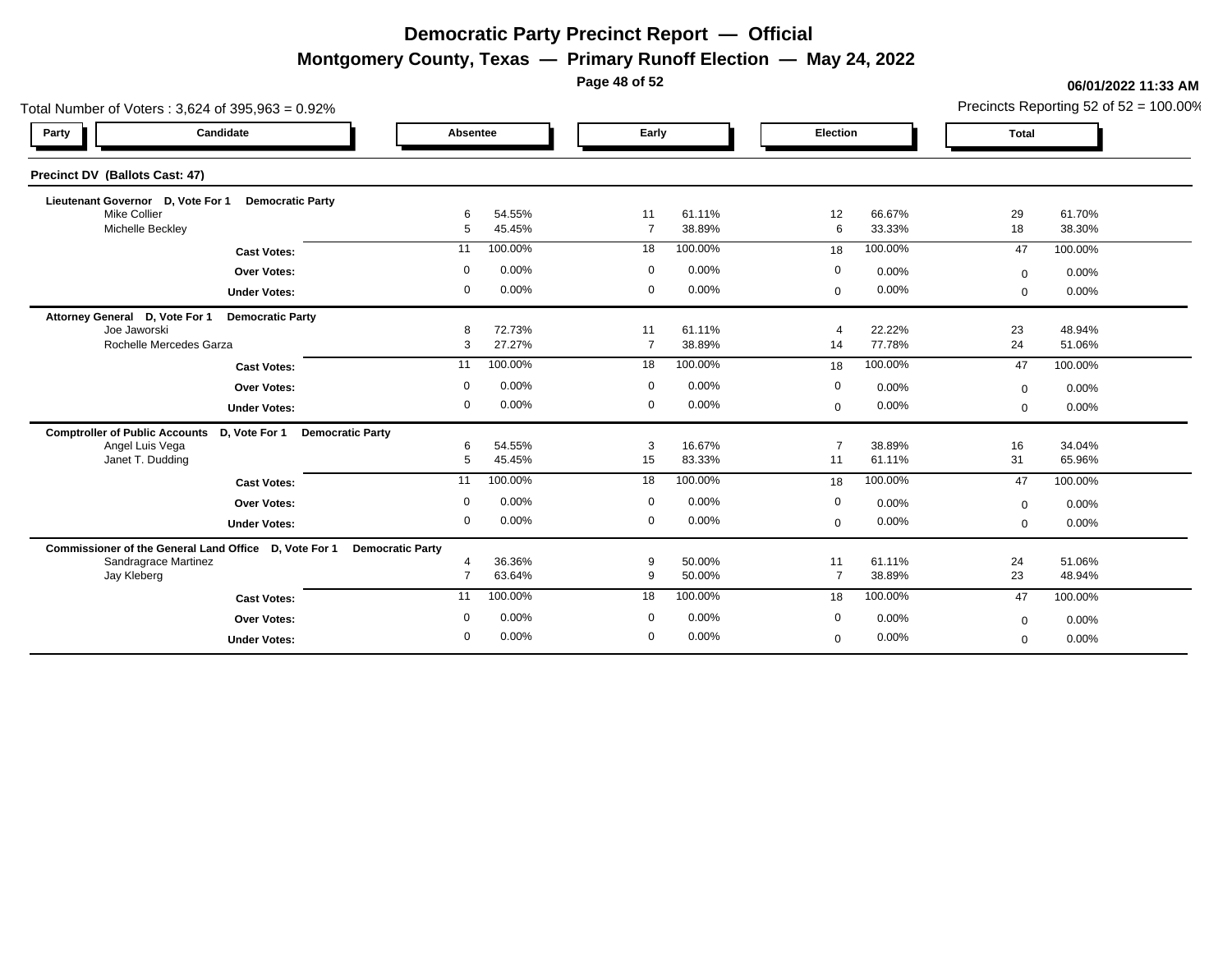**Montgomery County, Texas — Primary Runoff Election — May 24, 2022**

**Page 49 of 52**

| Total Number of Voters: 3,624 of 395,963 = 0.92%                       | Precincts Reporting 52 of $52 = 100.00\%$ |                  |                     |                  |                      |                  |                |                  |  |  |  |  |
|------------------------------------------------------------------------|-------------------------------------------|------------------|---------------------|------------------|----------------------|------------------|----------------|------------------|--|--|--|--|
| Candidate<br>Party                                                     | Absentee                                  |                  | Early               |                  | Election             |                  | <b>Total</b>   |                  |  |  |  |  |
| Precinct DW (Ballots Cast: 45)                                         |                                           |                  |                     |                  |                      |                  |                |                  |  |  |  |  |
| Lieutenant Governor D, Vote For 1<br><b>Democratic Party</b>           |                                           |                  |                     |                  |                      |                  |                |                  |  |  |  |  |
| <b>Mike Collier</b><br>Michelle Beckley                                | 12<br>11                                  | 52.17%<br>47.83% | 6<br>$\overline{2}$ | 75.00%<br>25.00% | 9<br>$5\overline{5}$ | 64.29%<br>35.71% | 27<br>18       | 60.00%<br>40.00% |  |  |  |  |
| <b>Cast Votes:</b>                                                     | 23                                        | 100.00%          | 8                   | 100.00%          | 14                   | 100.00%          | 45             | 100.00%          |  |  |  |  |
| <b>Over Votes:</b>                                                     | $\mathbf 0$                               | 0.00%            | $\mathbf 0$         | 0.00%            | 0                    | 0.00%            | $\Omega$       | 0.00%            |  |  |  |  |
| <b>Under Votes:</b>                                                    | $\mathbf 0$                               | 0.00%            | $\mathbf 0$         | 0.00%            | $\mathbf 0$          | 0.00%            | $\mathbf{0}$   | 0.00%            |  |  |  |  |
| Attorney General D, Vote For 1<br><b>Democratic Party</b>              |                                           |                  |                     |                  |                      |                  |                |                  |  |  |  |  |
| Joe Jaworski                                                           | 15                                        | 65.22%           | 5                   | 62.50%           | 5                    | 35.71%           | 25             | 55.56%           |  |  |  |  |
| Rochelle Mercedes Garza                                                | 8                                         | 34.78%           | 3                   | 37.50%           | 9                    | 64.29%           | 20             | 44.44%           |  |  |  |  |
| <b>Cast Votes:</b>                                                     | 23                                        | 100.00%          | 8                   | 100.00%          | 14                   | 100.00%          | 45             | 100.00%          |  |  |  |  |
| <b>Over Votes:</b>                                                     | $\mathbf 0$                               | 0.00%            | $\mathbf 0$         | 0.00%            | $\mathbf{0}$         | 0.00%            | $\mathbf 0$    | 0.00%            |  |  |  |  |
| <b>Under Votes:</b>                                                    | $\mathbf 0$                               | 0.00%            | $\mathbf 0$         | 0.00%            | $\mathbf{0}$         | 0.00%            | $\mathbf 0$    | 0.00%            |  |  |  |  |
| Comptroller of Public Accounts D, Vote For 1 Democratic Party          |                                           |                  |                     |                  |                      |                  |                |                  |  |  |  |  |
| Angel Luis Vega                                                        | 8                                         | 34.78%           |                     | 50.00%           | $\mathbf 4$          | 28.57%           | 16             | 35.56%           |  |  |  |  |
| Janet T. Dudding                                                       | 15                                        | 65.22%           |                     | 50.00%           | 10                   | 71.43%           | 29             | 64.44%           |  |  |  |  |
| <b>Cast Votes:</b>                                                     | 23                                        | 100.00%          | 8                   | 100.00%          | 14                   | 100.00%          | 45             | 100.00%          |  |  |  |  |
| <b>Over Votes:</b>                                                     | $\mathbf 0$                               | 0.00%            | $\Omega$            | 0.00%            | $\mathbf 0$          | 0.00%            | $\mathbf{0}$   | 0.00%            |  |  |  |  |
| <b>Under Votes:</b>                                                    | $\overline{0}$                            | 0.00%            | $\mathbf 0$         | 0.00%            | $\mathbf 0$          | 0.00%            | $\mathbf{0}$   | 0.00%            |  |  |  |  |
| Commissioner of the General Land Office D, Vote For 1 Democratic Party |                                           |                  |                     |                  |                      |                  |                |                  |  |  |  |  |
| Sandragrace Martinez                                                   | -7                                        | 30.43%           | 5                   | 62.50%           | 9.                   | 64.29%           | 21             | 46.67%           |  |  |  |  |
| Jay Kleberg                                                            | 16                                        | 69.57%           | 3                   | 37.50%           | 5                    | 35.71%           | 24             | 53.33%           |  |  |  |  |
| <b>Cast Votes:</b>                                                     | 23                                        | 100.00%          | 8                   | 100.00%          | 14                   | 100.00%          | 45             | 100.00%          |  |  |  |  |
| <b>Over Votes:</b>                                                     | $\mathbf 0$                               | 0.00%            | $\mathbf 0$         | 0.00%            | 0                    | 0.00%            | $\mathbf 0$    | 0.00%            |  |  |  |  |
| <b>Under Votes:</b>                                                    | $\mathbf 0$                               | 0.00%            | $\mathbf 0$         | 0.00%            | $\Omega$             | 0.00%            | $\overline{0}$ | 0.00%            |  |  |  |  |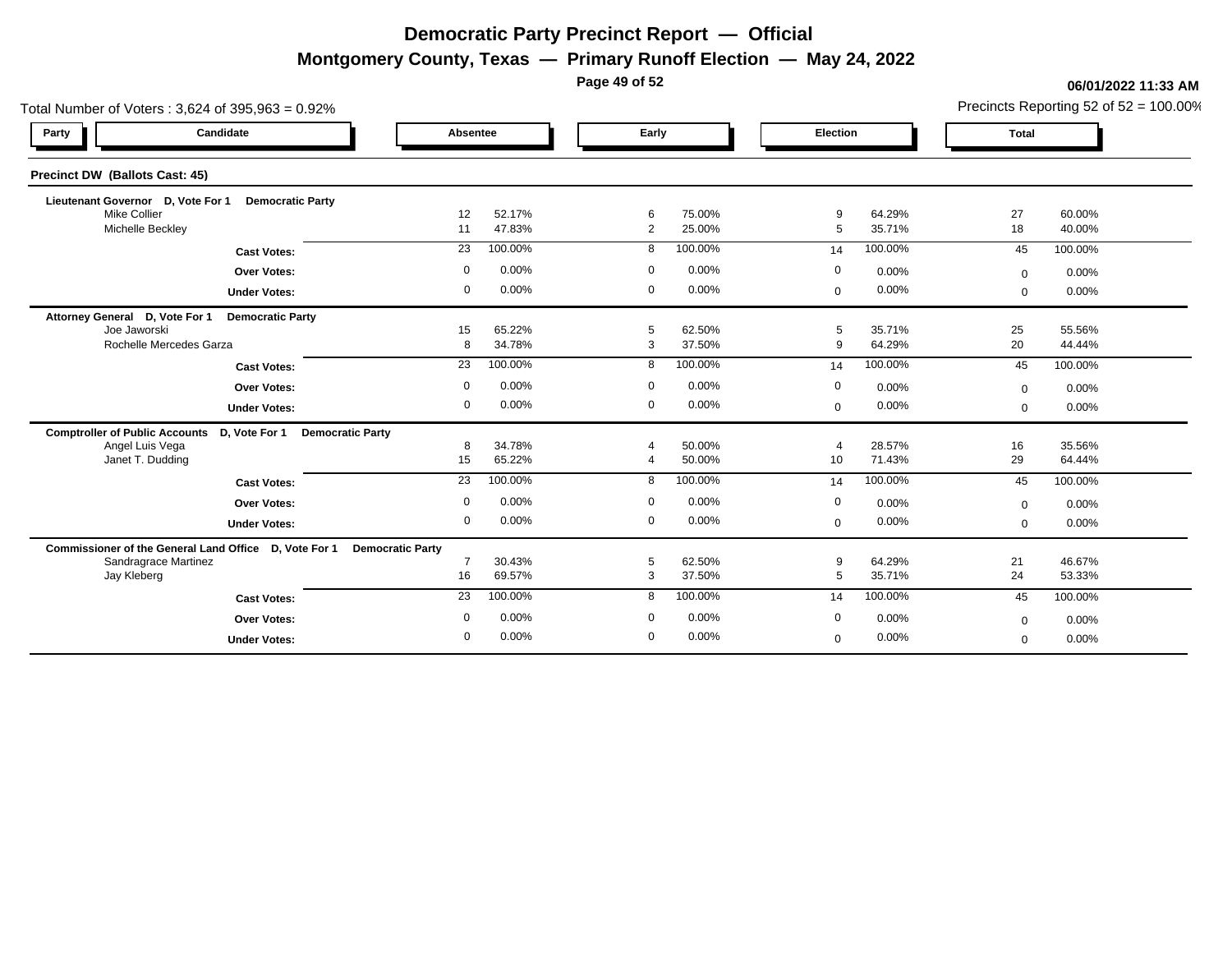**Montgomery County, Texas — Primary Runoff Election — May 24, 2022**

**Page 50 of 52**

| Total Number of Voters: 3,624 of 395,963 = 0.92% |                                                                        |             |                  |             |                  |  |             | Precincts Reporting 52 of 52 = 100.00% |                |                  |  |  |
|--------------------------------------------------|------------------------------------------------------------------------|-------------|------------------|-------------|------------------|--|-------------|----------------------------------------|----------------|------------------|--|--|
| Party                                            | Candidate                                                              | Absentee    |                  |             | Early            |  | Election    |                                        | <b>Total</b>   |                  |  |  |
| <b>Precinct DX (Ballots Cast: 115)</b>           |                                                                        |             |                  |             |                  |  |             |                                        |                |                  |  |  |
| Lieutenant Governor D, Vote For 1                | <b>Democratic Party</b>                                                |             |                  |             |                  |  |             |                                        |                |                  |  |  |
| <b>Mike Collier</b>                              | Michelle Beckley                                                       | 30<br>20    | 60.00%<br>40.00% | 23<br>12    | 65.71%<br>34.29% |  | 14<br>15    | 48.28%<br>51.72%                       | 67<br>47       | 58.77%<br>41.23% |  |  |
|                                                  | <b>Cast Votes:</b>                                                     | 50          | 100.00%          | 35          | 100.00%          |  | 29          | 96.67%                                 | 114            | 99.13%           |  |  |
|                                                  | <b>Over Votes:</b>                                                     | $\mathbf 0$ | 0.00%            | $\mathbf 0$ | 0.00%            |  | $\mathbf 0$ | 0.00%                                  | $\Omega$       | 0.00%            |  |  |
|                                                  | <b>Under Votes:</b>                                                    | 0           | 0.00%            | $\mathbf 0$ | 0.00%            |  |             | 3.33%                                  |                | 0.87%            |  |  |
| Attorney General D, Vote For 1                   | <b>Democratic Party</b>                                                |             |                  |             |                  |  |             |                                        |                |                  |  |  |
| Joe Jaworski                                     |                                                                        | 25          | 50.00%           | 21          | 60.00%           |  | 9           | 30.00%                                 | 55             | 47.83%           |  |  |
|                                                  | Rochelle Mercedes Garza                                                | 25          | 50.00%           | 14          | 40.00%           |  | 21          | 70.00%                                 | 60             | 52.17%           |  |  |
|                                                  | <b>Cast Votes:</b>                                                     | 50          | 100.00%          | 35          | 100.00%          |  | 30          | 100.00%                                | 115            | 100.00%          |  |  |
|                                                  | <b>Over Votes:</b>                                                     | $\mathbf 0$ | 0.00%            | $\mathbf 0$ | 0.00%            |  | 0           | 0.00%                                  | $\mathbf 0$    | 0.00%            |  |  |
|                                                  | <b>Under Votes:</b>                                                    | $\mathbf 0$ | 0.00%            | $\mathbf 0$ | 0.00%            |  | $\Omega$    | 0.00%                                  | $\Omega$       | 0.00%            |  |  |
| <b>Comptroller of Public Accounts</b>            | D. Vote For 1<br><b>Democratic Party</b>                               |             |                  |             |                  |  |             |                                        |                |                  |  |  |
|                                                  | Angel Luis Vega                                                        | 15          | 30.61%           | 15          | 42.86%           |  | 13          | 44.83%                                 | 43             | 38.05%           |  |  |
|                                                  | Janet T. Dudding                                                       | 34          | 69.39%           | 20          | 57.14%           |  | 16          | 55.17%                                 | 70             | 61.95%           |  |  |
|                                                  | <b>Cast Votes:</b>                                                     | 49          | 98.00%           | 35          | 100.00%          |  | 29          | 96.67%                                 | 113            | 98.26%           |  |  |
|                                                  | <b>Over Votes:</b>                                                     | $\mathbf 0$ | 0.00%            | $\mathbf 0$ | 0.00%            |  | 0           | 0.00%                                  | $\Omega$       | 0.00%            |  |  |
|                                                  | <b>Under Votes:</b>                                                    |             | 2.00%            | $\mathbf 0$ | 0.00%            |  |             | 3.33%                                  | $\overline{2}$ | 1.74%            |  |  |
|                                                  | Commissioner of the General Land Office D, Vote For 1 Democratic Party |             |                  |             |                  |  |             |                                        |                |                  |  |  |
|                                                  | Sandragrace Martinez                                                   | 23          | 46.00%           | 16          | 45.71%           |  | 16          | 53.33%                                 | 55             | 47.83%           |  |  |
| Jay Kleberg                                      |                                                                        | 27          | 54.00%           | 19          | 54.29%           |  | 14          | 46.67%                                 | 60             | 52.17%           |  |  |
|                                                  | <b>Cast Votes:</b>                                                     | 50          | 100.00%          | 35          | 100.00%          |  | 30          | 100.00%                                | 115            | 100.00%          |  |  |
|                                                  | <b>Over Votes:</b>                                                     | $\mathbf 0$ | 0.00%            | $\mathbf 0$ | 0.00%            |  | 0           | 0.00%                                  | $\mathbf 0$    | 0.00%            |  |  |
|                                                  | <b>Under Votes:</b>                                                    | $\mathbf 0$ | 0.00%            | $\mathbf 0$ | 0.00%            |  | $\Omega$    | 0.00%                                  | $\mathbf{0}$   | 0.00%            |  |  |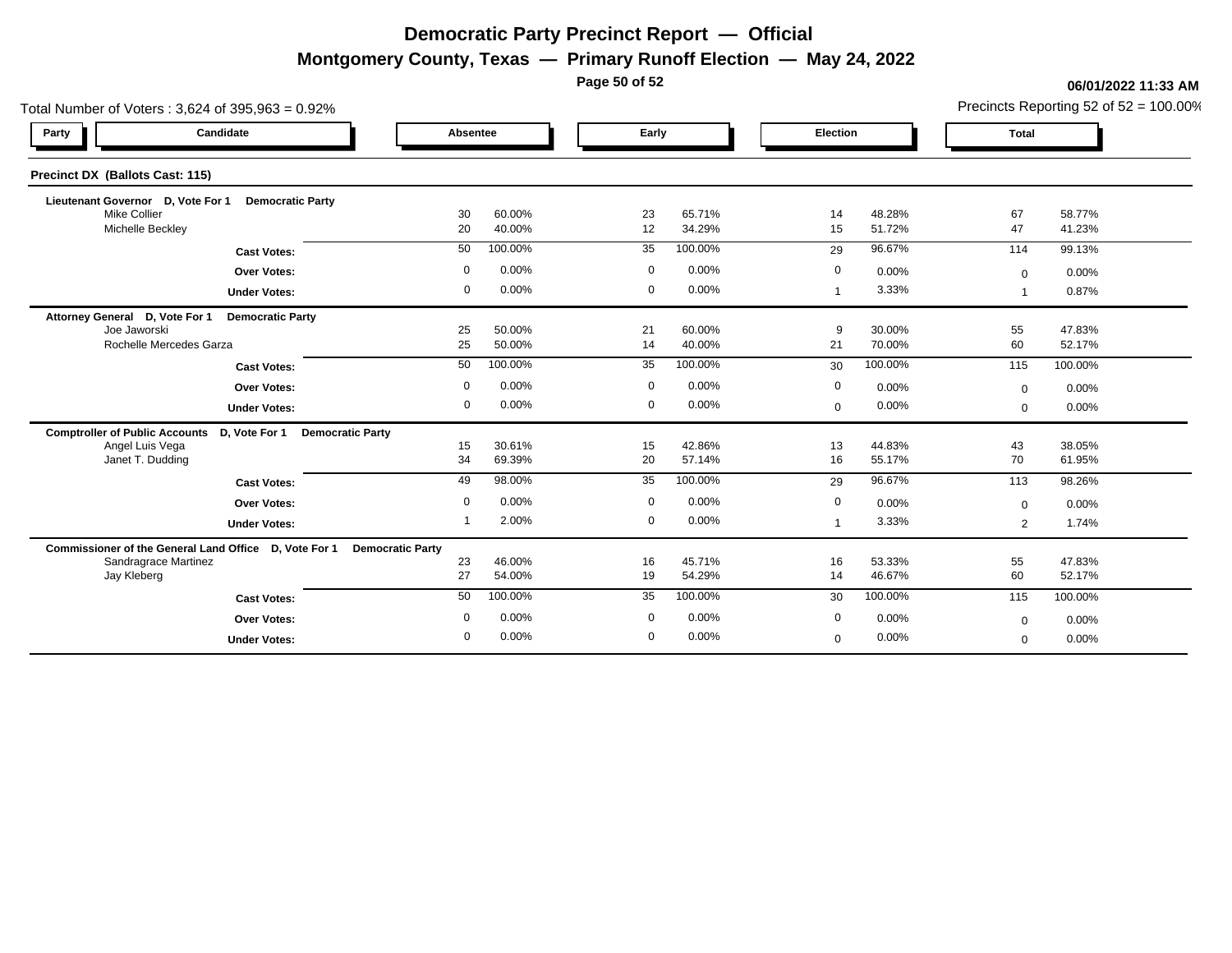**Montgomery County, Texas — Primary Runoff Election — May 24, 2022**

**Page 51 of 52**

| Total Number of Voters: 3,624 of 395,963 = 0.92%                          |                                 | Precincts Reporting 52 of $52 = 100.00\%$ |                              |                                     |  |
|---------------------------------------------------------------------------|---------------------------------|-------------------------------------------|------------------------------|-------------------------------------|--|
| Candidate<br>Party                                                        | Absentee                        | Early                                     | Election                     | <b>Total</b>                        |  |
| Precinct DY (Ballots Cast: 4)                                             |                                 |                                           |                              |                                     |  |
| Lieutenant Governor D, Vote For 1<br><b>Democratic Party</b>              |                                 |                                           |                              |                                     |  |
| <b>Mike Collier</b>                                                       | 100.00%                         | $\overline{0}$<br>0.00%                   | 100.00%                      | 50.00%<br>$\overline{2}$            |  |
| Michelle Beckley                                                          | 0.00%<br>$\Omega$               | $\overline{2}$<br>100.00%                 | 0.00%<br>$\Omega$            | $\overline{2}$<br>50.00%            |  |
| <b>Cast Votes:</b>                                                        | 100.00%<br>-1                   | 100.00%<br>$\overline{2}$                 | 100.00%                      | 100.00%<br>$\boldsymbol{\varDelta}$ |  |
| <b>Over Votes:</b>                                                        | 0.00%<br>0                      | $\mathbf 0$<br>0.00%                      | 0<br>0.00%                   | 0.00%<br>$\Omega$                   |  |
| <b>Under Votes:</b>                                                       | 0.00%<br>$\Omega$               | 0.00%<br>$\mathbf 0$                      | 0.00%<br>$\mathbf 0$         | 0.00%<br>$\mathbf{0}$               |  |
|                                                                           |                                 |                                           |                              |                                     |  |
| Attorney General D, Vote For 1<br><b>Democratic Party</b><br>Joe Jaworski | 100.00%                         | 2<br>100.00%                              | 100.00%                      | 100.00%<br>$\overline{4}$           |  |
| Rochelle Mercedes Garza                                                   | 0.00%<br>$\Omega$               | $\overline{0}$<br>0.00%                   | 0.00%<br>$\mathbf 0$         | 0.00%<br>$\mathbf 0$                |  |
|                                                                           | 100.00%                         | $\overline{2}$<br>100.00%                 | 100.00%                      | 100.00%<br>$\overline{4}$           |  |
| <b>Cast Votes:</b>                                                        |                                 |                                           |                              |                                     |  |
| <b>Over Votes:</b>                                                        | 0.00%<br>$\mathbf 0$            | 0.00%<br>$\overline{0}$                   | $\mathbf{0}$<br>0.00%        | 0.00%<br>$\Omega$                   |  |
| <b>Under Votes:</b>                                                       | 0.00%<br>0                      | 0.00%<br>$\mathbf 0$                      | 0.00%<br>$\mathbf{0}$        | 0.00%<br>$\mathbf{0}$               |  |
| Comptroller of Public Accounts D, Vote For 1<br><b>Democratic Party</b>   |                                 |                                           |                              |                                     |  |
| Angel Luis Vega                                                           | 0.00%<br>$\mathbf 0$            | 50.00%                                    | 0.00%<br>$\Omega$            | 25.00%                              |  |
| Janet T. Dudding                                                          | 100.00%                         | 50.00%<br>$\overline{1}$                  | 100.00%<br>$\overline{1}$    | 3<br>75.00%                         |  |
| <b>Cast Votes:</b>                                                        | 100.00%                         | 100.00%<br>2                              | 100.00%                      | 100.00%<br>$\overline{4}$           |  |
| <b>Over Votes:</b>                                                        | 0.00%<br>$\Omega$               | 0.00%<br>$\overline{0}$                   | 0<br>0.00%                   | 0.00%<br>$\Omega$                   |  |
| <b>Under Votes:</b>                                                       | 0.00%<br>$\mathbf 0$            | $\overline{0}$<br>0.00%                   | 0.00%<br>$\mathbf{0}$        | 0.00%<br>$\mathbf{0}$               |  |
|                                                                           |                                 |                                           |                              |                                     |  |
| Commissioner of the General Land Office D, Vote For 1                     | <b>Democratic Party</b>         |                                           |                              |                                     |  |
| Sandragrace Martinez<br>Jay Kleberg                                       | $\mathbf 0$<br>0.00%<br>100.00% | 50.00%<br>50.00%<br>$\overline{1}$        | 0.00%<br>$\Omega$<br>100.00% | 25.00%<br>3<br>75.00%               |  |
|                                                                           |                                 |                                           |                              |                                     |  |
| <b>Cast Votes:</b>                                                        | 100.00%                         | 100.00%<br>2                              | 100.00%                      | 100.00%<br>$\Delta$                 |  |
| <b>Over Votes:</b>                                                        | 0.00%<br>0                      | 0.00%<br>$\mathbf 0$                      | 0.00%<br>$\Omega$            | 0.00%<br>$\Omega$                   |  |
| <b>Under Votes:</b>                                                       | 0.00%<br>0                      | $\mathbf 0$<br>0.00%                      | 0.00%<br>$\mathbf 0$         | 0.00%<br>$\Omega$                   |  |